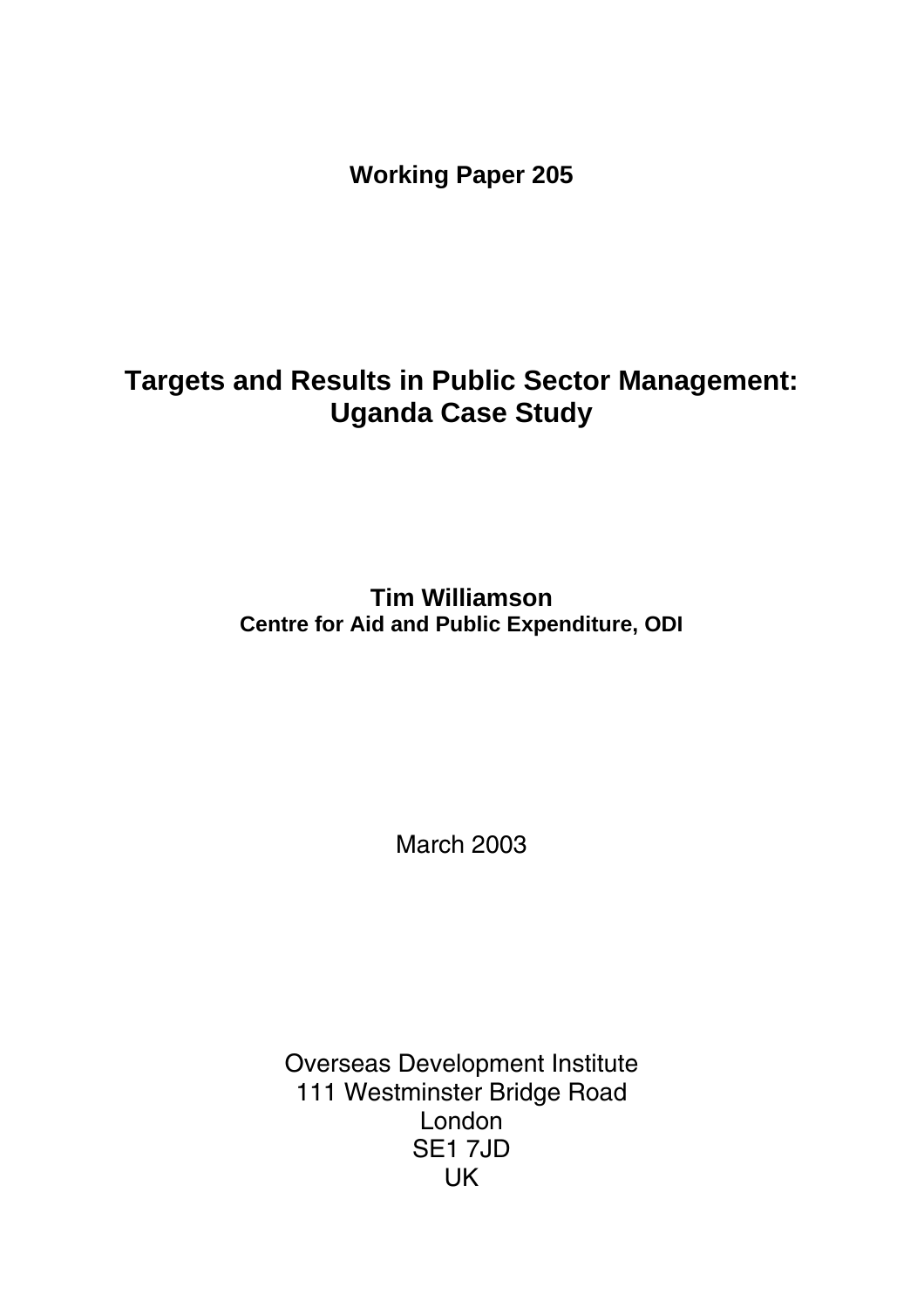### **List of Working Papers**

Catherine Dom, Tim Ensor, Leon Bernard Suy: 'Results-oriented Public Expenditure Management in Cambodia', Working Paper 201, ISBN 0 85003 645 3

Carlos Montes: 'Results-based Public Management in Bolivia', Working Paper 202, ISBN 0 85003 646 1

John Roberts: 'Managing Public Expenditure for Development Results and Poverty Reduction', Working Paper 203, ISBN 0 85003 647 X

Frans Rønsholt, Richard Mushi, Bedason Shallanda, Paschal Assey: 'Results-oriented Expenditure Management: Country Study – Tanzania', Working Paper 204, ISBN 0 85003 648 8

Tim Williamson: 'Targets and Results in Public Sector Management: Uganda Case Study', Working Paper 205, ISBN 0 85003 649 6

Marc Raffinot, Jean Muguet, Alhousseynou Touré: 'Results-oriented Public Expenditure Management: Case Study of Mali', Working Paper 206, ISBN 0 85003 650 X

Sandrine Mesplé Somps, Marie-Eugénie Malgoubri, Jean Muguet, Blaise Zongo: 'Results-oriented Expenditure Management: the Case of Burkina Faso', Working Paper 207, ISBN 0 85003 651 8

Kojo Oduro: 'Results-oriented Public Expenditure Management: Case Study of Ghana', Working Paper 208, ISBN 0 85003 652 6

Aidan Rose: 'Results-oriented Budget Practice in OECD Countries', Working Paper 209, ISBN 0 85003 653 4

### **Related CAPE-ODI Working Papers**

John Roberts (2003): 'Poverty Reduction Outcomes in Education and Health, Public Expenditure and Aid', Working Paper 210, ISBN 0 85003 654 2

Tim Williamson (2003): 'Performance Management and Fiscal Decentralisation', Working Paper 211, ISBN 0 85003 655 0

ISBN 0 85003 649 6

© Overseas Development Institute 2003

All rights reserved. Readers may quote from or reproduce this paper, but as copyright holder, ODI requests due acknowledgement.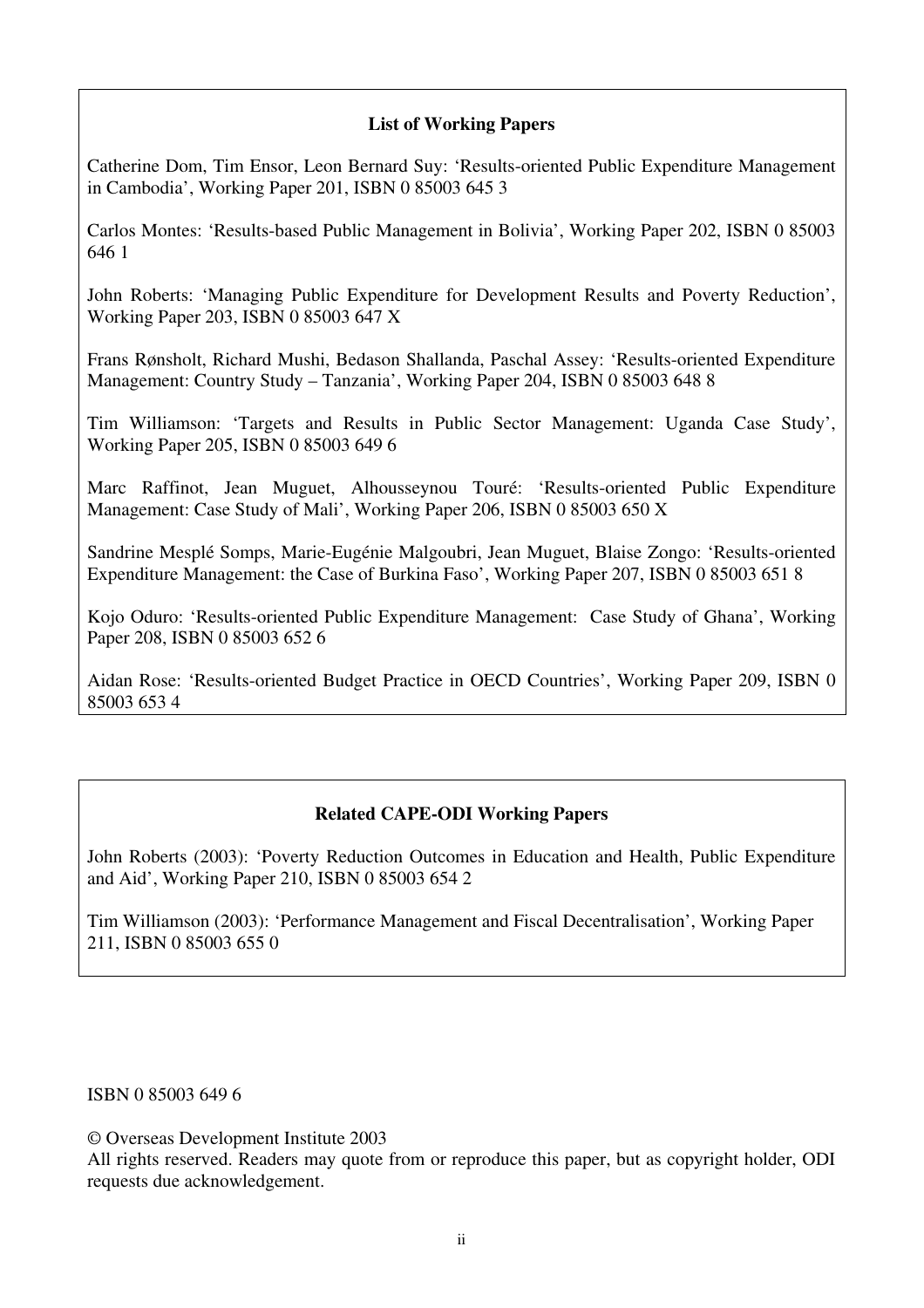# **Contents**

|                                 | <b>Acknowledgements</b>                                                                                                                                                                                  | $\boldsymbol{\mathrm{V}}$                            |
|---------------------------------|----------------------------------------------------------------------------------------------------------------------------------------------------------------------------------------------------------|------------------------------------------------------|
| <b>Acronyms</b>                 |                                                                                                                                                                                                          | vi                                                   |
|                                 | <b>Executive Summary</b>                                                                                                                                                                                 | vii                                                  |
|                                 | <b>Chapter 1: Background to the Study</b>                                                                                                                                                                | $\mathbf{1}$                                         |
| 1.1<br>1.2<br>1.3               | Introduction<br>Purpose and rationale<br>Scope of study                                                                                                                                                  | $\mathbf{1}$<br>$\mathbf{1}$<br>$\mathbf{1}$         |
|                                 | <b>Chapter 2: Scene Setting – Public Sector Reform in Uganda</b>                                                                                                                                         | 3                                                    |
| 2.1<br>2.2<br>2.3<br>2.4        | Overview<br>National strategy, planning & budgeting<br>Local Governments and service delivery<br>Public service reform                                                                                   | $\mathfrak{Z}$<br>$\overline{\mathbf{3}}$<br>9<br>10 |
|                                 | Chapter 3: Indicators & Targets In Planning & Budgeting                                                                                                                                                  | 12                                                   |
| 3.1<br>3.2<br>3.3               | Theory<br>Performance Based Planning and Budgeting<br><b>Results and the National Budget Process</b>                                                                                                     | 12<br>14<br>23                                       |
|                                 | <b>Chapter 4: Performance Management from an Institutional Perspective</b>                                                                                                                               | 28                                                   |
| 4.1<br>4.2<br>4.3               | Differing perspectives - ROM & OOB<br>Results and central ministry performance<br>Results and local government performance                                                                               | 28<br>28<br>34                                       |
|                                 | <b>Chapter 5: Measuring and Monitoring Performance</b>                                                                                                                                                   | 45                                                   |
| 5.1<br>5.2<br>5.3<br>5.4        | Why monitor performance?<br>Monitoring, reporting on and reviewing budget performance<br>Monitoring the effectiveness and impact of public expenditure programmes<br>Independent verification of results | 45<br>45<br>57<br>59                                 |
|                                 | <b>Chapter 6: Factors in the Success or Failure Performance Management</b>                                                                                                                               | 62                                                   |
| 6.1<br>6.2<br>6.3<br>6.4<br>6.5 | Use of performance information in decision making<br>Differing use of results<br>Contracting out using the private sectors<br>Leadership, management and incentives<br>Donor-government relations        | 62<br>64<br>66<br>68<br>70                           |
|                                 | <b>Chapter 7: Implications of Uganda's Experience and Future Reforms</b>                                                                                                                                 | 73                                                   |
| 7.1<br>7.2<br>7.3               | The use of results in sector planning and budgeting<br>Improving agency performance<br>More efficient and effective government                                                                           | 73<br>75<br>79                                       |
|                                 | <b>Bibliography</b>                                                                                                                                                                                      | 81                                                   |
|                                 | <b>Annex 1: Comparison of Results-based Practices In Sectors</b>                                                                                                                                         | 83                                                   |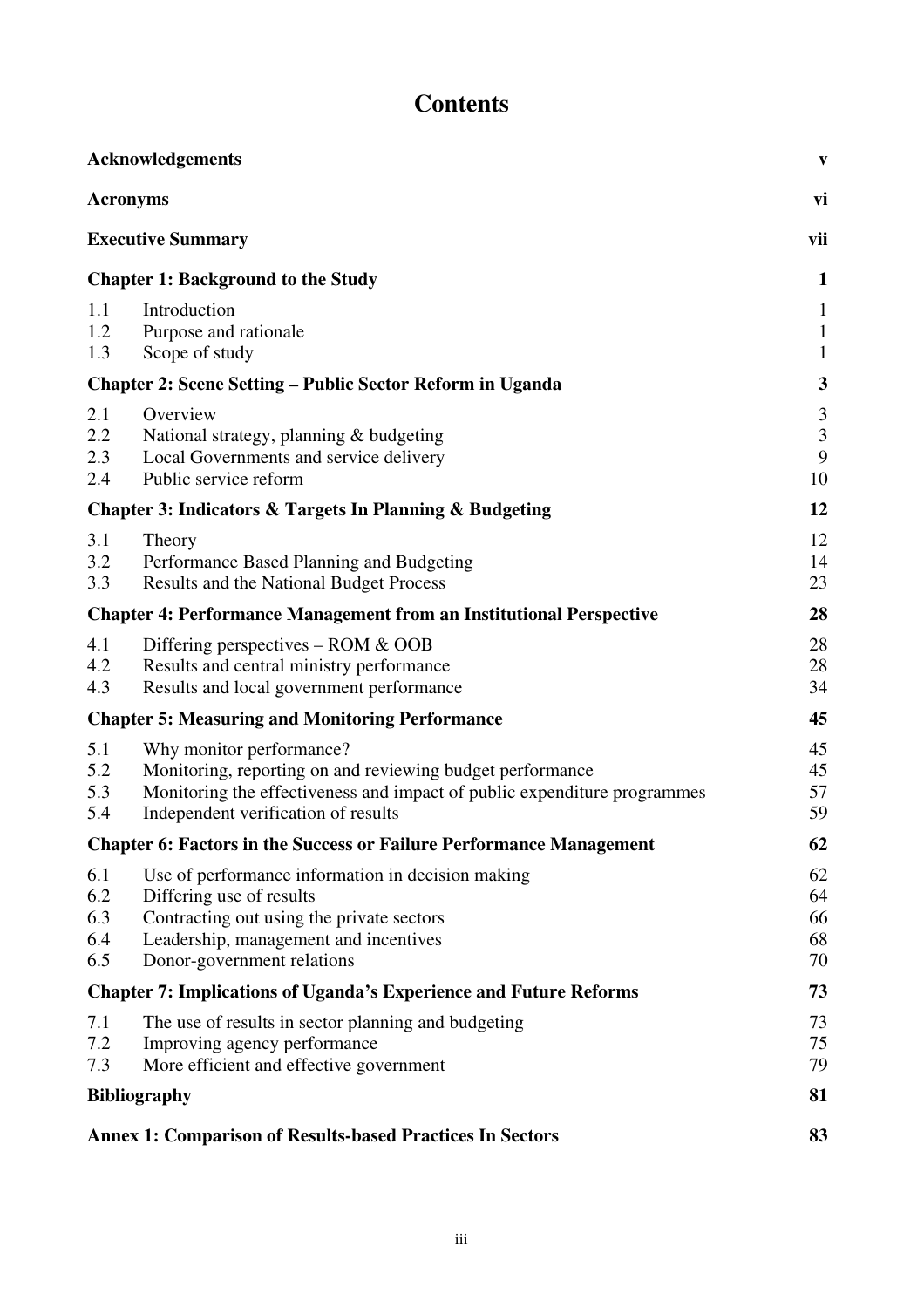### **Charts**

| Chart 1: National Framework For Planning & Budgeting                                      |    |
|-------------------------------------------------------------------------------------------|----|
| Chart 2: Hierachy of Results                                                              | 12 |
| Chart 3: The need to tackle inefficiency $-$ agencies within their production possibility | 76 |
| frontiers                                                                                 |    |

### **Boxes**

| Box 1:    | <b>Budget Formulation Process</b>                                            | 5  |
|-----------|------------------------------------------------------------------------------|----|
|           | Box 2: The structure of the budget                                           | 6  |
| Box $3$ : | Hypothesis: strategic planning in a results oriented context should involve: | 14 |
| $Box 4$ : | The Four PEAP Objectives                                                     | 15 |
| Box 5:    | Results influencing the PEAP: UPPAP and the Water Sector                     | 18 |
| Box 6:    | No Room to Invest in Post Primary Education?                                 | 21 |
| $Box 7$ : | The Affordability of PEAP Targets                                            | 22 |
|           | Box 8: Hypothesis: Results Oriented Budgeting                                | 23 |
|           | Box 9: Who produces which Outputs ?                                          | 25 |
|           | Box 10: Hypothesis – Central Agencies and Results                            | 28 |
|           | Box 11: Pay Reform and Results                                               | 34 |
|           | Box 12: Hypothesis: Performance Management in Local Governments              | 34 |
|           | Box 13: Local Government Planning and Budget Tools                           | 35 |
|           | Box 14: Differing Performance of Bushenyi and Iganga                         | 36 |
|           | Box 15: The Relationship between Teachers and Parents                        | 42 |
|           | Box 16: Hypothesis – Performance Monitoring                                  | 45 |
|           | Box 17: The Political Cost of Failing to Perform in Mubende District         | 50 |
|           | Box 18: Examples of how results have been used to improve performance        | 62 |
|           | Box 19: Results in the Draft Public Finance Act                              | 73 |

### **Tables**

| Table 1: Government go Uganda MTEF Outturns                                   | 8   |
|-------------------------------------------------------------------------------|-----|
| Table 2: At a Glance – Strengths and Weaknesses of Long Term Plans            | 15. |
| Table 3: Poverty Monitoring Priority Indicators                               | 17  |
| Table 4: Results in the Budget Process – Strengths, Weaknesses and Challenges | 24  |
| Table 5: Use of Results in Ministries                                         | 29  |
| Table 6: Percentage of Budgets                                                | 30  |
| Table 7: Monitoring Budget Implementation and Poverty                         | 46  |
| Table 8: Reporting, Monitoring and Reviewing Budget Performance               | 54  |
| Table 9: Sources of Information for outcomes and outputs                      | 58  |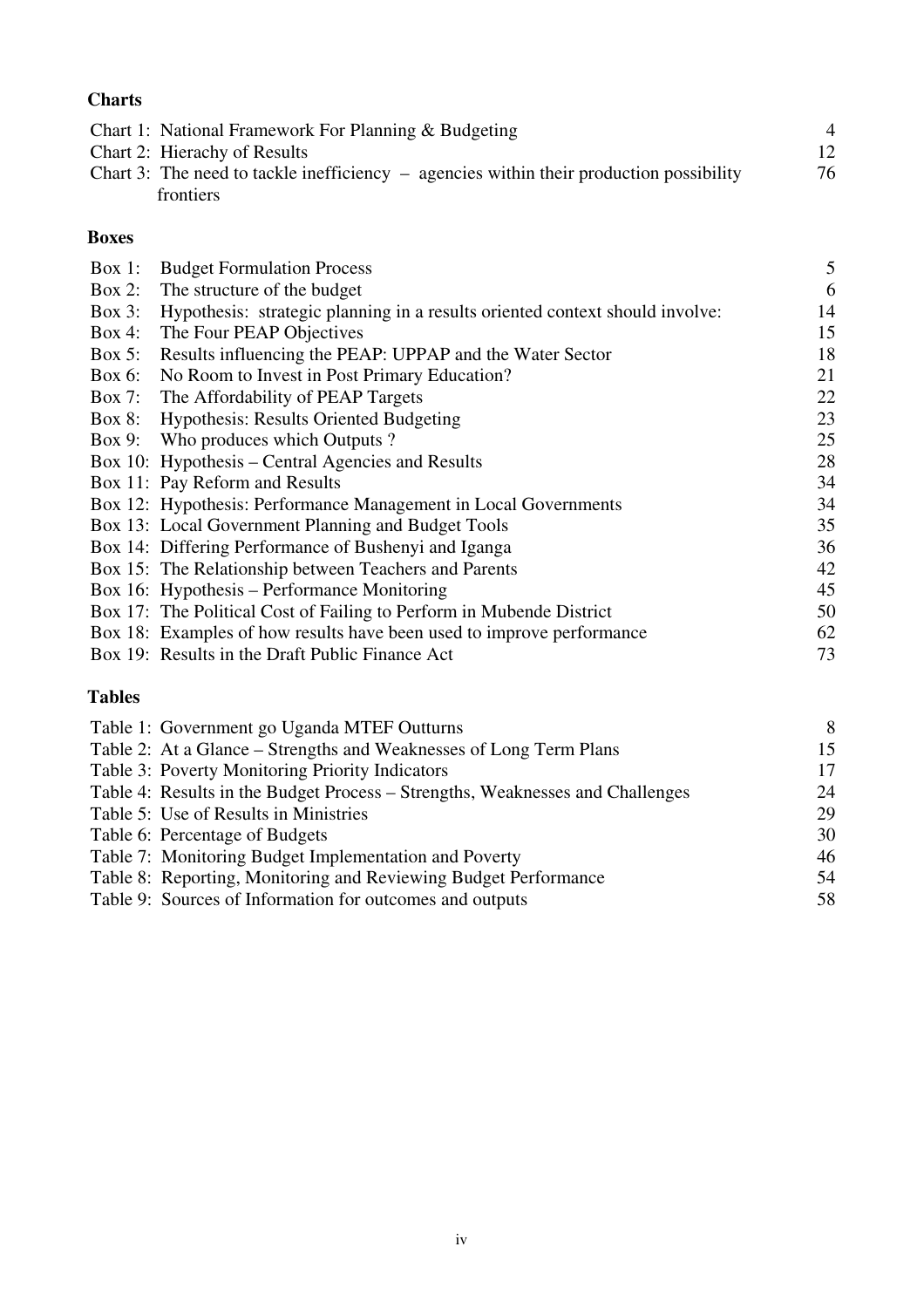# **Acknowledgements**

The author would like to thank all those in the Government of Uganda and donor agencies who provided information and gave generously of their time. In particular he would like to thank the officials of the Ministry of Finance Planning and Economic Development, Ministry of Public Service, and Bushenyi and Iganga District Local Governments whose ideas, and assistance enriched the study greatly. Responsibility for the views expressed and for any errors of fact or judgement remain with the author.

The author would also like to thank DFID for making this study possible by their financial support.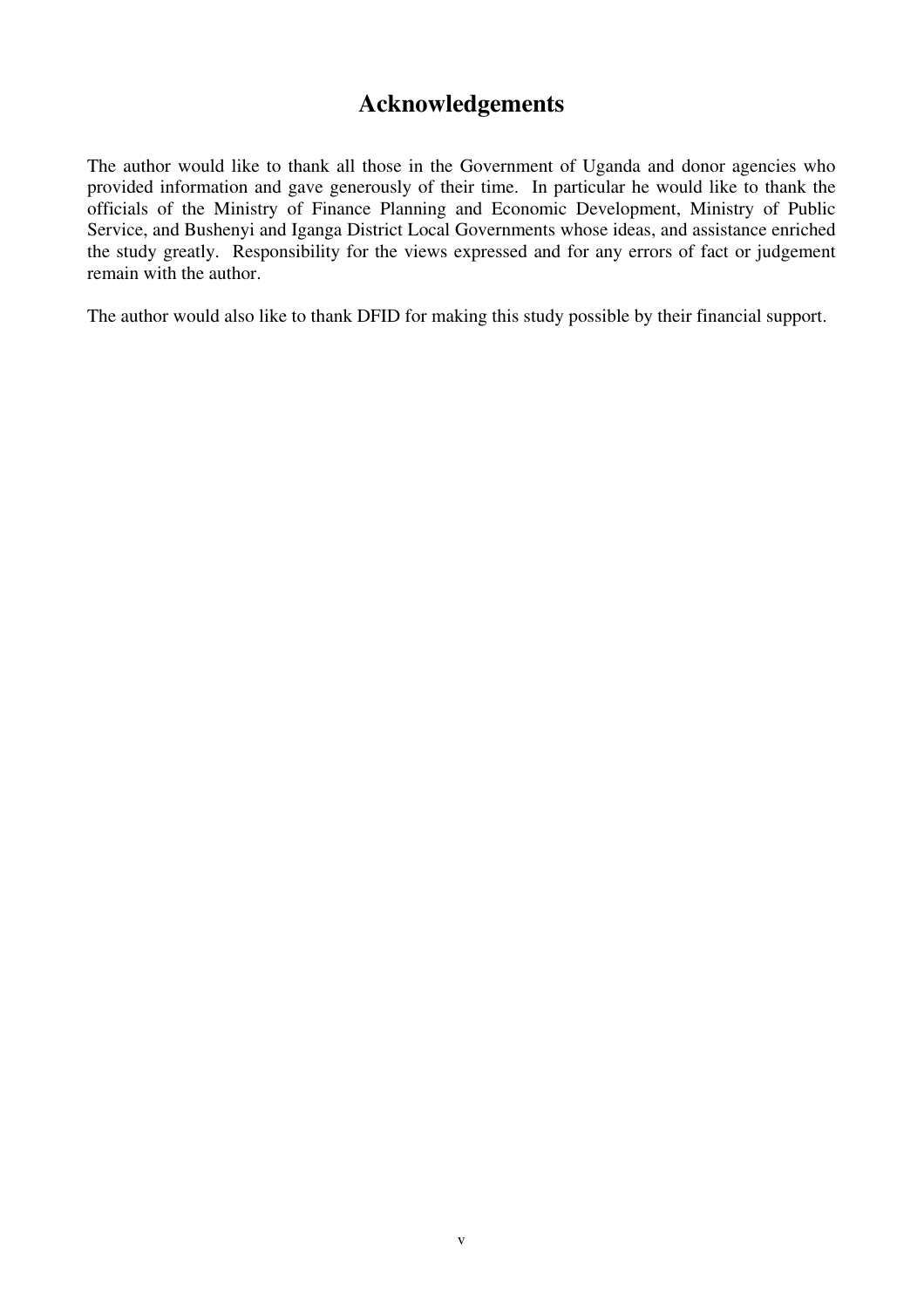# **Acronyms**

| <b>BFP</b>   | <b>Budget Framework Paper</b>                                                         |
|--------------|---------------------------------------------------------------------------------------|
| CAO          | <b>Chief Administrative Officer</b>                                                   |
| <b>DDP</b>   | District Development Plan                                                             |
| <b>ESIP</b>  | <b>Education Strategic Investment Plan</b>                                            |
| <b>FDS</b>   | <b>Fiscal Decentralisation Strategy</b>                                               |
| GoU          | Government of Uganda                                                                  |
| <b>HIPC</b>  | <b>Highly Indebted Poor Countries</b>                                                 |
| <b>HSSP</b>  | Health Sector Strategic Plan                                                          |
| LC           | Local Council                                                                         |
| <b>LDG</b>   | Local Development Grant (from LGDP)                                                   |
| LG           | <b>Local Government</b>                                                               |
| <b>LGDP</b>  | <b>Local Government Development Programme</b>                                         |
| <b>MAAIF</b> | Ministry of Agriculture, Animal Industry and Fisheries (also Ministry of Agriculture) |
| <b>MoES</b>  | Ministry of Education and Sports (also Ministry of Education)                         |
| <b>MFPED</b> | Ministry of Finance Planning and Economic Development (Also Ministry of               |
|              | Finance)                                                                              |
| MoH          | Ministry of Health                                                                    |
| MoLG         | Ministry of Local Government                                                          |
| MoPS         | Ministry of Public Service                                                            |
| MoWHC        | Ministry of Works Housing and Communications (also <i>Ministry of Works</i> )         |
| <b>MTBF</b>  | Medium Term Budget Framework                                                          |
| <b>MTEF</b>  | Medium Term Expenditure Framework                                                     |
| <b>NAADS</b> | <b>National Agriculture Advisory Services</b>                                         |
| <b>NGO</b>   | Non Government Organisation                                                           |
| ODI          | Overseas Development Institute                                                        |
| <b>OECD</b>  | Organisation of Economic Co-operation and Development                                 |
| O&M          | Operation & Maintenance                                                               |
| <b>OOB</b>   | Outcome/Output                                                                        |
| <b>OPM</b>   | Office of the Prime Minister                                                          |
| <b>PAC</b>   | <b>Public Account Committee</b>                                                       |
| PAF          | Poverty Action Fund                                                                   |
| <b>PEAP</b>  | Poverty Eradication Action Plan                                                       |
| <b>PMA</b>   | Plan for Modernisation of Agriculture                                                 |
| <b>PRSC</b>  | <b>Poverty Reduction Support Credit</b>                                               |
| <b>PRSP</b>  | <b>Poverty Reduction Strategy Paper</b>                                               |
| <b>ROM</b>   | <b>Results-Oriented Management</b>                                                    |
| <b>RSDP</b>  | Roads Sector Development Plan                                                         |
| <b>SFG</b>   | <b>Schools Facility Grant</b>                                                         |
| <b>SWAP</b>  | Sector-Wide Approach                                                                  |
| <b>SWG</b>   | Sector Working Group                                                                  |
| TA           | <b>Technical Assistance</b>                                                           |
| <b>ToRs</b>  | Terms of Reference                                                                    |
| <b>UNHS</b>  | <b>Uganda National Household Survey</b>                                               |
| <b>UPE</b>   | <b>Universal Primary Education</b>                                                    |
| <b>UPPAP</b> | <b>Uganda Participatory Poverty Assessment Project</b>                                |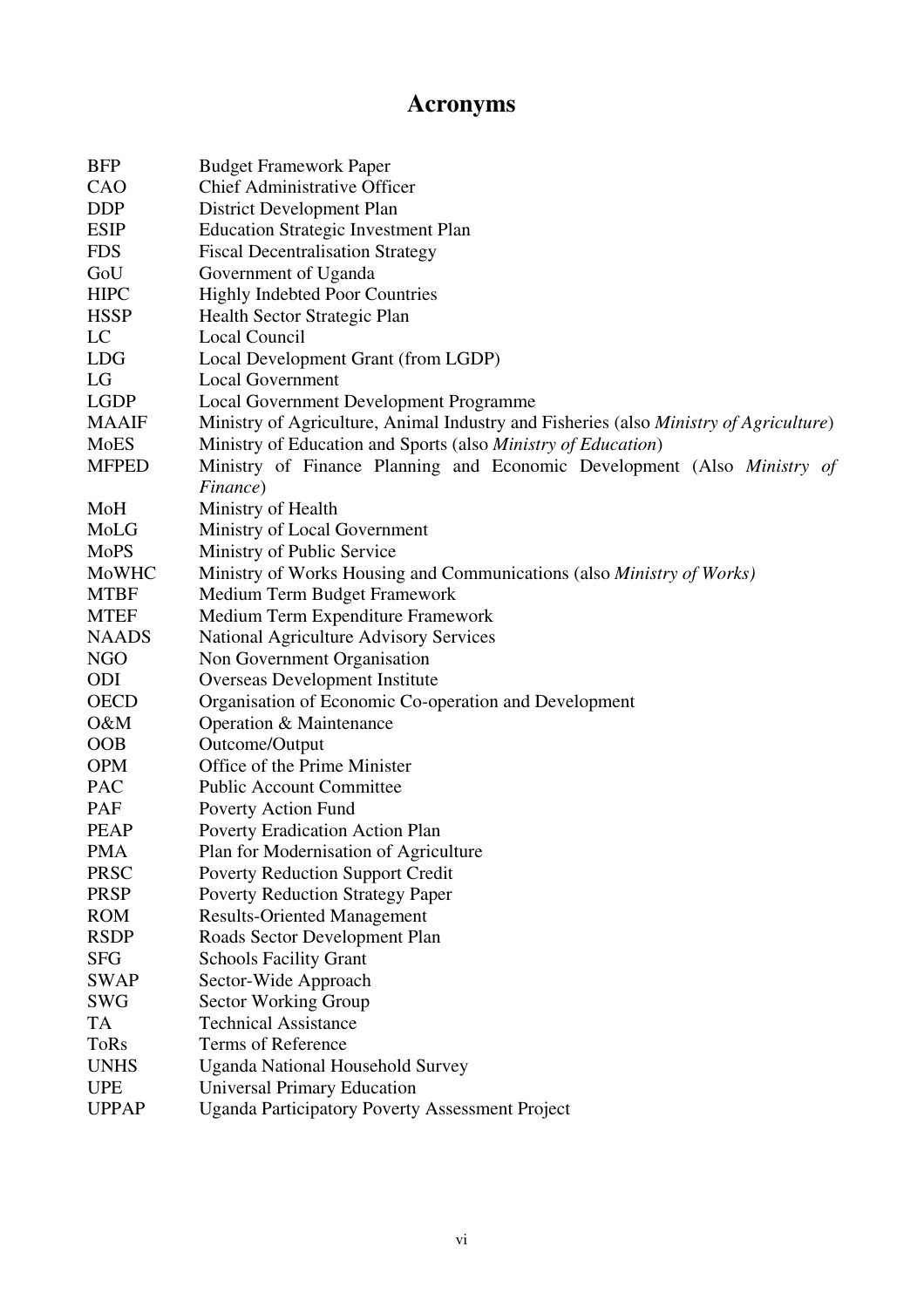# **Executive Summary**

### **Background**

Uganda is considered by many as a country at the forefront of reforming public expenditure systems towards the goal of poverty reduction. Through the Poverty Eradication Action Plan (PEAP), Uganda has developed a comprehensive framework for reducing poverty in the country, with clearly articulated priorities for achieving this goal. Through Sector Wide Approaches (SWAPs), sectors have developed long term strategic plans with common programming modalities and costed targets.

Over the five years to 2002 there have been major shifts in the size of budgeted expenditures and shift in their composition towards priority PEAP programmes. Initiatives such as the Medium Term Expenditure Framework (MTEF) and the Poverty Action Fund (PAF) have helped in this reorientation. Uganda runs a very open and consultative budget process, where the Government's near and medium term strategy for implementing the PEAP is discussed. Budget discipline in Uganda has been relatively good compared to its peers; however, disbursements against budget can vary significantly between sectors and agencies within those sectors.

Uganda has a highly decentralised system of government with local governments responsible for the implementation of many government services; however, this has not been followed up with full fiscal decentralisation. The vast majority grants from central government are channelled to local governments as 'conditional grants', earmarked by central government to specific areas of primary service delivery in sectors, mostly under the PAF.

Throughout the last decade the government has sought to address the need to improve the performance of the public sector through ambitious public service reform programmes. In the early 1990's substantial progress in downsizing the public service and increasing pay was made. Also crucial have been efforts to improve the efficiency and effectiveness of public sector institutions through initiatives such as Results-oriented Management (ROM) and Staff Performance Appraisal systems.

### **Targets and indicators in planning and budgeting**

The use of targets and performance indicators in the formulation and implementation of public sector programmes should assist in improving the efficiency and effectiveness of public expenditure. Predicting beforehand, and measuring afterward, the relative economy, efficiency, effectiveness and impact of public sector programmes and policies should facilitate better decision making within government.

### *Long term plans and strategy*

Since 1997, the Poverty Eradication Action Plan and sector planning processes have been constantly evolving, and the use of results in these processes, although often haphazard, is becoming more and more embedded. Objectives in sector plans are becoming more consistent with the goals of the PEAP. The PEAP and most sector plans attempt to identify sets of outcome and output indicators for these objectives; however, these indicators are not always comprehensive, and the categories of indicators, and relationships between them are often confused.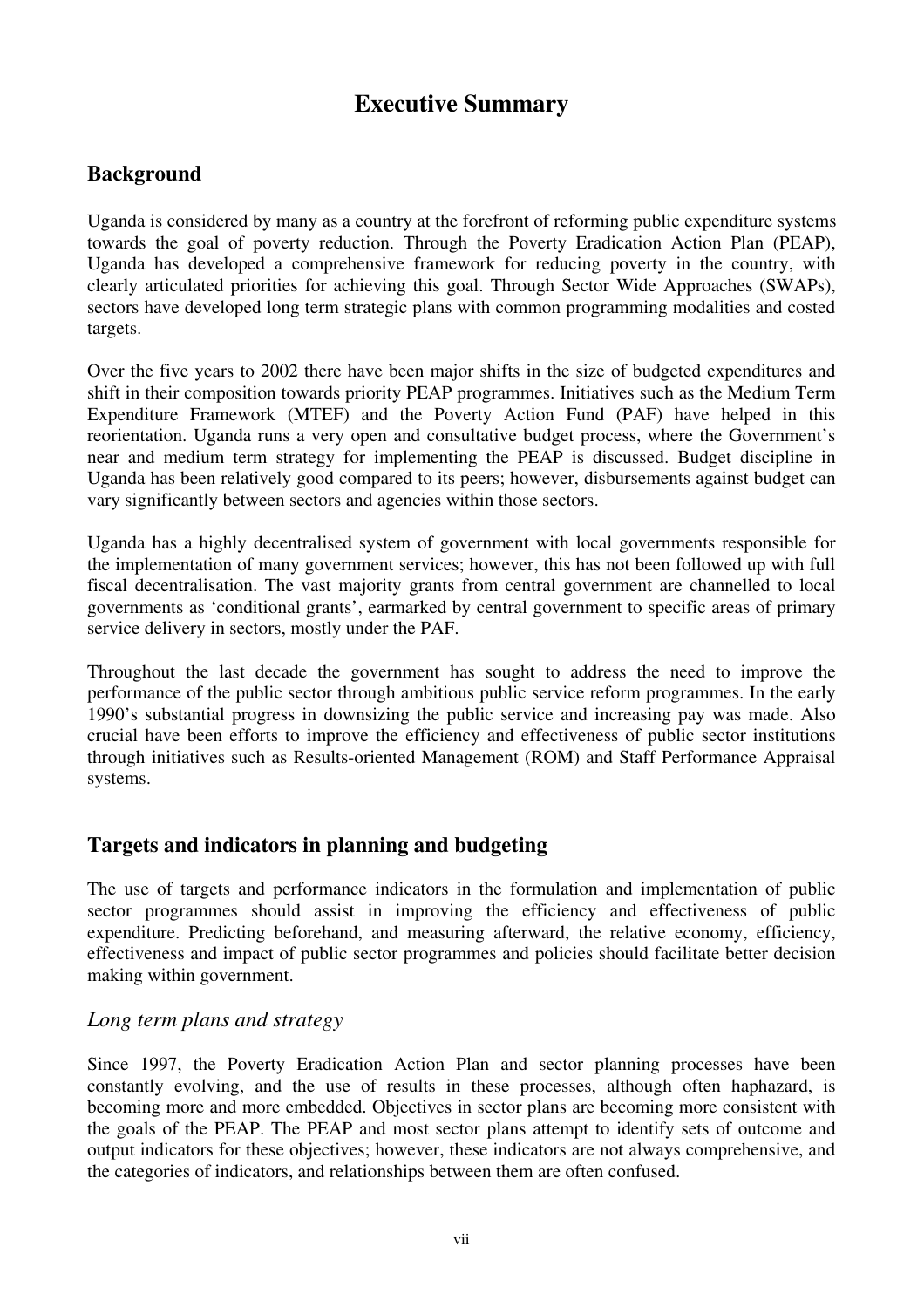If a strategy or plan is to be effective, the interventions and the associated outputs chosen need to be backed up by evidence that they will influence outcomes. Sector plans developed after the 1997 PEAP have been better oriented towards poverty reduction outcomes, and there is a clearer rationale behind the chosen strategies, with performance information increasingly being used to justify those choices. However, in no sector plan are there significant signs of any rigorous ex-ante impact analysis of effectiveness. Although the revised PEAP (2000) does describe how each public sector strategy and intervention should impact on poverty and uses evidence to justify this, it is difficult to pinpoint where evidence on performance has influenced the choice of policies and strategies.

The strategies chosen in sector plans should have clearly defined output indicators and targets, as outputs help define the specific actions and inputs required to achieve outcomes. It is in this respect most progress has been made within sector planning in Uganda. Sector plans take different approaches to the identification of outputs indicators and targets, which reflects the differences in the nature of sectors, and also different interpretation of the classes of results. The interrelationship between sectors' outputs, and the achievement of sector outcomes is often not given much attention.

There tends to be a haphazard use of outcome, output and input indicators whilst planning, budgeting and during implementation, and it therefore becomes difficult to ascertain the relationships between them. It is therefore difficult to assign responsibility for achievement of results to specific agencies, and their constituent departments.

Sector plans usually are comprehensive and fully costed and this enabled the Government to cost the achievement of the desired poverty reduction outcomes in the Revised PEAP. However, the stark conclusion from the costing of the PEAP is that, in aggregate, sector programme targets would not be realistically achievable. There is urgent need for a resource constrained planning framework which results in prioritised and affordable sector policies and realistic long-term targets to be established.

### *Budgeting*

The Ministry of Finance introduced the concept Outcome/Output Oriented Budgeting (OOB) into the MTEF process in 1998 on a sector basis, and this has added significant focus to the budget process. Sectors are required to analyse past performance of outputs and outcomes, relative to targets, and to set future output and outcome targets to be achieved over the MTEF period. Although OOB is integral to the budget process, in sectors with well established SWAPs, such as Health, Education and Roads, sector review processes are increasingly becoming the major mechanisms for reviewing performance in outputs and agreeing future actions.

Sector analysis of budget efficiency is often used as a means for improving input/activity decisions within sector programmes, but rarely influence allocations between programmes within a sector. In the Education, Health and Roads sector allocations to local governments are on the basis of achieving national service delivery targets. Individual central institutions are largely not pressed to relate their actual performance to budget allocations. The Ministry of Finance has tended to continue with incremental budgeting in these areas of the MTEF and not allocate funds on the basis of performance. Despite rationalisation in key sectors such as Health and Education, the GoU (Government of Uganda) budget remains fragmented with a very large number donor projects administered by both central and local government agencies. This further confuses sectors when the attempt to ascertain institutional responsibility, true aggregate allocations, and the sources of inputs for the achievement of a given target.

The PEAP and sector plans, and the use of results therein, have substantially influenced the allocation of additional resources available to GoU. However, neither sector outcomes and output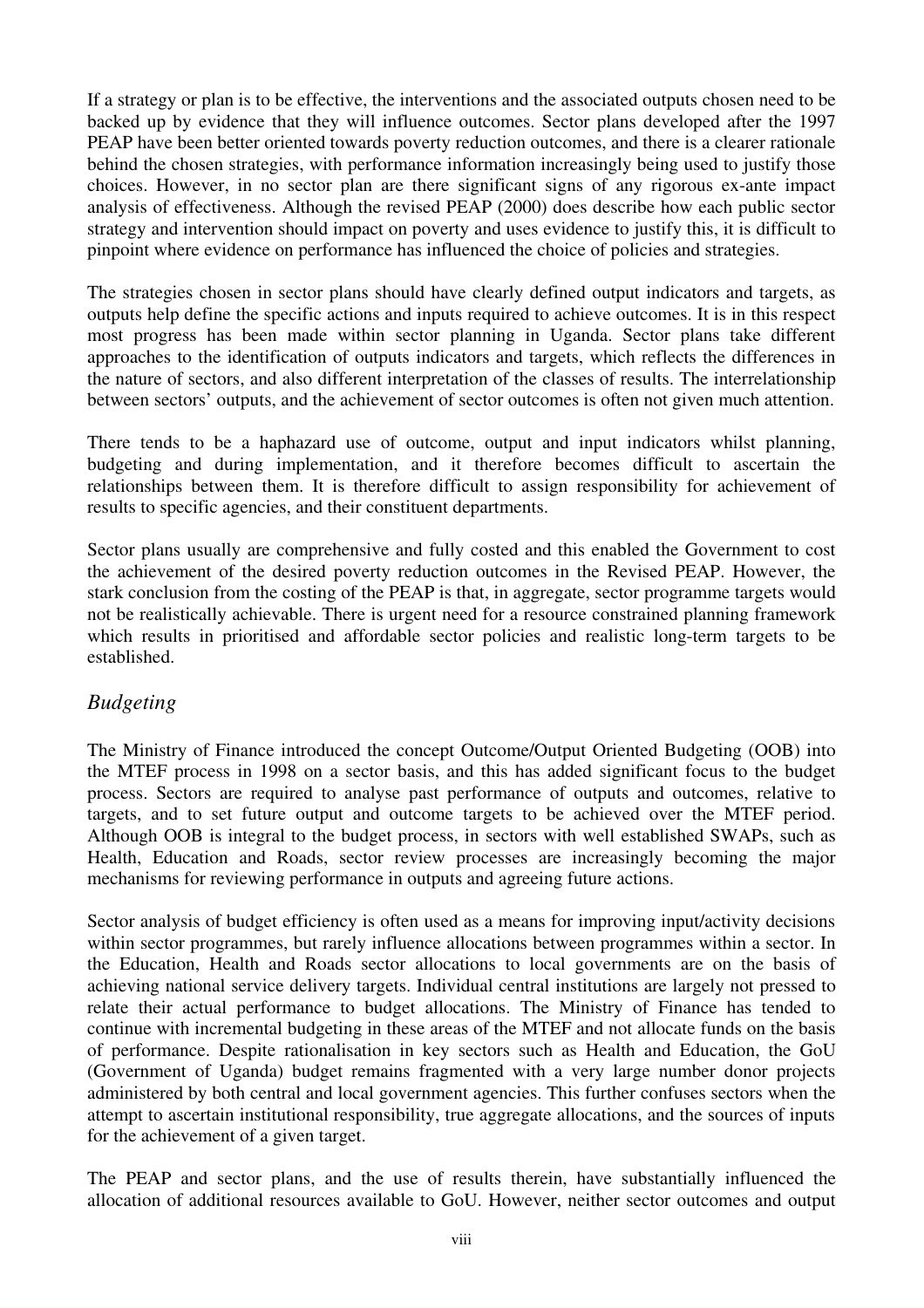targets, embodied in sector plans, nor sector performance have been used systematically as a means of justifying allocations between sectors, despite the observed shift in the composition of expenditures. Throughout the last five years, no sector has seen a reduction in its MTEF allocation. There is now a danger that the budget process will be reduced to one where sectors focus on trying to solicit additional resources from the MFPED for the following year.

### **Institutions**

A major feature of the Ugandan budget process and Output Oriented Budgeting in particular has been the focus on the sector. The applications of results differs within different types of institutions within sectors because of their differing mandates. The Results-oriented Management initiative led by the Ministry of Public Service has taken an institutional perspective, and encouraged individual ministries, agencies and local governments to develop their own objectives, indicators and targets.

### *Central Ministries*

Ministry budget submissions, especially for the recurrent budget, are not results focused, whilst under the ROM process ministries develop 'Annual Performance Plans' in which their own specific results are identified. However, there is no explicit link between the two. The output Indicators for ministries relate to processes and not service delivery. The exercise of determining indicators and targets under ROM is intended to be participatory, and involve discussions and agreement between sector department managers and staff. Where this has taken place, there appears more ownership of the indicators.

Leaders and managers in ministries are often autocratic, which is often due to fear that any discretion delegated to managers or staff is likely to be abused. The situation is exacerbated by cuts in disbursements against operational budgets that are often experienced by ministries during the financial year. The existence of multiple donor projects is becoming less of an issue in terms of results-based management in the ministries of Health and Education as more and more donor contributions are now channelled through the national budget. Ministry managers also have little control over the number and remuneration of staff as pay and structure is approved centrally by the Ministry of Public Service. There are few effective formal mechanisms available to managers to reward staff who excel in their duties in all the four sectors surveyed. This means that informal mechanism are used such as allocating allowances for travel inland or abroad, and/or training to good performing staff. Although pay remains a major issue for ministry staff, there is acknowledgement that pay reform has improved morale and performance.

### *Local Governments*

Tension is emerging between Uganda's highly decentralised local government system and the centrally driven SWAP processes where sector service delivery targets have been established at the national level. This has been combined with excessive and increasing central control over inputs through a large number of tightly earmarked conditional grants. Despite the attempts by sectors to increase central control there remains wide variations in performance of local governments, even with similar resource endowments. The focus on central control has actually distracted attention from the need for (and observed value of) local controls and systems for accountability in the delivery of services.

The planning and budgeting processes are explicitly results-oriented. Local governments set objectives, and identify outputs and activities to be carried out over the next three years (taking into account national targets where they exist). The quality of the analysis behind the use of performance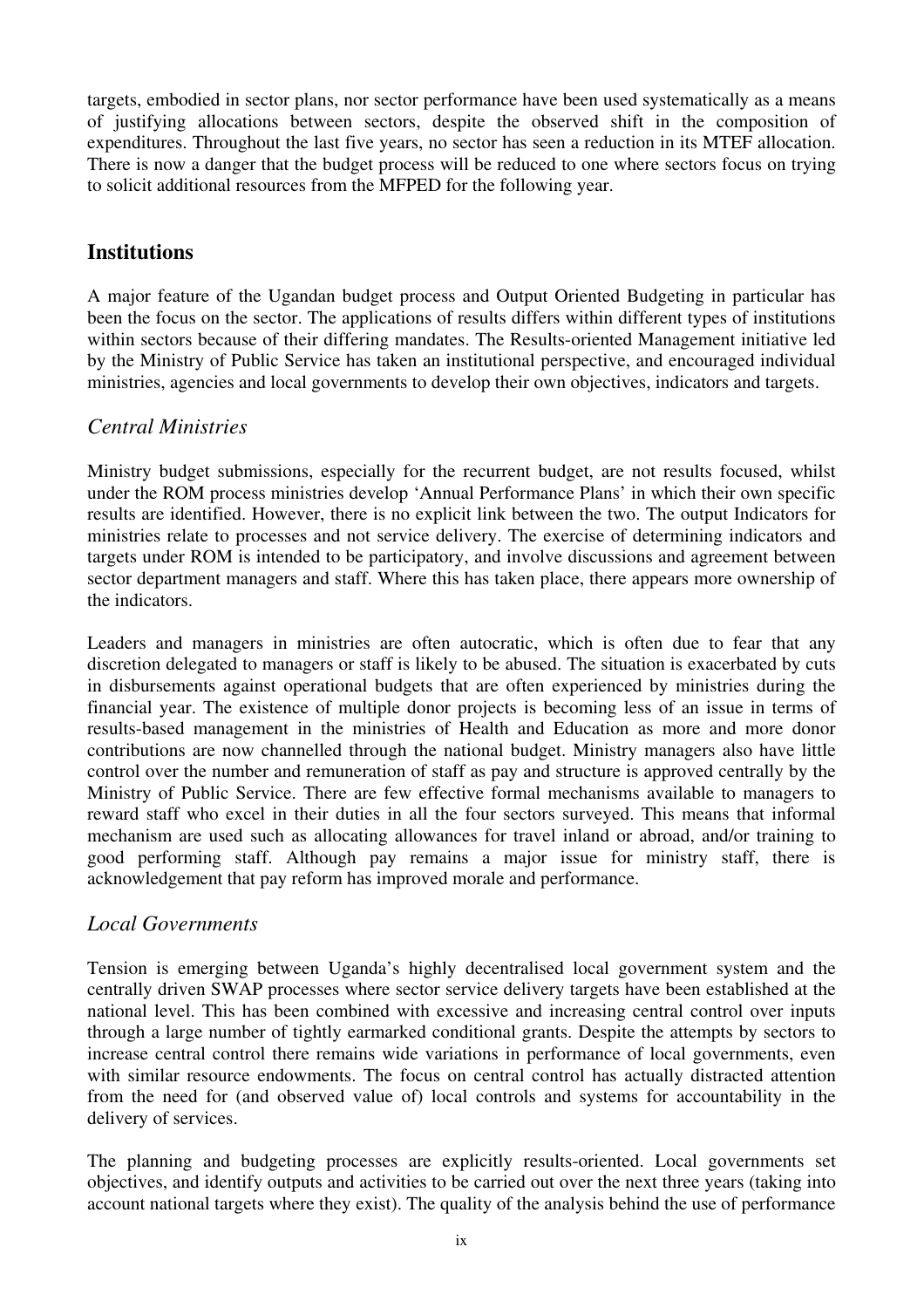indicators has improved, although the use of indicators is often confused. Many local governments have identified a fairly comprehensive set of activity/output level targets, linked to resource allocations. The multiplicity of funding sources, however, undermines planning and target setting.

Sector grants, which often make up over 75% of local budgets are allocated on the basis of need between local governments. Currently, local governments have no flexibility in allocation from one sector grant to another. When given discretionary funds for investments, however, districts and lower local governments have tended to make sensible investment decisions with the majority of funds being invested in roads, agriculture, health and education. Low local revenue significantly undermines the ability of district administrations to support service delivery and apply participatory results-based approaches to planning and management.

Despite the participatory legal framework, planning and budgeting decisions are largely concentrated at the district level. This translates into a lack of knowledge, and/or ownership of planned activities and set targets at in lower level local governments. The amount of participation within sectors does vary though, and is often inconsistent with the political structure of local government, which undermines horizontal accountability for performance.

The roles and responsibilities of the different parts of local government administration and service provision were clear; however, these are not always translated into specific output targets. The management of service delivery varies significantly between sectors and also between local governments. In health, performance information influences local budgeting decisions, and is regularly used during budget implementation. At the school level indicators such as exam results provided a great incentive to perform. Service providers valued and appreciated their interactions with the district level staff, and the technical support they received.

Of primary importance is the relationship between front-line service providers with the end user of the service. The perceptions of local communities and local circumstances can dictate a different mix of service delivery from what was planned; however, it appears from participatory research that households often feel remote from local government service delivery and are not involved in decision making.

In practice, the management of personnel often suffers from the same rigidities in local government as central government. Although pay scales for local government staff are the same as that for central government, pay appeared to be less of an issue than the centre because the cost of living in rural areas is a lot cheaper than Kampala. As with central government, there are few formal mechanisms for rewarding good staff performance.

### **Monitoring and measuring performance**

In Uganda there is a plethora of mechanisms pertaining to the measurement, monitoring, reviewing and verification of performance, but only since the late 1990's has GoU tried to streamline and set up its own co-ordinating mechanisms for performance monitoring.

Systems of budget reporting have been established which help both for the accounting for public expenditures, and the provision of information on performance for use by implementers, managers and politicians. There is limited formal internal reporting on performance within central or local government agencies against established plans; however, local governments are required to prepare quarterly PAF reports for central government, which give information on activities and expenditures against the annual workplan. Sectors used to report quarterly on the implementation of PAF programmes within their sector, and these reports were discussed at open PAF review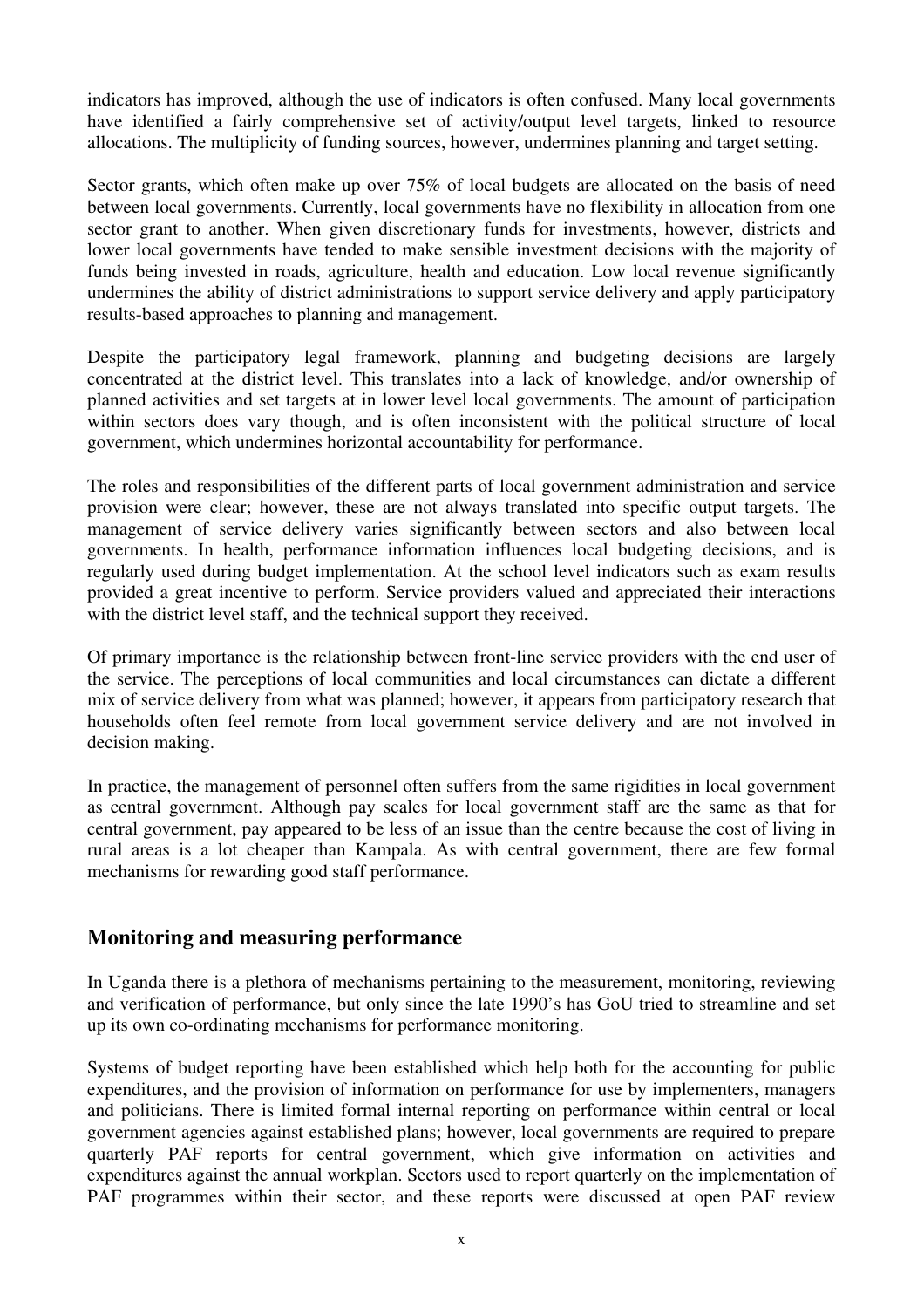meetings; however this has been replaced by the budget performance report which is not performance based.

Over the past few years, central and local governments have been a lot more proactive in their monitoring of performance, and regular supervision and inspection of service delivery is common within local governments. There is little monitoring of individual central ministries. A national assessment of local government administrations also takes place, and those local governments which perform well are rewarded with increased development grant allocations. This incentive framework has proved a strong fillip for local governments to improve their administrative function.

The mechanisms of reporting and review behind the Poverty Reduction Support Credit (PRSC) are becoming important in delivering more coherent and strategic public sector reforms. Sectors, under their SWAPs, have developed their own performance reporting and review mechanism (quarterly, biannual, or annual), and decisions are increasingly being made taking into account performance information. However, the tracking of sector outcomes, and the linkage between inputs/outputs and sector outcomes, which reflects the effectiveness of programmes, is often not at the forefront of sector reviews. Sometimes, sectors do not know how to interpret performance information, and then make appropriate decisions.

Independent mechanisms for verifying performance are currently weak but they are improving. Due to weak capacity within government, the focus of internal and external audit is likely to remain financial for the foreseeable future. Whilst audit is weak, independent sector tracking studies are being used as tools to verify, on a sample basis, financial flows to the point of expenditure; however, they do not verify performance. Alongside their greater involvement in the budget formulation stage, Parliament is becoming more interested and engaged in the review of sector budget performance. Civil society has increasingly been playing a role in the monitoring of government programmes.

### **Factors In success or failure of performance management**

The basic results-based tools and procedures are now established in Uganda. The use of these tools varies within different institutions and sectors; however, in general performance based practices have added significant value to decision making. However, performance information is not always used to improve decision making. Leaders and managers do not use information if it does not appear useful, if they are unable to interpret it, or if it is not in their interest to use it. The proliferation of M&E systems, combined with a fragmentation of funding sources, and budget also undermined the ability of managers to use performance information.

Overall, the application of results-based frameworks within local governments appears more widespread as indicators and targets are more easily applied to homogenous services. There is also a clear incentive for local governments to collect, or at least appear to collect, performance information – if they do not report on performance to central government, then they will not receive grants. This does not necessarily translate into better local government performance across the board. The opportunity to improve performance is increased by the fact that local governments are relatively young institutions and have less entrenched practices than central agencies. Performance management processes within ministries are less explicit and focus more on process and quality. It is correspondingly more difficult to assess efficiency of ministries and make decisions to improve performance.

The quality and direction of leadership (both political and administrative) and management was probably the most important factor in any agency's performance. However, the agencies with strong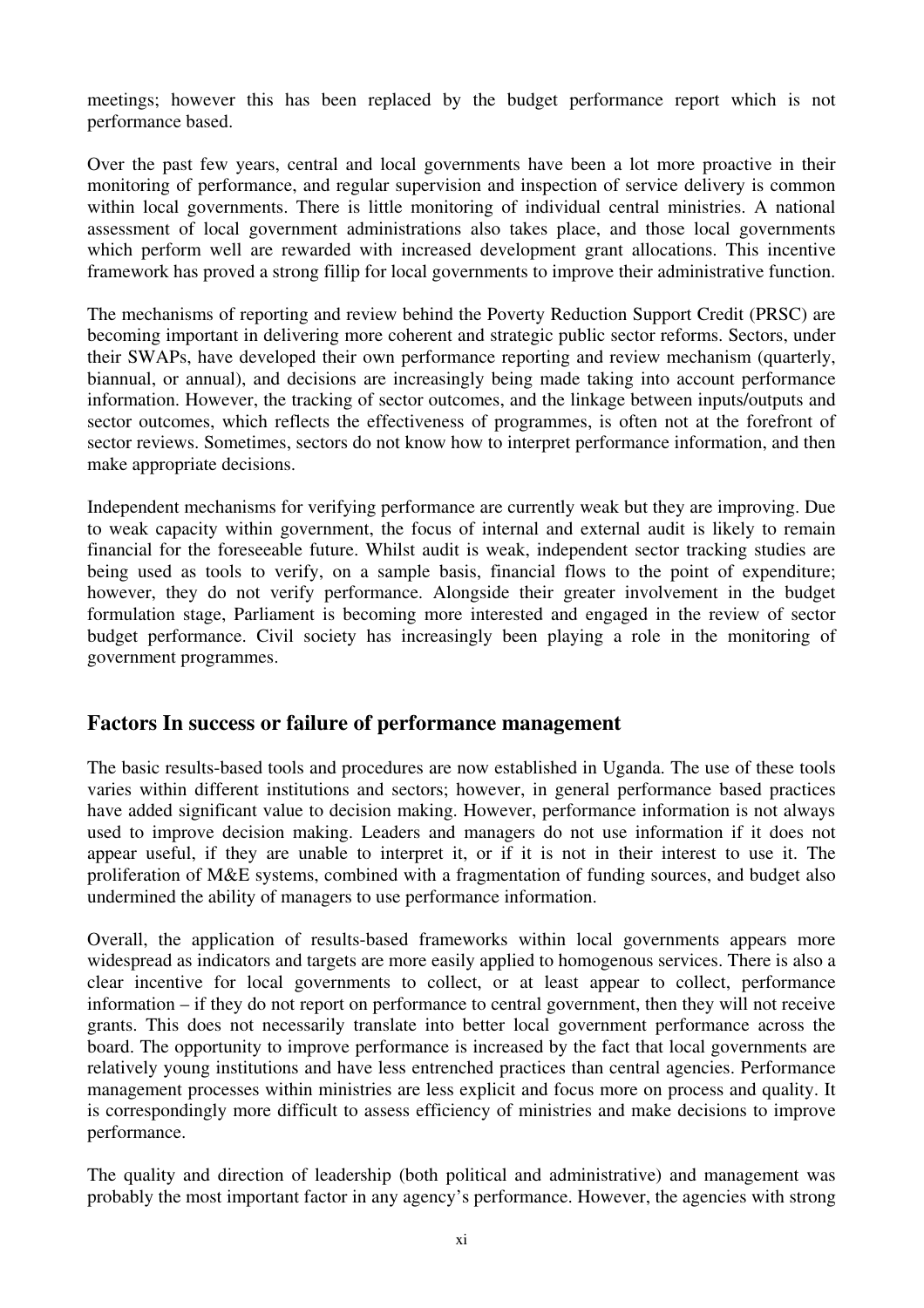leaders are not necessarily those that make full use of results-based frameworks. It is difficult to say whether or by how much the amount of flexibility lent to managers is currently a major factor in their ability to perform. It was a lack of basic management skills that more evidently undermined the ability of institutions to perform generally. This lack of basic management skills also diminished the value of results-based practices when they are used.

It is evident that institutions, and the individuals within them, need strong incentives to perform. The linking of grant allocations to performance has provided a strong incentive to enhance institutional capacity to deliver results. Financial incentives were important in staff management; however, these mechanisms were often informal and not transparent. Non-financial mechanism for motivating staff were considered important but hardly ever used.

The basis of the disbursement of donor funds is increasingly on the achievement of pre-agreed output performance targets and process benchmarks within an agreed time frame, using the SWAP and PRSC processes as the main entry points. The implications of the government not meeting agreed performance benchmarks are unclear however, and this means that the fundamental nature of the incentive structure between Uganda and its donors has not changed significantly. Under current arrangements, if performance targets are missed a reduction in aid disbursements does not make sense for donors, as this will further undermine the government's ability to achieve those targets. Agreed targets for budget efficiency, combined with process benchmarks could instead be used as part of a credible incentive framework and donor-government relationship.

### **Lessons from Uganda's experience**

The use of targets and results in the planning and sector budgeting process is an evolving one in Uganda. It has come on a long way, and has added significant value to public sector management, systems and processes. Given the performance information now available, and the light this sheds on how government is functioning, agents in the public sector are discovering how best to use it to improve decisions. It is therefore important that countries view the increased use of results within their public sector planning and budgeting as an evolving and improving process.

In both the central agencies and local governments there is substantial variation in performance, without necessarily a substantial variation in resource endowments and technical skills. It was evident that the use and application of results-based frameworks also varied within government.

Although the objectives of Uganda's PEAP are very clear, the classification and hierarchy of results in the PEAP, sector plans and budgets are not. There is now a need to emphasise the causal linkages between activities and outputs; and outputs and outcomes. This would ensure a more comprehensive use of results, especially in relation to service delivery. In future PEAP targets need to be established which are realistic and that means that they take into account the long term availability of resources. A more systematic prioritisation of inter-sector allocations in terms of their results is needed. Sectors themselves need a more rigorous intra-sector prioritisation process during the planning phase than they do at present.

The output orientation of the budget process is relatively superficial, especially at central government level, nor is it fully embedded into systems for programme implementation and service delivery. A key lesson from Uganda is the need to align results-based management reforms with budget reforms at the outset, although they do not need to be explicitly linked to add value. However, for further progress to be made in Uganda the ROM initiative now needs to be explicitly linked to OOB, and the budget preparation and implementation processes through the preparation of agency performance plans alongside their budget estimates. Clearer methods of internal reporting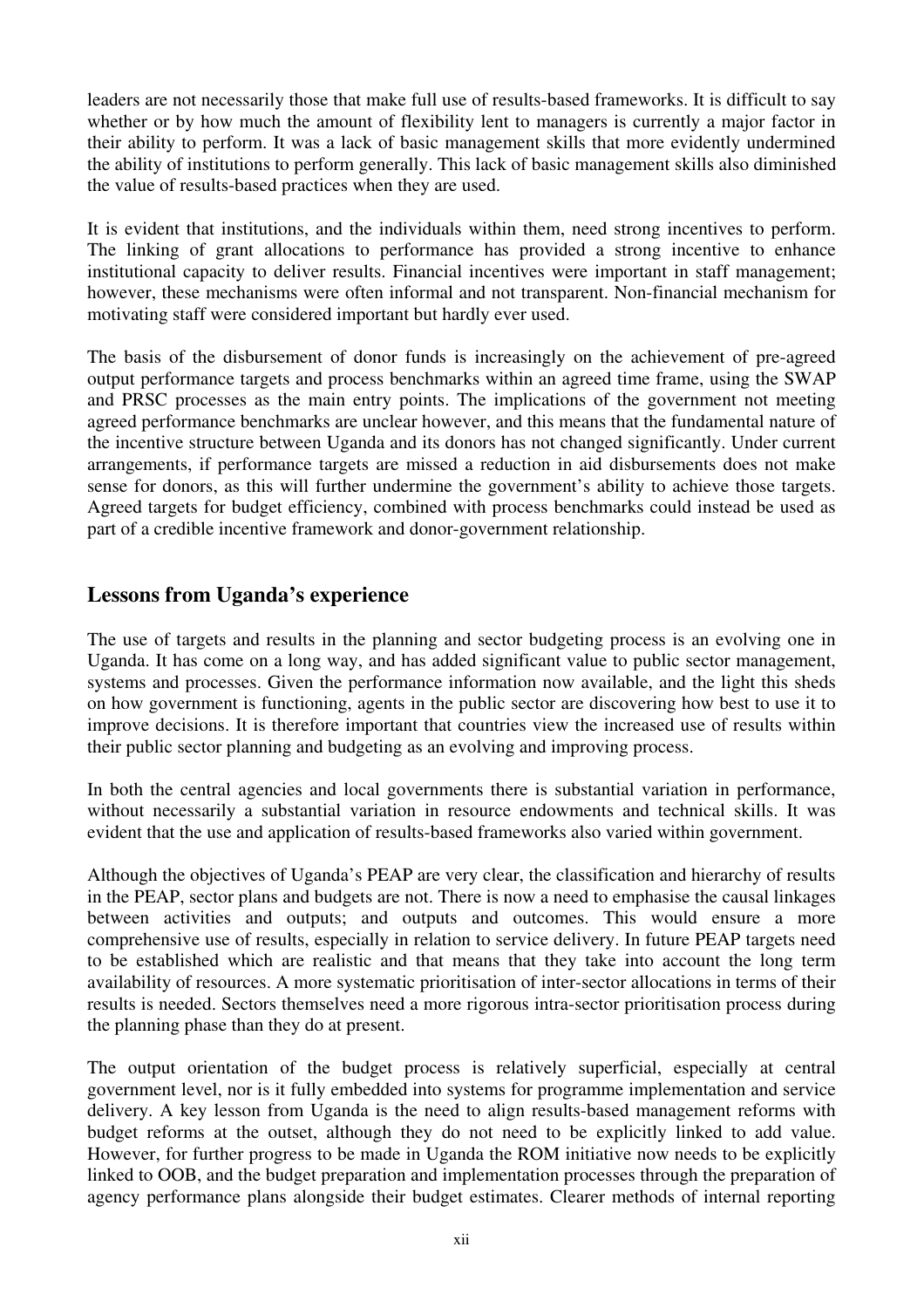on results also need to be developed, formalising the link between the annual workplan and budget implementation. Comprehensive mechanisms for budget reporting between government agencies, incorporating information on activities and outputs funded by all funding sources, should be promoted. The coordition of M&E practices is beginning to improve. This results from a new desire to coordinate within government, through a committee spearheaded by the Office of the Prime Minister. The PEAP process provides a focus for this coordination effort.

It is impossible to shy away from the fact that probably the two biggest variables in an institution's performance are the quality of political and administrative leadership and management. Institutions must also have strong incentives to perform and not just to use results-based practices.

Other critical observations which can be drawn from the Ugandan experience are the importance of local government performance in the context of service delivery and the successful application of performance management practices therein. Tensions between the centrally driven process of setting national poverty reduction outcome and output targets in the PEAP and SWAPs, and the promotion of local choice through decentralisation have emerged, and an increasing number of recentralising policies are being imposed by line ministries, in the face of local implementation problems. The resulting imbalance is now being addressed through the implementation of the fiscal decentralisation strategy.

In conclusion, the Ugandan experience shows that results-based frameworks can add value to public sector management in developing countries. The use of targets and results should not be seen as an exact science, and it should never be introduced as one. It is an approach that has enabled Uganda to improve the focus of its public programmes. The information provided by performance management systems is not always acted on and sometimes does not always present solutions to the problems they identify. The major challenge in the future is to ensure that this gap in the performance management cycle is closed, and that technical capacity and political commitment are built up to ensure better decisions can be made.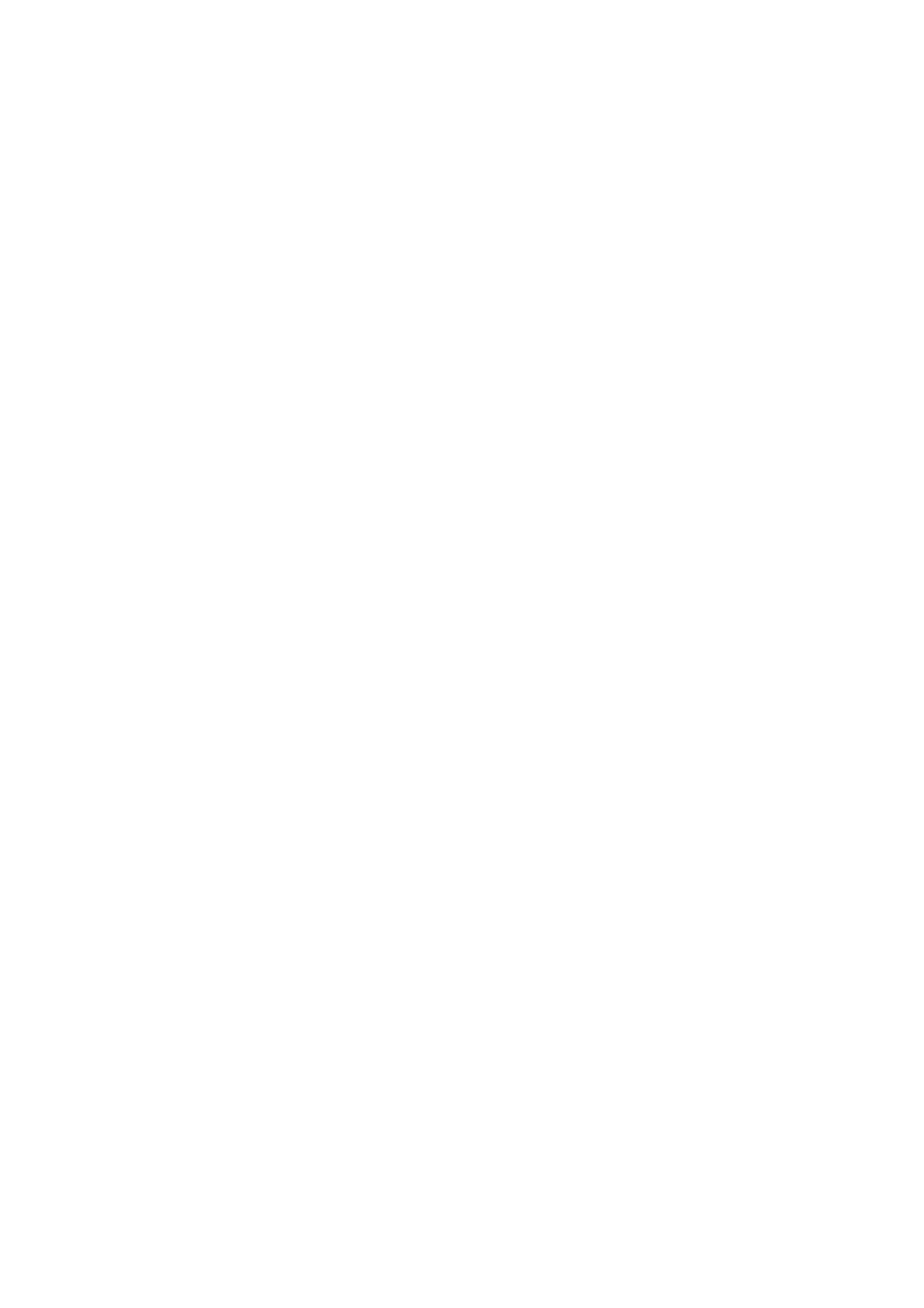## **Chapter 1: Background to the Study**

### **1.1 Introduction**

This a study to examine the use of performance management practices in public sector expenditure programme and management in Uganda. Similar studies have been carried out in six other developing countries: Bolivia, Ghana, Malawi, Tanzania, Mozambique, and Cambodia. These have been complemented by a study of best practice in OECD countries.

### **1.2 Purpose and rationale**

The purpose of the research is to deepen the understanding of current use of performance oriented management practices in developing countries. This research will contribute towards the literature on public expenditure management processes and complimenting the current practices of assessing standards of financial accountability. This will help development practitioners within each country and elsewhere.

The underlying rationale behind the research is that, if properly designed and used, results-based approaches can serve to increase effectiveness and efficiency in public sector programmes through the reallocation of resources to priority programmes, increase the motivation of staff and managers, as well as stimulating innovation in modes of service delivery.

Countries that have adopted Poverty Reduction Strategy Papers (PRSPs) and developed medium term plans for public expenditure, like Uganda, have started setting explicit targets for increasing the outreach and standards of poverty reducing public services. However, it was found in the 'How When and Why does Poverty Get Budget Priority?' studies carried out previously by the Centre for Aid and Public Expenditure, that these outcome and output targets are often not systematically translated into corresponding input and activity level targets. The costs of achieving targets are often not firmly established, resulting in mismatches between resources mobilised and results sought. Also, results-based allocations may not be complemented by adequate incentive systems for the delivery of services.

### **1.3 Scope of study**

This study looks in depth at all aspects of the performance management cycle, examining current practices in Uganda at the national and local government levels. It examines the results-orientation of planning and budgeting and the actual delivery of services in four key sectors – health, education, roads, and agriculture. In these sectors we looked at the relative performance of central agencies.

Interviews with line ministry officials in the four sectors looked at in this study were carried out, as well as the Ministry of Finance and Public Service, to investigate the modalities for planning for the use of ministry resources, and the use of results in their day to day management.

Performance management, and its impact on service delivery, was also examined in two similarly sized district local governments were also studied: Firstly *Bushenyi*, a relatively affluent rural district in the West of Uganda, with a high local revenue base and stable political and administrative situation. Secondly *Iganga*, a less affluent district in the East, which has experienced problems with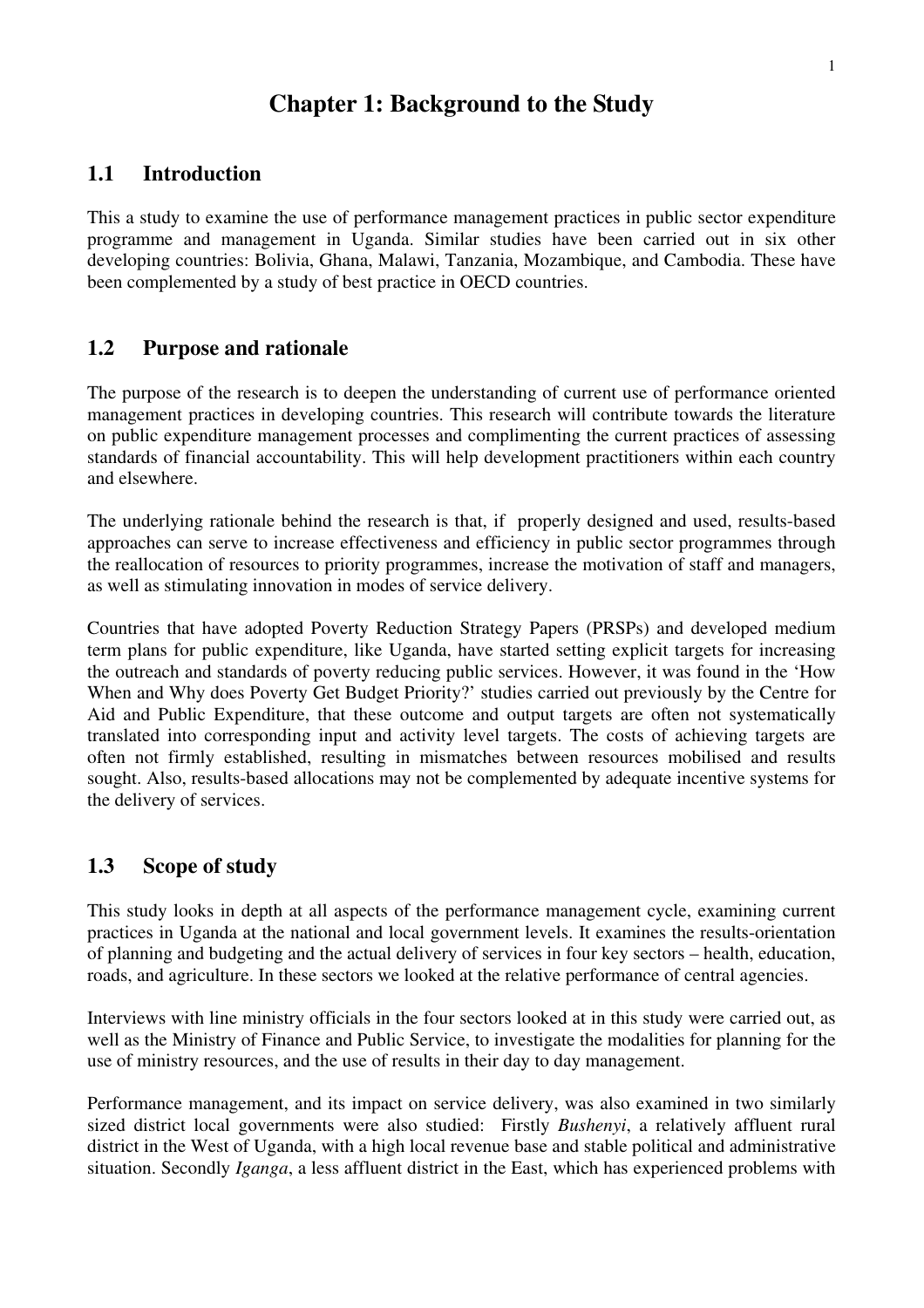2

the relationship between administrators and politicians; allegations of corruption, along with a collapse in local revenues.

The remaining chapters in this paper are structured as follows:

Chapter Two gives an overview of the public expenditure management and public service reforms carried out in Uganda. Uganda has an undertaken an ambitious reform agenda with a huge number of policy initiatives and processes going on within and across sectors, many of which have elements of performance management.

Chapter Three examines the use of performance indicators in public expenditure management. This will include how input, activity level, output and outcome targets are used in defining expenditure strategy and sectoral policy in allocating resources. Also how indicators and performance based practicises have been applied in the day to day operations of central and local government institutions, including management of service delivery will be examined.

Chapter Four examines the provisions for measurement, monitoring and independent verification of performance and results. The mechanisms for monitoring and reviewing performance are becoming key elements of the performance chain; however, the systems are often confusing and complex. Uganda has developed elaborate budget reporting systems, which generate substantial information on performance and there is a growing body of information on outcomes.

Chapter Five looks at the major factors in the success or failure of performance based practices in Uganda, which includes examining why and when managers demand performance information and why those results are actually used in the central and local level decision making processes. The nature and role of institutional factors are often key to this decision, as are leadership and management capacities. Incentives are also important as is the relationship between the government and donors.

Chapter Six concludes by drawing the major implications of Uganda's experiences, both for future application of results-based practices within the country itself and for other countries. Uganda has been using performance management practices for longer than most of the other case study countries and is more advanced in many areas, and it is important that other countries should learn from the successes and failures of Uganda.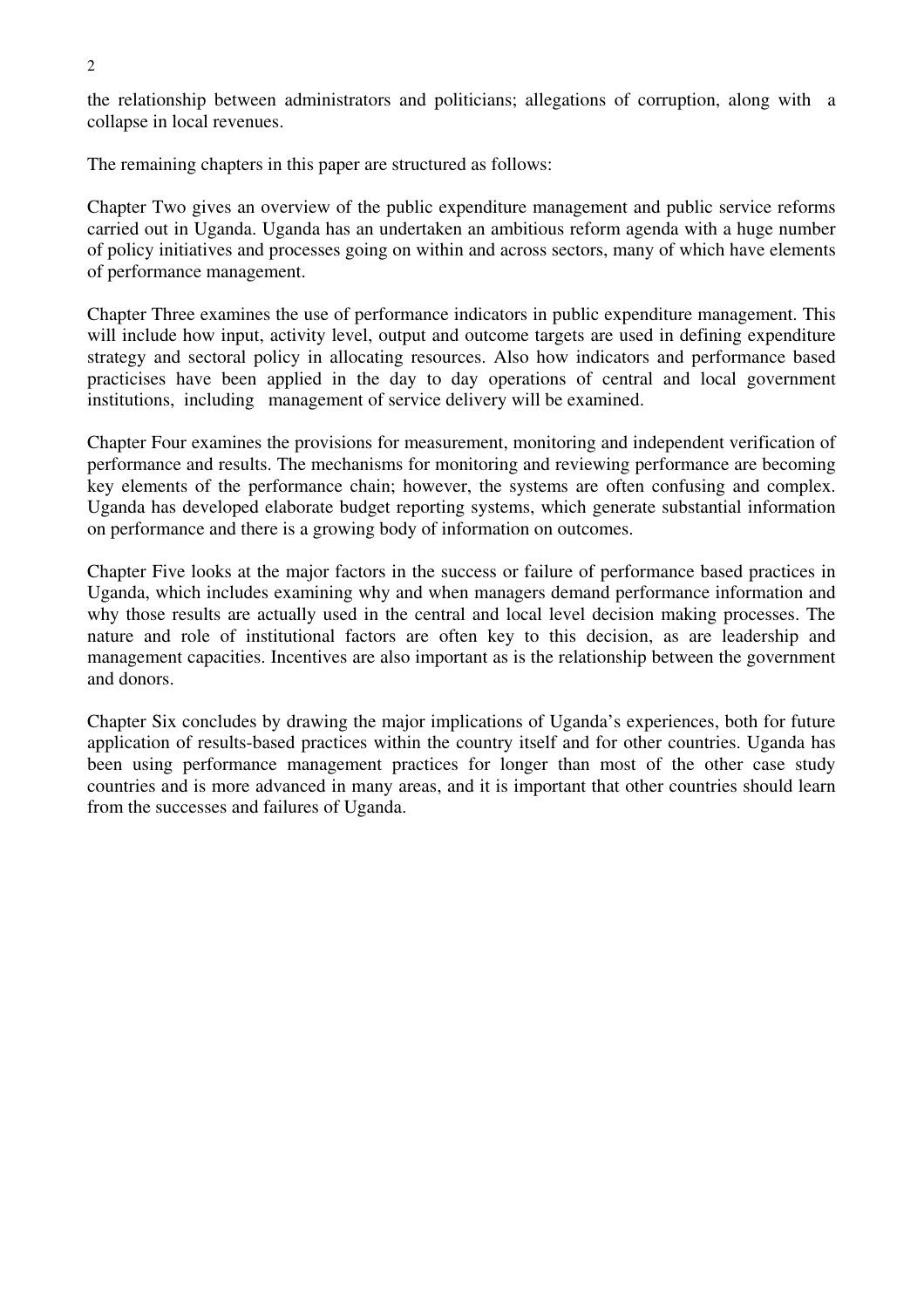# **Chapter 2: Scene Setting – Public Sector Reform in Uganda**

### **2.1 Overview**

Uganda is now widely regarded as a country at the forefront of reforming budget systems to address the challenge of poverty reduction. Uganda's PEM reforms have achieved a substantial amount in terms instilling aggregate public expenditure discipline, improving budget efficiency and shifting allocations towards the social sectors.

In the early 1990's, Uganda's priority was to establish macroeconomic stability, following a lapse in fiscal discipline which resulted in high inflation. A combination of strong leadership from a merged Ministry of Finance & Planning and the introduction of instruments including the Medium Term Budget Framework (MTBF) as a means to control aggregate public expenditure resulted in a reassertion of macroeconomic discipline. In 1995 the Medium Term Expenditure Framework (MTEF) started to be used as a tool for addressing the inter- and intra-sector composition of budgeted expenditures and expenditure out-turns. Throughout its development, the MTEF has been strongly linked to the budget process. Agencies were also encouraged to start planning and budgeting on a sector by sector basis and from the mid 1990's Sector Wide Approaches (SWAPs) were promoted as a means of improving strategic planning and implementation in the roads, education and health sectors. This process was strengthened through the introduction of Output Oriented Budgeting (OOB). Another key policy reform to highlight has been the introduction of decentralisation through which the mandate for the delivery of basic government services was devolved to local governments.

Although there were efforts made to ameliorate the specific social costs of adjustment through targeted programmes in the early 1990's, concerns in government emerged over the need for a more comprehensive approach to poverty reduction. A key event was a forum on poverty in 1995, which the President of Uganda attended. A task force was established and wide consultative process initiated, which culminated in 1997 with the preparation of the Poverty Eradication Action Plan (PEAP).

In 1998 Uganda first benefited from the HIPC initiative, and the Poverty Action Fund (PAF) was formed as a means of allocating the additional funds from debt relief and donor budget support towards the new priority programmes in the PEAP, as well as protecting the disbursement of funds to those programmes. The PEAP was revised in 2000. This served as Uganda's Poverty Reduction Strategy Paper which helped it qualify for a second tranche of debt relief under the enhanced HIPC initiative.

Throughout the analysis of performance management it is important to emphasise the high level political commitment to the goal of poverty reduction from the President down. This commitment when combined with adequate technical capacity has been crucial to many of the successes in design and implementation of poverty oriented policies and programmes in Uganda.

### **2.2 National strategy, planning & budgeting**

#### *Long term strategy*

The Poverty Eradication Action Plan sets out a comprehensive framework for reducing poverty in the country and clearly articulates its priorities for poverty reduction. The PEAP is supposed to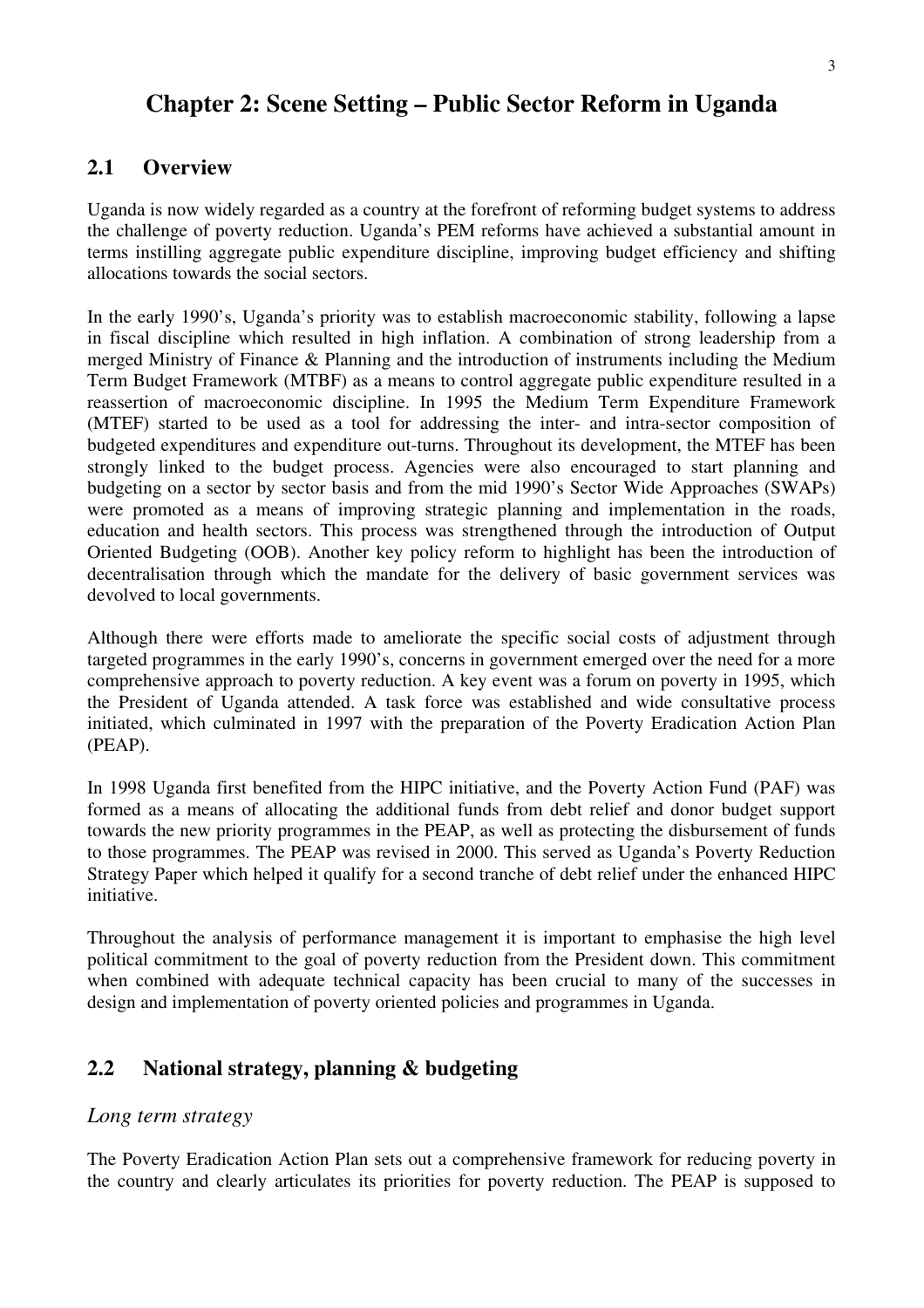encompass all public sector interventions<sup>1</sup>; however the 1997 PEAP identified new priority interventions included Universal Primary Education, Primary Healthcare, Water, Sanitation, Agriculture Extension, and Rural Roads. The PEAP is now widely regarded within government as the overall framework for guiding the formulation of government policies and strategies. There is significant ownership of the strategies set out in the PEAP resulting from the broad participation in the PEAP process and high level political support, which is not always evident in other countries.

Through various SWAPs, sectors have been encouraged to develop common programming modalities and develop long term strategic plans with costed performance targets. Prior the development of the original PEAP, the Roads Sector had developed a ten year Roads Sector Development Plan in 1996, whilst concurrently to the PEAP process the Education sector developed its Education Sector Investment Plan. The ESIP and RSDP, although not explicitly oriented towards poverty eradication, fed into the original PEAP preparation process. The 1997 PEAP grounded the development of subsequent long term sector plans in the overall goal of poverty reduction. Long term strategic sector plans have since been developed in the Health sectors, Water and Sanitation, Justice Law and Order, and Social Development sectors.



The revised PEAP (2000) benefited from experience from the three years of implementing the original PEAP, and also poverty monitoring activities. There has been little inconsistency between sector planning and the PEAP because of the broad involvement of sectors in the PEAP processes, and the strong involvement of MFPED in those sector processes. There is top level political commitment which has been backed up by a broad consultative processes, which has resulted in a broad political and institution ownership of and commitment to PEAP goals and strategies. This has facilitated the relatively coordinated implementation of the PEAP within government and between different stakeholders.

<sup>1</sup> This includes sectors such as security, which the government of Uganda argues is an essential prerequisite for poverty reduction.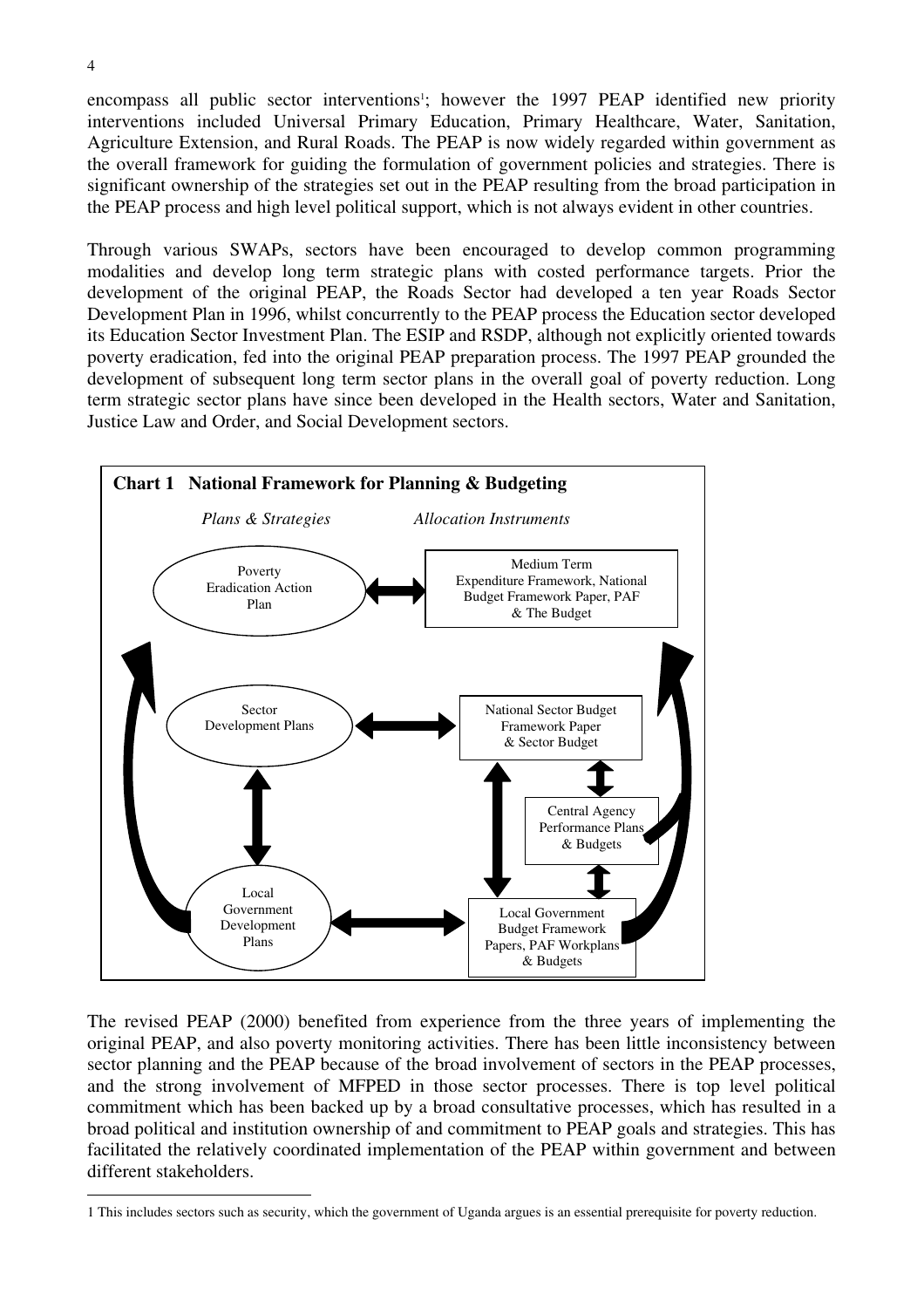#### *Budget formulation*

The national budget process, which is led by the Ministry of Finance, Planning & Economic Development (MFPED), runs from October to the reading of the budget in June. The process is consultative and there are several stakeholder conferences, with involvement from Local Governments, civil society and donors, as well as central ministries and agencies. In 2001 a new Budget Act was introduced which involves Parliament more in the Budget formulation stage.

#### **Box 1: Budget Formulation Process**

*October: Draft Budget Ceilings* 

- MFPED prepares draft aggregate fiscal envelope in MTBF and inter sector allocations in the MTEF.
- Both are presented and discussed at national consultative workshop.

#### *Nov – Dec: SWG Reports*

- Using the indicative budget ceilings, sector working groups arrive at intra sector allocations
- Allocations justified in terms of past performance and future targets in SWG reports for the BFP.

#### *Jan: Preliminary Estimates*

- SWG reports are discussed with MFPED during ministerial consultations.
- On the basis of the intra sector allocations agreed ministries and agencies prepare draft budget estimates on the basis

#### *Mar: BFP to Cabinet & Parliament*

- MFPED compiles SWG reports into a BFP which is presented to Cabinet.
- Cabinet considers and approves the BFP and submits it to Parliament

#### *April – May: Parliament & PER*

- The Budget Committee of Parliament discusses the BFP and presents recommendations to the President & MFPED
- A National Public Expenditure Review meeting is held at which the BFP is discussed

#### *June: Finalisation of Budget*

- On the basis of Parliamentary/PER recommendations the proposed budget and MTEF is amended by MFPED.
- The Budget is read

The Medium Term Budget Framework (MTBF), the Medium Term Expenditure Framework (MTEF) and the Poverty Action Fund (PAF) are the allocation mechanisms, whilst the budget is the actual instrument for (the public sector aspects of) implementation of the PEAP. MFPED estimates the available resources (donor and local) over the medium term (3 years) using the Medium Term Budget Framework (MTBF) and gives budget ceilings to sectors in October at a national budget conference in the form of a draft MTEF2 . The budget is structured by administrative unit and line item; however, the MTEF groups administrative units by sector in the MTEF, which results in a quasi-programmatic MTEF.

A table of allocations to PAF programmes is presented, and this also adapts the budget classification system by identifying specific expenditure areas which are directly poverty reducing (as identified in the PEAP) within the MTEF/PAF. These areas are given protection in terms allocation – the total PAF budget must not decline as a proportion of the MTEF. The PAF is not a separate fund, but is a subset of the overall MTEF/GoU Budget. Programmes themselves qualify for

<sup>&</sup>lt;sup>2</sup> The classification of the budget is being changed to a full programme based system in the  $2003 - 2004$  financial year.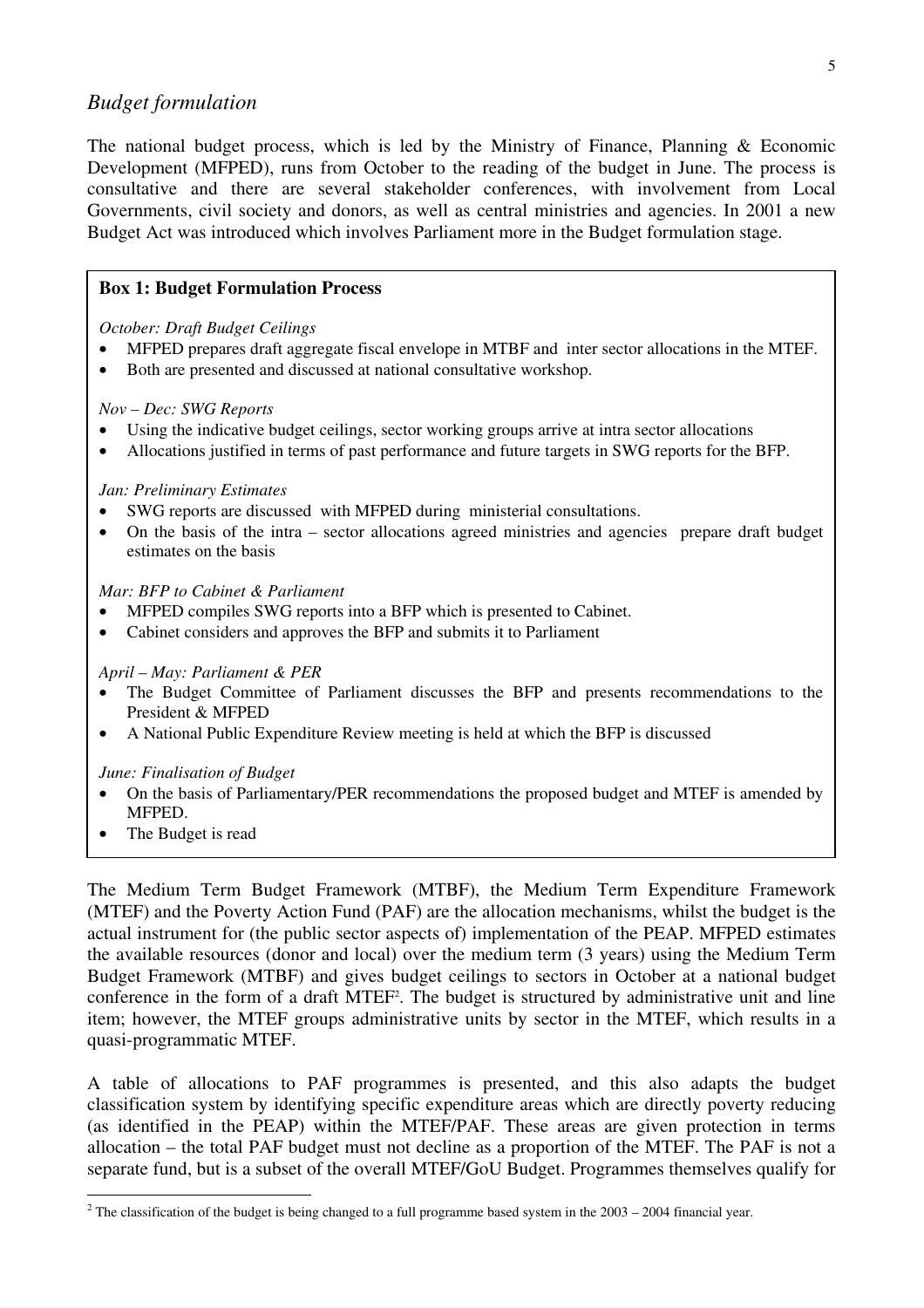PAF, by meeting a set of criteria, which includes consistency with the PEAP, specific poverty criteria, and the existence of a long term, fully costed plan for the programme.

A Budget Framework Paper is prepared during the budget process, which sets out Government's near and medium term strategy for implementing the PEAP. Sector working groups (SWGs) are charged with allocating the sector resource ceilings between agencies in a sector through the preparation of sector BFP submissions (in the form of SWG reports). SWGs are made up of central and local government, donor and civil society representatives. MFPED provides specific guidelines for SWGs, which are required to review past performance and propose medium term intra-sector budget allocations.

#### **Box 2: The Structure of the Budget**

*MTBF –* The MTBF, which is the mechanism for ensuring aggregate fiscal discipline, sets out in aggregate, the projected available revenues and financing against aggregate expenditure over a three year period.

*MTEF –* PEAP priorities are translated into inter and intra sector allocations in the MTEF. The MTEF groups administrative/functional units (votes) into sectors. Where an institutions' functions fall in more than one sector the budget is divided between those sectors. The totals for each grants to LGs are placed in the relevant

sector.

*PAF Budget –* The Poverty Action Fund budget draws specific PEAP priority programmes from within the MTEF, and presents them in a separate table. Government is committed to ensure that the allocation to PAF programmes does not fall as a proportion of the MTEF over time.

*Budget –* The MTEF and budget process are effectively one and the same. The first year of the MTEF defines the annual budget al.locations for each sector, and the ministries and agencies within it. The budget itself is structured by administrative/ functional unit (Ministry, agency, LG), then by programme (equivalent to a department in a ministry) and then by economic classification<sup>1</sup>.

*NB*: A new programme based chart (classification) of accounts has been developed, integrating the *recurrent and development budgets, which will be piloted in the budget formulation process from 2003/4.*

Although the process focuses throughout on medium term planning and budgeting, sectors and agencies tend to focus their efforts on increasing the following year's budget allocations, as there is a perception that sector/ministry ceilings are flexible, if sufficient time is spent lobbying MFPED and Cabinet. The SWG BFP reports and central government agency budget submissions are discussed at ministerial level, with consultations held with MFPED. Individual central government agencies within each sector are required to prepare budget estimates on the basis of intra-sector allocations agreed at the ministerial consultations.

The new Budget Act requires MFPED to submit preliminary estimates of revenue and expenditure and a three-year economic plan before Parliament in April. In March, after the ministerial consultations have take place, the MFPED submits a consolidated Budget Framework Paper, to Cabinet, which considers it. After that MFPED prepares a 'Three Year Macroeconomic Plan' on the basis of the Cabinet recommendations which it forwards to Parliament.<sup>3</sup> Parliament then submits

 $3$  MFPED prepared a document separated from the BFP as the 3 year macro plan – in future they plan for the documents to be one and the same.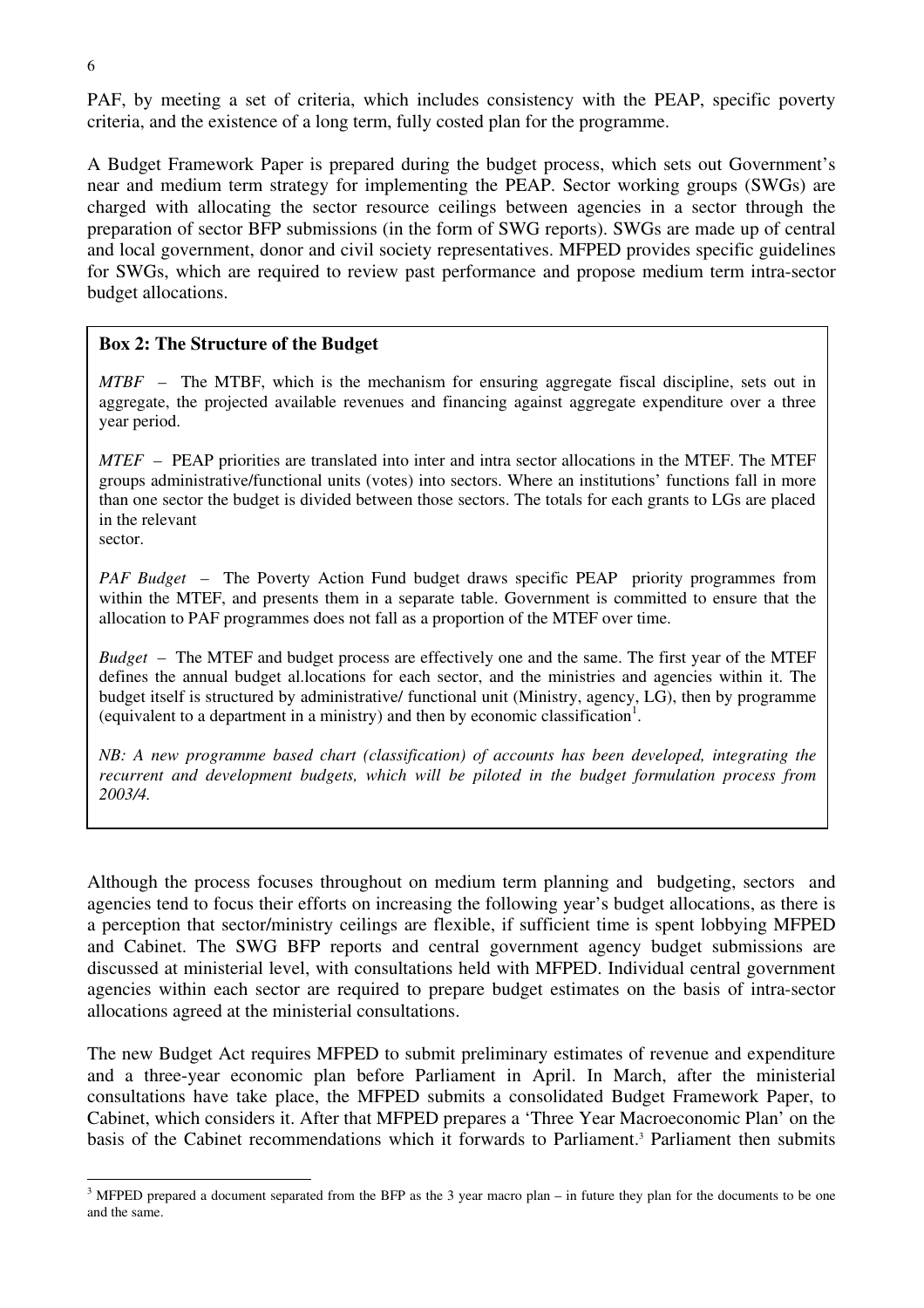comments, which are then considered by MFPED and Cabinet. This is meant to engage Parliament in the decision making process, and ameliorate the risk of substantial changes to the budget after it is read and speed up the parliamentary approval process.<sup>4</sup> In May a Public Expenditure Review meeting is held at which the BFP is discussed more widely by government, donors and civil society organisations.



## *The composition of the budget<sup>5</sup>*

Over the five years to 2002 there have been major shifts in the size of budgeted expenditures and shift in their composition towards priority PEAP programmes. As a share of GDP public expenditure grew from about 17 to 25 percent between 1997/8 and 2001/2, and allocations to PAF programmes grew from 17.5 to 35% of the rapidly expanding GoU Budget. This can largely be attributed to the formation of PAF and SWAPs, and the significant increases in donor inflows that they generated (tax revenue has remained stable as a percentage of GDP). There has also been a substantial reorientation of allocations within sectors towards pro-poor expenditures. Whilst overall allocations to the health, education, water, roads and agriculture sectors have only increased from 39% of the Budget in 1997/8 to 47% in 1998/9; the proportion of those sector budgets going to PAF/pro-poor service delivery increased from 43% of those sector budgets to 66% (e.g. primary healthcare, primary education, rural roads).

<sup>&</sup>lt;sup>4</sup> 2002 was the first time Parliament was involved, and it was very much a learning process on both sides. Parliament proposed increases in sector allocations, without identifying the sources of revenue (from cuts). This meant that MFPED was unable to take on board their recommendations in the proposed expenditure allocations presented in the budget speech. 5 Source: Williamson & Ndungu (2002)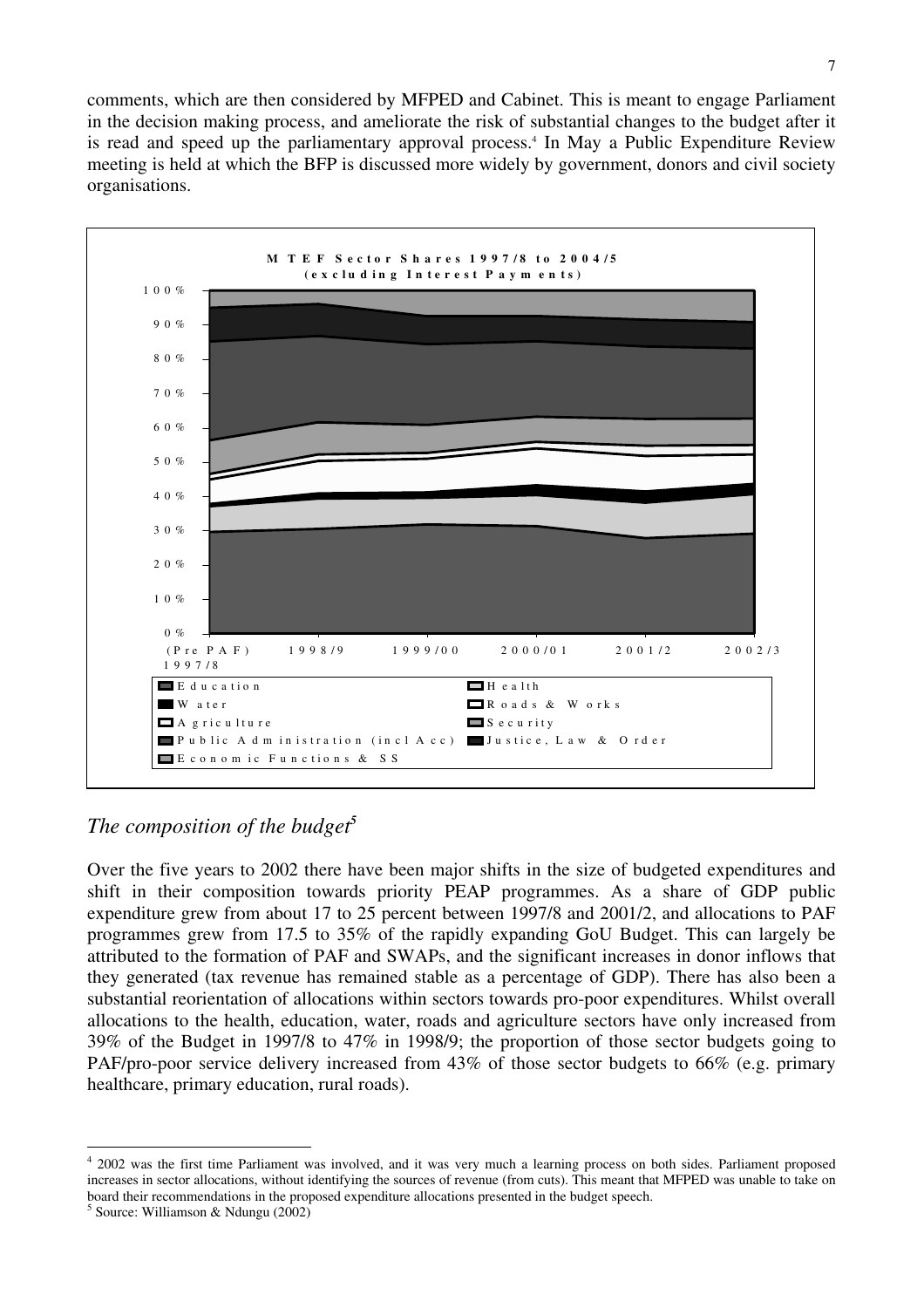These changes have been made possible by a huge increase in donor financing, which is well about half of public expenditure and has resulted in a doubling of the fiscal deficit (excluding grants) from 6.2% 1997/8 to a projected 12.1% in 2001/2. There has also been a shift from project towards budget support. Much of the original increase in sector allocations were a direct result of the provision of donor budget support which was earmarked to sectors and channelled through the governments own budget<sup>6</sup>. In aggregate budget support (earmarked and general) increased from 3.4% of GDP in 1997/8 to 10.1% in 2001/2 or from 20% to 40% of public expenditure over the same period. In the same period, project support remained between 6&7% of GDP terms but fell from 33% to 25% as a percentage of Public Expenditure.

This demonstrates the increase in confidence donors have had in GoU's own PEM systems. Initiatives such as SWAPs and the PAF contributed towards this, however there is now concern that PAF/SWAPs may have overly skewed budget/MTEF allocation towards direct provision service relative to other sectors, and that the budget deficit is too high and unsustainable. This has led to the Ministry of Finance limiting the growth of expenditures in the Budget/MTEF, despite the possibility of increased donor financing.

|                           | (Pre PAF)                                          |           |           |         |
|---------------------------|----------------------------------------------------|-----------|-----------|---------|
| (Total Exp/Budget)%       | 1997/8                                             | 1998/9    | 1999/00   | 2000/01 |
| Total MTEF (excl. cont.)  | 99.5%                                              | $103.3\%$ | $97.4\%$  | 99.2%   |
| <b>PAF</b>                | 111.2%                                             | $99.7\%$  | 95.5%     | 91.9%   |
| Public Admin <sup>*</sup> | 103.5%                                             | $102.4\%$ | 101.4%    | 112.5%  |
| Security                  | 102.8%                                             | 116.6%    | 98.5%     | 99.4%   |
| <b>Interest</b>           | 81.9%                                              | 89.0%     | $105.7\%$ | 119.1%  |
| Other MTEF**              | 94.5%                                              | $103.4\%$ | 99.2%     | 93.4%   |
|                           | * Exludes under-disbursements due poor recruitment |           |           |         |

### *Budget execution*

Budget discipline in Uganda has been relatively good compared to its peers; however disbursements against budget, can vary significantly between sectors and agencies within those sectors. Aggregate MTBF resource projections have been accurate – averaging over 97% of budgeted resources since 1997/8, and these were disbursed through Uganda's cash budgeting system which is backed up by a manual accounting system. Whilst other programmes within the MTEF may be subject to cuts due to resource availability during budget implementation, GoU commits to the funds budgeted for PAF programmes being available over the financial year. Powerful votes, especially within the public administration sector (e.g. State House) are prone to over-spend against budget, and this is facilitated through the application for and approval of supplementary expenditures. This means that those institutions that are neither within PAF nor politically powerful are exposed to greater resource cuts and irregular disbursements.

The control of arrears and predictability of disbursements have been improved substantially within central government with the introduction of Commitment Control Systems for recurrent and

<sup>&</sup>lt;sup>6</sup> In the late 90's GoU made explicit commitments on the additional nature of budget support provided to sectors and PAF, so as to avoid accusations that these funds were being diverted away to other sectors such as defence (PAF operational Guidelines, MoFPED 1998)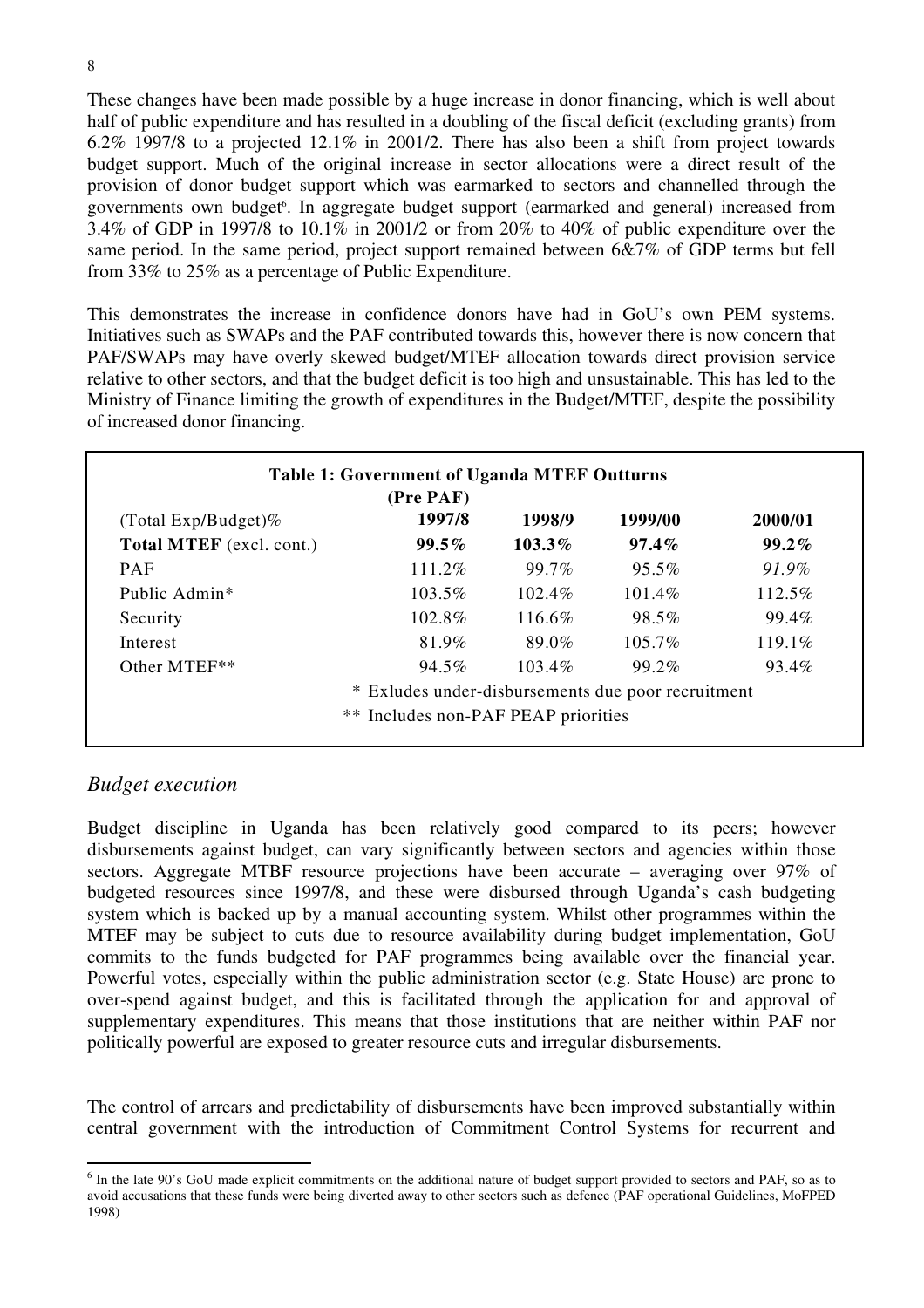development budgets. These mechanisms for enforcing budget discipline, although crucial have tended to focus on controlling inputs and expenditures, and not on the achievement of results. A new integrated financial management system is currently being developed alongside a revision of the Public Finance Act. The aim is to move towards a programme based budget and a computerised, largely accrual-based accounting system.

### **2.3 Local Governments and service delivery**

### *Decentralisation*

Uganda has a highly decentralised system of government with local governments responsible for the implementation of many government services. However this has not been fully followed up with fiscal decentralisation. Over 90% of local government funds come from central government grants and there has been a recent collapse in local revenue collection.

Within rural and urban local governments there are three layers of local government with elected politicians (see box), and five layers of administration.

### *Financing*

The vast majority grants from central government are channelled to local governments as 'conditional grants', earmarked by central government to specific areas of primary service delivery in sectors, mostly under the PAF. There are separate conditional grants for the recurrent wage, nonwage and development components. There has been a huge increase in the number and quantity of conditional grants in recent times, with over twenty grants making up over 75% of Local Government Budgets. Certain LGs also receive an equalisation grant as well, which is supposed to compensate LGs with low revenue potential and high costs of delivering services; however, the size of this equalisation grant is relatively insignificant. This grant must be allocated to PAF sectors.

All Local Governments also receive an unconditional or block grant, which largely funds administration costs and salaries as the central government has been unwilling to devolve discretionary funding to local governments for service delivery due to concerns over their capacity to allocate funds and manage programmes on their own.

Most development activities are funded through sector conditional grants; however it is important to highlight here the innovative Local Government Development Programme. This provides discretionary grants to district and subcounty local governments; however they first have to meet a set of minimum administrative and implementation capacity criteria, which are assessed annually. The grant is used for small scale investments at the district and lower levels of local governments.

The reason behind the recent steep decline in graduated tax has largely been political, when graduated tax, the main source of local revenue became a major issue in the Presidential and Local Elections. The decline or revenues has happened at the same time as the huge increase in conditional grants under PAF, which has further undermined the incentives to collect tax locally. The decline in the local tax take does vary from district to district, and the political support for taxation and the wealth of a district heavily influence the ability of local authorities to raise revenue.

There is increasing concern that the decentralisation process has been undermined by the increasingly conditional nature of funding, the increased number of grants, and the associated administration of burden, and the overall lack of autonomy being lent to local autonomy. Subsequently a Fiscal Decentralisation Strategy has been developed, which aims to streamline the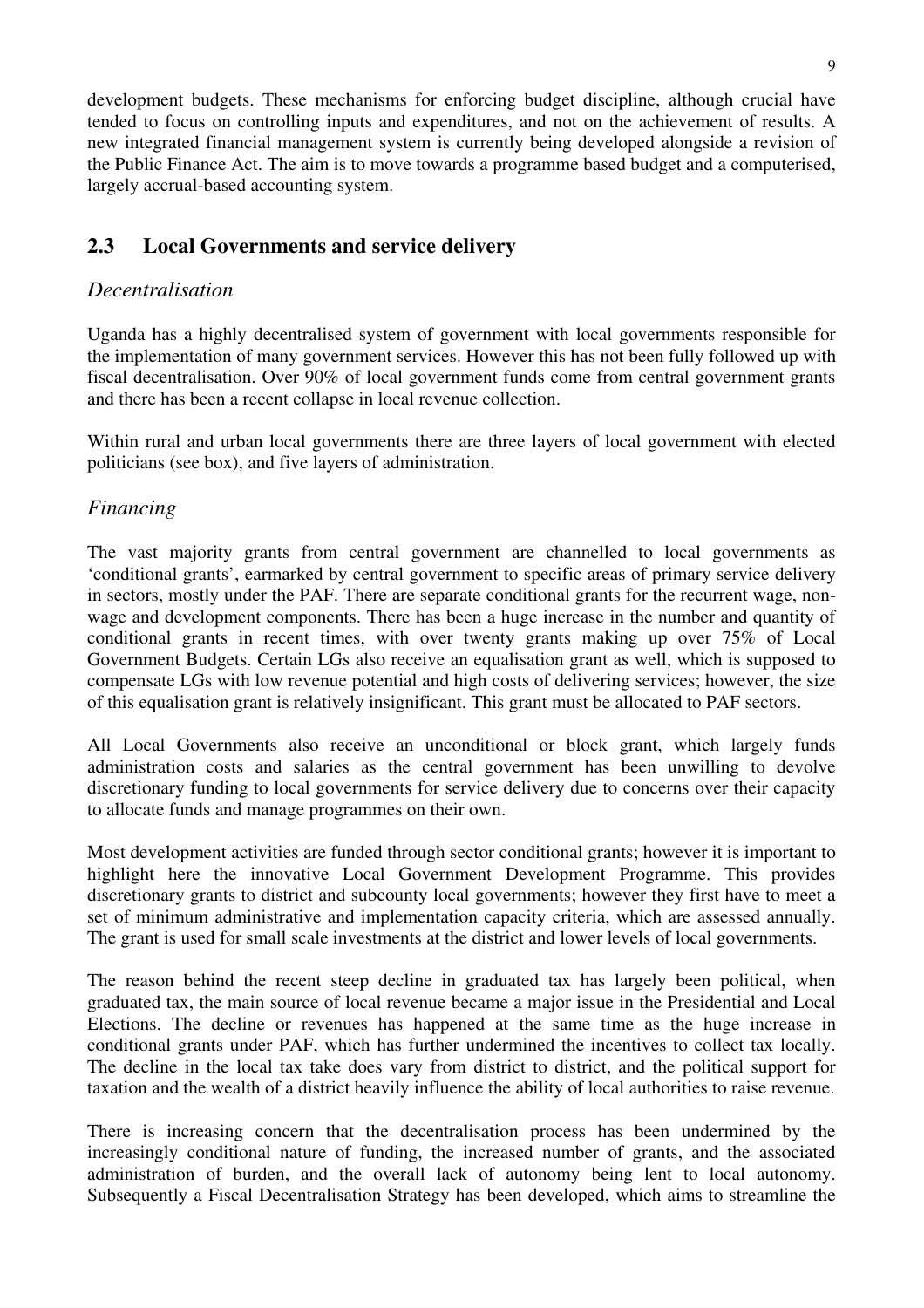transfer of funds to local governments, increase the autonomy available to local governments, and provide incentives for them to perform. The cabinet has approved piloting in 2003 of this Strategy.

### *Local plans and budgets*

Local Governments are required to conduct a participatory planning and budgeting processes, involving all levels of local government starting from the village through to the subcounty, and then the district. The main planning tool at the district and subcounty levels is the three year rolling development plan. The district development plan is made up of an amalgamation of lower level local government plans. In most cases these plans are not resource constrained and do not use performance indicators systematically, although they tend to be very systematic.

The budget process starts when MFPED provides ceilings for all central grants grant allocations in November and holds a series of regional budget workshops. Local Governments then prepare Budget Framework Papers mirroring the central government process. LGs review budget performance, project their available resources<sup>7</sup> over the medium term then plan and budget within those resource projections. Embedded in this is the identification and use of targets to review performance and plan in future. The LGBFP process is still not fully embedded into the budget process in many districts, and is often considered as a requirement of the centre rather than a decision making tool. BFP's are also not necessarily strongly linked to the Development Plans or the Local Government Budget itself as the BFP is not fully used in the political decision making process. Local Governments are also required to prepare separate activity based workplans for PAF conditional grants and the planning for activities is meant to be participatory and consistent with the BFP.

Local governments are also required to run cash budgets. Disbursements from central government, though often irregular, are protected as they fall under PAF or the resources are provided for under the Constitution. Local revenue is far less predictable and yet it contributes to the operational budget of key administrative and some sector departments (including education) within the district. Often revenue projections are of poor quality (either due to low technical capacity, political pressure or a mixture of both). Cash-flow is unpredictable as the majority of local revenue is collected in the last half of the financial year. There are huge problems of salary arrears in Local Governments.

Local Governments are required to report quarterly on PAF expenditures and outputs carried out, and disbursements are conditional on the production of reports. This process has been made easier by the fact that disbursements to PAF programmes are guaranteed. However, the reporting and accountability requirements from an increasing number of grants has contributed to an increasingly unmanageable administrative burden for local governments.

### **2.4 Public service reform**

### *The reform programmes*

Throughout the last decade, the government has sought to address the need to improve the performance of the public sector through ambitious public service reform programmes. In the early 1990's, the civil society was bloated and inefficient with the key constraints being inadequate remuneration, poor civil service organisation and inadequate management and training. The reforms which have subsequently taken place, which have been led throughout by the Ministry of Public

 $<sup>7</sup>$  LGs are provided with indicative planning figures for conditional grants in October/November from MFPED, whilst they make</sup> their own projections for local revenue.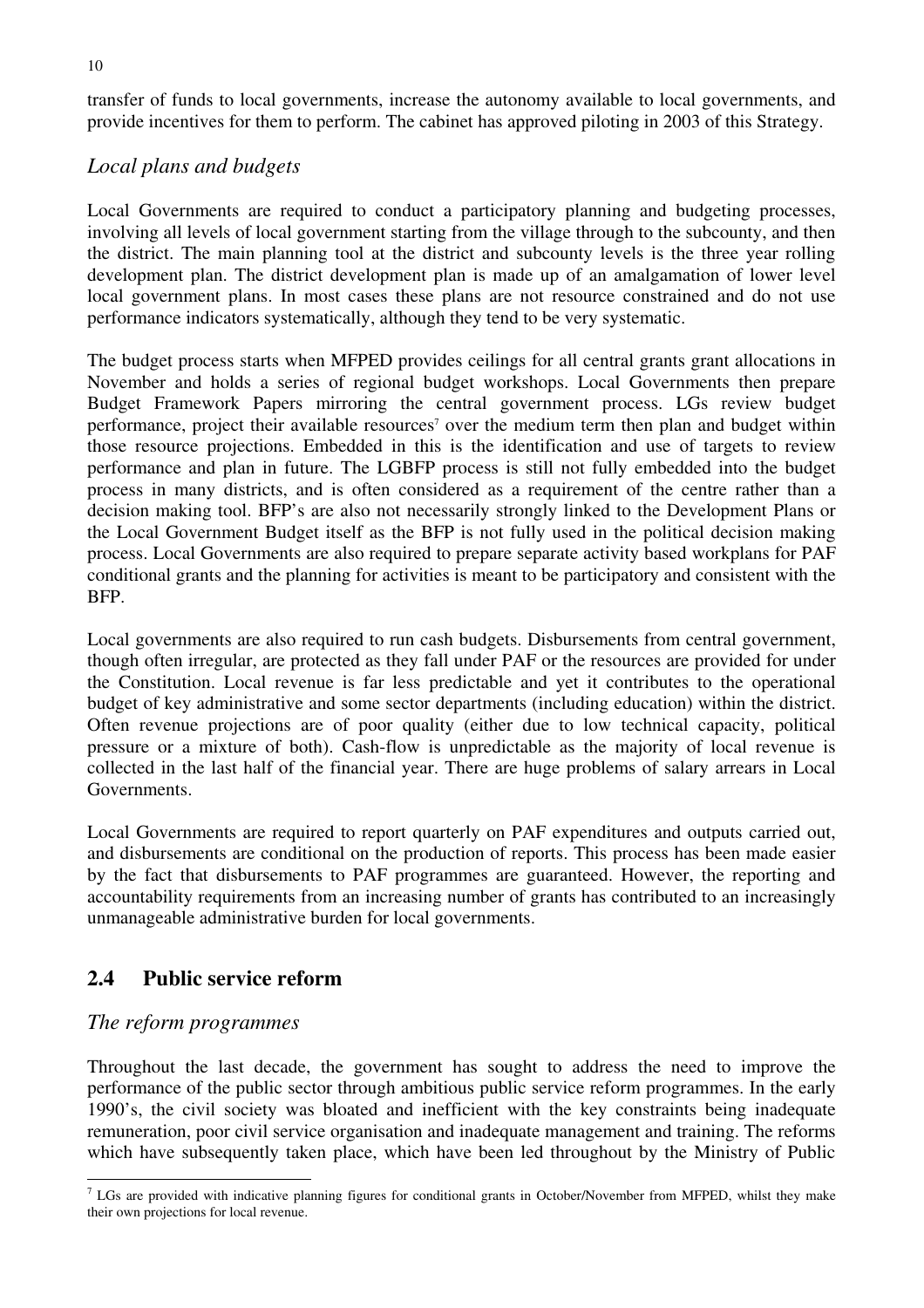Service, have intended to make the public service more efficient, effective, and more responsive to the development needs of the country. Attempts have been made to establish new management systems, values and attitudes within the service.

In the early 1990's substantial progress in downsizing the public service and increasing pay was made. By 1997 the size of the public service had been reduced by 54% or 164,000 through retrenchment, voluntary redundancies, reductions in ghost workers, and a recruitment freeze. The number of Ministries had been reduced from 38 to 21.

In order to increase the commitment of staff to their jobs, a key element has been to ensure civil servants are paid a living wage, and one that is comparable to the private sector. Basic pay was more than doubled in the early 1990s and further increases were realised through the consolidation of various allowances into salaries. These increases fell way short of a living wage which was the aim, and since 1997 progress on pay reform has slowed dramatically. Public sector salaries are still way below those of the private sector and what is considered a living wage. Although there is a fully costed pay reform strategy, this has failed to gain the necessary political support during the budget process, and hence the resources required for it to work.

### *Results-oriented management and performance appraisal*

Results-oriented Management (ROM) and Staff Performance Appraisal are two important performance oriented administrative reforms, which aim to improve the efficiency and effectiveness of institutions. ROM is seen as particularly crucial in orienting public institutions towards the achievement of specific goals and targets. Piloting of the ROM began in 1997, and it has since been scaled-up to the all the central and local government agencies. The success of both the central and local government levels are mixed and has depended largely on institutional commitment to their implementation. An open system of staff performance appraisal is currently being introduced in Ministries and District offices. These initiatives are examined in more detail in section 3.3.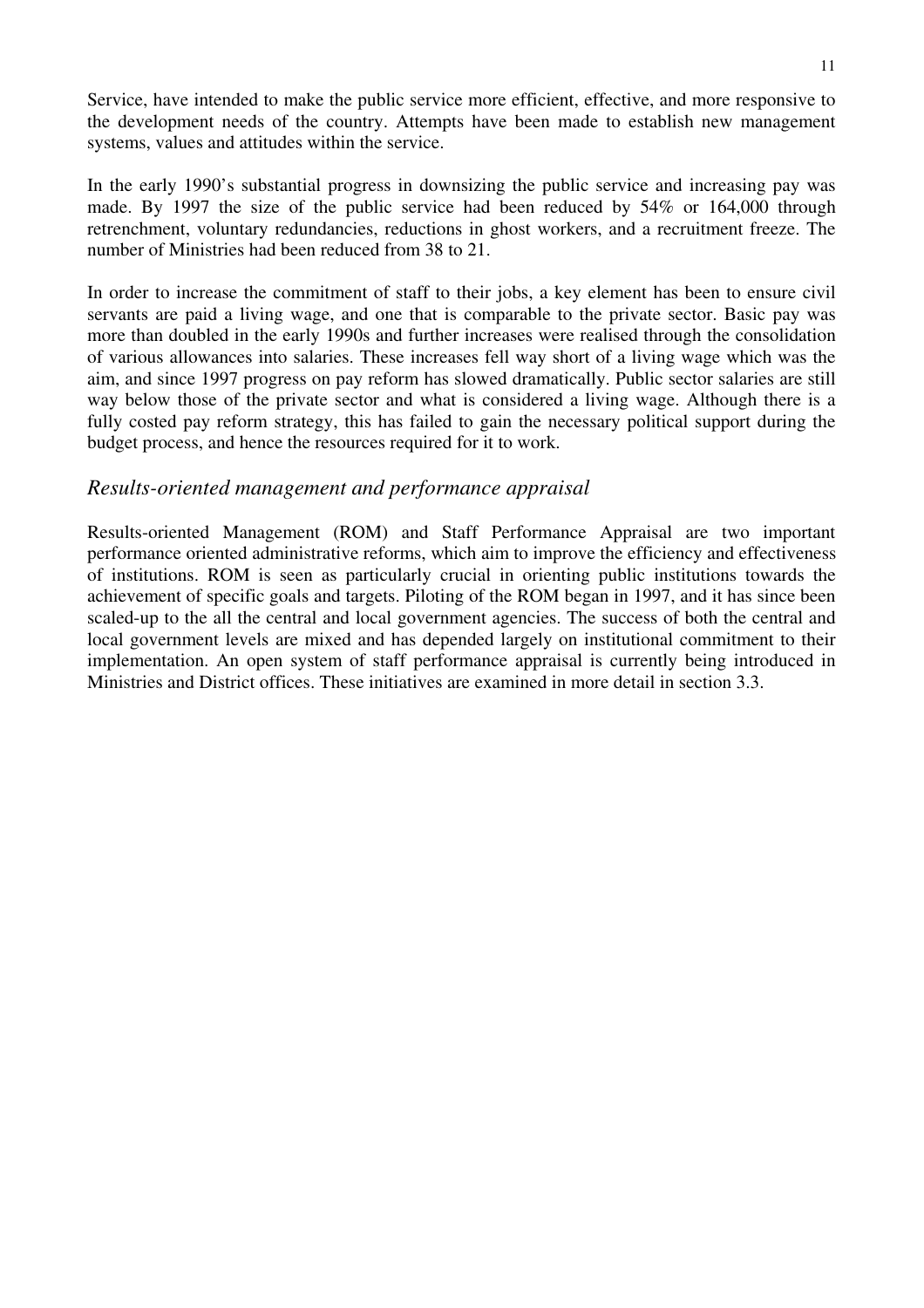## **Chapter 3: Indicators & Targets In Planning & Budgeting**

### **3.1 Theory**

### *The rationale*

The rationale behind use of targets and performance indicators in the formulation and implementation of public sector programmes is that they should enhance the efficiency and effectiveness of public expenditure by assisting in improving the policy, programme and expenditure choices made and accountability of programmes. If public polices have clearly defined purposes with specific objectives and measurable targets, it becomes easier to make those choices and assess performance. Results, therefore, should be used to justify the choice of public expenditure both when allocations are being made and after funds have been spent.



However, any performance targets and indicators identified must be seen to be useful and relevant, both by politicians in holding implementing agencies to account for their performance and those responsible for managing and implementing programmes. There must also be widespread understanding of, and commitment to, the objectives and targets of public policies throughout the performance management cycle. Without this 'ownership' within implementing agencies, and realisation of the usefulness of tracking progress in performance indicators results-based framework, performance information is unlikely to be used in improving decision making. Targets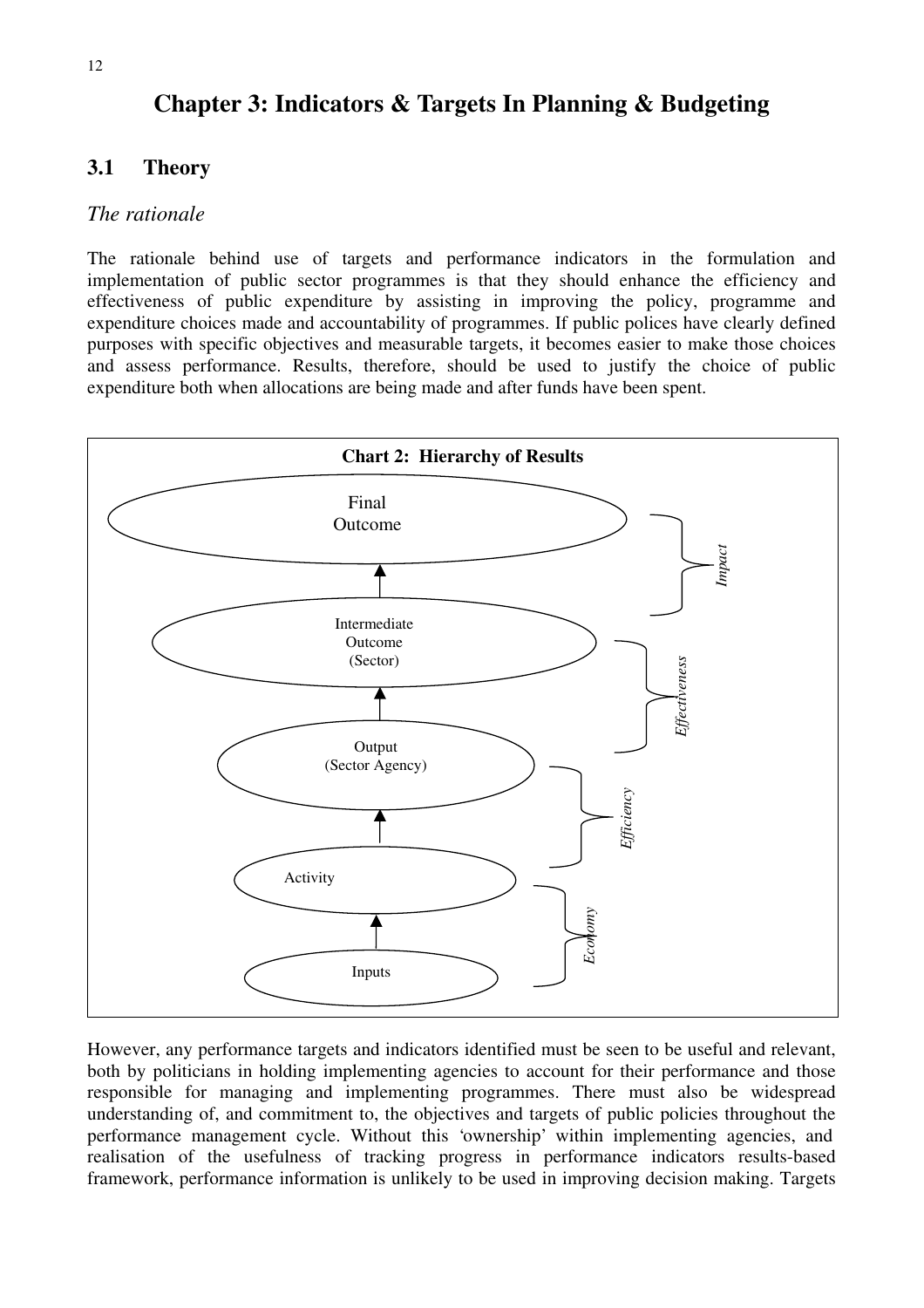which are imposed on implementers from above can be destructive, undermining the morale for those who should be delivering results.

### *Indicators, targets and the budget*

The successful implementation of any results-based framework depends on the understanding of the different types of performance indicators, and the relationship between them. A clear terminology is needed and throughout this paper we use the terminology which is predominantly being used in Uganda, which was introduced as part of the Output Oriented Budgeting in 1998. We refer to results as follows:

- *Final (poverty) outcomes*: The strategic objectives of policies and of the programmes through which they are implemented.
- *Intermediate (sector) outcomes*: changes influenced by policies and programmes that represent steps on the way to final outcomes.
- *Outputs*: The expected short term results or products of policies, public expenditures and efficiency measures that are intended to contribute to the realisation of outcomes.
- *Activities and processes*: The activities and initiatives immediately set carried out under policies and public expenditures which produce outputs.
- *Inputs*: Policy decisions, the deployment of public expenditure and of public officials and agents with a view to implementing policies and programmes.

The relationship between each level of results is important: inputs are used to carry out activities; a series of activities culminates in an output; a group of outputs causes or contributes towards an Intermediate outcome; and an Intermediate outcome contributes towards the achievement of a final outcome. The extent or strength of each of these relationships is referred to as follows:

- *Economy*: The fewer inputs required to carry out a specific activity the greater the economy.
- *Efficiency*: The activities required to achievement of an output.<sup>8</sup>
- *Effectiveness*: The extent to which a set of outputs in a programme leads towards the achievement of Intermediate outcomes.
- *Impact*: The extent to which Intermediate outcomes impact on the governments final outcome or strategic objectives.

Predicting beforehand and measuring afterward the relative economy, efficiency, effectiveness and impact of public sector programmes and policies should facilitate better decision making within government. However, in reality these relationships are very complex and attempting fit policies and programmes neatly within this framework is difficult. Although outcomes and outputs are almost always there, it may be difficult or impossible to quantify and measure them or set targets. There are also problems in dealing with sectors whose outcomes are influenced by private as well as public sector outputs.

Performance indicators and targets need to be translated into to clear lines of responsibility for the achievement of results between and within government. This fosters both vertical and horizontal accountability. Politicians are able to hold the leaders of institutions to account for their performance and managers are able to assess the performance of departments or staff they are responsible for. This is also why it is important that the budget is aligned with performance indicators and targets, so that financial allocations and expenditures can be explicitly linked to the

<sup>&</sup>lt;sup>8</sup> Henceforth reference to efficiency will refer to the interchangeable relationship of inputs to outputs, or activities/processes to outputs.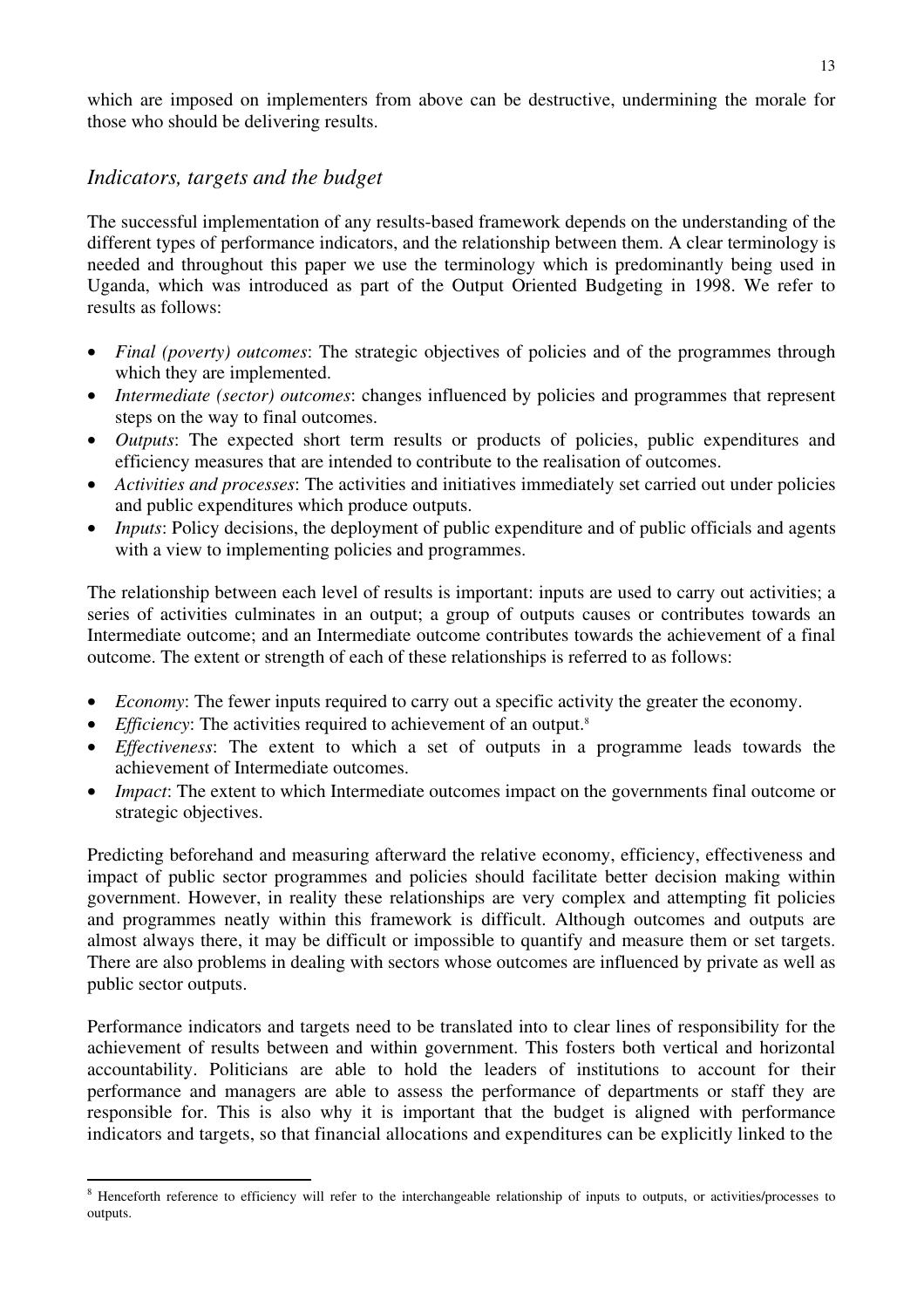setting of targets and the achievement of results. This is the key principle behind performance or outcome/output oriented budgeting.

Here we examine the use of results from the level of national strategic planning and policy formulation to their use in the day to day delivery of services. Also we examine whether and how the use of results at each level are actually improving the efficiency and effectiveness of public expenditures, and whether the various initiatives are mutually reinforcing or working against each other.

### **3.2 Performance Based Planning and Budgeting**

### *The use of results in national plans – the PEAP and sectors*

The Poverty Eradication Action Plan and sector planning processes are constantly evolving, and the use of results in these processes, although often haphazard, is becoming more and more embedded. The PEAP is an amalgamation of sector plans where they exist, and an articulation of sector

priorities and interventions where they do not. These processes, this far have been mutually reinforcing – the PEAP revision was helped by the sectors that had completed long – term plans, and subsequently sector plans have been guided by the revised PEAP. Importantly, the PEAP process has not tried to usurp the sector planning process. This has meant that sectors have willingly participated in the PEAP process. The influence of the PEAP as a coordinating instrument has been helped by the level of political ownership, and coherent and consistent dialogue between those involved in PEAP and Sector Plan preparation. The existence of a strong Ministry of Finance, Planning and Economic Development which is responsible for coordinating both the planning and budgeting functions is also an important factor.

#### **Box 3: Hypothesis: Strategic Planning in a Results-oriented Context should involve:**

- The establishment of clear strategic objectives for government;
- The translation of government objectives into final and Intermediate outcome indicators and feasible targets;
- the development of effective evidence based strategies and the associated public sector instruments and/or programmes for achieving these outcome targets;
- identifying output indicators, output targets and activities for public sector programmes directed towards the achievement of outcomes,
- Establishing the efficiency and economy of public sector programmes through assessing the inputs required and costing the achievement of activities and output targets.
- ensuring clear institutional responsibilities for the achievement of outputs; and
- Ensuring that in aggregate and individually resources are available (financial and non financial) to attain the targets in public sector programmes.

An important feature is that objectives in sector plans are becoming more and more consistent with the goals of the PEAP. The objectives of the plans that predated the PEAP were not specifically oriented towards poverty reduction; the main rationale behind the original Roads and Education sector wide planning processes was to increase efficiency through the coordination and rationalisation of interventions. The 1998 Education Strategic Investment Plan (ESIP) was concerned with improving the access to, and quality of, primary education. However, the role of education in reducing poverty is not explored even though education has many potential impacts on poverty not just through the improvement of literacy – e.g. gender, nutrition, sanitation. Since 1997, the PEAP has subsequently helped orient the objectives of sector plans towards poverty reduction.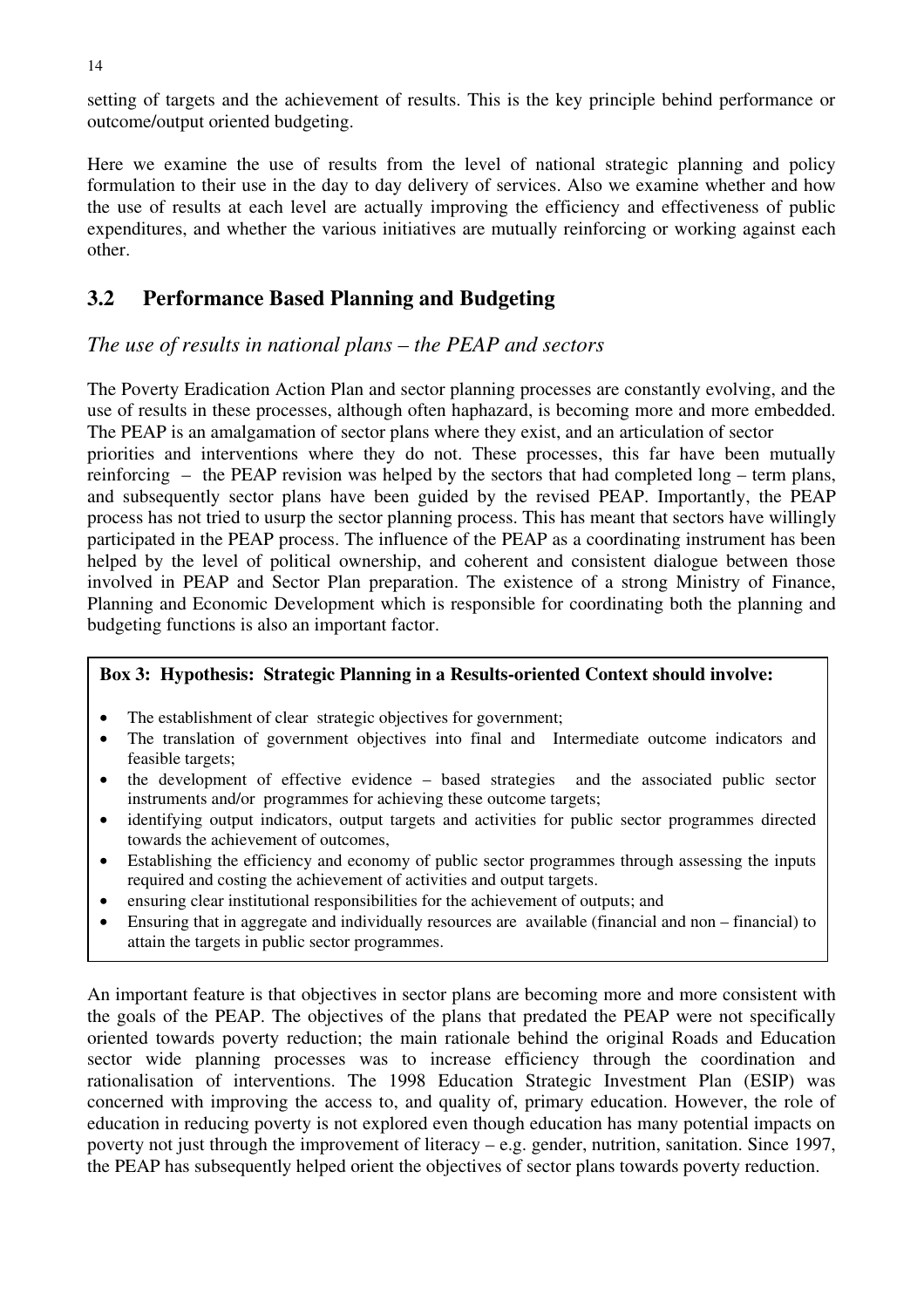#### **Box 4: The Four PEAP Objectives**

- **PEAP Pillar 1:** improving good governance and security,
- **PEAP Pillar 2:** sustained economic growth and structural transformation,
- **PEAP Pillar 3:** enabling the poor to increase their incomes,
- **PEAP Pillar 4:** improved quality of life of the poor.

Despite the coherence in the long term planning processes, the application of results in the process has not always been coherent. It has proved a difficult and complex exercise to break down the overall PEAP objectives and outcomes into coherent sets of sector objectives and Intermediate outcome indicators, and formulate comprehensive strategies, identifying output indicators and the required public sector actions which contribute towards the achievement of those objectives

| Table 2: At a Glance -Strengths and Weaknesses of Long Term Plans       |                                                                                                                                                                                                                                                                                                                                                                                                                                |                                                                                                                                                                                                                                                                                                                                                                                                                                          |  |  |
|-------------------------------------------------------------------------|--------------------------------------------------------------------------------------------------------------------------------------------------------------------------------------------------------------------------------------------------------------------------------------------------------------------------------------------------------------------------------------------------------------------------------|------------------------------------------------------------------------------------------------------------------------------------------------------------------------------------------------------------------------------------------------------------------------------------------------------------------------------------------------------------------------------------------------------------------------------------------|--|--|
|                                                                         | <b>Strengths</b>                                                                                                                                                                                                                                                                                                                                                                                                               | <b>Weaknesses/Challenges</b>                                                                                                                                                                                                                                                                                                                                                                                                             |  |  |
| <b>Poverty</b><br><b>Eradication</b><br><b>Action</b><br>Plan<br>(2000) | • Clear poverty reduction objectives<br>• Explicit use of evidence in the<br>development of strategies<br>• Consistency of indicators and<br>targets with sector plans<br>• Effort to identify a comprehensive<br>set of performance indicators<br>• Distinction between outputs and<br>outcomes<br>• An effort to cost full<br>implementation of the PEAP was<br>made<br>• Wide ownership of strategies in the<br><b>PEAP</b> | • Unclear lines of causality/accountability in<br>translation of policies into outcomes, outputs<br>& their targets<br>• Unclear institutional responsibilities for<br>achievement of specific results<br>• Poverty Reduction Targets identified are<br>unrealistic and not affordable in aggregate,<br>with the PEAP being only 63% funded.<br>• There is little or no prioritisation of PEAP<br>programmes, within available resources |  |  |
| <b>Education</b><br>Sector<br><b>Investment</b><br>Plan<br>(1998)       | • Clear priority interventions<br>established in the ESIP<br>• The ESIP explicitly set out<br>investments programmes and their<br>associated outputs,<br>• In the ESIP attempts were made to<br>cost achievement of specific outputs<br>• Political commitment and<br>institutional ownership established<br>resulting from participatory ESIP<br>process                                                                      | • No overall sector goal -no explicit linkage<br>to PEAP/Poverty reduction outcomes<br>• No Intermediate/sector outcome indicator<br>targets identified, with respect to sector<br>priorities<br>• No recurrent service delivery targets, as<br>ESIP an investment plan, not a development<br>plan<br>• No explicit financing plan, relating the ESIP<br>to available resources.                                                         |  |  |
| <b>Health Sector</b><br><b>Strategic Plan</b><br>(2000)                 | • Role of Health sector in reducing<br>poverty very clear & strong linkage to<br><b>PEAP</b><br>• HSSP sets out Intermediate/sector<br>outcomes very clearly<br>• Strong ownership of HSSP within<br>MoH<br>• Identification of results needed from<br>other sectors (e.g. safe water)<br>• Subsequent financing plan                                                                                                          | • Linkage between Intermediate outcomes<br>(e.g. reduced malaria prevalence) and<br>programme outputs 'deliver MHCP' unclear<br>• Proliferation of targets, with 311 'output<br>indicators'<br>• The HSSP sets out the inputs required to<br>'deliver the MHCP', with little justification of<br>how MHCP, MHCP will achieve outcome<br>targets.                                                                                         |  |  |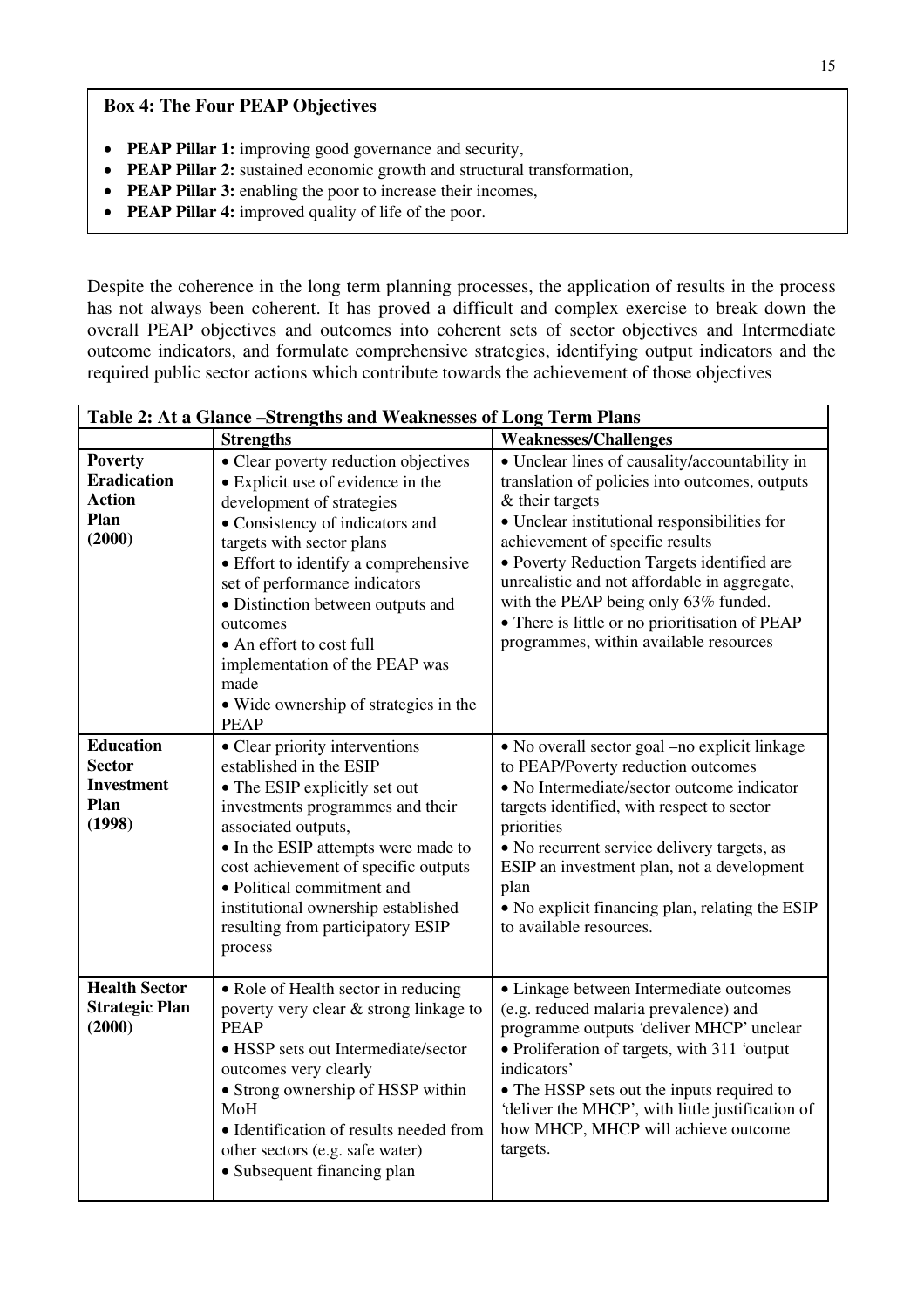|                                                                               | Table 2: At a Glance – Strengths and Weaknesses of Long Term Plans                                                                                                                                                                                                                                                                            |                                                                                                                                                                                                                                                                                                                                                                                                                                                                                                                                                                            |  |
|-------------------------------------------------------------------------------|-----------------------------------------------------------------------------------------------------------------------------------------------------------------------------------------------------------------------------------------------------------------------------------------------------------------------------------------------|----------------------------------------------------------------------------------------------------------------------------------------------------------------------------------------------------------------------------------------------------------------------------------------------------------------------------------------------------------------------------------------------------------------------------------------------------------------------------------------------------------------------------------------------------------------------------|--|
|                                                                               | <b>Strengths</b>                                                                                                                                                                                                                                                                                                                              | <b>Weaknesses/Challenges</b>                                                                                                                                                                                                                                                                                                                                                                                                                                                                                                                                               |  |
| <b>Road Sector</b><br>Dev't<br>Plan<br>(2001)                                 | • Strong bearing on rural production<br>and hence poverty reduction<br>• Clear use of outcome and output<br>indicators.<br>• Direct and indirect links of plan to<br>the PEAP, PMA, and MTCS<br>illustrated.<br>• Sector reform process informed by<br>policy and management studies as<br>well as audits<br>• Plan fully costed to June 2011 | · Difficulty of factoring in emergencies in<br>routine maintenance in a long term plan<br>• Political influence/interference in selection<br>of roads to build and maintain<br>• Factoring in delays in procurement makes<br>targeting difficult                                                                                                                                                                                                                                                                                                                           |  |
| <b>Plan for</b><br><b>Modernisation</b><br>of<br><b>Agriculture</b><br>(2000) | • Clearly defined purpose & specific<br>objectives<br>• A multi-sector approach, which<br>clearly identifies the role of other<br>sectors<br>• Evidence based, with influence<br>from UPPAP/Household Surveys<br>• Cross sector consultation $&$<br>management processes                                                                      | • Difficulty in linking public sector outputs to<br>agriculture outcomes.<br>• No specific measurable indicators/targets<br>• Is not a plan, but a planning framework/ set<br>of principles for rural development<br>• Not fully costed (can't be is not a plan)<br>• Weak framework for ensuring<br>other<br>participating sectors achieve results<br>• No specific sector plan elaborated for the<br>agriculture sector within the context of PMA<br>• Lack of effective ownership within Ministry<br>of Agriculture - PMA development chaired<br>by Ministry of Finance |  |

### *Identification of indicators and targets*

The PEAP and most sector plans attempt to identify sets of outcome and output indicators for their objectives; however these indicators are not always comprehensive, and the categories of indicators, and relationships between them, are often confused. Subsequent efforts have been made to refine the use of indicators by the Ministry of Finance and sectors ministries, both in sector plans but also in the Poverty Monitoring Strategy (2002).

There is still much inconsistency in the terminology used, and/or the way different types of indicators are interpreted by different agencies and actors. Without a proper logical framework, setting out the lines of causality and hierarchy of results, it is more difficult to evaluate the efficiency and effectiveness of policies and programmes, and therefore also more difficult to make appropriate decisions to improve public sector interventions.

The PEAP distinguished between outcomes and outputs; however, there was no distinction between Intermediate outcomes (those which sector programmes directly contribute towards) and overall poverty outcomes. (those which sector programmes do not contribute towards). Table 3 below, from the Poverty Monitoring Strategy, sets out a more comprehensive set of PEAP priority Monitoring Indicators; however, it does not even attempt to distinguish between outcomes, intermediate outcomes and even output indicators. The list also sets targets against progress in all PEAP pillars can be measured;<sup>9</sup> however, it appears that those sectors which have no established plans and strategies were not fully involved in the setting of those targets.

 $9$  The list of outcome and output indicators in the PMES (MFPED 2002) is more comprehensive than the key indicators in the above table Overall there are 104 outcome and output indicators.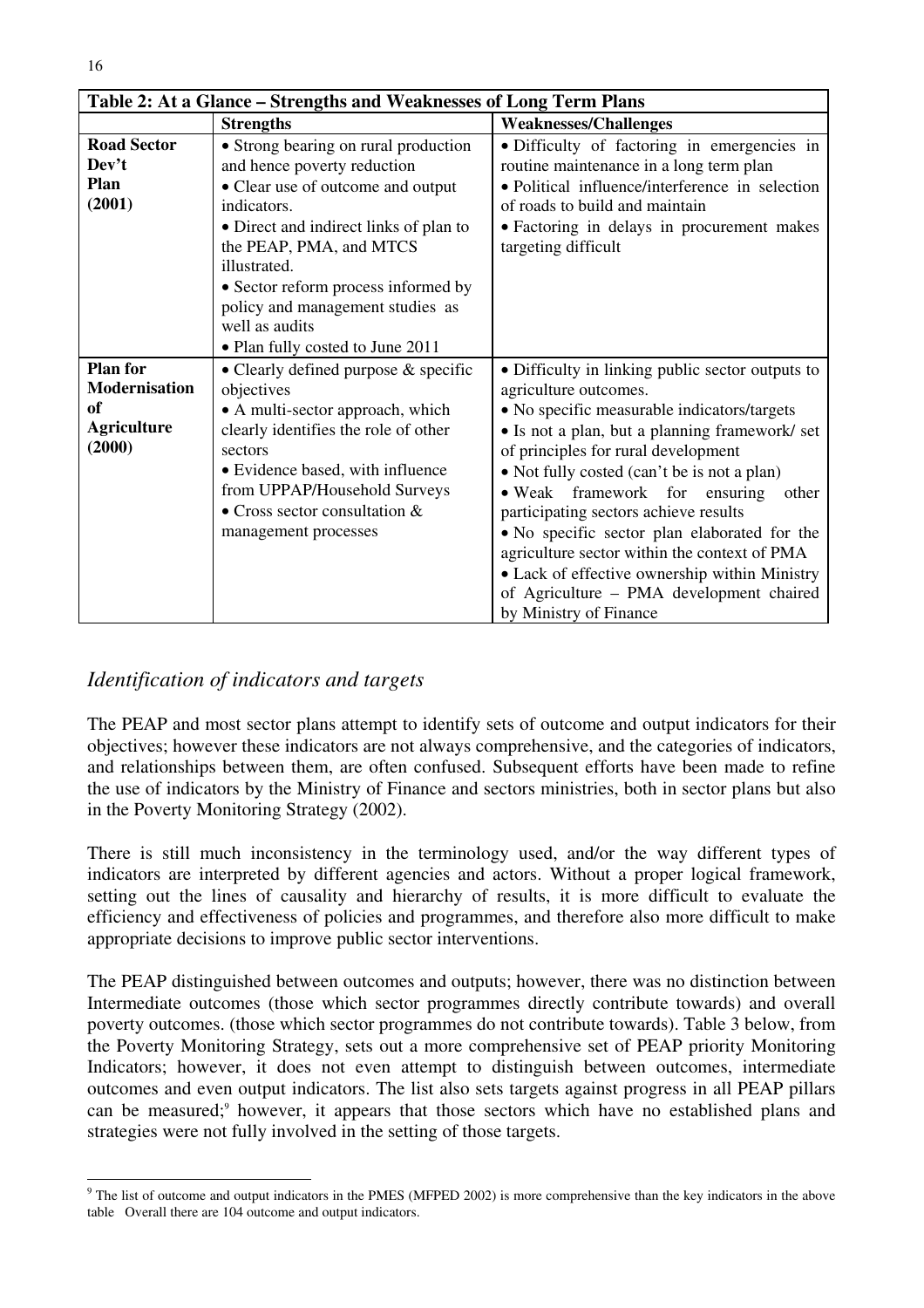Some sectors have gone further than others in the identification of indicators and targets in their strategic planning – for example, the Health Sector Strategic Plan (HSSP) has a clear set of Intermediate outcome indicators (e.g. child, infant and maternal mortality rates, HIV prevalence, % stunting under 5's, reduction in regional disparities). Others, like the education sector, have been less willing or able, through their own processes to identify outcome indicators. This relative inability somewhat reflects the focus of the sector plan on service delivery objectives as opposed to poverty outcomes. The poverty monitoring strategy only identifies one Intermediate outcome indicator for the sector – literacy. Outcome indicators in Education need to illustrate more the quality or effectiveness of these services. In some sectors indicators identified were not measurable.

|     | <b>Table 3: Poverty Monitoring Priority Indicators</b>                                                                                       |                        |                                 |                       |  |
|-----|----------------------------------------------------------------------------------------------------------------------------------------------|------------------------|---------------------------------|-----------------------|--|
|     | <b>Indicator</b>                                                                                                                             | <b>Target</b>          | <b>Current</b><br><b>Status</b> | <b>Type of Target</b> |  |
| I.  | <b>Economic Growth and Transformation</b>                                                                                                    |                        |                                 |                       |  |
|     | $\bullet$<br>GDP growth rate                                                                                                                 | 7%                     | $5\% (02)$                      | <b>Outcome</b>        |  |
|     | Proportion of national budget used for<br>$\bullet$<br>poverty focused programmes                                                            |                        | 33%(01)                         | <i>Input</i>          |  |
|     | Inflation rate<br>$\bullet$                                                                                                                  | 5%                     | $4.5\%(02)$                     | <b>Outcome</b>        |  |
|     | Domestic Revenue/GDP<br>$\bullet$                                                                                                            |                        | $12\% (01)$                     | I-Outcome             |  |
|     | Foreign exchange reserves<br>$\bullet$                                                                                                       | 5 months<br>of imports | 4.4 months<br>(02)              | $I-Outcome$           |  |
| II. | <b>Good governance and Security</b>                                                                                                          |                        |                                 |                       |  |
|     | Incidence of misappropriation of public<br>$\bullet$<br>funds at national, district level                                                    | $0\%$                  |                                 | $I-Outcome$           |  |
|     | Number of people internally displaced by<br>$\bullet$<br>sex, age and location.                                                              | None                   |                                 | <b>Outcome</b>        |  |
|     | Beneficiary assessment of quality of service<br>(police, and judiciary)                                                                      | Qualitative<br>(good)  | Very poor                       | $I - Outcome$         |  |
|     | Level of awareness about<br>rights/entitlements.                                                                                             |                        |                                 | $I-Outcome$           |  |
| Ш.  | <b>Increasing Incomes of the Poor</b>                                                                                                        |                        |                                 |                       |  |
|     | Economic dependency<br>$\bullet$                                                                                                             |                        |                                 | <b>Outcome</b>        |  |
|     | Poverty indicators - incidence/depth<br>$\bullet$                                                                                            | $10\% (17)$            | 35%(2000)                       | <b>Outcome</b>        |  |
|     | $\bullet$<br>Share of rural non – farm employment by<br>sex and location.                                                                    |                        |                                 | <b>Outcome</b>        |  |
|     | Yield rates of major crops<br>$\bullet$<br>Proportion of land area covered by forest<br>$\bullet$<br>GDP per unit of energy use<br>$\bullet$ | 400%                   |                                 | I- Outcome            |  |
| IV. | <b>Improving Quality of Life</b>                                                                                                             |                        |                                 |                       |  |
|     | • Life expectancy in years by sex                                                                                                            |                        | 43(2000)                        | <b>Outcome</b>        |  |
|     | Infant mortality                                                                                                                             | 68(05)                 | 102(2000)                       | I-Outcome             |  |
|     | Maternal mortality                                                                                                                           | 354(05)                | 504(2000)                       | I-Outcome             |  |
|     | Nutrition (stunted)                                                                                                                          | $28\%(05)$             | 38%(2000)                       | I-Outcome             |  |
|     | Health<br>(a)                                                                                                                                |                        |                                 |                       |  |
|     | Immunisation coverage (DPT3)<br>$\bullet$                                                                                                    | $60\% (05)$            | 46%(02)                         | Output                |  |
|     | Percentage of approved posts filled with<br>qualified health workers in public and PNFP*<br>facilities.                                      | 50%(05)                | 40%(02)                         | Output                |  |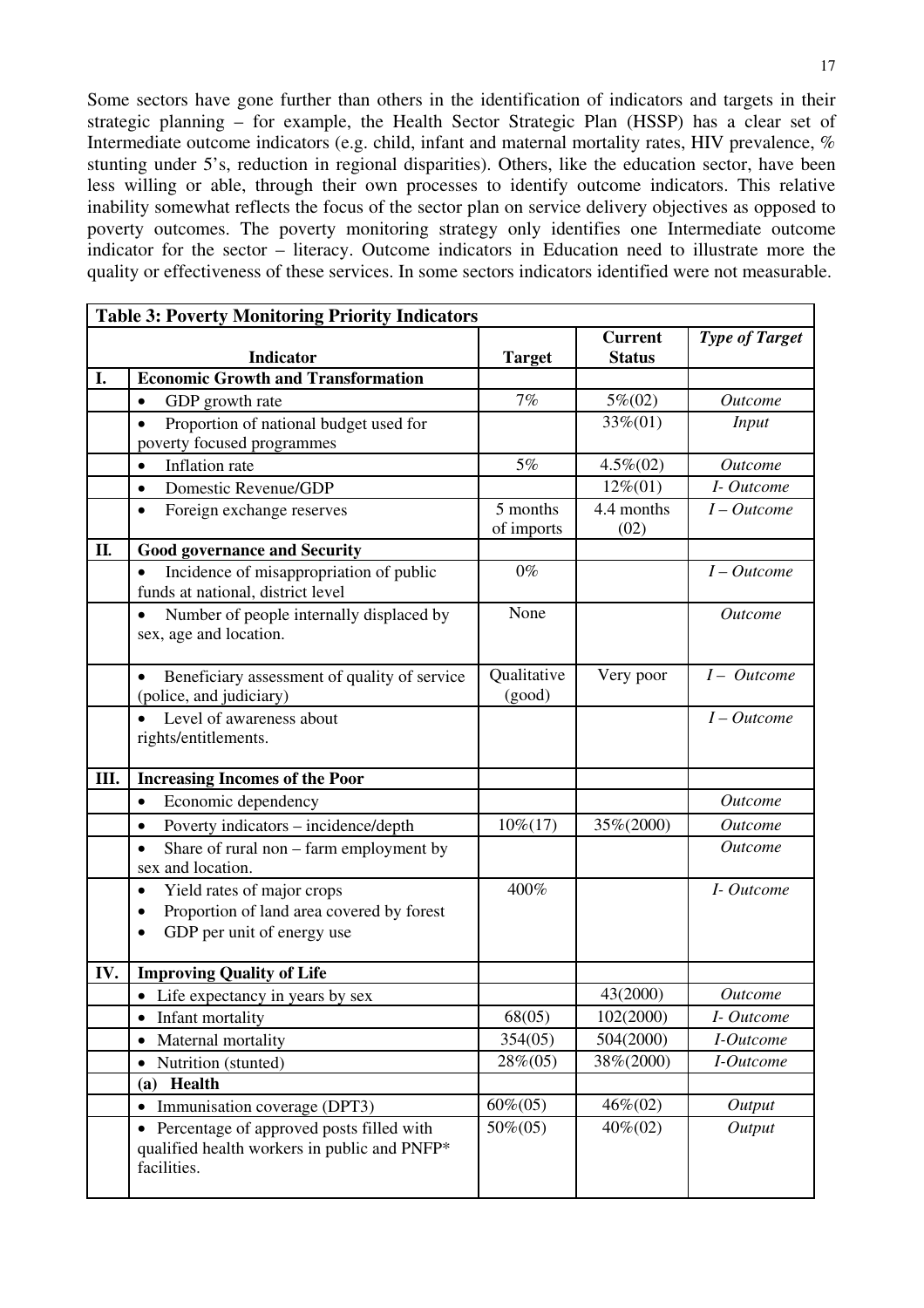| <b>Indicator</b>                                                                              | <b>Target</b> | <b>Current</b><br><b>Status</b> | <b>Type of Target</b>     |
|-----------------------------------------------------------------------------------------------|---------------|---------------------------------|---------------------------|
| Deliveries in public and PNFP facilities<br>$\bullet$                                         | $35\%(05)$    | $25\%(02)$                      | Output                    |
| <b>HIV</b> prevalence                                                                         | $5\% (05)$    | $6.1\%$ (02)                    | <i>I</i> - <i>Outcome</i> |
| (b) Education                                                                                 |               |                                 |                           |
| Literacy rate by sex, location<br>٠                                                           | 50%(07)       | $63\%(01)$                      | <i>I</i> -Outcome         |
| Net school enrolment by sex and location                                                      | 98%(03)       |                                 | Output                    |
| Pupil/trained teacher ratio                                                                   | 49:1(03)      | 58:1(01)                        | Output                    |
| Pupil/textbook ratio<br>٠                                                                     | 6:1(03)       | 4:1(01)                         | Output                    |
| Classroom/pupil ratio by location                                                             | 92:1(03)      | 98:1(01)                        | Output                    |
| <b>Water and Sanitation</b><br>(c)                                                            |               |                                 |                           |
| Number and proportion of population within<br>٠<br>$\frac{1}{2}$ km to safe water by location | $60\% (04)$   | $52\% (01)$<br>(rural)          | Output                    |
| Number and proportion of population with<br>٠<br>good sanitation facilities.                  | $60\% (04)$   | $50\% (01)$                     | Output                    |

### *Formulation of strategy*

Those plans without clear outcome level indicators and targets had less focused strategies and arguably the strategies chosen looked less effective. Although the first Roads Sector Development Plan and Education Sector Investment Plan (ESIP) are, at the input and output level, elaborate, there is little analysis of the rationale behind the strategies chosen in terms of poverty reduction<sup>10</sup> outcomes, as these outcomes had not been identified. One of the major objectives of the ESIP was improved quality in education; however, quality was not clearly defined, which means that the strategies to improve quality do not have adequate focus.

#### **Box 5: Results influencing the PEAP: UPPAP and the Water Sector**

The Uganda Participatory Poverty Assessment Project, consulted the poor on their priorities and safe water emerged as one of the key concerns of the poor. Thus the water sector was given a higher priority in the PEAP.

Subsequently \$13 million (25%) of the additional funds from the enhanced HIPC debt relief initiative in 2000/1 were allocated to local governments for the provision of safe water and sanitation.

Sector strategies developed after the PEAP have been better oriented towards poverty reduction outcomes**.** The Health Sector Strategic Plan (HSSP) and the Plan for Modernisation of Agriculture (PMA) take more time to position their interventions in terms of their contribution towards achieving poverty outcomes. This can be directly attributed to their being developed after the PEAP.

<sup>&</sup>lt;sup>10</sup> For example, Uganda's ESIP has lent more weight to building classrooms than purchase of text books. In a country with a favourable climate which it may be more appropriate to give a greater weight to ensuring children have access to learning materials first, and classrooms second.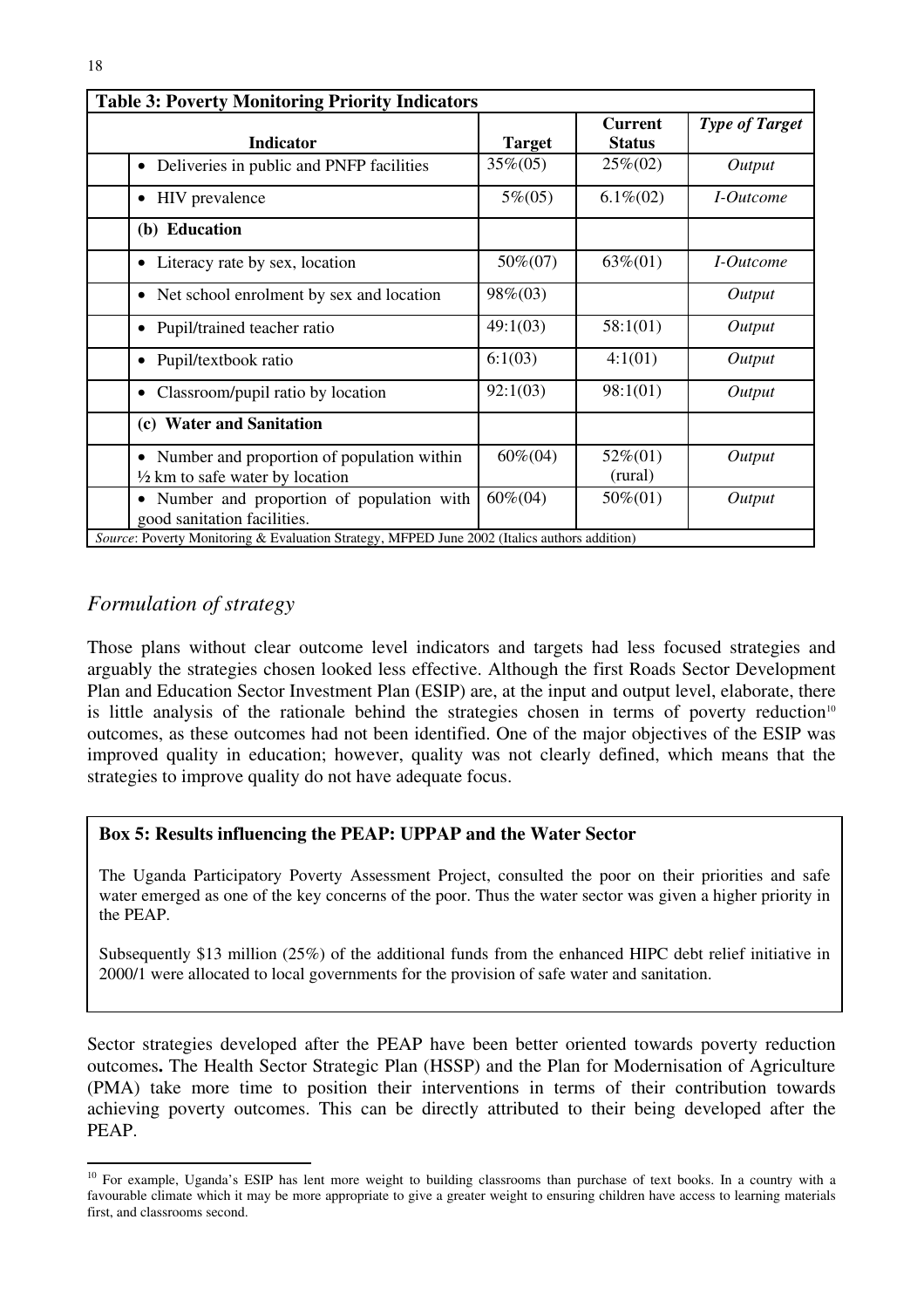If a strategy or plan is to be effective, the interventions and the associated outputs chosen need to be backed up by evidence that they will influence Intermediate (sector) outcomes. Following the original PEAP, much analysis of progress in government programmes as well as the causes of poverty had been carried out both by sectors themselves and the poverty monitoring and analysis unit in MFPED. The identification of priority actions within the PEAP benefited therefore from the following work: <sup>11</sup>

- The Poverty Status Report, which included analysis on poverty outcomes, and the impact of Government policies.
- The findings of the Uganda Participatory Poverty Assessment, where the poor had been consulted on the causes of their poverty, and their needs and priorities. This confirmed education and water as some of the poor peoples' top priorities.
- Information on Progress in the implementation of sector programmes.

The PEAP lists public sector interventions and briefly describes how each intervention should impact on poverty. However, it is difficult to pinpoint where evidence on performance has influenced the policies and sector outputs set out in the PEAP. There are a few, important, exceptions. This includes the prominence of the water sector in the Revised PEAP resulting from the UPPAP findings; however, it is the budget process where the allocations decisions were made. The PEAP process itself has not involved prioritisation, and to date has involved few new policy or resource allocation choices; however, the overall orientation towards poverty reduction of strategy development has increased. As the PEAP does not set out sector strategies in detail, arguably performance information is more appropriately used during sector planning and policy making and the associated prioritisation within sector plans.

Over time, performance information has increasingly been influencing sector policy and strategy choices. The Plan for the Modernisation of Agriculture (PMA) draws from the findings of the Uganda Participatory Poverty Assessment Project (UPPAP). The interventions proposed in the Minimum Healthcare Package of the HSSP are based on analysis of the disease burden in the country. However, there is little evidence in the Education Sector. In order to improve the quality of education, one of the major focuses of the ESIP was on classroom construction and this was given a greater priority than the provision of instructional materials; however, the international evidence suggests that the returns to investments in textbooks are greater.<sup>12</sup>

Although evidence is used in some plans to justify interventions, in no sector plans are there significant signs of any rigorous ex-ante impact analysis of the effectiveness or impact of the policies being adopted in the plan. Such impact analysis would have helped sectors choose more effective instruments for achieving the desired poverty reduction outcomes. With the observed unclear distinction between final and intermediate/sector outcomes, it becomes more difficult to establish the rationale and possible impact of different strategies which should produce outputs that contribute towards sector outcomes. The HSSP is an exception where an elaborate logical framework has been developed, which attempts to link outputs to sector outcomes and poverty outcomes. Although there are flaws, and there is a proliferation of output indicators, it is a very good attempt. Other sectors do not make an explicit attempt to link actions to outputs to outcomes largely because sector outcomes are not identified.

The interrelationship between sectors outputs and the achievement of sector outcomes is not given much attention in the health, education, and roads sectors, and strategies are limited to sector agencies alone. The PMA takes a different, multi-sector approach. The PMA's approach is

<sup>&</sup>lt;sup>11</sup> These three aspects form key elements of the Poverty Monitoring Strategy which are analysed in section 5.3.

<sup>12</sup> John Roberts, ODI (2003)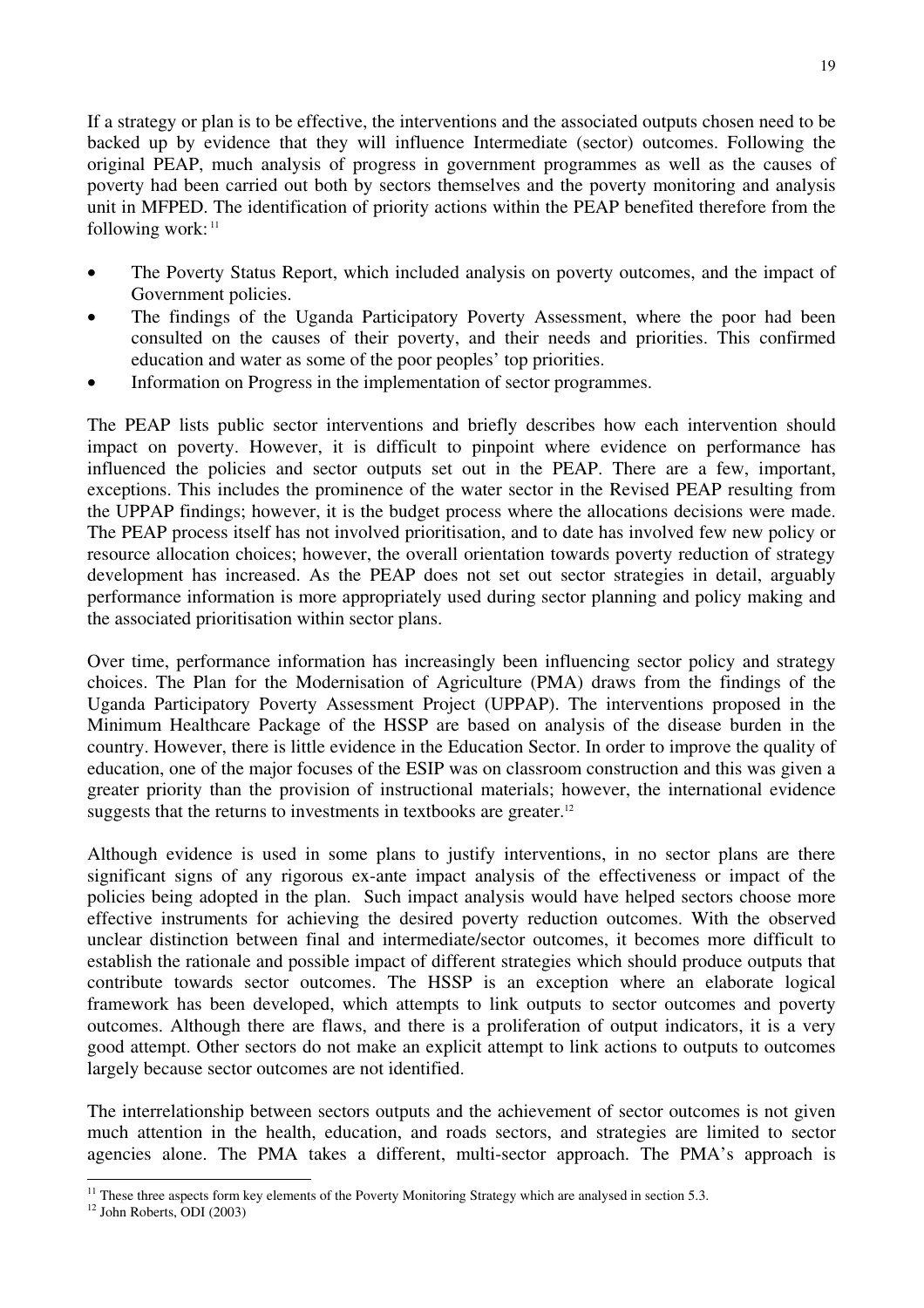important because it recognises the need for a sector to identify what interventions it needs from other sectors to achieve results, both in terms of sector outputs and outcomes. Often sector plans only look within themselves, when seeking to achieve results. For example, to improve infant mortality, a sector outcome indicator in health is likely to need a mix of interventions in the agriculture, education, water and health sectors. Although the HSSP acknowledges the importance of safe water supply, only recently has analysis been carried out including the importance of such cross-sector factors on health outcomes:

'A multitude of factors, such as household income, female education, access to safe clean water, security, gender disparities, HIV/AIDS, cultural practices and nutrition are recognised to impact on child survival' 13

The main problem with the PMA is that it identifies the cross-sector interventions at the expense of elaborating on the strategies within the agriculture sector itself, and explicitly the role of the public sector. This leaves the PMA as effectively a planning framework and not a plan in itself. In implementation, however it is being used as if it were a plan.

### *Identification of inputs activities, and output indicators and targets*

The strategies chosen in sector plans should have clearly defined output indicators and targets, as outputs help define the specific actions and inputs required to achieve outcomes. It is in this respect that most progress has been made within sector planning in Uganda. Even without orientation towards sector outcomes, this is a crucial development in itself, as improving efficiency allows the rationalising and costing of inputs required for the achievement of sector outputs and allows the measurement of performance against targets.

Sector plans do, however, take different approaches to the identification of outputs indicators and targets and this partly reflects differences in the nature of sectors and partly reflects a different interpretation of the classes of results. In many cases, the indicators have been revised and refined though sector processes since the writing of plans through the SWAP review and Budget preparation processes. These processes are examined below. For example, the output target in the ESIP set at the construction of 25,000 classrooms by 2002 has now expressed as a pupil to classroom ratio of 92:1. In fact, a completed classroom is really an input which contributes alongside enrolment towards generating the output of a lower pupil to classroom ratio.

In the HSSP there are two level of output indicators, which reflects a definitional problem in the plan. There are sets of programme outputs such as 'the delivery of the minimum healthcare package' which are in effect, policy priorities. Under each programme a series of output indicators are set out. However, with 311 output indicators identified, no specific targets are assigned to them, which meant at the outset, it was almost impossible for information to be collected and reviewed comprehensively. The health sector soon realised that this was impractical; however, in reaction to this they have now gone from too many indicators to too few. With only monitoring of four key service delivery outputs, this sample of activity cannot adequately reflect the diversity of health service delivery.

One common feature is the difficulty of identifying output-level performance indicators and targets for central government institutions in the sector planning process, as they do not deal with service delivery. Most central ministries are only responsible for development of policies, quality assurance, mentoring and monitoring. As a result their outputs tend to be many different, and often one off (not recurring within the year) – for example a key output of the MFPED is the budget – but

<sup>&</sup>lt;sup>13</sup> See Ministry of Finance (2002): 'Infant Mortality in Uganda 1995 – 2000'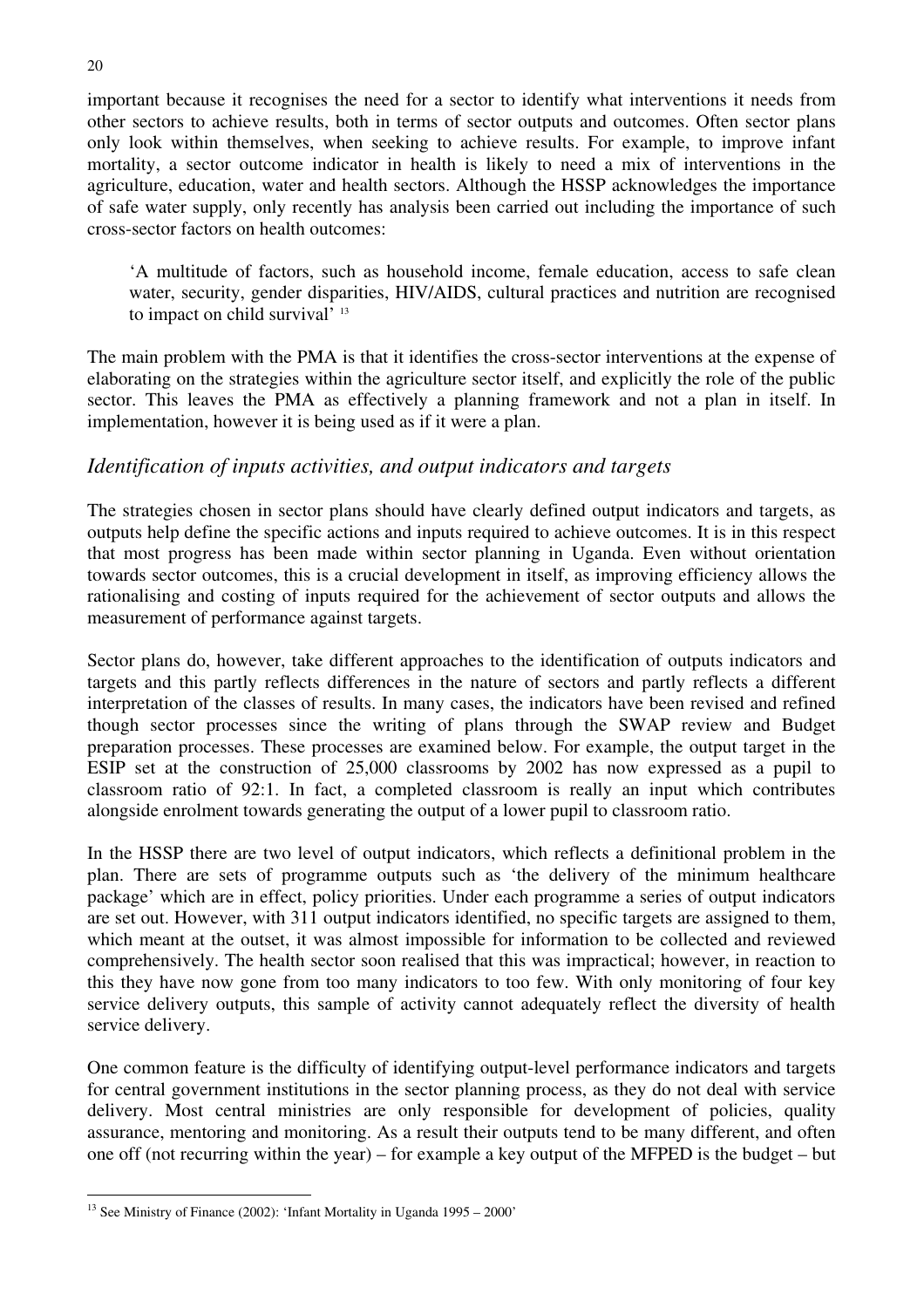do you measure the output as a one or a zero? This was the major reason why the HSSP has so many output targets, and each discrete policy reform or new system to be developed is identified as a separate output target. Therefore, there is a need to distinguish between a service delivery output (outpatient attendance, immunisation coverage) and a process output (Budget Read, Health Management Information System being put in place). Both need to be identified and planned for specifically, but they require handling differently when planning. The major exception here is the Ministry of Works Housing and Communications as it is responsible for certain elements of service delivery itself, although this is due to change with the formation of the Road Agency.

The table of indicators in the PEAP gives a fairly comprehensive list of service delivery outputs; however no targets are assigned to the outputs.<sup>14</sup> Where sector indicators existed in sector plans, they were used in the PEAP, and where they had not been developed, efforts were made to identify output indicators for those interventions. In other parts of the document, the PEAP sets out the existing output targets which form part of existing sector plans in Roads, Agriculture, Education, Health, Water and Sanitation, and Justice Law and order sectors. Those specific indicators which were identified are therefore consistent with existing sector plans, and their associated actions. The PEAP also lists past and planned policy reforms in matrix form and describes them in the main text.

### *Lines of responsibility for the achievement of results*

A major problem associated with the observed haphazard use of performance indicators in plans, is the difficulty in assigning responsibility for achievement of results to agencies, and their constituent departments at the planning stage.<sup>15</sup> This is not always clear, due to the lack of a clear hierarchical classification of results and a budget structure which is not fully programme based.

#### **Box 6: No Room to Invest in Post Primary Education?**

The education sector has focussed on expanding primary education services, per se and not achieving poverty reduction outcomes. The ESIP focused on investments and output targets relating to investments – however the biggest expenditures have been recurrent on teachers salaries with an additional 30,000 recruited, and on school running costs.

In future there is unlikely to be a substantial rise in the education sector budget. With so much of the education sector budget tied up in recurrent expenditures (which are very difficult to cut), the sector is now faced with very limited scope to invest in post – primary education and expand post – primary learning opportunities for the poor.

If accountability for results is to be improved, it should be clear at the outset which institutions are responsible for which output targets, so that they can be held to account during the implementation process. Although it is clear which outputs relate to which sectors, due to the way the MTEF adapts the administrative classification of the budget, the agency/institutional responsibility is often unclear, especially amongst central agencies. The only results and targets where it has been relatively easy to assign responsibility are those which refer to actual service delivery and these are usually the mandate of Local Governments (education health and agriculture services). However, sectors often do not disaggregate performance information by local government ex-ante during the planning process.

<sup>&</sup>lt;sup>14</sup> This was subsequently addressed in the Poverty Monitoring & Evaluation Strategy (2002)

<sup>&</sup>lt;sup>15</sup> In New Zealand, Ministers are responsible or accountable to parliament and the public for the achievement of sector outcomes, whilst accounting/executive officers, within government institutions are responsible for the delivery of agreed sector outputs, and sign contracts which commit themselves to achieving those outputs.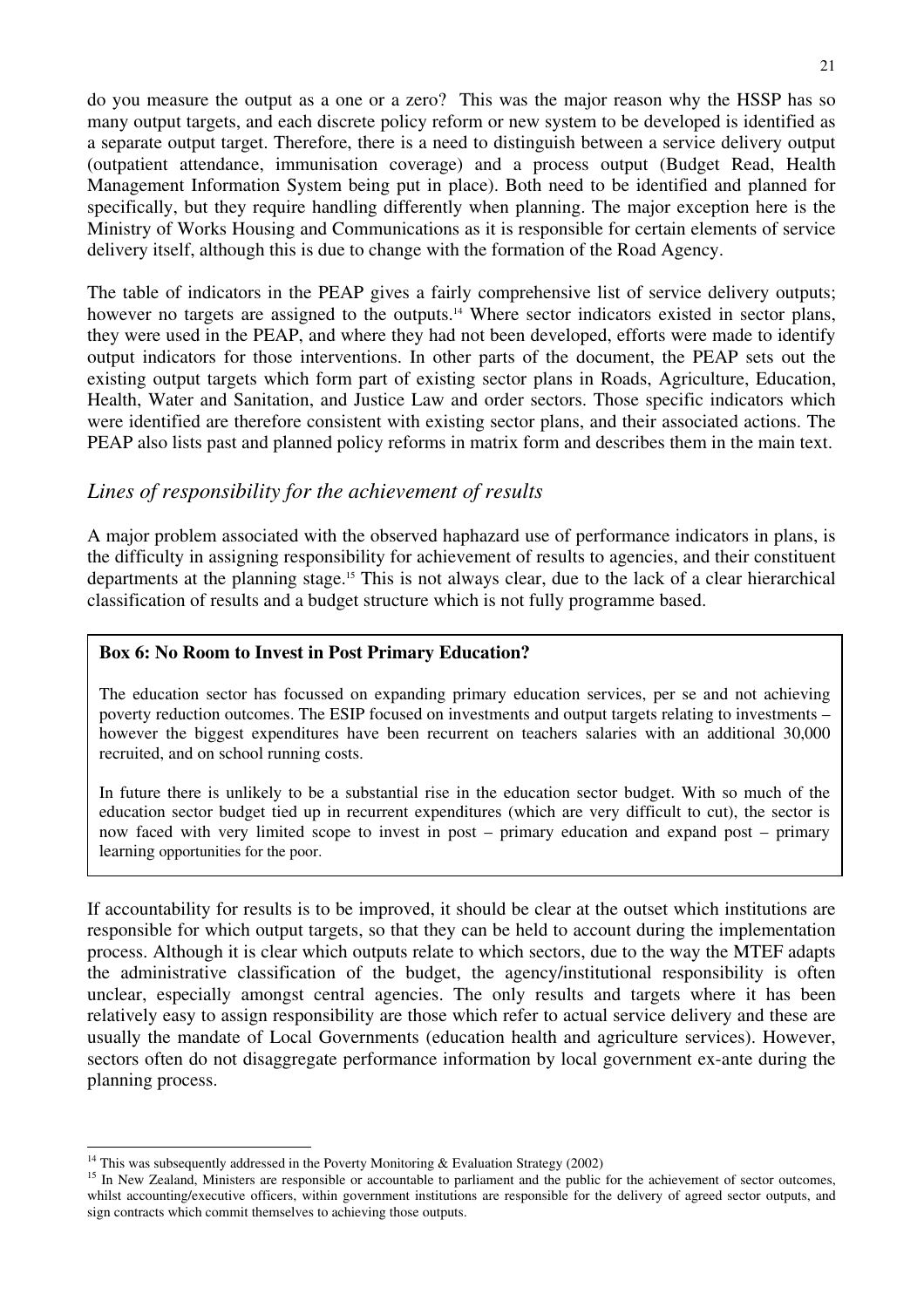It is also important that there is a clear delineation of roles between the public and private sector in the delivery of results, so as to ensure that there is an efficient use of public resources so that a clear chain of responsibility and accountability for the delivery of results. This is especially true for agriculture, where the line drawn between public and private is particularly murky.

### *Costing of plans and targets*

Sector plans usually are comprehensive and fully costed. This has enabled the Government to cost the achievement of the desired poverty reduction outcomes in the Revised PEAP. All sectors apart from agriculture have fully costed the implementation of their plans. However, the ESIP was only an investment plan and only takes into account capital costs, excluding the routine aspects of service delivery. The HSSP and revised RSDP take a comprehensive approach by examining the recurrent costs/inputs of delivering services according to 'minimum healthcare package'.

However there are different approaches to the costing of these plans and the linkage to results. The exercise in education is relatively clear and straightforward largely because the inputs required to teach a pupil are relatively uniform and easy to identify – the cost of building a classroom, buying textbooks, paying a teacher are all known. It is, therefore, relatively easy to identify and cost the mix of these inputs required in the activity of educating a child, and the associated outputs. Roads is a similarly easy exercise, although the occurrence of cost-overruns remains common and it is difficult to cater for, and cost, unpredictable elements such as the weather.

The costing of the HSSP was less straight forward, largely because it is difficult or even impossible to cost the many different outputs which were less clearly defined. The activities in the health sector are not homogenous – there are preventative as well as curative activities, when a patient is ill he/she can be ill in several ways, often with different inputs associated with treatment. This meant that the costing was largely based on an assessment of the inputs required to deliver what was called 'the minimum healthcare package' rather than a systematic assessment of inputs required to carry out the activities required to achieve a set of outputs, given the mix of diseases in Uganda. This means that in the HSSP it is therefore very difficult to distil out the estimated costs of reducing malaria prevalence relative to polio, and hence compare their relative efficiency and effectiveness. Agriculture has a similar problem, where there are diverse interventions being carried out and there is no way to distinguish between different outputs.

### **Box 7: The Affordability of PEAP Targets**

If 2000/01 expenditure levels continued, it would have the following effect on PEAP targets:

- **Roads:** 75% of Rural Road Network maintained over 5 years (target 100%)
- **Agriculture:** 10 to 20% of rural households benefit from agriculture advisory services (target 80%)
- **Education:** 10 15 years until every primary class has a classroom (target 5 years)
- **Health:** Only 50% of parishes with healthcentre in 5 years (target 100%)

*Source*: PEAP Volume 1, MFPED 2000

The ability to cost the majority of its priority programmes was very important as it allowed GoU for the first time to compare the costs of implementing its desired policies and compare this to available resources in aggregate. This was done by adding up the cost of achieveing output targets in preexisting sector plans and making estimates of others.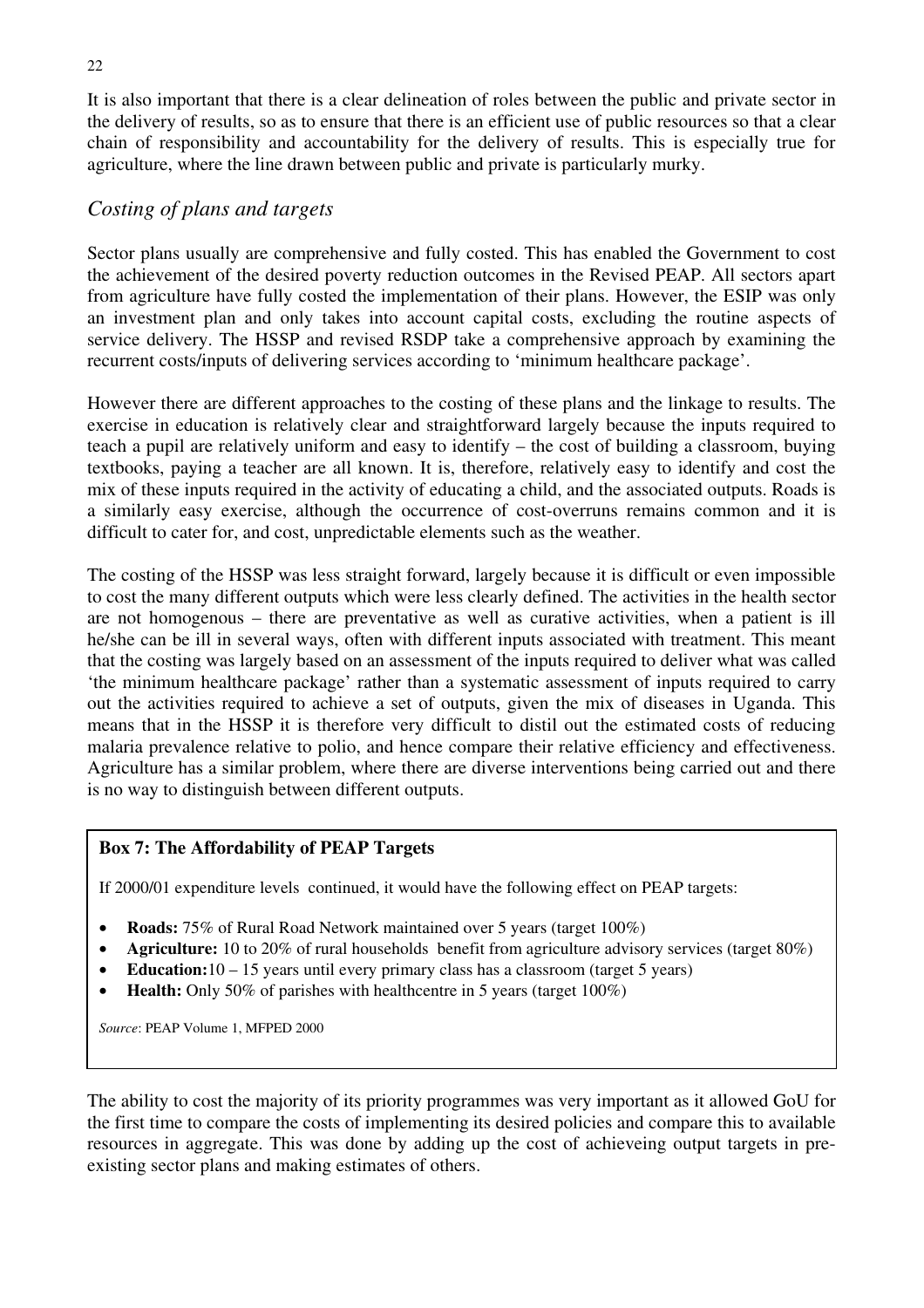However, the stark conclusion from the costing of the PEAP is that, in aggregate, sector programme targets would not be realistically achievable. The estimates were current expenditure levels would result in only 63% of planned outputs identified in the PEAP being achieved. Projections were made of resource availability over the long term and it was concluded that GoU would either need a 60% increase in real resources to implement PEAP fully from the outset or take at least seven to ten years before required investment levels could be afforded in full. This costing exercise did not, however, break the expenditures into recurrent and development, which would have also shed light on the ability of government to sustain levels of service delivery over the long term.16

This has brought into question the realism of the PEAP and sector planning frameworks. The sector planning framework to date has not take into account the availability of resources, and currently there is little incentive for sectors to come out with the most efficient of effective strategy choices.

There is urgent need for a resource constrained planning framework which results in prioritised and affordable sector policies and realistic long-term targets to be established. MFPED has indicated that it will develop a Long Term Expenditure Framework (LTEF), and use this as an instrument for ensuring affordable and achievable plans.

# **3.3 Results and the National Budget Process**

# *Output oriented budgeting*

The Ministry of Finance introduced the concept of results into the MTEF process in 1998 with the introduction of Outcome/Output Oriented Budgeting (OOB), on a sector basis. Sector expenditure decisions are supposed to be justified in terms of past performance, and expenditure levels in terms of the specific outputs they intend to achieve.

The main entry point for OOB in the budget process are the Sector Working Groups, and the tools are the reports prepared by these groups which are consolidated into the National Budget Framework Paper (BFP). The Ministry of Finance provides Sector Working Groups with terms of reference for the preparation of their reports. The sectors are supposed to identify output, Intermediate outcome and outcome indicators, and review sector performance against those targets and set targets. The targets set need to justify the sector budget allocations; however, this is can only be done loosely. Indicators and targets are not yet formally linked to the budget structure as it is not yet programme based.

### **Box 8: Hypothesis: Results Oriented Budgeting**

- Real results sought are planned, followed up and recorded simultaneously and in close association with the planning, execution and accounting for the flows of public finance that make them possible.
- Real results should justify public expenditure both **before** allocations are made and **after** they are spent.
- Results should be justify inter and intra sector allocation of resources*,* and should be strongly linked to long term sector plans where they exist.

Although the broad group of stakeholders in Sector Working Groups are supposed to be responsible for preparing the reports, the majority of the work is carried out by planning departments in sector ministries supported by the sector budget officer in the Ministry of Finance. The sector working groups advise and agree on what is proposed, but effectively hold little real power in this process.

<sup>16</sup> See PEAP (2001 – 2003) volume 1, chapter 7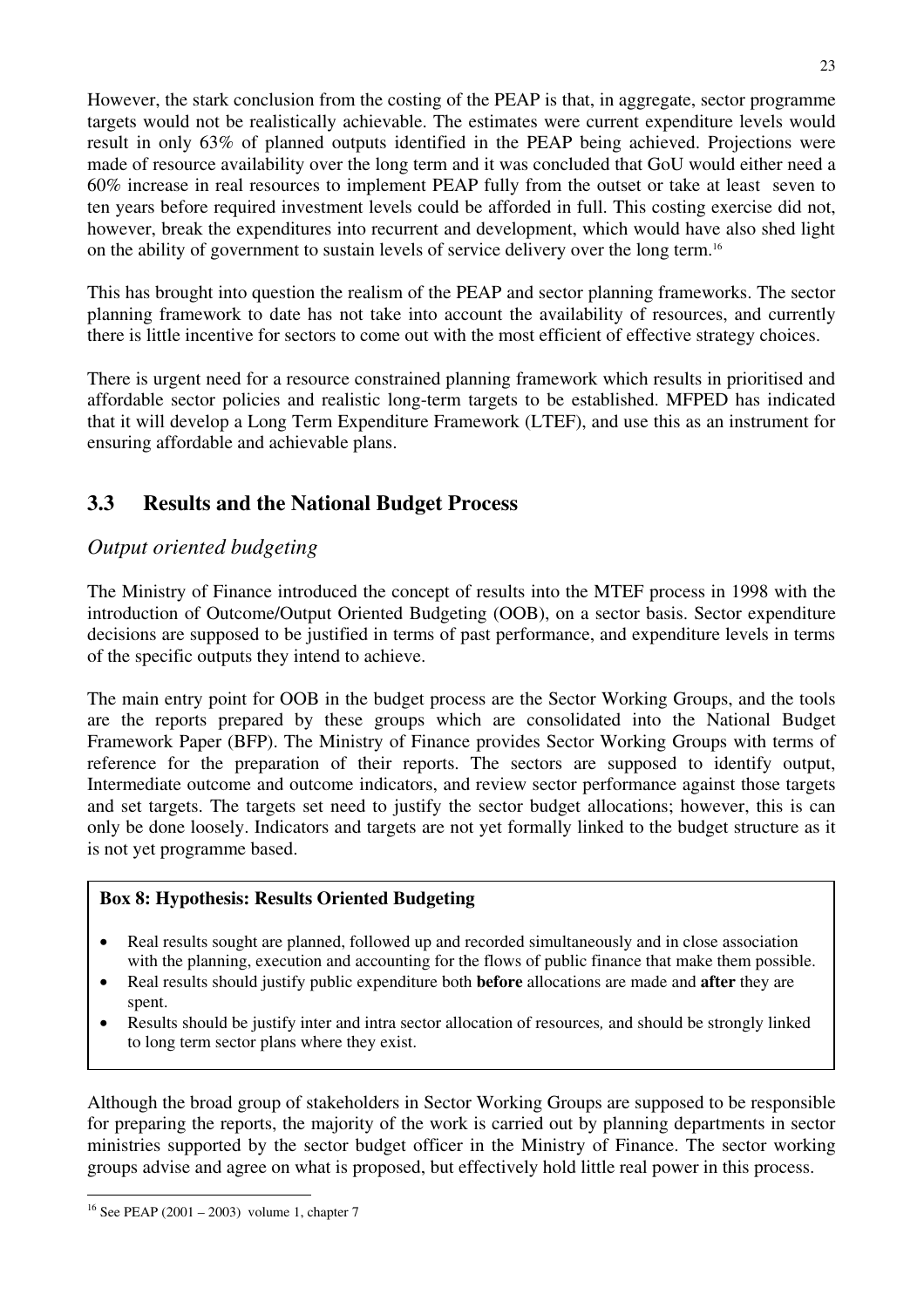|                                   | Table 4: Results in the Budget Process – Strengths, Weaknesses and Challenges                                                                                                                                                                                                                                                                                                                                                                                                                                                                |                                                                                                                                                                                                                                                                                                                                                                                                                                                                                                                                                                                                                                         |
|-----------------------------------|----------------------------------------------------------------------------------------------------------------------------------------------------------------------------------------------------------------------------------------------------------------------------------------------------------------------------------------------------------------------------------------------------------------------------------------------------------------------------------------------------------------------------------------------|-----------------------------------------------------------------------------------------------------------------------------------------------------------------------------------------------------------------------------------------------------------------------------------------------------------------------------------------------------------------------------------------------------------------------------------------------------------------------------------------------------------------------------------------------------------------------------------------------------------------------------------------|
|                                   | <b>Strengths</b>                                                                                                                                                                                                                                                                                                                                                                                                                                                                                                                             | <b>Weaknesses/Challenges</b>                                                                                                                                                                                                                                                                                                                                                                                                                                                                                                                                                                                                            |
| <b>Overall</b>                    | Culture of using results and targets in<br>$\bullet$<br>medium term budgeting is being<br>embedded through OOB.<br>Increased linkage of sector budgets to<br>$\bullet$<br>planned results in sector plans, and<br>sector review processes.<br>Initiatives that are using results (PEAP,<br>$\bullet$<br>OOB, SWAPs, ROM) are not working<br>against each other.<br>Draft Public Finance Bill and IFMS<br>provides an important opportunity to<br>formalise OOB, integrate it with OOB,<br>and establish consistent definition of<br>results. | Lack of prioritisation of inter sector<br>$\bullet$<br>allocations on the basis of results -MTEF<br>allocations incremental or donor driven.<br>Sectors focus on maximising the next FY's<br>$\bullet$<br>allocations, and not MT.<br>The use of results in sector budgeting is not<br>$\bullet$<br>always translated into results-oriented<br>budgeting on an institutional level, especially<br>within central agencies.<br>OOB and other results-based initiatives are<br>$\bullet$<br>not always joined up<br>Increased power of sector reviews could de-<br>$\bullet$<br>link target setting from budget process in the<br>future. |
| <b>Education</b><br><b>Sector</b> | Clear output targets (both rec't & dev't<br>$\bullet$<br>for service delivery -e.g. pupil:teacher,<br>pupil:classroom etc.)<br>Outputs clearly linked to budget<br>$\bullet$<br>expenditures<br>Ownership of targets through sector<br>$\bullet$<br>reviews<br>Strong linkage to ESIP                                                                                                                                                                                                                                                        | No sector outcomes identified in BFP<br>$\bullet$<br>Sector reviews becoming more important than<br>$\bullet$<br>SWG/BFP process for setting targets, and this<br>could de -link budget from targets<br>Too much focus on UPE -affordability of<br>$\bullet$<br>targets post primary<br>No targets for MoES in the BFP, and few<br>$\bullet$<br>process outputs                                                                                                                                                                                                                                                                         |
| <b>Health Sector</b>              | Four simple, measurable targets for<br>$\bullet$<br>service delivery (outpatient attendance,<br>immunisation rate, # deliveries)<br>BFP allocations and results consistent<br>$\bullet$<br>with HSSP<br>Poverty focus in allocation of funds                                                                                                                                                                                                                                                                                                 | Focus in BFP on inputs required, not outputs<br>$\bullet$<br>Difficulty in linking of general service<br>$\bullet$<br>delivery outputs to specific sector outcomes<br>(i.e. OPD to malaria prevalence)<br>No mention in outputs required from other<br>$\bullet$<br>sectors<br>Total absence of results for MoH in BFP =><br>$\bullet$<br>incremental budgeting                                                                                                                                                                                                                                                                         |
| <b>Road Sector</b>                | Clear outputs, performance indicators<br>$\bullet$<br>and targets, analysed systematically<br>Cost projections for activities<br>Budget performance close to 80% and<br>consistent enable achievement of result<br>Ministry budget justified in terms of<br>$\bullet$<br>results (is an implementer), and targets<br>are broken down by department                                                                                                                                                                                           | Delays in procurement affect<br>$\bullet$<br>achievements/makes budgeting difficult<br>Emergency activities distort and affect<br>budgeted targets<br>Donor funding for projects not always<br>$\bullet$<br>forthcoming. (DANIDA pulled out of a major<br>roads project)                                                                                                                                                                                                                                                                                                                                                                |
| <b>Agriculture</b>                | Specific outputs for integrating PMA<br>$\bullet$<br>principles into agriculture sector<br>Strong linkage to PEAP/Poverty<br>Process outputs clearly set out                                                                                                                                                                                                                                                                                                                                                                                 | Need for service delivery outputs in BFP, in<br>$\bullet$<br>addition to process<br>Indicators in BFP often not measurable<br>$\bullet$<br>('quality of food improved for national and<br>export markets')<br>Mixing of outcome and outcome indicators<br>٠<br>No clear linkage between budget allocations<br>$\bullet$<br>and results                                                                                                                                                                                                                                                                                                  |

24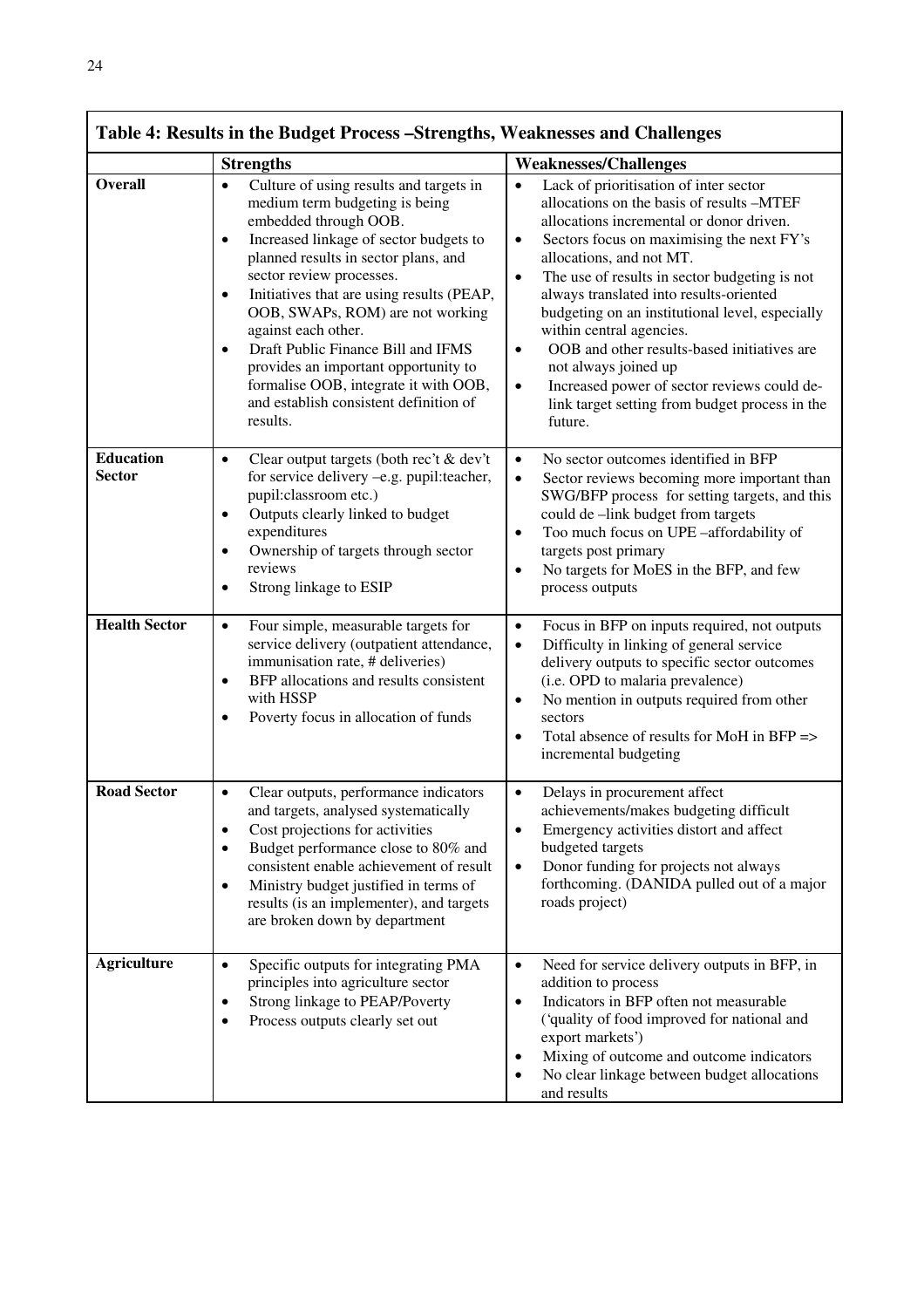During the budget process, Sector Working Groups through the preparation of their contribution to the Budget Framework Papers, are therefore required to analyse past performance in relation to achievement of outputs and outcomes relative to past targets and to set output and outcome targets to be achieved over the MTEF period. Sector Working Groups have been given support by the Ministry of Finance in the identification indicators and targets in their BFP's through the holding of retreats. Special focus has been given to those sectors which have not yet developed long term sector-wide plans, and do not have strong review mechanisms. In the four sectors examined, indicators and targets used in their BFPs tended to be less numerous than in sector plans, and those indicators used were often aggregate service delivery outputs and further those by local governments. The roads sector BFP was the most elaborate and attempted to link output to outcomes, and then systematically review performance against output target by sub sector. There was also some attempt to relate different types of input to outputs. The education sector has used the budget process to refine its indicators since the development of the ESIP and develop indicators and targets relating to recurrent expenditure (e.g. the teacher to pupil ratio, which were not included in the ESIP.

The rationale for examining budget performance in the BFP is to review how efficiently inputs (and activities) are being used in achieving outputs, and using this information to reach a better inter and intra sector allocation of resources. Although long-term plan targets should guide allocations, there should be flexibility to adjust targets and reallocate on the basis of actual performance. The changes in output indicators relative to the inputs used, therefore, need to be assessed and compared between different programmes within a sector and between sectors. In sector BFPs there is analysis of past performance in terms of results, as well as financial performance; however, the quality of such analysis varies, dependant on how systematic the use of indicators is, and the availability of information on performance, once indicators are identified.

#### **Box 9: Who produces which Outputs ?**

During the budgeting process it should be clear which agency is responsible for which results. There are, however, 75 agencies in total in the education sector each producing results:

- *Ministry of Education & Sports*
- *Education Service Commission*
- *Institute of Teacher Education*
- *Uganda Management Institute*
- *Education Standards Agency*
- *Mbarara University*
- *Makerere Universty*
- *56 District Local Governments*
- *13 Municipal Local Governments*

Sector analysis of budget efficiency tends to be used as a means for improving input/activity decisions within sector programmes, but rarely influences allocations between sector programmes. Observed poor efficiency in classroom construction, especially in terms of the quality of outputs, did not lead to a decision to reallocate towards purchase in textbooks, for instance. However, decisions were made to improve the efficiency of classroom construction by altering the composition of inputs – funds were allocated by the centre towards contract supervision, and the placement of engineering assistants to districts. It is arguable whether such decisions should be made at the national sector level or whether local governments should be given the freedom to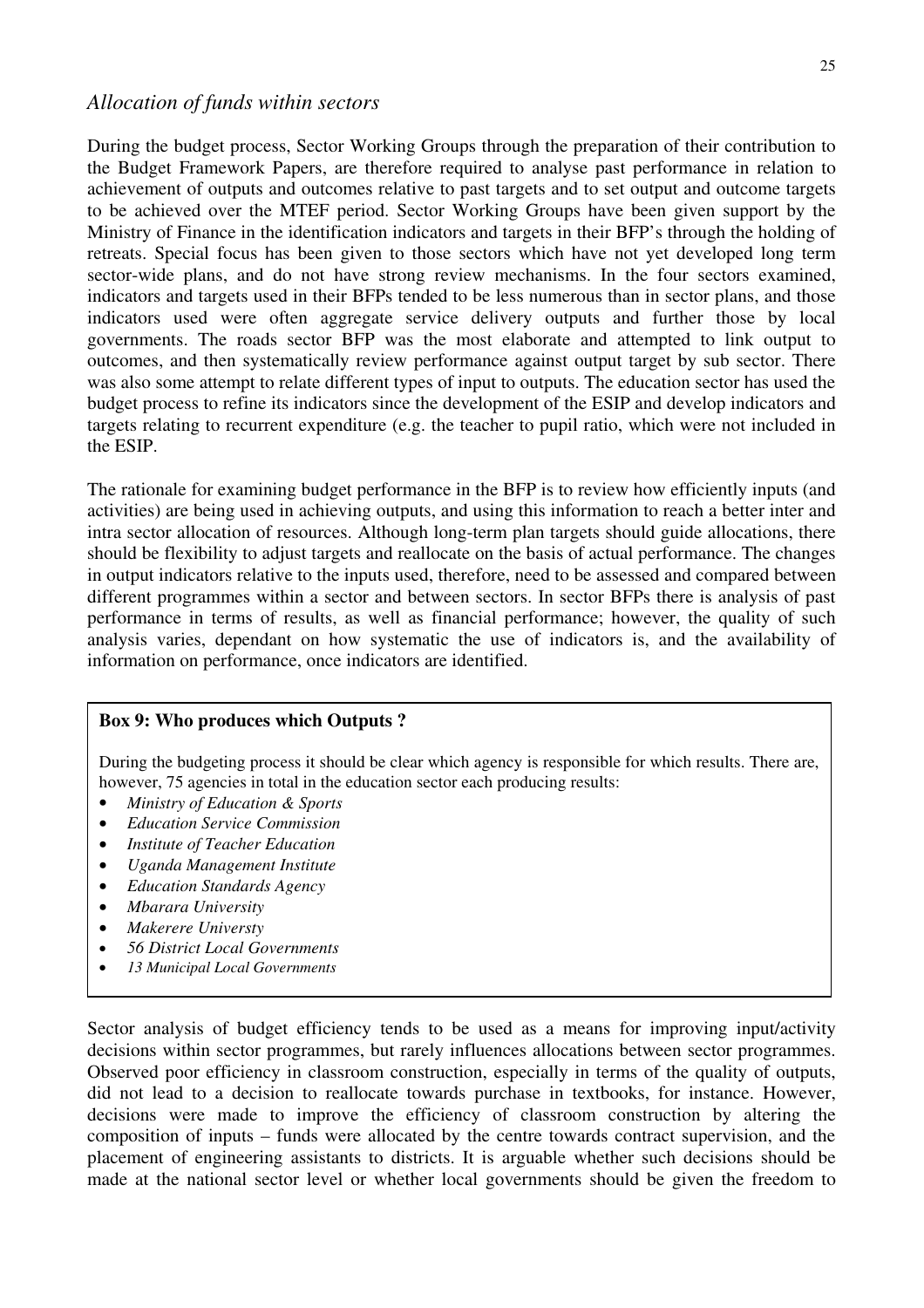identify the inputs and activities best suited to achieving programme outputs – these may vary from region to region.

In the Education, Health and Roads sector allocations to local governments are on the basis of achieving aggregate service delivery indicators. In education the national status in indicators such as the pupil to teacher, classroom and textbooks have a strong influence on allocations between programmes within the sector. Recurrent allocations in health allocations are based on the assessment of inputs required to deliver 'health services' without linkage to specific output indicators, however allocations between local governments are weighted according to poverty.<sup>17</sup> Road maintenance is loosely linked to the cost of maintaining the existing road network. The influence of results intra-sector allocations in agriculture not apparent, and this can be traced back to the fact that the agriculture budget remains fragmented, and there is no detailed strategic plan for the sector itself.

Individual central institutions, are largely not pressed to relate their actual performance to budget allocations, and MFPED has tended to continue with incremental budgeting. Despite the policy of decentralisation, no sector line ministry has seen its budget allocation drop, because the substantial increases in the GoU budget has meant there has been no need to cut ministry allocations whilst expanding those to local governments. In the BFPs there were often no justification in terms of performance measures or targets for central agencies. For example, although the allocation of Ministry of Health Budget is nearly 60% of the total health budget there were no specific output indicators or even process outputs for the institution for 2002/3. All the targets in the health sector relate to Local Government Units, which only represent 40% of the health budget. The exception here is the Roads Sector BFP, which goes to the extent of identifying process outputs for individual departments within the ministry.

Despite improvements in key sectors, the GoU budget remains fragmented with a very large number donor projects administered by both central and local government agencies and further confuses institutional responsibility aggregate allocations, and source of inputs for the achievement of a given target. For example, in the agriculture sector there are several parallel programmes ongoing providing agriculture advisory and extension service. Some of these programmes are funded through the government budget (Graduate Extension Officers), and some through donor funded programmes (e.g. the Area-Based Agricultural Modernisation Programme) managed by the ministry, or by a semi-autonomous agency (the National Agriculture Advisory Services). Add to this many donor funded projects being administered by NGOs, it thus becomes very difficult to establish, ex ante, at the budgeting stage clear chains of responsibility within the sector, and to allocate resources equitably and efficiently.

In the sectors with well established SWAPs, such as Health, Education and Roads, sector review fora are increasingly becoming the major mechanisms for reviewing performance in outputs and agreeing future actions, as at these fora sectors usually produce and present sector progress reports. This, to a certain extent has diminished the importance of the review of progress by sector working groups in the BFP, which is not necessarily a problem. In fact such sector owned results-based processes should be viewed as an opportunity, provided that a sector's review of performance should still take into account budget effectiveness, efficiency and economy of expenditures, and output targets set should remain consistent with availability of resources, as indicated in the budget process, and the timing of decisions are consistent with the budget process.

After five years, the Budget Framework Paper process is beginning to take on a routine feel, and there is, an overall diminishing interest in the decision making process in embodied in the preparation of BFPs and the performance assessment and target setting. The danger is that the sector

<sup>&</sup>lt;sup>17</sup> Household Consumption is used as a proxy.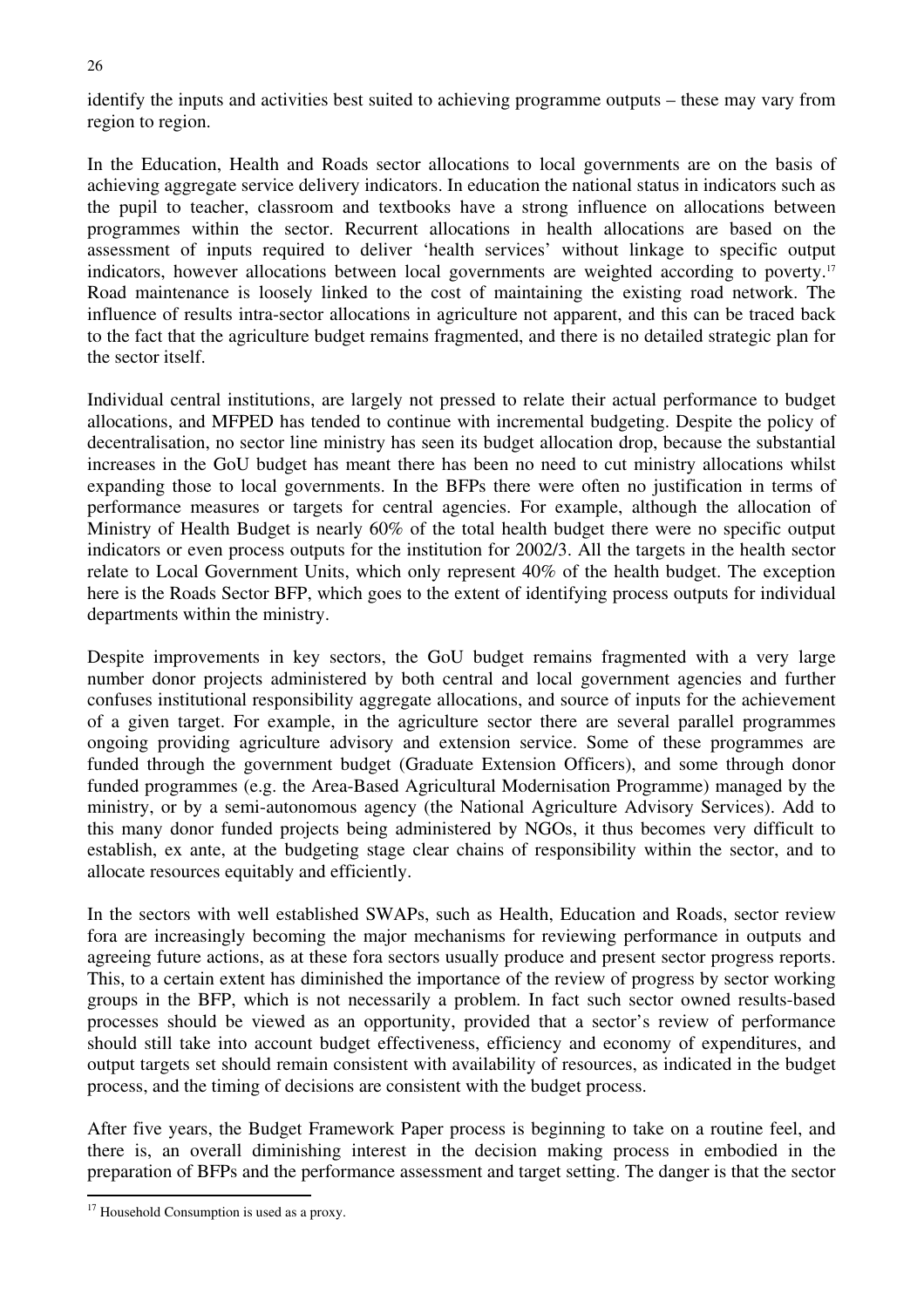reviews become the forum for agreeing aggregate output targets without a strong link to the budget, and the budget process increasingly becomes a process solely for gleaning additional resources from MFPED for the next financial year. The end result of this is a system where the necessary intra-sector budget reallocations required to improve effectiveness, efficiency and economy of budget allocations are not made.

### *Expenditures allocations between sectors*

A further problem is that neither sector outcomes and output targets, embodied in sector plans, nor sector performance have been used systematically as a means of justifying allocations between sectors despite the observed shift in the composition of expenditures. Although there is no scientific way of arriving at inter-sector allocations, it is important to document the relatively haphazard way the existing composition of the budget was arrived at, and the limited role of performance based budgeting in it.

The PEAP and sector plans have substantially influenced the allocation of additional resources available to GoU. The move by donors away from projects towards earmarked sector support channelled through the GoU budget was a major driving force behind early increases the education and health sectors. The trigger for this switch by donors was the very existence of the sector plans and associated SWAP processes, and not the composition of those plans per se. Conversely debt relief under the HIPC initiative was not earmarked and GoU was free to chose where to spend the additional funding. The 1997 PEAP influenced budget allocations, despite not being particularly performance oriented. GoU chose to form the PAF and allocate the original HIPC towards the new priorities in the PEAP. The first real evidence of performance information influencing sector allocations was when UPPAP led to a reprioritising of PEAP outcomes in 2000 towards the water sector and enhanced HIPC funds were allocated there.

As noted above, during the last five years no sector has seen a reduction in its MTEF allocation. There was a first mover advantage to those sectors which developed their plans earliest (roads, education and health) as they received substantial budget increases, whilst those which have followed after (PMA, justice law and order and social development) have not. This is because the scope for increasing the budget has since been reduced, due to the macroeconomic concerns of the MFPED. The PMA suffers the added disadvantage of having no comprehensive costing, which has limited the ability of the agriculture sector to bid for additional resources. It is difficult to see how some sector allocations will be reduced to make room for increases in emerging sectors, enabling them to achieve more of their sector targets.

Instead, there is a danger that the budget process will be reduced to one where sectors focus on trying to solicit additional resources from the MFPED for the following year. Even now, rather than justifying existing intra-sector allocations on the basis of results over the medium term, sectors often only make efforts to use output indicators and targets in the context of justifying increases sector's budget ceiling in the following financial year – ('We require and additional \$x to carry out abcd and e"). So long as sectors know that there is a possibility of gleaning additional resources during the budget process, their attention will be focused on this, even if they don't achieve them).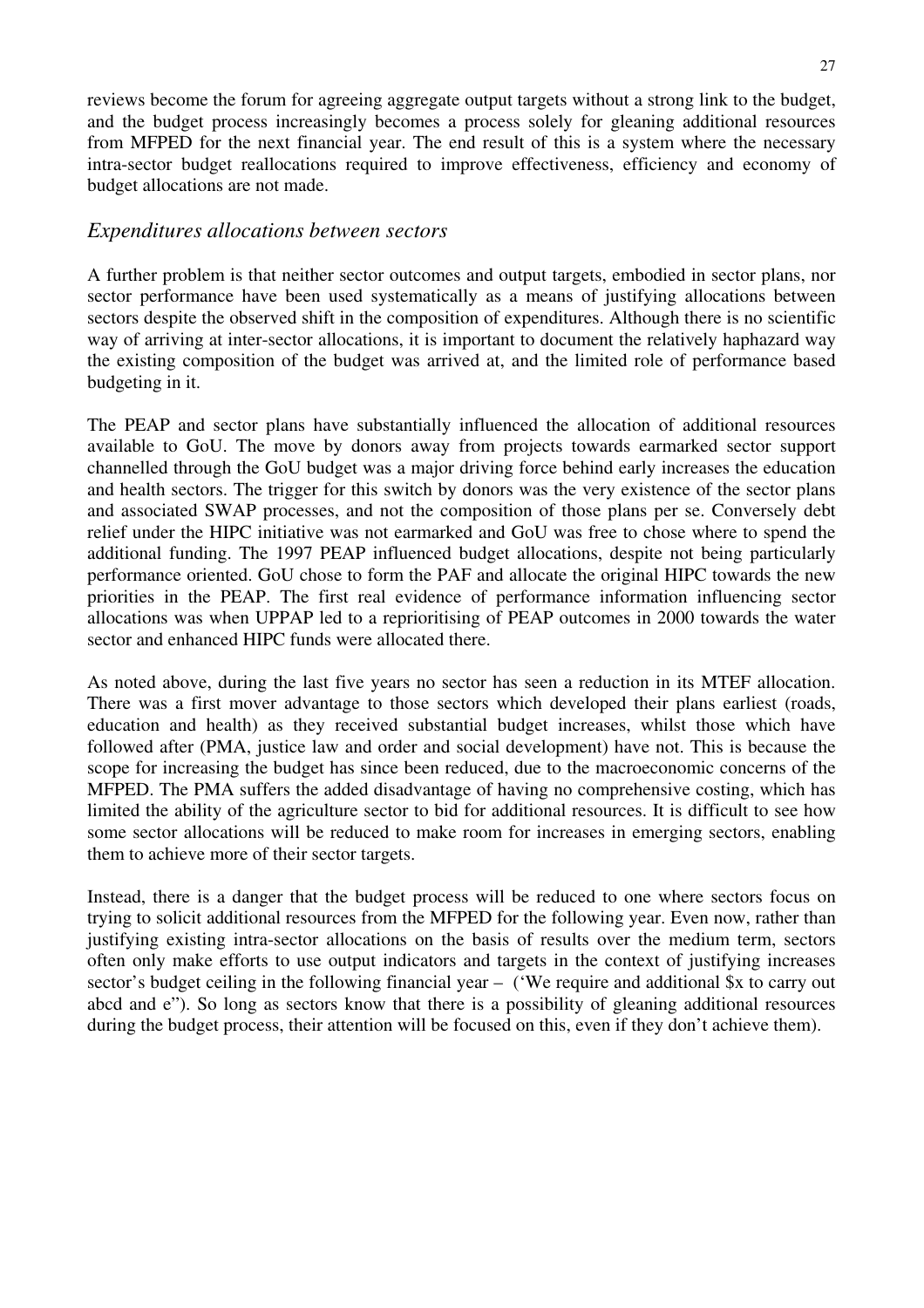# **Chapter 4: Performance Management from an Institutional Perspective**

# **4.1 Differing perspectives – ROM & OOB**

If budgeted output targets and ultimately outcomes are to be achieved, the roles and responsibilities of agencies, departments and staff within those agencies and departments must be clearly defined, and responsibility for achievement of results clearly assigned to areas of an institution. A major feature of the Ugandan budget process and OOB in particular has been the focus on the sector – i.e. budgeting coherently and collectively for all agencies within a given sector to achieve common goals and targets. This involves allocating resources between different institutions within a sector, on the basis of the contribution of those agencies towards common objectives.

#### **Box 10: Hypothesis – Central Agencies and Results**

- The devolution financial and operational authority to lower levels of programme management within central agencies, is key to the achievement of results.
- Managers and staff should understand and be committed to the results they are supposed to achieve,
- Managers need flexibility and latitude to making operational decisions.

The Results-oriented Management initiative has taken an agency perspective, and encouraged individual agencies to develop their own objectives, output targets. ROM and OOB have evolved as parallel initiatives, spearheaded by different institutions (the Ministries of Finance and Public Service), which has meant that the linkage between ROM and OOB, and correspondingly sector and agency budgeting has not been clearly developed and followed through. However, it also means that different solutions and approaches have been developed, and ROM has helped show that performance management can improve performance even without a tight linkage to the budget. The ROM initiative is more participatory than the ostensibly top-down setting of targets under OOB. Here the links between institutional ROM and the sector OOB initiatives are examined, and the potential synergies in ensuring a comprehensive results-oriented planning and budgeting process are brought out.

In Uganda sector ministries are the policy makers, and are responsible for overseeing, mentoring and monitoring sector implementation;<sup>18</sup> whereas local governments are responsible for the bulk of service delivery. These two groups of institution are examined separately in this chapter. It is important to note that in all the sectors examined there are (or in the case of roads, will be) centrally managed agencies, such as Universities and the National Hospital at Mulago, which are responsible for elements of service delivery which this study was unable to cover.

# **4.2 Results and central ministry performance**

# *Planning and budgeting*

As highlighted in the chapter three, the results used to justify expenditure allocations in sector Budget Framework Papers have tended not to put much focus on individual central ministry and agencies – this is especially the case in those sectors where service delivery is the mandate for

 $18$  The one exception here is the Ministry of Works which is still responsible for the implementation of roads programmes, how this is soon to change with the formation of the Road Agency.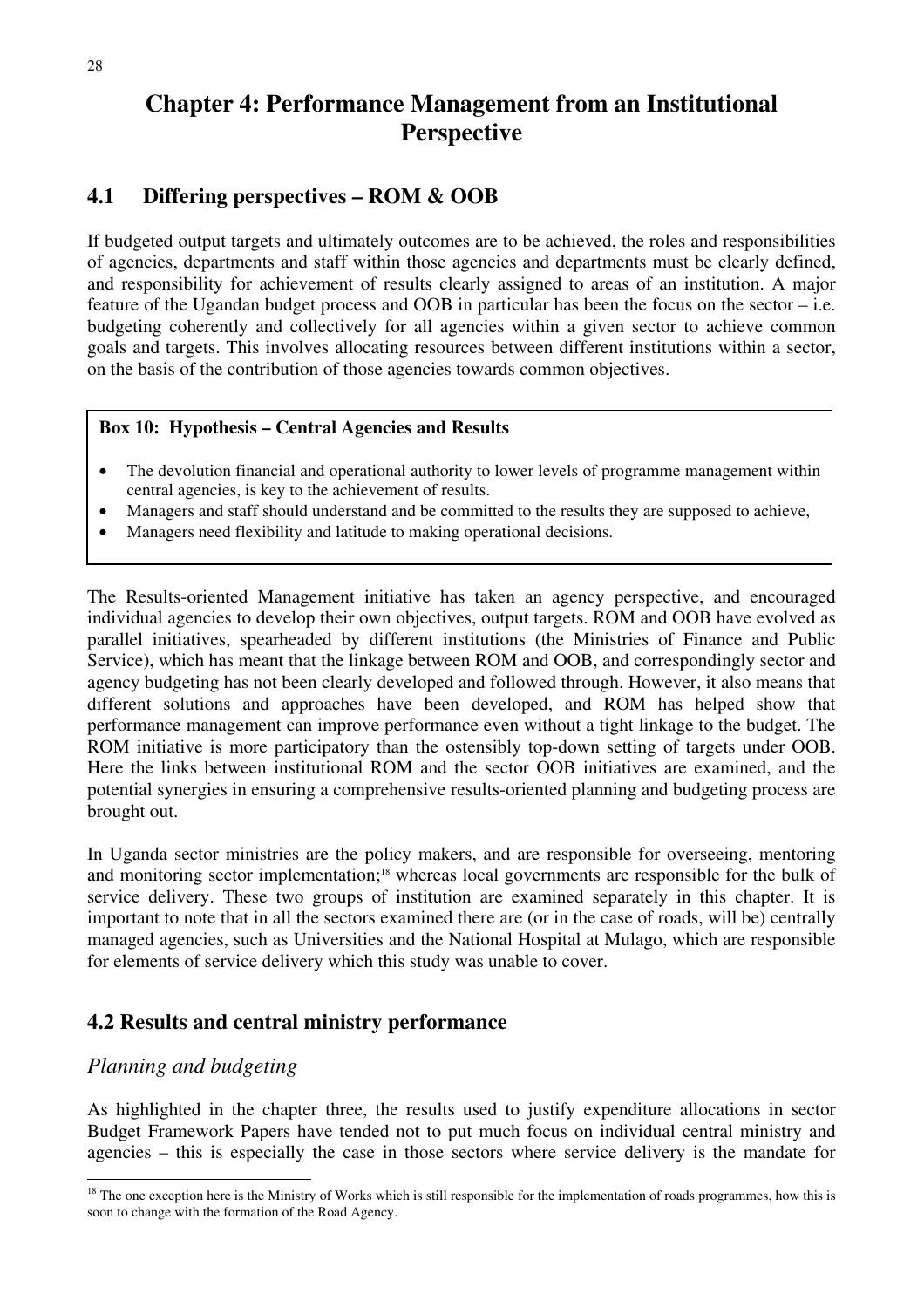| Local Governments (Agriculture, Health, and Education). Allocations for the ministries are largely |  |  |  |  |
|----------------------------------------------------------------------------------------------------|--|--|--|--|
| based on previous allocations with incremental increases year on year.                             |  |  |  |  |

| <b>Table 5: Use of Results in Ministries</b>                         |                                                                                                                                                                                                                                                                                                                                                                                                                                                                                                     |                                                                                                                                                                                                                                                                                                                                                                                                                                                                                                                                                                                                                                                                            |  |  |  |  |
|----------------------------------------------------------------------|-----------------------------------------------------------------------------------------------------------------------------------------------------------------------------------------------------------------------------------------------------------------------------------------------------------------------------------------------------------------------------------------------------------------------------------------------------------------------------------------------------|----------------------------------------------------------------------------------------------------------------------------------------------------------------------------------------------------------------------------------------------------------------------------------------------------------------------------------------------------------------------------------------------------------------------------------------------------------------------------------------------------------------------------------------------------------------------------------------------------------------------------------------------------------------------------|--|--|--|--|
|                                                                      | <b>Strengths</b>                                                                                                                                                                                                                                                                                                                                                                                                                                                                                    | <b>Weaknesses/Challenges</b>                                                                                                                                                                                                                                                                                                                                                                                                                                                                                                                                                                                                                                               |  |  |  |  |
| <b>Overall</b>                                                       | • Results-oriented<br>Management encourages<br>agencies to identify<br>strategic objectives &<br>output indicators and<br>targets<br>Most central agencies have<br>produced annual<br>performance plans under<br><b>ROM</b><br>Some agencies are<br>reviewing progress against<br>ROM plans<br>Introduction of staff<br>performance appraisal<br>indicates willingness to<br>change management<br>practices.<br>• The use of process<br>indicators in some<br>ministries is beginning to<br>emerge. | Specific outputs for central agencies often<br>not identified in sector BFPs<br>No explicit linkage to budget process<br>Effectiveness of ROM contingent on PS<br>Managers are constrained in staff<br>management: Inability to promote and/or<br>reward high achievers (travel, training), or<br>to discipline staff<br>Poor practices in management/leadership,<br>with managers unwilling to delegate<br>decisions, and a lack of interaction with<br>staff (importance of praise)<br>Managers have little real control over their<br>inputs<br>• Poor remuneration of Central Gov't staff<br>relative to private sector, and lack of<br>political will to change this. |  |  |  |  |
| <b>Ministry of</b><br><b>Education &amp; Sports</b><br><b>Sector</b> | Strong ownership of ESIP<br>$\bullet$<br>in MoES<br>Creativity stifled' by lack<br>$\bullet$<br>of flexibility<br>Identification and<br>monitoring of process<br>indicators in the SWAP<br>process focus ministry<br>activities.                                                                                                                                                                                                                                                                    | $\bullet$ Excessive focus on sector over ministry –<br>Planning Department has a lot of<br>responsibility relative to line departments<br>Little evidence of ROM in action, or<br>targets for individual staff                                                                                                                                                                                                                                                                                                                                                                                                                                                             |  |  |  |  |
| <b>Ministry of Health</b>                                            | Strong ownership of HSSP<br>$\bullet$<br>reflected in consistency of<br>MoH and HSSP targets<br>Explicit targets for<br>٠<br>departments set under<br>ROM, with department<br>workplans prepared<br>regularly<br>Involvement of PS in<br>ROM ensures managers<br>take departmental<br>performance reporting<br>seriously $\Rightarrow$ ensure targets<br>more realistic and related<br>to available resources                                                                                       | No mention of Ministry of Health outputs<br>$\bullet$<br>in sector BFPs, despite controlling 60% of<br>the sector budget (including projects)<br>No specific targets for individual staff<br>Source of finance (e.g. donor project)<br>sometimes influences targets set                                                                                                                                                                                                                                                                                                                                                                                                    |  |  |  |  |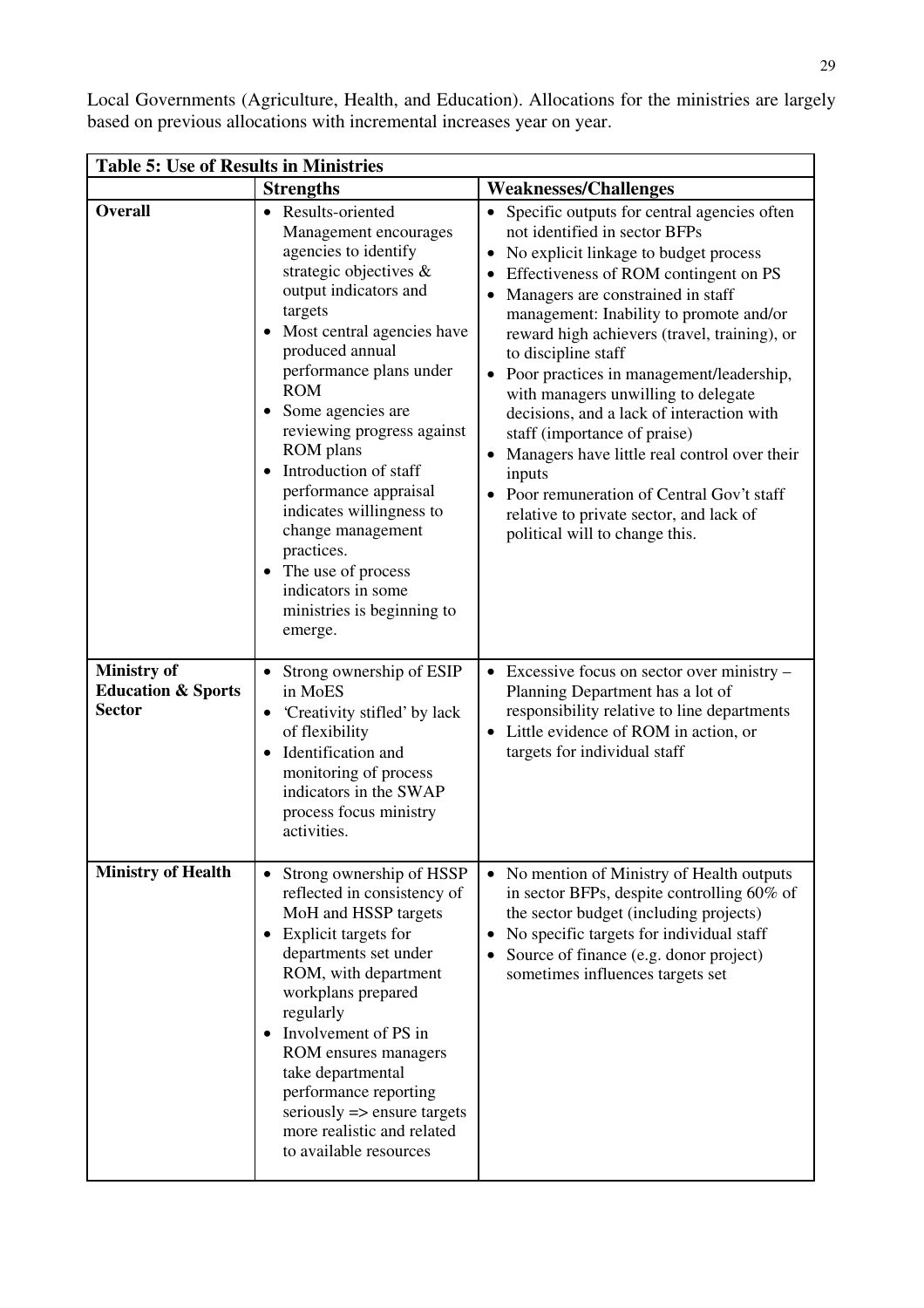| <b>Table 5: Use of Results in Ministries</b>                                     |                                                                                                                                                                                                                                                                                                      |                                                                                                                                                                                               |  |  |  |  |
|----------------------------------------------------------------------------------|------------------------------------------------------------------------------------------------------------------------------------------------------------------------------------------------------------------------------------------------------------------------------------------------------|-----------------------------------------------------------------------------------------------------------------------------------------------------------------------------------------------|--|--|--|--|
|                                                                                  | <b>Strengths</b>                                                                                                                                                                                                                                                                                     | <b>Weaknesses/Challenges</b>                                                                                                                                                                  |  |  |  |  |
| <b>Ministry of Works,</b><br>Housing $\&$<br><b>Communications</b>               | • Clear service delivery<br>outputs – Ministry an<br>implementer, easy to<br>identify.<br>Indicators consistent in<br>$\bullet$<br>ROM and BFP<br>Strong leadership from PS,<br>٠<br>regular departmental<br>meetings<br>ROM an integrated part of<br>$\bullet$<br>their Management Policy<br>Manual | Once Road Agency formed, MoWHC will<br>٠<br>no longer be responsible for delivery of<br>services, and will require adjustment of<br>targets, moving towards process.                          |  |  |  |  |
| <b>Ministry of</b><br><b>AgricultureAnimal</b><br>Industry &<br><b>Fisheries</b> | Interest of PS in ROM as<br>$\bullet$<br>management tool                                                                                                                                                                                                                                             | • Lack of ownership of PMA results in<br>inconsistent approaches and strategies<br>Departments want to deliver services '#<br>improved goats produced'<br>Inertia towards realigning with PMA |  |  |  |  |

The ministry budget submissions, especially for the recurrent budget, usually just set out the allocation of funds to line item in each ministry department. Ministry development budgets are put under more significant scrutiny, with each ministry's development budget being put before a development committee. However, the proliferation of projects within government means that it is very difficult to examine these projects adequately. The very existence of projects fragments and blurs accountability, and with over 350 projects in over 100 votes at central government there are substantial problems. It is also unclear under to which department individual projects belong, which also undermines accountability within institutions.

| <b>Ministry</b> | % GoU Sector<br><b>budget to Ministry</b><br>(01/02) |
|-----------------|------------------------------------------------------|
| Health          | 25%                                                  |
| Education       | 22%                                                  |
| Agriculture     | 53%                                                  |
| Roads           | 86%                                                  |

**Table 6: Percentage of Budgets**

Under the ROM process Sector Ministries have been encouraged to develop 'Annual Performance Plans' which set out the Ministry's strategic objectives and target outputs for the institution over the financial year. Individual targets for ministry departments and sections during the financial year are set out in these plans, but they are not explicitly linked to the budget used to justify resource allocations. Despite this, where ministries which have embraced the ROM initiative and regularly reviewed their departments' performance against plans, and the associated performance targets have become increasingly more realistic, and by default more strongly linked to the availability of resources. This is not a full substitute for having an explicit link, yet it goes some way for explaining why ministry targets often do not make their way into sector budget framework paper submissions.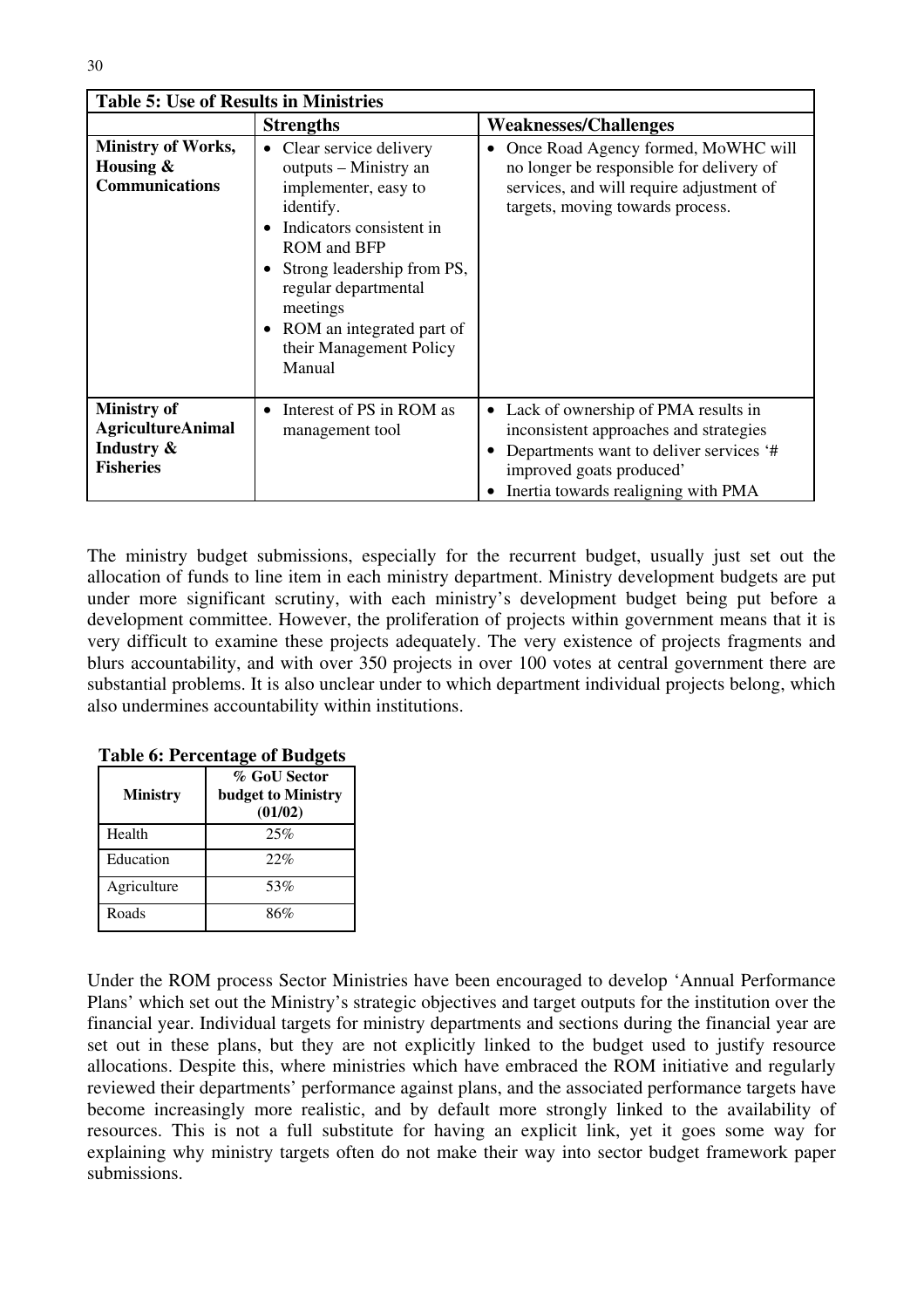The exercise of determining indicators and targets in the ROM planning exercise is intended to be participatory, involving discussion and agreement between sector department managers and staff, with an aim to ensure ownership of the indicators and targets developed. Ministries, under the ROM initiative, have been trained in the identification of performance indicators for their institutions, including strategic objectives and outputs for different departments. The types of indicators developed by ministries are not classic service delivery outputs that are easily quantifiable, but are process outputs concerned with their mandates to develop policies and guidelines, and monitor and mentor service delivery. The Ministry of Works is an exception to this rule as it deals directly with service delivery, although this is soon to change with the formation of the Road Agency. There are also inconsistencies in the classification of indicators and results, with terminology used in ROM and OOB, such as 'Strategic Objectives' which should be aligned with 'sector outcomes'. A consistent terminology within sectors and their agencies would help avoid confusion of the different levels of results, and improve the linkage with the budget.

In ministries where donor projects are still a major source of funding, and the sector wide coordinating processes are weak, outputs chosen are usually more influenced by projects than by the sector priorities as identified in sector investment strategic plans. These are cases where the source funding is a major determinant of input use. It is considered sufficient that overall project goals are in tandem with those of sector plans.

The level of participation, and quality of ROM plans has depended on the interest of the leadership and managers in the concerned institutions. The ROM coordinator within each Ministry also plays an important role, but they can only be effective where the ministry's management is also interested. Where ROM appeared successful in the Ministry of Health, for example, there was strong ownership and management interest; however where it was not seen as a success, as in the Ministry of Finance, there was little interest from management.

### *Managing budget implementation*

The use of results in the managing the implementation of programmes can help ensure performance is on track, and if it is not, allow managers to identify problems and to take corrective action. Managers need tools to monitor the performance of departments and staff below them, and also to monitor the efficiency to which financial resources and other inputs are put. Managers at each appropriate level also need to understand and are committed to the results they are supposed to achieve (through a participatory planning process) and also must be allowed enough flexibility and latitude to make the necessary operational decisions to improve results. This not only means flexibility to adjust inputs to enhance the achievement of results, but also flexibility in adjusting planned outputs during the financial year, when unforeseen circumstances arise. For example, if heavy rains destroy key bridges, it makes good sense to divert resources from planned new road construction to the rebuilding bridges on existing roads.

There is wide agreement on the need for a certain amount of discretion to managers so they can make decisions and manage expenditures efficiently. However, it is feared that if discretion is provided it is likely to be abused, as there is inadequate monitoring of performance. This fear has often led to an autocratic style of management within the public service, where managers and staff react to orders from above, and are not delegated responsibility from superiors. Managers also often fear to make operational decisions without first gaining endorsement from their superiors and also fear to confront managers when they have different ideas and points of view. This leads to a general stifling of debate and innovation within agencies.

Ministries are allowed to make adjustments of up to 10% between line items within their budgets during the financial year, sums exceeding this figure, however, require MFPED approval. Despite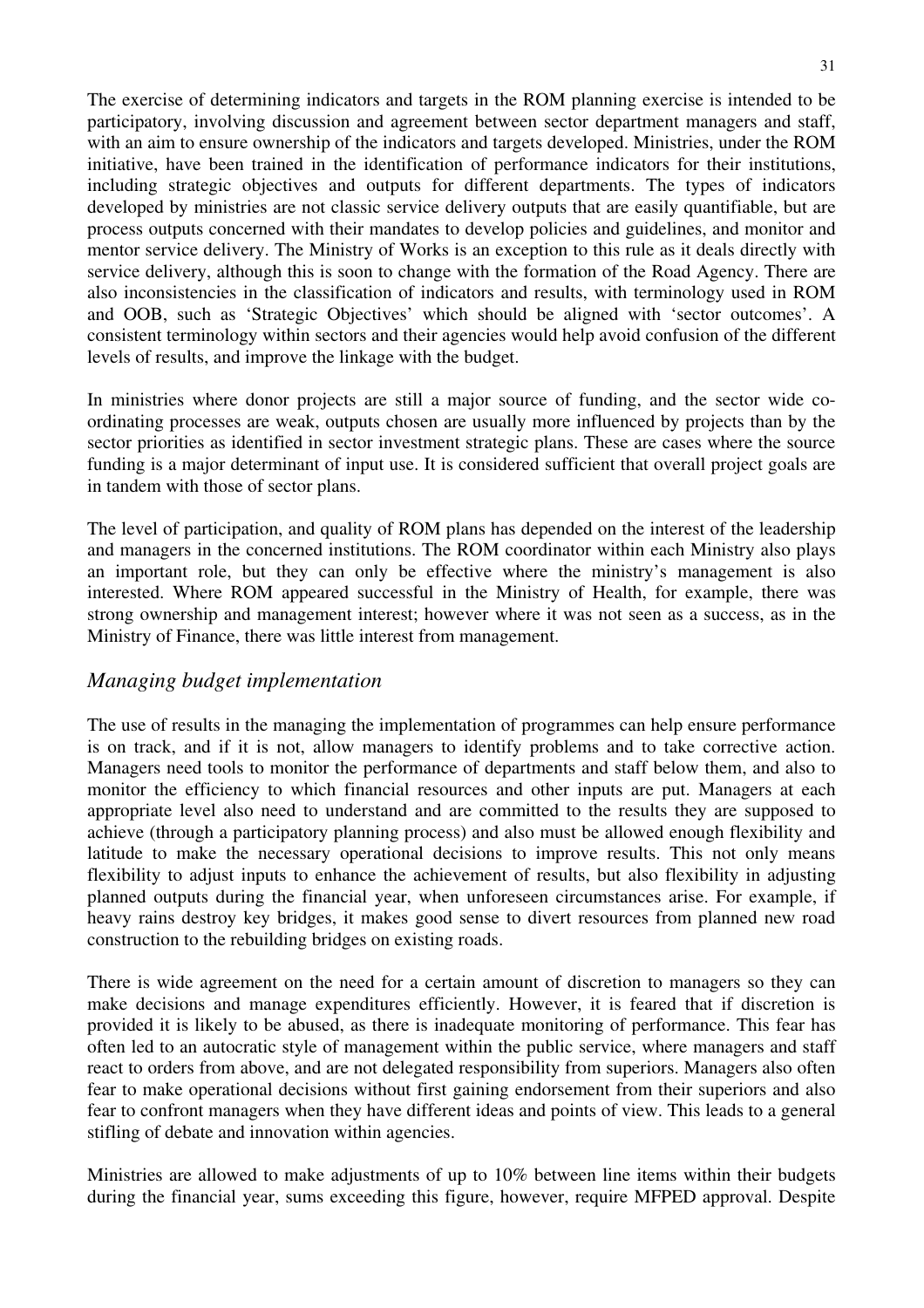this flexibility, interviews with senior ministry officials showed they had little real flexibility over the use of financial inputs, especially on the recurrent side. Operational recurrent budgets are often very small, allowing only limited real flexibility. Flexibility also largely depended on the extent to which responsibility was delegated by the permanent secretary. The use of donor project funds was fairly prescriptive; however GoU's use of counterpart funding tends to be less closely conditioned. However, the lack of strong monitoring mechanisms for the use of these funds, and the often unclear institutional positioning of large numbers of projects means that budgets are poorly oriented towards results and the flexibility actually results in the funds are used less, not more, efficiently.

The situation with both the recurrent and development budgets is exacerbated by cuts in disbursements against the budget that are often experienced by ministries during the financial year. Below budget outturns and uncertainty in the timing of disbursements were justifiably cited widely as seriously impacting the ability of agencies to deliver results. This undermines the ability of and incentive for managers to plan for activities in advance, as they do not know when or whether they will actually be able to carry the activities out. This also gives problems where there are counterpart funding requirements for the release of donor funds. For instance, the relative performances of sectors in the budget during the first half of 2001/2 saw some of the institutions in Public Administration over-spend their budgets whilst (non-PAF) Agriculture, Main Roads, as well as newly reformed sectors such as Justice Law and Order, consistently performed below budget, and therefore bore the brunt of reductions in expenditure due to resource shortfalls. For example, the road and works sector performed at 84% of its pro-rata budget. This was mainly due to shortfalls capital development releases of 85% in the budget as a whole. Although disbursements were not always regular, the commitment control system was acknowledged by some managers as a mechanism which assisted them in controlling expenditures and keeping them in line with established spending and work programmes.

The existence of multiple donor projects was becoming less of an issue in terms of results-based management in the ministries surveyed as more and more donor contributions are now channelled through the national budget. However, where donor projects do remain, it was conceded by managers that the planned outputs and targets were not necessarily those which were top of their or their sectors list of priorities. In the past, projects also strained or diverted scarce local staff resources in the past but in general staff are more and more able to concentrate on the core roles within ministries.

The variation in successful use of ROM practices during budget implementation can be further attributed to the keenness of the Permanent Secretary in each ministry. Their attendance and chairing of meetings with heads of department helped ensure they took matters seriously and undertook to report against annual performance plans, ensuring that decisions to improve performance are actually made and followed up. Basic management capacity and the actual freedom managers have to make decisions are also important factors in improved performance.

### *Management of Human Resources*

Ministry managers also have little control over the number and remuneration of staff as pay and structure is approved centrally by the Ministry of Public Service. In several instances, managers were dissatisfied with the level of staffing, stating that the government's earlier drive to reduce the size of civil service have left them with skeleton staff whose capacities are now stretched to the limit and whose remuneration has not improved to match the level of increased responsibility. On the whole, managers expressed satisfaction with the quality of the staff they had.

Seldom did managers feel the need to take disciplinary action over their performance; however when they did, they felt powerless to effect necessary staff changes (reshuffles, dismissals or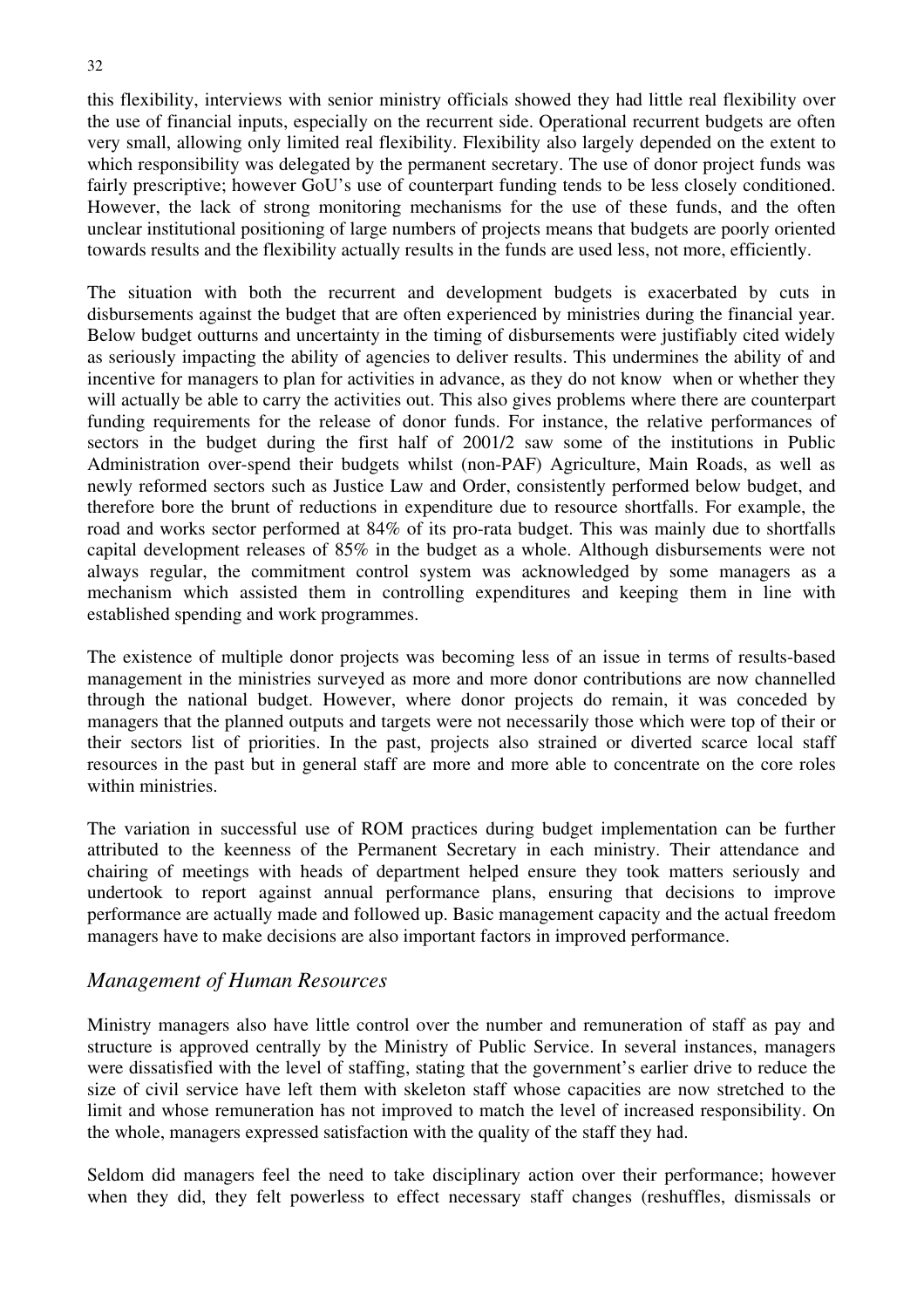demotions) for improved service delivery. The feeling of powerlessness stemmed from perceived political insulation of certain staff and/or pervasive cultural reluctance to 'take the bull by the horns' and be identified as the bringer of demise in a family of colleagues. In such situations managers have often resorted to working around staff they regard as 'deadwood,' while increasing workloads for performers. This inevitably creates a certain amount of resentment which the managers try to overcome through exercising discretion over who gets access to the limited staff perks within their power (field and international travel, training recommendations, attending seminars/workshops, and fuel rations).

The current confidential system of staff appraisals was a helpful tool sometimes in assessing staff performance. However, the usefulness relies on the honest evaluation of individuals, and it actually being taken to account in staffing decisions (promotions, etc). In most ministries, however, the system did not appear to influence staff management, due to the inflexibility observed. There was also a lack of feedback to individual staff on their own performance. A new more open staff performance appraisal approach is being promoted by MoPS which involves open discussions between individual staff and managers in which specific staff outputs are identified, and are then used to form a basis for periodic appraisal. This should facilitate the stronger linkage of staff performance to ministry performance plans and budgets; however, it will need a substantial shift in management practices to be successful.

On the whole, good performers will eventually be promoted more quickly than poor performers; however, political favouritism and cultural factors were mentioned as greatly affecting human resource management. Managers, although they have some influence, do not have the ability to promote (or demote) staff on the basis of merit alone. Personnel who are perceived to command political favour are normally immune from pressures to perform. Even when disciplinary action is statutorily required, cultural factors also often stand in the way of managers' sanctioning of nonperforming individuals.

There are few effective formal mechanisms available to managers to reward staff who excel in their duties in all the four sectors surveyed, which means that informal mechanism are used. Managers for reward staff through provision of training and travel opportunities which often carry with them financial incentives in the form of allowances. Special recognition of excelling staff by peers and managers was also regarded as an incentive to perform and is appreciated by staff, however it was acknowledged that managers rarely did praise staff for their work. Such non-financial rewards, which are effective management techniques need to be encouraged more.

# *The impact of pay reform*

There is acknowledgement that pay reform, however limited, has resulted in better pay packages for civil servants and improved morale. Nevertheless, it is unclear and probably impossible to quantify the difference this has made to performance. On the whole, government is unable to attract top calibre staff because salaries are not very attractive relative to the private sector, though they are better than they used to be. Basic pay for ministry staff is still very low with entry level technical staff earning around \$150 a month, middle management earning \$400 to \$500 a month, rising to about \$800 a month for top level managers. Although such wages are largely adequate for rural areas, they do not represent adequate remuneration in Kampala where most ministries are situated the cost of living is far higher.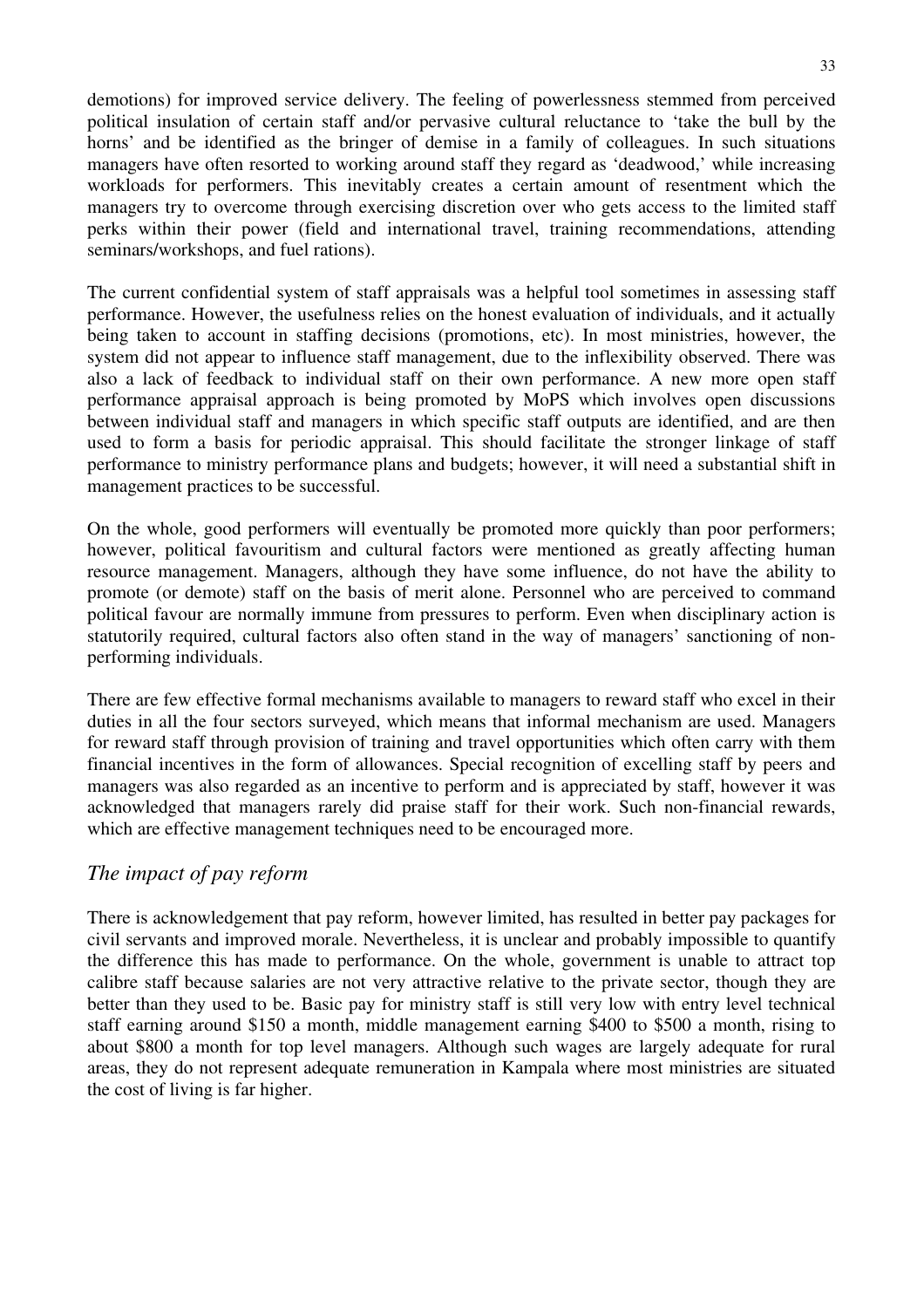#### **Box 11: Pay Reform and Results**

In the late 1990s the Uganda Revenue Authority increased staff remuneration significantly above that of civil servants in ministries to dissuade them from being compromised by would – be taxpayers and, hence, improve their effectiveness in revenue collection.

Revenue collections jumped up significantly in the first years of its implementation, but they have since stagnated at below 12% of GDP over the past few years.

The existence of the pay reform strategy, with clear targets, is important; however, without requisite political backing, there will remain insufficient resources allocated towards the achievement of these targets. The grounds for increasing remuneration for civil servants working in Kampala are very evident; nonetheless, the current policy remains for government to implement wage increases to all conventional civil servants, regardless of location, will remain. Also significant pay reform is unlikely get political support so long as domestic revenues remain depressed and there is no clear link between improved remuneration and performance.

# **4.3 Results and local government performance**

# *The tension between the centre and local governments*

Tension is emerging between Uganda's highly decentralised local government system and the centrally driven SWAP processes. Sector service delivery targets have been established at the national level, which is not, in itself a problem. However, this has been combined with excessive and increasing control over inputs through a large number of tightly earmarked conditional grants. This is often evident from the side of the intended beneficiaries:

*'…[villagers] indicated that they are not involved in creating policies or designing services that affect them. As a result the national-level agenda for poverty alleviation does not match village- level needs or expectations.'*<sup>19</sup>

At present, Local Governments therefore have to reconcile the need to achieve nationally defined targets with their own locally specific needs and priorities whilst having little room to manoeuvre to do so.

### **Box 12: Hypothesis: Performance Management in Local Governments**

In a performance management context, the value of devolving decision making powers to local governments is that they are better able to allocate and manage resources more efficiently towards the achievement of pro – poor results because of their proximity to and knowledge of local situations.

The forthcoming pilot of the Fiscal Decentralisation Strategy will attempt to redress this balance. It aims to provide more autonomy to local authorities to make decisions in line with local priorities, by concurrently strengthening the results focus of all (sector) expenditures locally, and also reducing the number of earmarked grants and hence the prescription on inputs.

<sup>&</sup>lt;sup>19</sup> See Lenz (2002), 'Assessing the Impact of Uganda's Poverty Action Fund – A participatory rural appraisal in Kamuli District'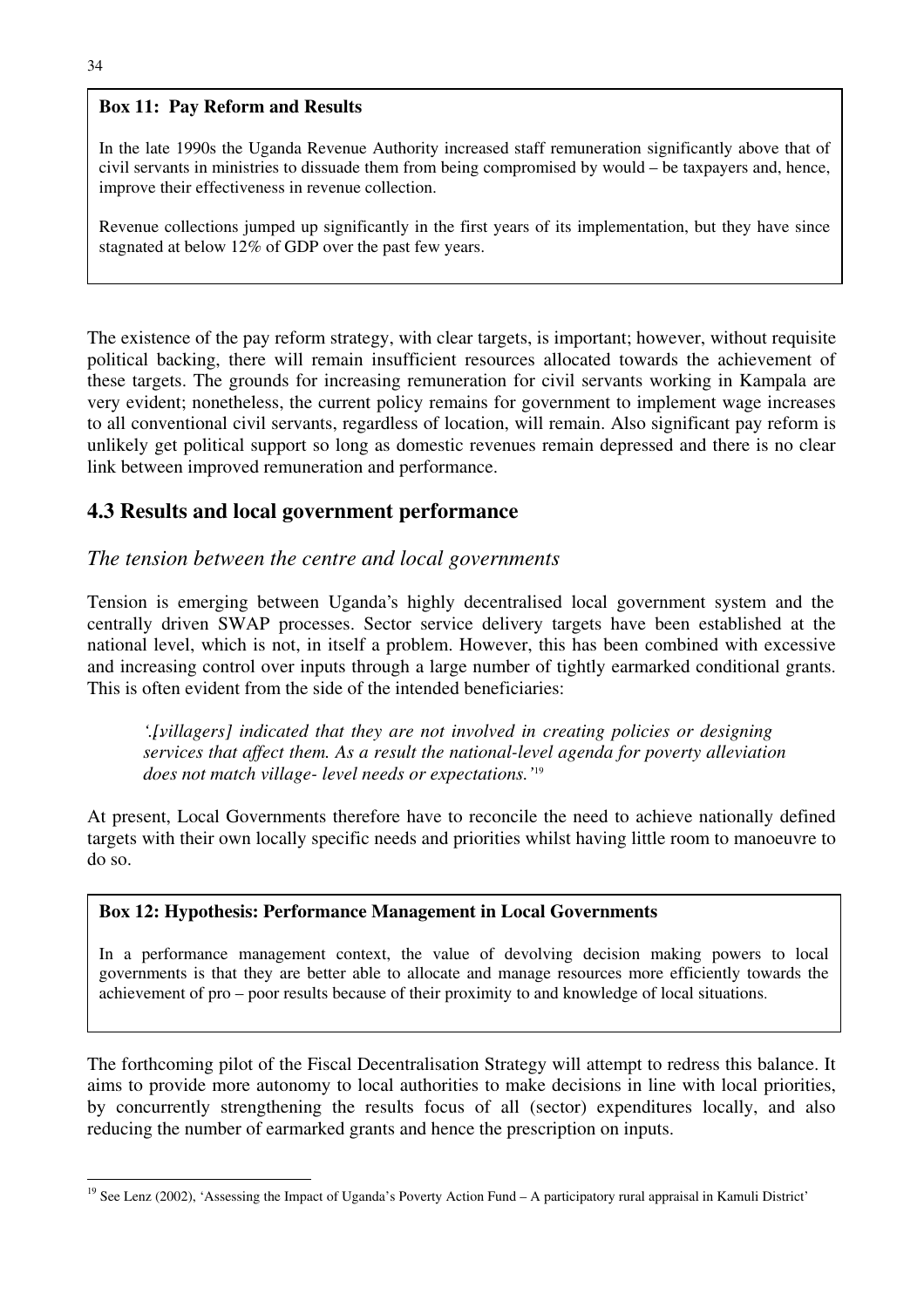Here the use of results-based practices are examined throughout the local planning and budget cycle, and also from the allocation of funds between local governments at the centre, to the district administration and down to the units of service delivery. In the analysis, both positive and negative impacts of centre – local tension become apparent, as does the very practical value that performance management practices bring to service delivery.

There are wide variations in performance between our two district cases, Bushenyi and Iganga, despite those districts having very similar resource endowments. This is despite or perhaps because of the centre's largely futile efforts to control local governments by focusing on input rather than output conditions. The comparisons Iganga and Bushenyi districts show how leadership and management practices are very important in this respect, affecting the application results-based frameworks and ultimately budget efficiency and effectiveness.

# *Allocation of central grant funds between local governments*

Allocations for both recurrent and development conditional grants between local governments are either weighted according to sector service delivery levels, or the status poverty outcomes. In the education and water sectors, sector ministries use the status of sector indicators as a means of reducing the variation of service delivery levels between local governments. For example, a local government with a lower reported safe water coverage will receive a higher budget allocation than one which has a higher safe water coverage. Similarly, classroom construction allocations are based on the prevailing classroom to pupil ratio in a local government. The intention is for LGs with a lower status to allow worse of LG's to 'catch up', reducing the disparity of sector outputs within the country.

However, allocations solely on the basis of the status of an output/service level indicator actually create perverse incentives, which undermine rather than promote budget efficiency. For example, LG's receive higher grant allocations the worse the classroom to pupil ratio is. If a LG wants to maximise future revenues, it is its interest either to use the funds inefficiently, or to understate the stock of classroom, and overstate enrolment.

### **Box 13: Local Government Planning and Budgeting Tools**

- **District Development Plan** 3 year planning horizon, developed in bottom up participatory approach (LCII – LCV)
- **LG Budget Framework Paper** comprehensive medium term budget framework for all LG funding, output oriented.
- **Results Oriented Management** LGs identify indicators and targets, efforts mad to link with LGBFP process
- **PAF Workplans –** Requirement of annual activity based workplans to be prepared for each conditional grants, and letters of understanding between LGs and central Ministries.
- **Budget** June tends to be input focused. Bushenyi presented annual workplan with budget.

Justifying allocations in terms of outcome indicators avoids the perverse incentives to increase budget inefficiency, as the use of inputs does not directly effect outcomes. The agriculture and health sectors base their allocations between local governments on the cost of service delivery (factoring in area and population), however these allocations are also weighted by a proxy indicator for poverty, household consumption. This is good practice, however, ultimately it would be best to link allocations to sector outcomes – such as health allocations to morbidity, water and sanitation to child mortality, and agriculture to rural household incomes. Information on such indicators is often not available disaggregated by local government.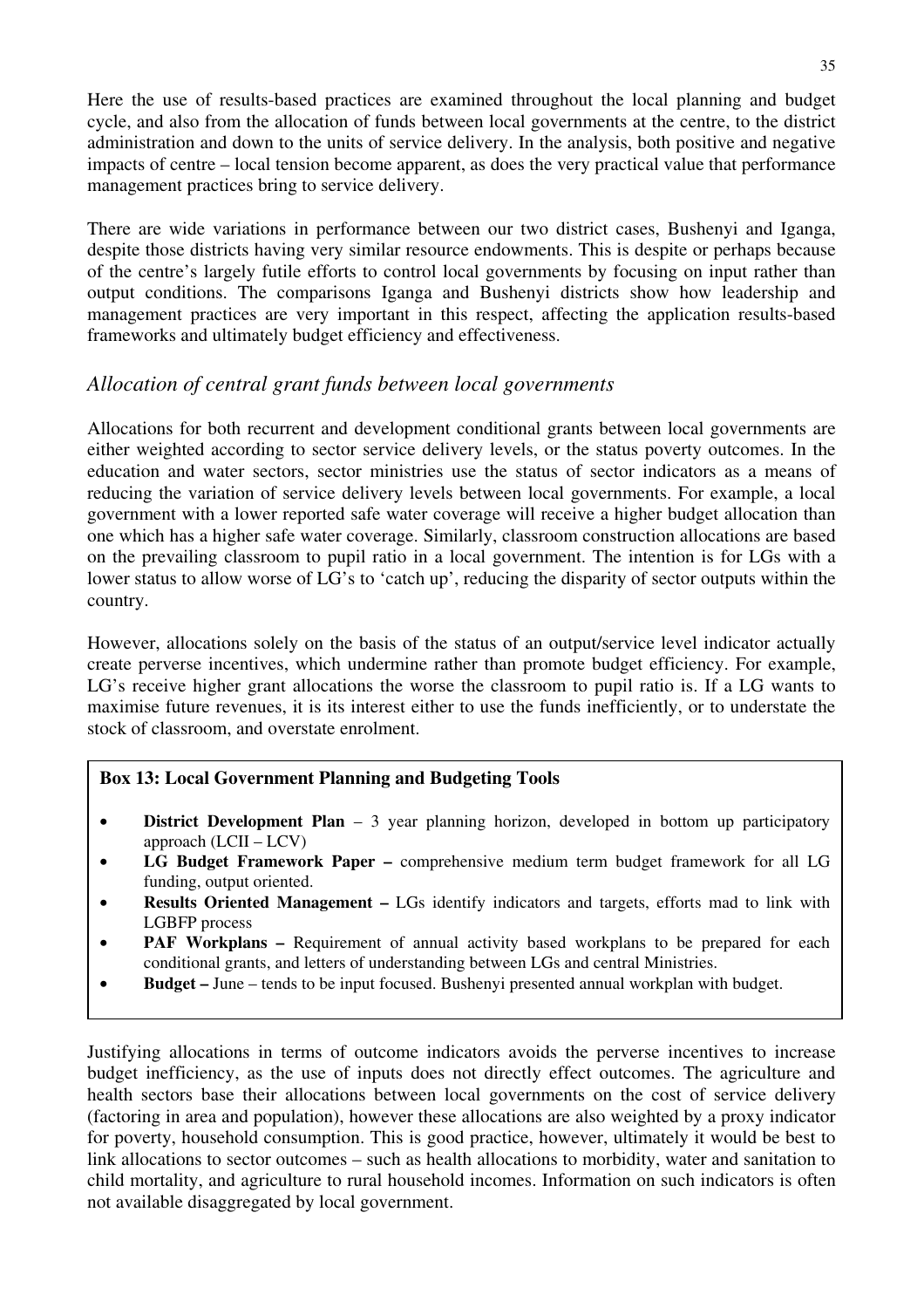Most Local Governments also receive earmarked project funds from donors, and the use of those funds are tightly earmarked to specific areas of service delivery – projects are particularly prevalent in the Health and Water Sectors. Iganga received funding in Health and Water, whilst Bushenyi received Health Sector funding.

### **Box 14: Differing Performance of Bushenyi and Iganga**

Bushenyi and Iganga Districts are similar in size, population. Both had similar sized budgets in 2002 (approximately US\$10 million) with equivalent levels of grant funding from central government. However, despite this they are substantial differences in their performance, as institutions. Staff in Bushenyi appeared far more motivated. It appeared that better allocation decisions were also being made, and that the Bushenyi was able to play its administrative role effectively, supporting and even supplementing local service delivery with its own resources. Staff were in contrast de – motivated in Iganga and this fed through into poor decision making, lax budgeting practices, and wide disparities in the quality of service delivery.

We traced this disparities to the following factors:

- **Political Leadership** the Bushenyi district leadership appeared concerned about district development issues, and also very up to speed on how the administration worked and what it was doing, and why it was doing it. The old political leadership in Iganga had systematically abused it's position, and interfered, and colluded with members of the administration. This had put the newly elected leader in a very difficult situation relative to the technical staff, who had already started to make allegations against him.
- **Management Skills** The management style of Iganga's leaders was very closed, and even Heads of Department had limited access to the Chief Administrative Officer. In Bushenyi there was an open management system and noone feared to talk to their superiors, and managers were aware of the need rewards staff who performed with praise and other incentives.
- **Trust** In Bushenyi their appeared to be substantial (almost unreal) trust between technical staff, managers and even politicians. Conversely in Iganga there was a severe breakdown in trust between the technical staff, management and the previous political leadership. This climate of mistrust had transferred itself to the new regime.
- **Local Revenue** symptomatic of the breakdown of trust, and the nature of the political leadership which discouraged the populace to pay tax, Iganga district made no real attempt to collect local revenue. Bushenyi's local revenue collection was 10 times higher than Iganga, and Bushenyi's politicians were reaping the benefits from higher
- **Disbursement of Budget –** managers in Bushenyi were confident with regular disbursements of funds from the CAO – they were told when funds had been received and when to expect them. This provided incentives to plan and budget effectively. In Iganga district departments, especially those funded from local revenue saw no point in planning or budgeting, as they never received anywhere near their budgeted amounts from local revenue.

# *Development planning*

The development planning process is explicitly results-oriented, and local Governments set objectives, and identify outputs and activities to be carried out over the next three years. Although both districts had development plans, there was much more evidence of such use of results in planning going on in at lower levels in Bushenyi, where there were mission statements, and work plans with objectives and outputs plastered all over the walls of subcounty offices. In some cases, because of the limited capacity of lower local governments, districts resort to writing plans for them. In Bushenyi efforts had been made to make the plans, certainly in the near term realistic, ensuring planned activities are consistent with available resources. This was seen as an important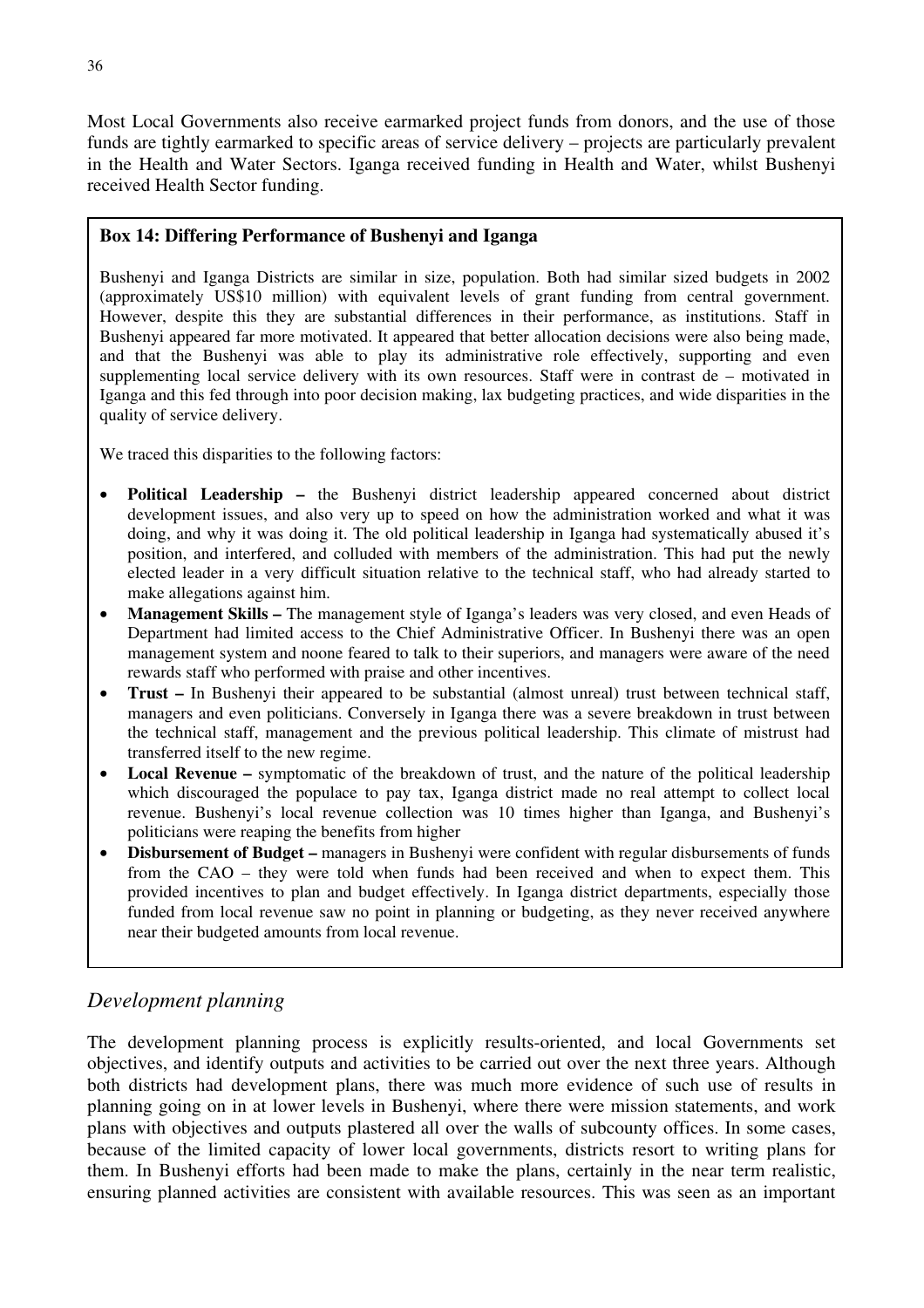factor, otherwise interest in the rolling planning framework tends to wane – if activities and outputs planned for do not occur, then the incentive to plan is undermined.

### *Resource projections in the BFP*

The total Budget for Bushenyi and Iganga were roughly equivalent at US\$10 million. Overall Bushenyi and Iganga, have roughly similar transfers from central government, because they were similarly sized both geographically and in terms of population. Iganga as a relatively poor Local Governments also has access to the equalisation grant

However, there was a stark difference in the local revenue collection of Bushenyi and Iganga: Bushenyi had a local revenue of around US\$800,000 in 2001/2, whilst Iganga's Local Revenue Collection was only \$90,000, amounting to about 9% and 1% of their total budgets respectively. The political support for taxation in Bushenyi was very evident. The main supplement in discretionary financing to Local Revenues is the unconditional grant, which is allocated on the basis of population and land area and amounts to about 8% of central grant transfers. This means that nearly Bushenyi 17% of its budget available to implement on district level activities, whilst Iganga had only 9%. This brings to the fore the importance of local revenue, and central policies towards the funding of district management. Bushenyi was far more able to support service delivery effectively, as the district level administration had almost twice the operational budget than Iganga.

Under the BFP process, LG's make medium term revenue projections. Government grant ceilings are usually given, so this leaves them to make their own local revenue projections. In the BFP guidelines local authorities are encouraged to project local revenues on the basis of past performance, however in the case of Iganga this was not done. The bulk of local revenue and the unconditional grant are allocated towards district administrative costs, including wages and council allocations form part of this, however they are limited to 20% of the previous years Local Revenue collection. In order ensure administrative costs appeared covered, and provide an 'adequate' budget for councillors local revenue projections in Iganga were inflated. They were based on similarly overly optimistic outturns for the previous year. Political pressures thus overrode the need for realistic, evidence-based projections. This meant that, when it comes to budget implementation, the disbursements for locally funded activities were much lower than budgeted for, and in Iganga some Departments Received only 10% of their Budget allocations from local revenue.

### *Use of indicators and targets in expenditure planning*

The quality of the analysis behind and use of performance indicators has improved over time in the BFPs, and although the category of indicators may often be confused, many local governments identify a fairly comprehensive set of activity/output level targets, linked to resource allocations. As local governments are responsible for service delivery, output indicators are often more straightforward to measure and set targets. It is especially good in the PAF supported sectors, largely because of the greater support provided in planning in these sectors, and the existence of centrally identified output indicators and prescribed targets. Unlike for the central government budget process, explicit attempts by MFPED and MOPs have made attempts to link the BFP process to ROM planning, and there was less evidence of parallel processes than within central government.

In theory, the targets and activities identified in the LGBFP should be consistent with the annual PAF work plans and the first year of the three year rolling District Development Plan, however this is often not the case. Different individuals often prepare the different documents planned outputs, and the DDP may not take into account the availability of resources. Bushenyi is an exception, and had made explicit attempts to ensure that the District Development Plan was consistent with the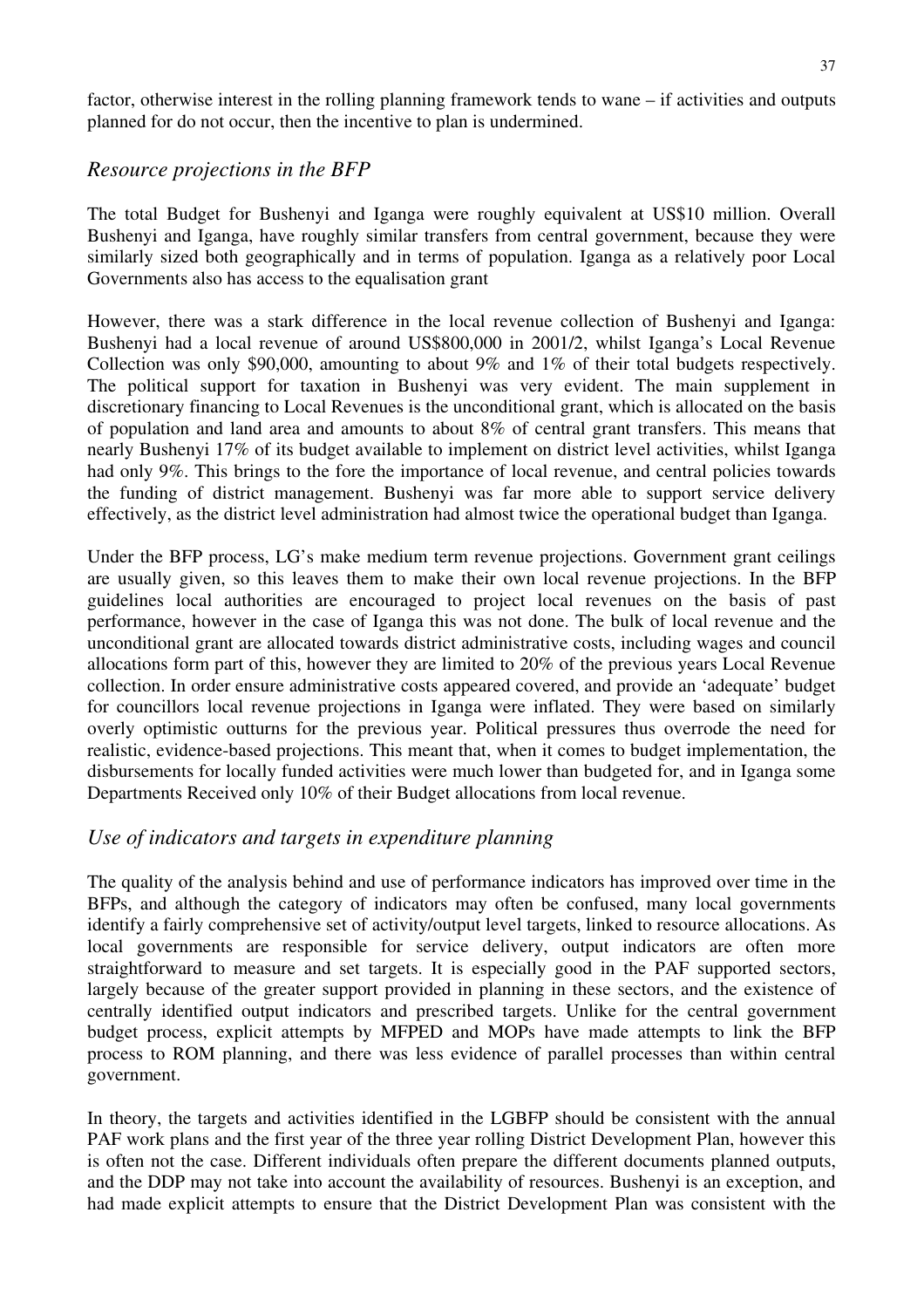BFP. Also sector planning guidelines prepared by line ministries are inconsistent. A case in point is in the health sector where the MoH five year planning horizon for the LG Health Sector plans is different from the threeyear DDP. This inconsistency makes preparation of the health sector portion of the LGBFP and DDP more complicated than it otherwise should be.

In Bushenyi there appeared to be substantial ownership of the results-based processes; however, in both local authorities there appeared little practical knowledge of ROM below the higher levels of management. Bushenyi also had the innovation of presenting to council a comprehensive annual work plan with the budget, which directly linked planned activities to the budget allocations, creating a hard linkage between the LGBFP, PAF work plans, ROM and the Budget. The leadership felt that it was an important tool in ensuring that council knew the expected results from expenditures, and that there were realistic expectations within the district. Under the new Budget Guidelines for the FDS, the requirement of Comprehensive Annual Work plans to be prepared alongside the budget will be introduced and more strongly linked to the BFP. This will replace the requirement for separate work plans for PAF conditional grants.

The district directorates responsible for Health, Education and Roads appeared to have clearly set roles and responsibilities; however, these were translated into specific output targets. It was apparent that when sector ministries had developed good service delivery indicators, they were made use of in plans by local governments. This use of service delivery indicators tended to be better than when local governments were left to identify their own performance indicators.

In health there was evidence that performance had actually influenced budgeting decisions. A series of service deliver indicators are identified (e.g. records of outpatient attendance) although no explicit targets were associated with those indicators when grant allocations were made. Managers in Bushenyi and Iganga were able to point to how and why trends in service delivery indicators, such as outpatient attendance, had influenced budget allocations. For example the abolition of costsharing had resulted in a huge increase in outpatient attendance and that required a major increase in allocations for drugs. Both Bushenyi and Iganga had experienced a decline in immunisation rates; this then resulted in the allocation of additional resources to the immunisation effort.

Sector frontline service providers also were on the whole quite conversant with the results expected of them, even if they are not fully involved in decision making. Most schools and subcounties visited had mission statements and objectives. We saw in schools activity based workplans on the walls (not always current), alongside posters showing the roles of the head-teacher and other teachers.

The agriculture-specific indicators used were unclear, and varied from district to district, as the parent ministry had not yet prescribed many agricultural indicators. The sector is in transition from traditional research and extension techniques to a more demand driven approach under the Plan for Modernisation of Agriculture. The role of the production directorate in the district is less clearly defined as district officials tend not to understand their roles under the Plan for Modernisation of Agriculture. In the education and roads sectors output targets are largely defined by the level of central government grant funding – a certain size of the School Facilities Grant defines the target number of schools to be built as the unit cost is given.

# *Participation in decision making*

The Local Government Structure in Uganda provides opportunity for inclusive, participatory decision making processes, which in turn should provide opportunity for strong ownership of objectives and targets. Planning meetings at each level of local government, supported by the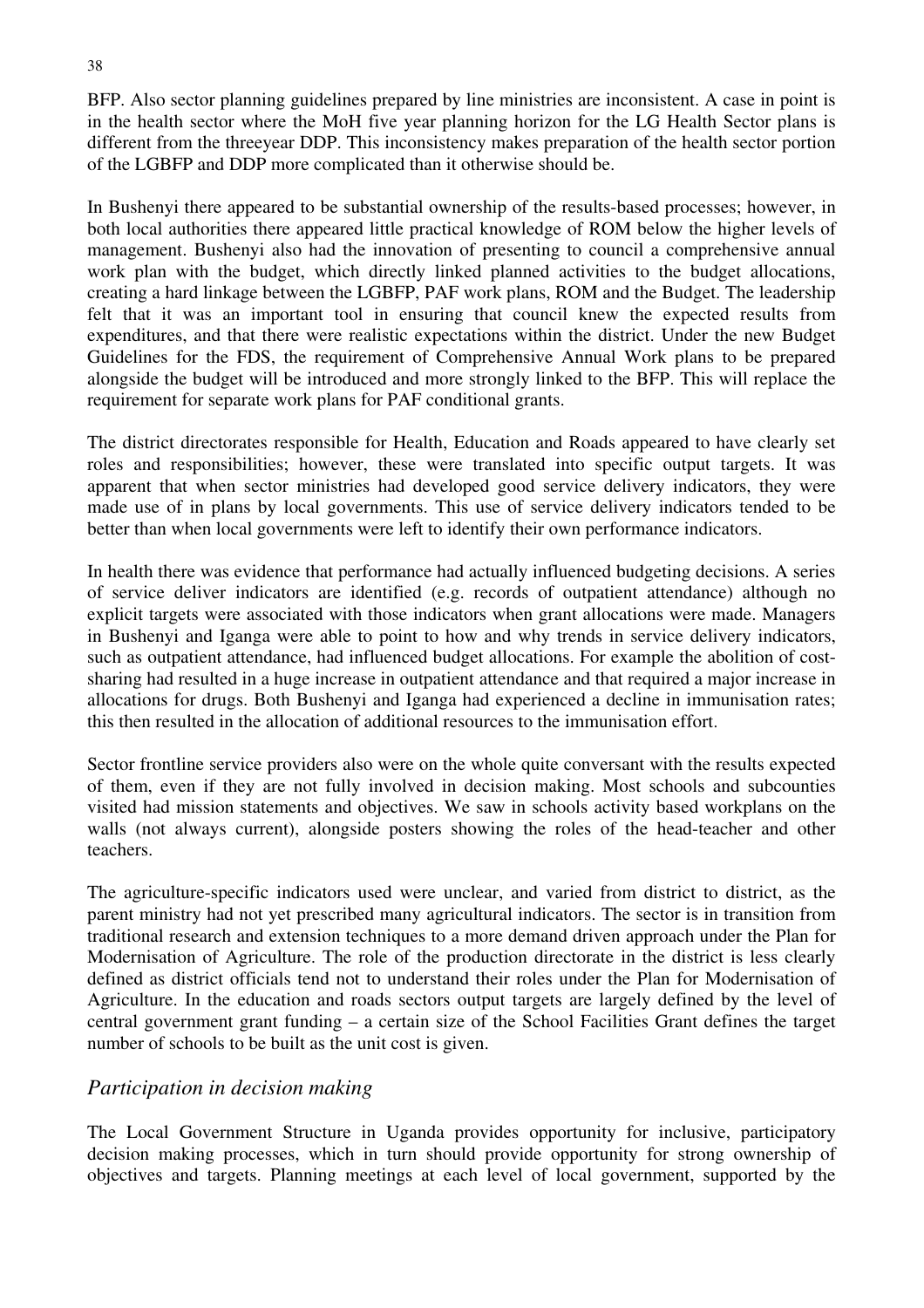various sector committees, should provide for the full participation of lower local governments, politicians and civil society organisations in the identification of sector outputs and targets.

In practice, planning and budgeting decisions are largely concentrated at the district level, although there is some involvement of subcounties, and this translates into a lack of knowledge, and/or ownership of planned activities and set targets at lower levels. District officials cite capacity constraints at lower levels to plan, the expense of participatory processes and the conditional grant guidelines, which often concentrate decision making power at the district. However, probably the biggest reason for this concentration is the desire for district level politicians and administration staff to make decisions themselves rather than devolve responsibility to lower levels.

The participation in planning in different sectors varies, and is not always consistent and supportive of the political and administrative local government structures. The roads and health sectors tend to use the sub-district or county as the point of entry for planning. In health, the sub-district (county) is a planning and management unit in its own right, which means that planning tends to bypass the lower local government structure,<sup>20</sup> and hence horizontal accountability as there are no county level politicians. In education the subcounty is just used as a point for collection of application forms for classroom construction and the actual decisions are made at the district. Health-centres and schools tend to be where operational plans and budgets are proposed and approved. The lack of involvement of lower levels in sector decision making, especially in sectors such as health and education, undermines horizontal accountability, and delinking politicians from responsibility for the performance of sector programmes.

The only grant for which the decision making is explicitly bottom up, and does involve lower level politicians is the Local Development Grant, and there is evidence of this working. The grant is shared between different levels of local government. Lower local governments (subcounties and parishes) are given indicative planning figures and they identify specific investments to be carried out in the following financial year. In Mitooma subcounty in Bushenyi there were work plans all over the subcounty offices. It was clear that attempts have been made to institutionalise activity based planning at the lower levels there. Some staff were using it and seeing its value.

# *Flexibility and allocation decisions.*

Currently LG's have no flexibility in allocation from one conditional grant to another, and there is a creeping tendency for sector guidelines increasingly to limit the flexibility available within grant allocations. Although the allocation of grants may be linked to sector results, often the conditions within each conditional grants are tied to inputs as well, limiting the flexibility LGs have to plan even further.

For example, under roads the proportions of a grant that LG's must spend on periodic and routine maintenance of roads is fixed while there are specific percentages of education grants which must be spent on different inputs (e.g. instructional materials). Also staff numbers and remuneration are set and the payroll managed centrally for the health, education and agriculture sectors. These input conditions, however, restrict the flexibility managers have to improve service delivery performance.

Originally classroom completion of incomplete structures had been allowed in the education sector. This encouraged some districts, such as Bushenyi to innovate and improve efficiency by encouraging communities to part build structures, which would be completed by the district. However, many of the structures completed were of poor quality, and as a reaction the Ministry of

<sup>&</sup>lt;sup>20</sup> There are elected politicians at district, and subcounty level.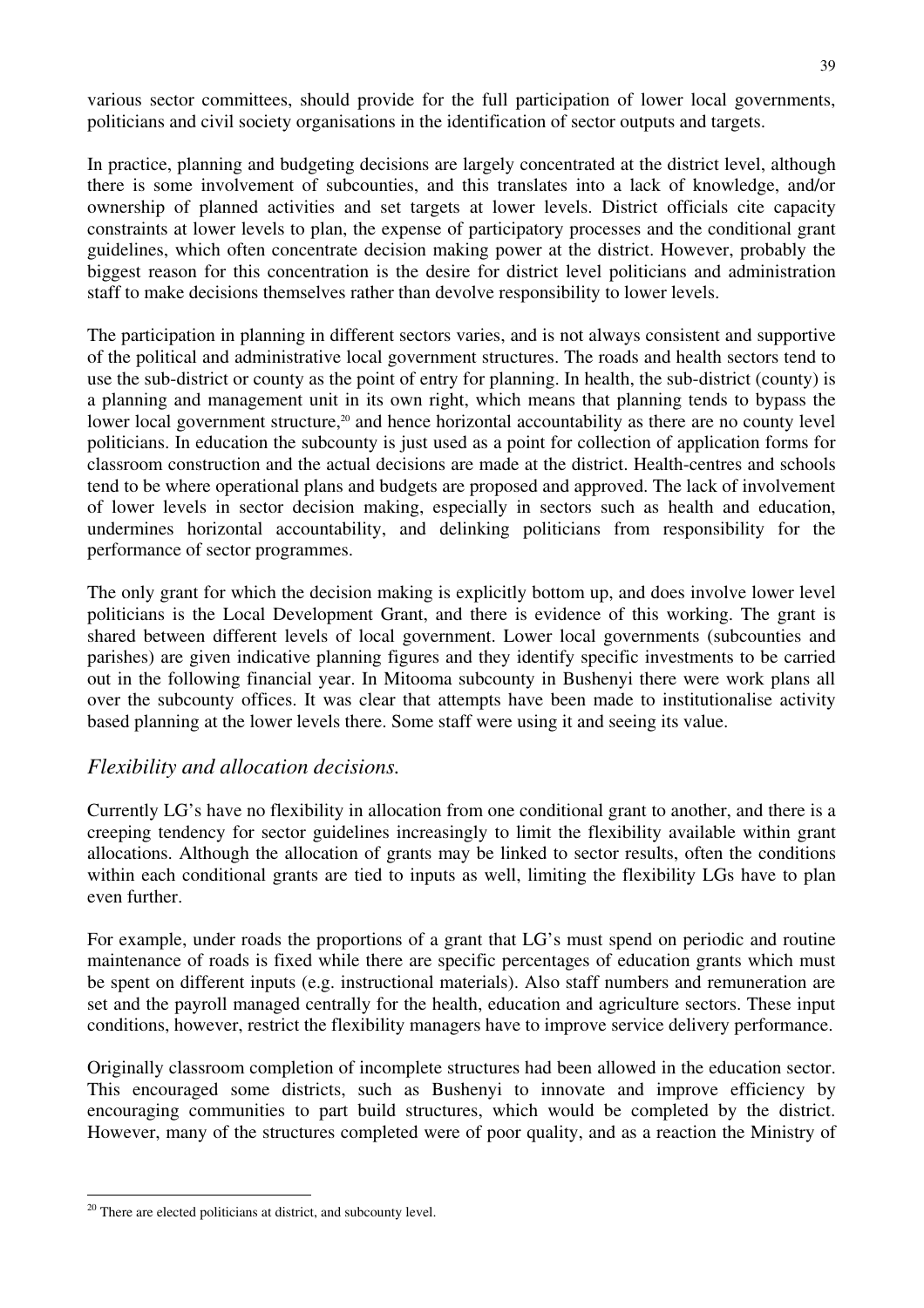Education banned classroom completion and recruited engineering assistants and posted them in every district.

A more suitable course of action would have been to put in place stronger systems within local governments for enforcing quality while targeting resources for supervision and technical assistance to poor performing districts. If this course of action is not followed, local initiatives to improve efficiency and accelerate the achievement of results are snuffed out. Similarly, in the heath sector, the Health Ministry is taking tighter control of health centre construction.

One of the main areas of flexibility ministries give local governments is the selection of locations for sector investments and activities. Although there are recommended procedures for say selecting schools to benefit from classroom construction, or selecting which communities should benefit from a new safe water point, in most sectors there does exist some flexibility. The exception is education and roads where if guidelines are followed there is little flexibility in the process; however, these procedures are effectively unenforceable, which means that there is scope for flexibility as well. Sector guidelines do tend to ignore the role of district and lower level politicians in the decision making process, and hence politicians will tend to exert their influence anyway. This is especially common in the roads and water sectors. In one subcounty in Iganga, there were two schools close to each other where one had several old classrooms, and two newly build classroom blocks, while the second school with no classrooms at all and children were learning under trees.

When discretionary funding is being allocated to district level departments during the budget process, those departments whose sectors have large conditional grant allocations from the centre, such as health and education, are often marginalised. This was especially the case in Iganga as there is low local revenue. When local revenue is very limited, politicians do not consider it a priority to provide additional funds, even if district departments have clearly defined roles and responsibilities that are not funded.<sup>21</sup>

This is often bad in the education sector where districts are not allowed to use grant funds for the department. For example, in Iganga the DEO's office in 2001/2 had an operational budget of US\$18,000 of which it received US\$1,600 to supervise and inspect over 300 primary schools. The small size and uncertainty of funding for the DEO's office in Iganga totally undermined any incentive for output based planning and budgeting for the directorates' offices.

Bushenyi's high local revenue base enables it to make realistic budget allocations, remunerate its politicians and staff well, and have sufficient money left over to fund the operational costs of district level activities. This provides incentives for the identification of activities and outputs exante – because the activities are likely to be achieved. In Bushenyi the health and education departments had some of the highest allocations from local revenue (14% and 13% respectively). In education this amounted to an allocation of US\$90,000 of which it received US\$70,000, over sixty times more than Iganga.

This brings to the fore the importance of local revenue and central policies towards the funding of district management. Bushenyi was far more able to support service delivery effectively as the district level administration had almost twice the operational budget than Iganga. However, it does not just boil down to the availability of resources as the atmosphere of mistrust in Iganga's administration appeared to undermine morale.

 $21$  It is easy to see why councillors in Bushenyi were able to make relatively benevolent decisions – local revenue allocated to councillors' emoluments was similar to the Education Department approximately \$90,000 – the corresponding statutory maximum (20% of Local Revenue) for Iganga is \$18,000 for the same number of politicians.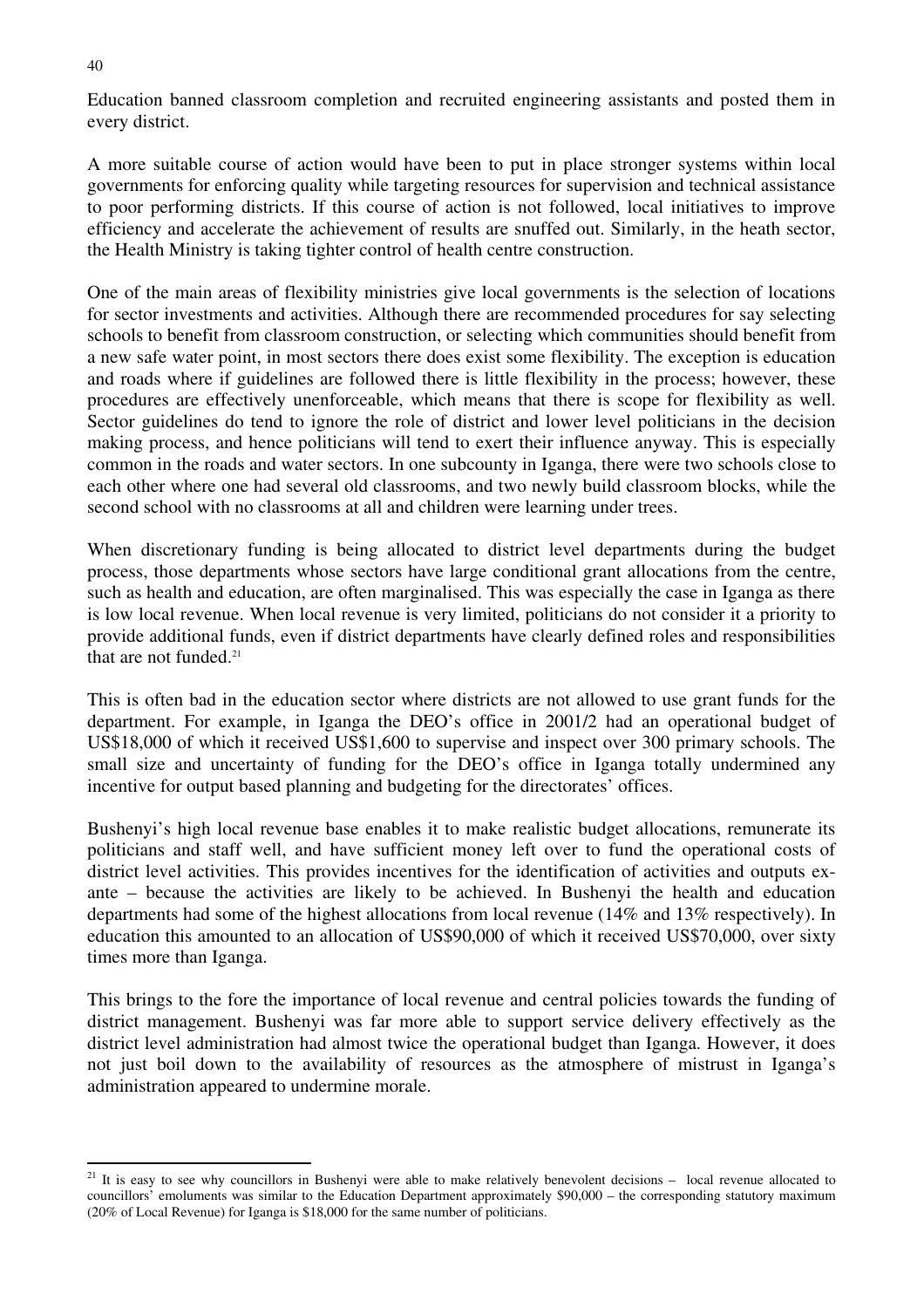When given discretionary funds for investments, districts and lower local governments do tend to make sensible investment decisions. Evidence from the use of the local development grants shows that the bulk of funds are allocated to building of schools, health centres, and roads<sup>22</sup> which is consistent with central government priorities.

# *District management supporting local service delivery*

Although governed by the same legal and policy framework, service delivery was managed differently in Iganga and Bushenyi. This difference in management had a major bearing on their performance. District level management are supposed to support service delivery through mentoring, monitoring and supervision.

In Bushenyi, there was a generally open relationship between heads of department and the CAO and other managers, along with widespread trust between managers, staff and politicians. The district appeared proactive in its rule of administering and supervising lower local service delivery. The climate in Iganga was one of widespread mistrust between administrative staff within the district, while the previous political regime was held in open contempt. Staff appeared wary of new political leadership though optimistic that it might be an improvement. Heads of department had limited access to the CAO, who was relatively closed to them. In Iganga sector managers complained of political interference in decision making and operational decisions, which resulted in the deviation from established workplans and sub-optimal investment decisions. The Chief Administrative Officers, and Chief Finance Officers were not seen as approachable by heads of department. In Bushenyi department heads appeared freer to make operational decisions provided they were justified in the context of their work plans, and this was assisted by the relatively open management culture.

Management flexibility varied depending on the sector policy environment. For example, if a district follows policies and guidelines to the letter, the district education office has largely an administrative role. There is virtually no latitude for managers to make operational decisions on their own initiative. This goes from deciding where to build classrooms, to how many teachers to recruit for each school. However, in sectors like health and agriculture managers have quite a lot of latitude in making operational decisions – that is helped by the types of service and activity are diverse and the policies less prescriptive.

Service providers valued and appreciated their interactions with the district level staff in both districts. In schools and health centres, the district inspectors technical input helped them improve the technical quality of the services they were providing. This was seen as a vital supplement to the relationship with end users discussed below – and was useful whether the performance of a given school or health centre was good or bad. In Bitooma Primary School in Bushenyi, a poorly performing school with many problems, the deputy head teacher interviewed was very appreciative of the school inspectors' interventions to help smooth the relationship between the teachers and parents. Because of its problems, the inspector was able to visit the school almost on a weekly basis. Igangan schools were lucky if they received a visit once a year. The differences in the ability of Bushenyi and Iganga in being able to provide the mentoring support to service delivery units and to support the qualitative aspects of performance was very evident.

With operational funds of only \$1800 to inspect three hundred schools in the 2001/2 financial year, it is no surprise that Iganga district inspectors were effectively paralysed and unable to provide any effective qualitative support to schools. District managers are therefore constrained in the decisions they could make to help support service delivery because of the limited resources available to them.

<sup>22</sup> Fiscal Decentralisation Study, 2001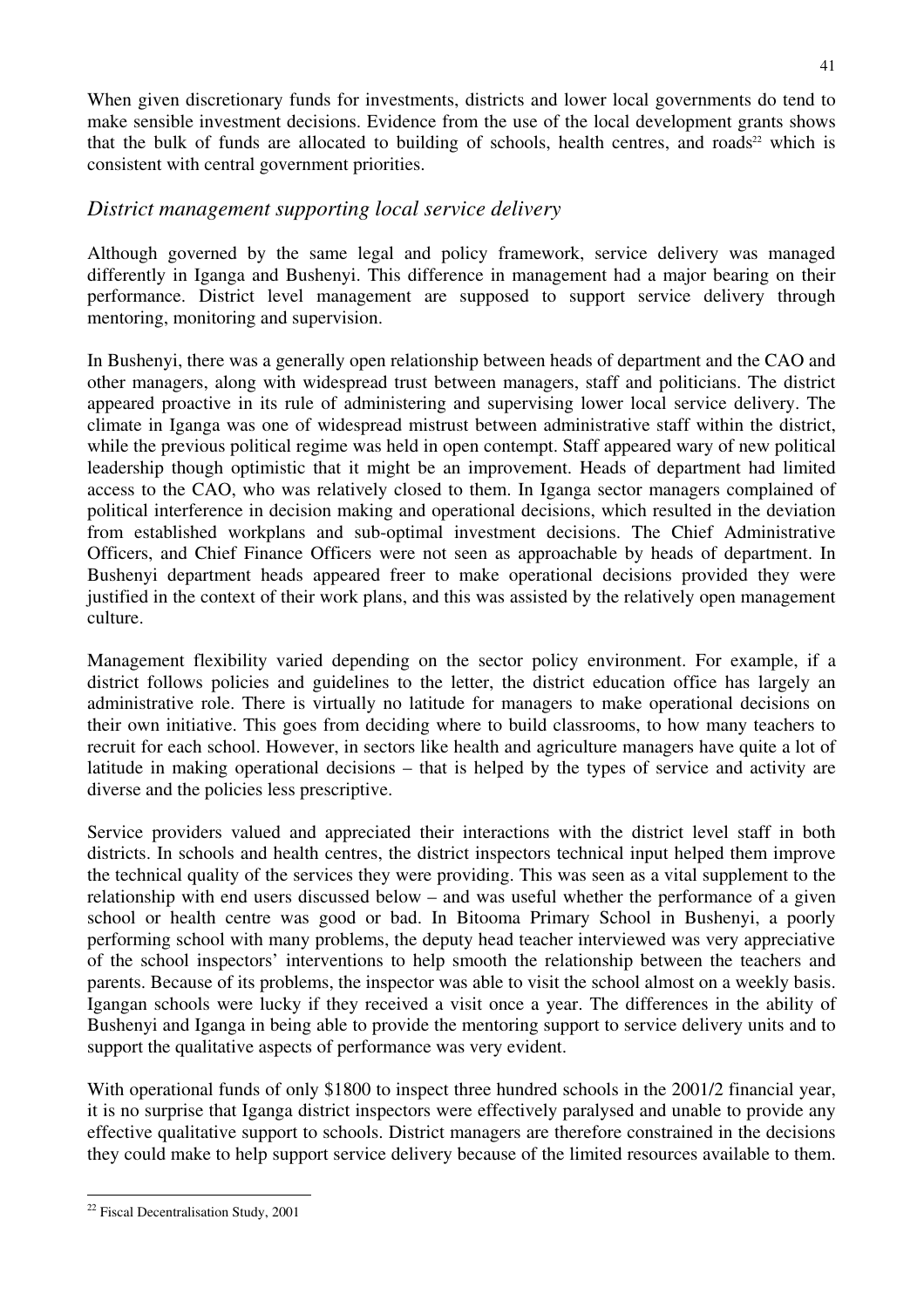This is worst for sectors which rely entirely from funding from the unconditional grant and local revenue, such as administrative departments, which include planning, internal audit, personnel. These all suffered from very low operational funds in Iganga. The Education Office suffers because districts are unable to use conditional grants for their operational costs. For the PAF sectors, the availability of funds largely depended on whether sectors' ministries actually allow for conditional grant funds to be used on district level activities.

## *Performance information and management decisions*

The use of performance information in management was most pervasive in the health sector in both Iganga and Bushenyi. Three key service delivery indicators were tracked using the Health Management Information System, of outpatient attendance, DPT3 immunisation, and deliveries in health centres. In Bushenyi also one could see charts for specific diseases, such as Malaria on the walls of lower level health units. Managers were also able to describe what changes in trends of indicators meant, and how they influenced service delivery. At the district level, there were key potential epidemic – diseases that were tracked so that quick responses can be made to prevent epidemics from developing.

### **Box 15: The Relationship between Teachers and Parents**

According to teachers interviewed, money is not the biggest factor in their ability to achieve results, it is their relationship with parents. This was the case for both good performing and bad performing schools.

#### *Why?*

Teachers at poor performing schools mentioned that parents abused them in front of the pupils, meaning that pupils no longer respected. Parents therefore were unwilling to contribute to the running of the school.

Teachers at good schools mentioned the constructive contributions (some of which was financial) that parents made to the running of the school, their responsiveness to suggestions by teachers, and the appreciation they got from parents.

#### *Lessons?*

The major lesson is that non financial factors, in are just important as financial factors in the achievement of results. Involvement of the end users in service delivery, promotion of good management practices, transparency and openness s in service delivery, which do not necessarily have a direct financial cost are equally important in delivering services.

At the school level, indicators such as exam results provided a great incentive to perform. The number of Grade 1 students in the Primary Leaving Exams was always cited as an achievement. However, at the district education offices, the use of indicators such as exam results in managing their activities and targeting technical support was not evident.

In the roads sector the implementation was carried out at the district level. County level road inspectors are supposed to collect regular information on the condition and usage of roads, using a road card system, to enable prioritisation of road maintenance activities. This is often not operational within local governments because it takes a lot of effort to maintain and because decisions on which roads to maintain are often politically rather than performance motivated.

Agriculture appeared to have the weakest use of results, and there was almost no evidence of performance indicators being used to make operational decisions, largely because few existed in the first place.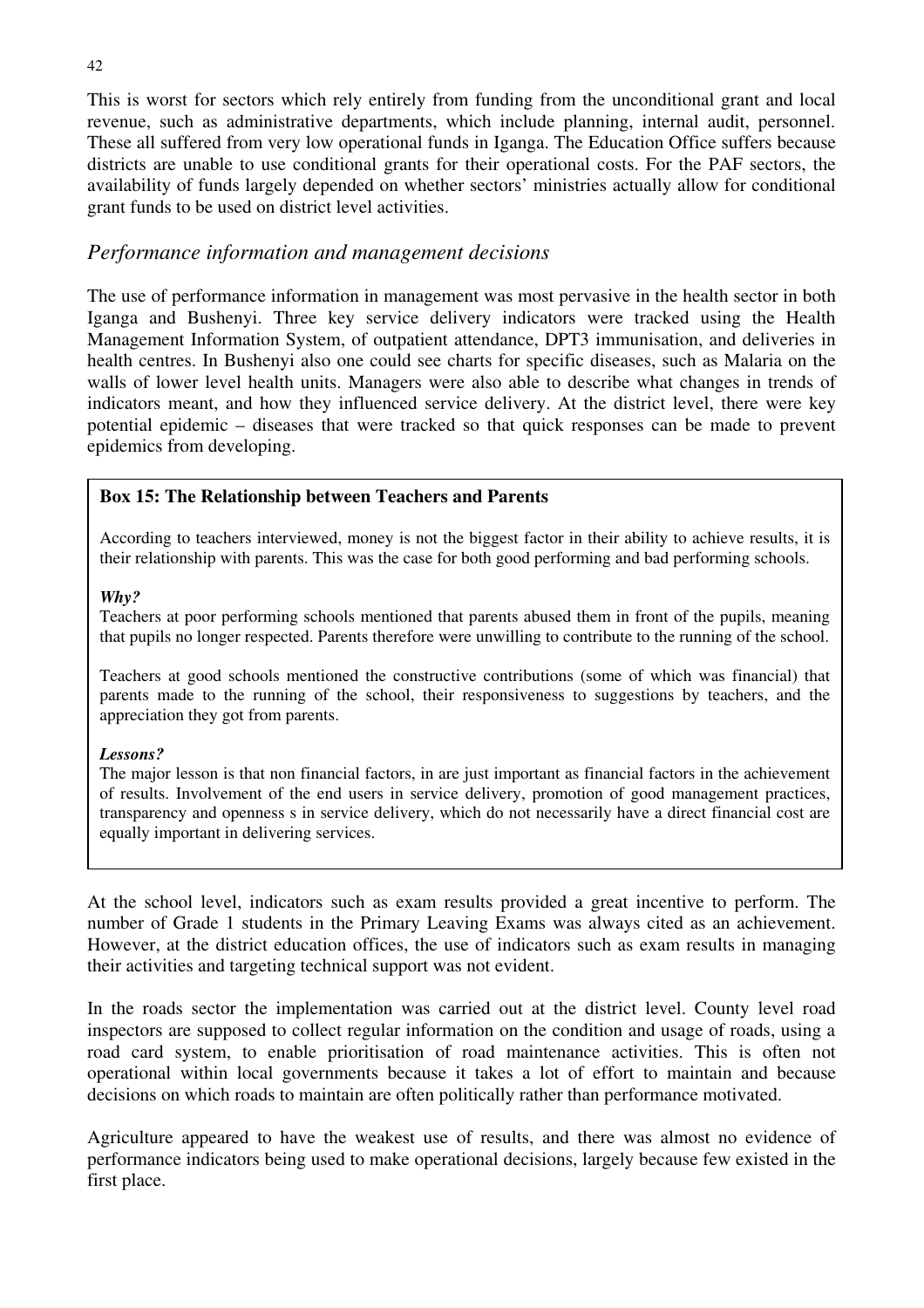#### *The end user*

Of primary importance is the relationship between front-line service providers with the end user of the service. In schools, when asked what was the factor which most affected a schools performance, teachers interviewed almost unanimously stated that it was their relationship with the parents of pupils. School Management Committees and Parent Teachers Associations were seen as important fora for making operational decisions on the running of schools, jointly with parents. This also enabled realistic expectations between staff and end users.

The perceptions of local communities and local circumstances can dictate a different mix of service delivery from what was planned. Centrally defined roles, responsibilities, and structure of service delivery, combined with these local perceptions, can actually result in inappropriate services being delivered. This was the case in the health sector where the community's perception of health services in the health sector was considered of high importance, to health workers. However according to central policy health units are supposed to engage in preventative as well curative activities.

The need for good community relations, alongside inadequate staffing levels led to a bias towards curative services, and few preventative activities take place. Why was this the case? The staff providing curative services in health centres are also supposed to provide preventative health services, which involve community mobilisation and educational activities. When they fall ill and go to a health centre, members of the public expect to be treated. Community relations are likely to be undermined if patients regularly find no one to treat them at the health centres, even if staff are in the field carrying out preventative activities. However, few members of the public are likely to complain if they have not been taught good sanitation practices or been mobilised for immunisation. Outputs relating to preventative health services are therefore given less of a priority by health workers, which affecting results. This has been exacerbated by the surge in outpatient attendance which followed the abolition of cost sharing. It is difficult to see how this can be avoided given the current institutional structure for service delivery which is prescribed by the Ministry of Health. Without dividing the institutional roles for preventative and curative services, preventative services will always suffer due to community demands. Preventative healthcare could become the responsibility of subcounties.

In the agriculture sector, it is difficult for extension workers to develop relationships with end users as the relationship with farmers is sporadic. This is soon to change with the implementation of the PMA and the formation of farmers fora at the subcounty level and below. Under the new National Agriculture Advisory Services these fora will be responsible for selecting the services they benefit from. However, current extension officers will be retrenched and all advisory services will be provided by the private sector, albeit contracts will be managed by the subcounty, and supported by these farmers' forums. There will be no full-time agriculture staff at the subcounty and, accordingly, it will still be difficult for end users to develop a relationship with the service providers. The link between the district and end users in the Roads sector are roads committees, which are made up of local communities and monitor the condition and use of the report, liasing with the district works departments.

From the perspective of the end beneficiaries, it appears from participatory research that households feel remote from local government service delivery and are not involved in decision making:<sup>23</sup> It therefore appears that both beneficiaries and those involved in service delivery see communication and collaboration as very important but the mechanisms used are not always effective.

<sup>&</sup>lt;sup>23</sup> See Lenz (2002) 'Assessing the Impact of Uganda's Poverty Action Fund – A participatory rural appraisal in Kamuli District'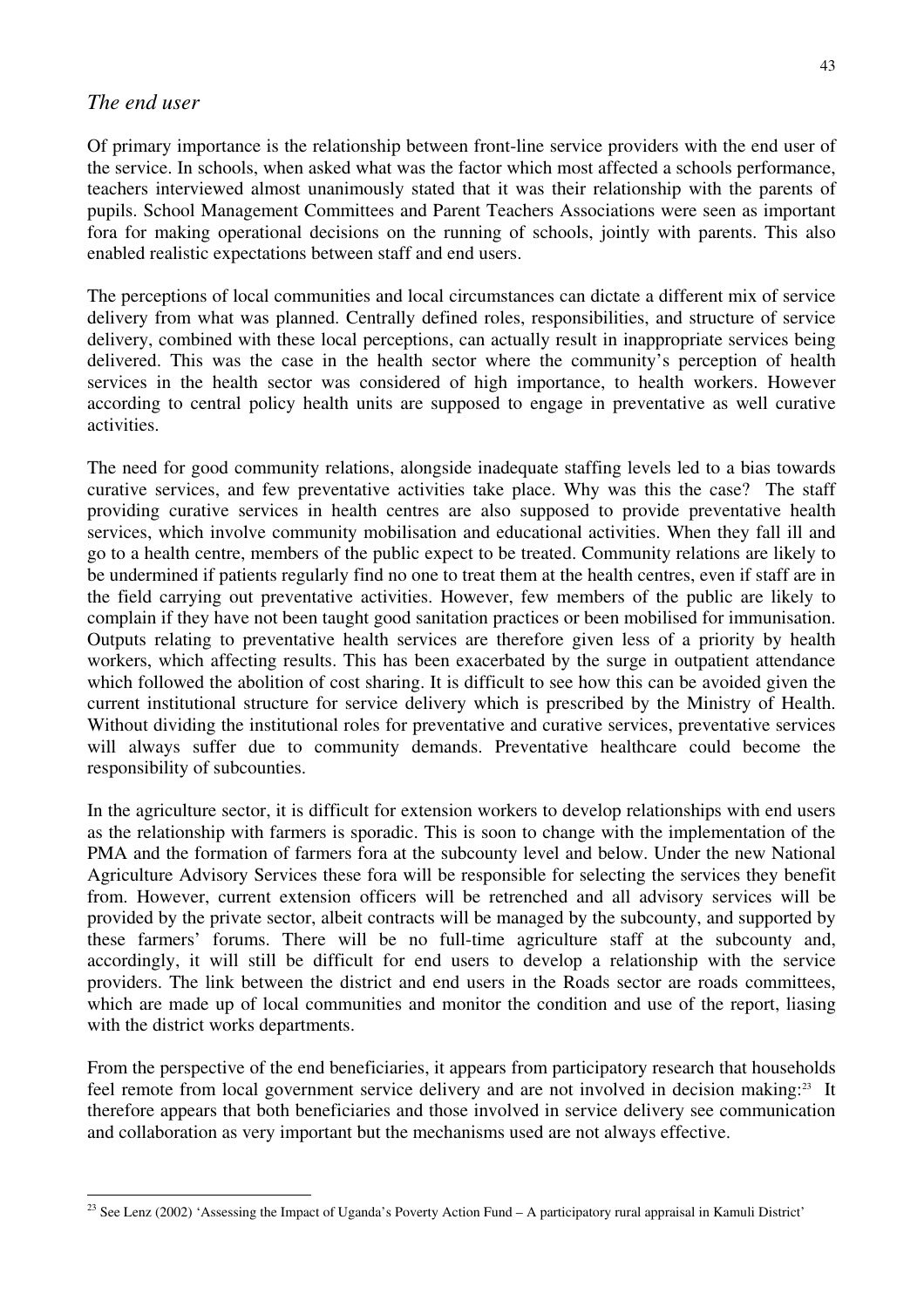# *Personnel management*

A local government is responsible for all recruitment and appointment of staff; however the Ministry of Public Service still manages the payroll for teachers, health workers. Thus, in principle local governments have more control over the hiring, promotion, and demotion of staff than central agencies.

In practice, the management of personnel often suffers from the same rigidities in local government as central government. Despite its political problems, incidence of corruption, and general poor performance, Iganga had not dismissed a member of the administration staff for a long time. The District Service Commission, which is responsible for the recruitment and disciplining of staff, feared to sack staff because of their political connections and fear for their own positions as they were appointed by the council themselves. In the education sector poor performing teachers were rarely dismissed, they would just be moved from one school to another.

Although pay scales for local government staff are the same as that for central government, pay appeared to be less of an issue in the two districts studied than the centre because the cost of living in rural areas is much lower than Kampala. Again, the main rewards available to managers to give staff were allowances and training. Bushenyi managed to fund a car loan scheme for its managerial staff, which was appreciated by all and considered a big incentive to perform.

As with central government there are few formal mechanisms for rewarding good staff performance although this was less important for LG staff. District staff and service providers interviewed were not demanding financial incentives, instead mentioned the importance of being recognised for their good work, both privately and publicly by the district and their managers being an important incentive to perform. However, staff did complain about limited scope for promotion and career development within a district administration. In the education sector, there was a prize giving system, where schools which performed well in different areas (school environment, financial accountability) were given small cash prizes, and most importantly prestige. This provided an important incentive for staff to perform.

In the health sector the morale of staff appeared to be generally lower than in the other sectors. This can be traced back to the abolition of cost sharing, where patients were required to pay for health services. In Iganga health centres retained half the funds collected and this was distributed to staff. This was a means of providing strong incentives for quality service delivery – patients would only pay at health centres if they perceived the quality of services was good and the better the quality of service, the more patients would come. Health workers therefore had a direct incentive to provide quality services, as it improved their welfare as well as the patients – this incentive has been wiped out by one change in policy. Although there has been some compensation for the increase in outpatient attendance in terms of increased allocations to health centre operational inputs such as drugs, the staff have not been compensated – their morale has been dampened twofold – by the increase in workload and the reduction in monetary income.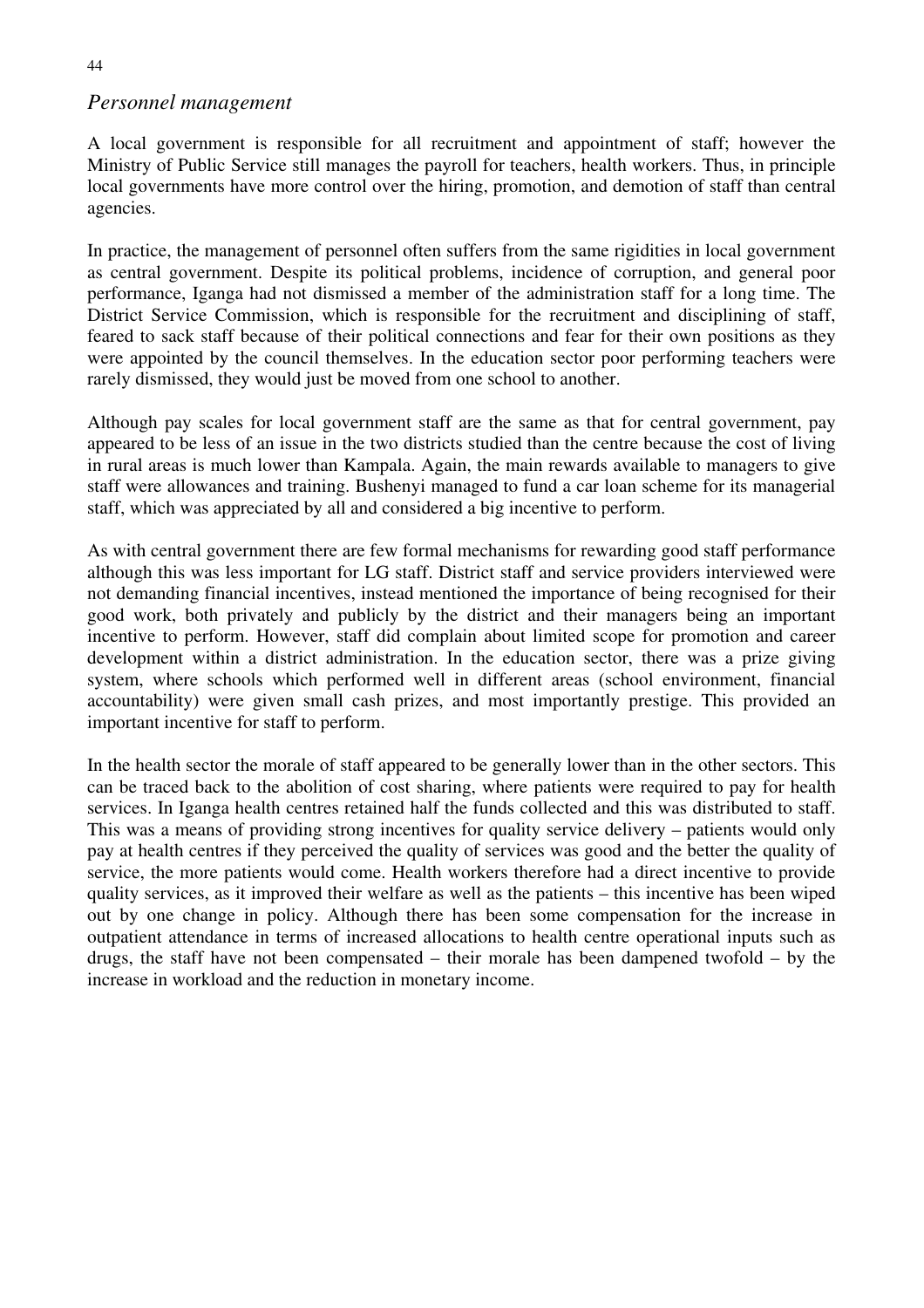# **Chapter 5: Measuring and Monitoring Performance**

# **5.1 Why monitor performance?**

In the previous chapters we have examined the use of results in planning, budgeting and implementation within agencies; however, all these rely on systems which generate information on performance and verify that results are being achieved. A government needs to know whether it is achieving its objectives, and if it is not, then to be able to identify the point at which performance is breaking down.

### **Box 16: Hypothesis – Performance Monitoring**

A key element in the success or failure of results-based approaches is the ability of a government to produce of reliable timely and consistent data on results at each stage of the performance chain, whether this is information on inputs, activities, outputs or outcomes.

The production of reliable timely and consistent data on results at each stage of the performance chain is fundamental to performance management.

Regular measuring and monitoring the achievement of results should provide information to government which enables it to improve decision making at every level, and identify actions which enhance the impact, effectiveness, efficiency and economy of public sector programmes.

Uganda's Poverty Monitoring Strategy<sup>24</sup> recognises the need for the provision of performance information when monitoring PEAP implementation:

- The system should produce information that is policy-relevant, reliable and timely
- The monitoring system should be integrated with the policy process
- The system must have effective mechanisms for providing M  $\&$  E information to the different users ranging from policymakers, service providers and beneficiaries

Here we examine the systems for measurement, collection of information and reporting on performance. We also examine whether they actually do improve decision making, thus strengthening the efficiency and effectiveness of public programmes. There are three main elements to this: the monitoring and reporting of budget outputs; the external verification of budgeted outputs, through audit, civil society and politicians; and the monitoring of the impact of public programmes (poverty monitoring).

# **5.2 Monitoring, reporting on and reviewing budget performance**

In Uganda, there is a plethora of mechanisms pertaining to measure, monitor review and verify the performance of public sector programmes and projects in terms of efficiency. Many of these mechanisms have been born from the accountability requirements of donor funded projects and programmes. This external point of origin has led to problems in terms of lines of accountability and the fragmentation of GoU reporting and accountability with both financial and output reporting being for the use by, and the interests of various donors, and not government bodies such as the Ministry of Finance, and Parliament and the public.

<sup>24</sup> Ministry of Finance (2002)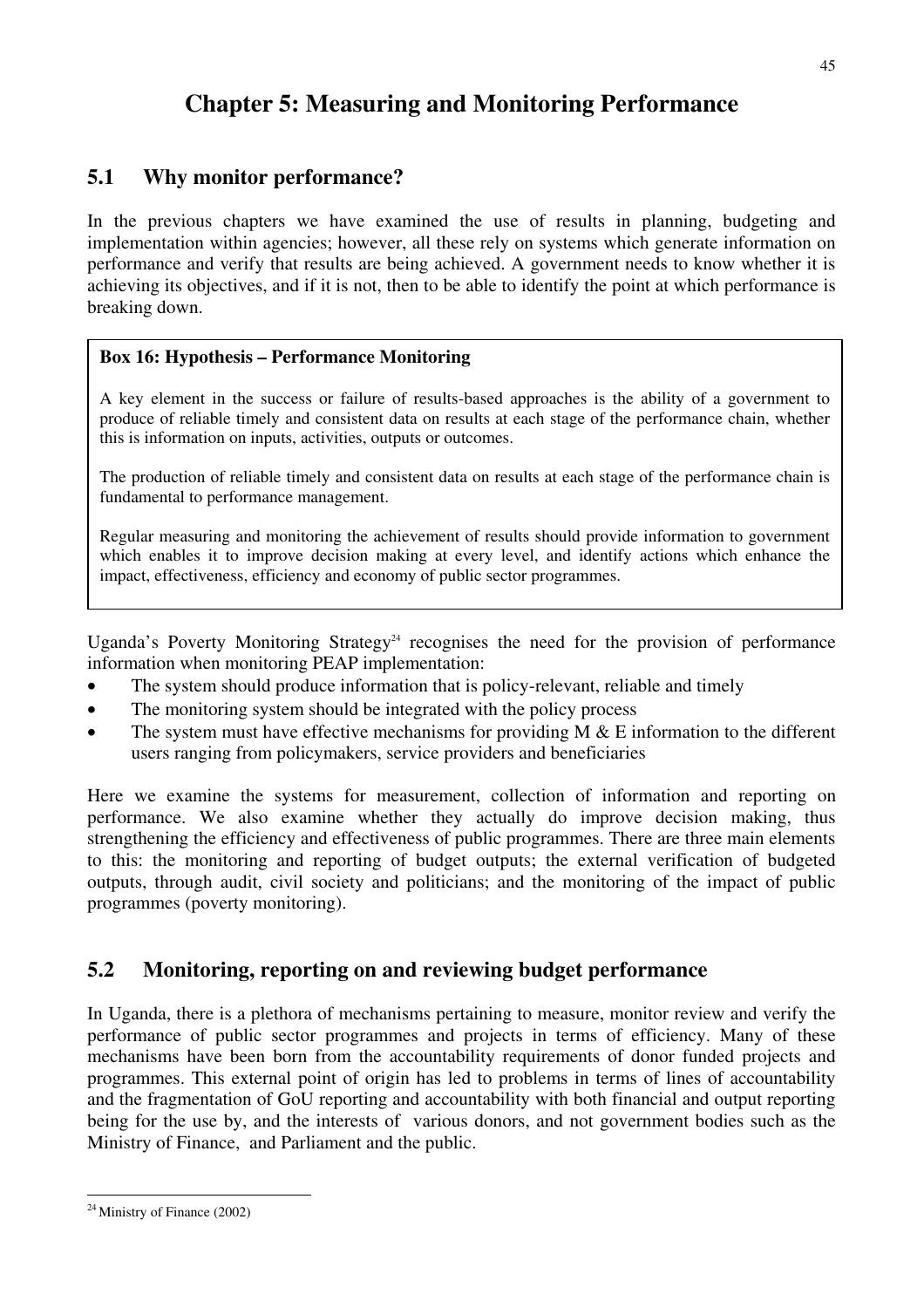Only since the late 1990's has GoU through the introduction of SWAPs and the PAF, tried to set up its own mechanisms for performance monitoring. It can be argued that the initial drive for accountability was from donors, when donor support began to be channelled through GoU's own systems. However, over time the drive for comprehensive and streamlined modalities for reporting has increasingly come from within government, especially from the MFPED and the Office of the Prime Minister. The motivation for this drive stems increasingly from the need for streamlined coordinated monitoring and evaluation systems, as the proliferation of mechanisms has become increasingly unmanageable, and the need for institutions to be held to account in terms of performance.

٦

|                  | Table 7: Monitoring Budget Implementation and Foverty                                                                                                                                                                                                                                                                                                                                                                                                                                                                                                                                                                                                                                                                  |                                                                                                                                                                                                                                                                                                                                                                                                                                                                                                                                                                                                                                                                                                        |  |  |  |
|------------------|------------------------------------------------------------------------------------------------------------------------------------------------------------------------------------------------------------------------------------------------------------------------------------------------------------------------------------------------------------------------------------------------------------------------------------------------------------------------------------------------------------------------------------------------------------------------------------------------------------------------------------------------------------------------------------------------------------------------|--------------------------------------------------------------------------------------------------------------------------------------------------------------------------------------------------------------------------------------------------------------------------------------------------------------------------------------------------------------------------------------------------------------------------------------------------------------------------------------------------------------------------------------------------------------------------------------------------------------------------------------------------------------------------------------------------------|--|--|--|
|                  | <b>Monitoring Budget Implementation</b><br><b>Efficiency &amp; Economy of Public</b><br><b>Spending</b>                                                                                                                                                                                                                                                                                                                                                                                                                                                                                                                                                                                                                | <b>Poverty Monitoring</b><br><b>Effectiveness &amp; Impact of Public Policies</b>                                                                                                                                                                                                                                                                                                                                                                                                                                                                                                                                                                                                                      |  |  |  |
| <b>Overall</b>   | • Explicit output reporting for LGs under<br>the PAF, however there is a<br>proliferation of reporting systems in<br>local governments<br>Specific funds available to central and<br>$\bullet$<br>local governments for monitoring<br>• Lack of reporting on results with central<br>agencies, where the focus is financial<br>PAF helped created a culture of budget<br>$\bullet$<br>reporting by sectors.<br>The comprehensive national budget<br>$\bullet$<br>performance report is an opportunity to<br>embed the culture of reporting created<br>by PAF in the whole budget.<br>Sector review processes effective fora<br>for reviewing budget performance and<br>translating this into decisions and<br>actions. | Poverty monitoring strategy sets out core outcome<br>$\bullet$<br>indicators.<br>Poverty Monitoring Unit in the MFPED carries out<br>$\bullet$<br>analysis of the impact of public policies.<br>Unclear classification or results blurs the distinction<br>$\bullet$<br>between analysing the efficiency and effectiveness<br>of programmes.<br>Linking the analysis of public policies to poverty<br>$\bullet$<br>impact is therefore not always carried out.<br>There is still a disjoint between poverty monitoring<br>$\bullet$<br>and the decision making processes, both at the<br>sector and budget levels.<br>PMAU is not yet perceived as a mainstream<br>$\bullet$<br>function of government |  |  |  |
| <u>Education</u> | • Carries out routine monitoring for UPE,<br>but inadequate staff => contracted out<br>firm to monitor SFG;<br>• Weak monitoring of Central Gov't<br>Institutions<br>• Use of Information in decision making:<br>• Additional allocations for best SFG<br>performers<br>• MoES published league tables on SFG<br>Performance<br>• Lack of targeting on the basis of<br>qualitative indicators such as exam<br>results<br>• service delivery indicators and grant<br>Allocation decisions                                                                                                                                                                                                                               | • Sector literature does not identify Intermediate<br>outcome indicators, Poverty Monitoring strategy<br>identifies some - e.g. PLE pass rate, retention rate,<br>adult literacy<br>• Info presented in Poverty Status Report, PEAP<br>progress report & UPPAP<br>• Use of Impact information in decisions:<br>Need to link outputs to sector outcomes<br>Educational quality increasingly important<br>Where is institutional focus for analysis & debate??                                                                                                                                                                                                                                           |  |  |  |

# **Table 7: Monitoring Budget Implementation and Poverty**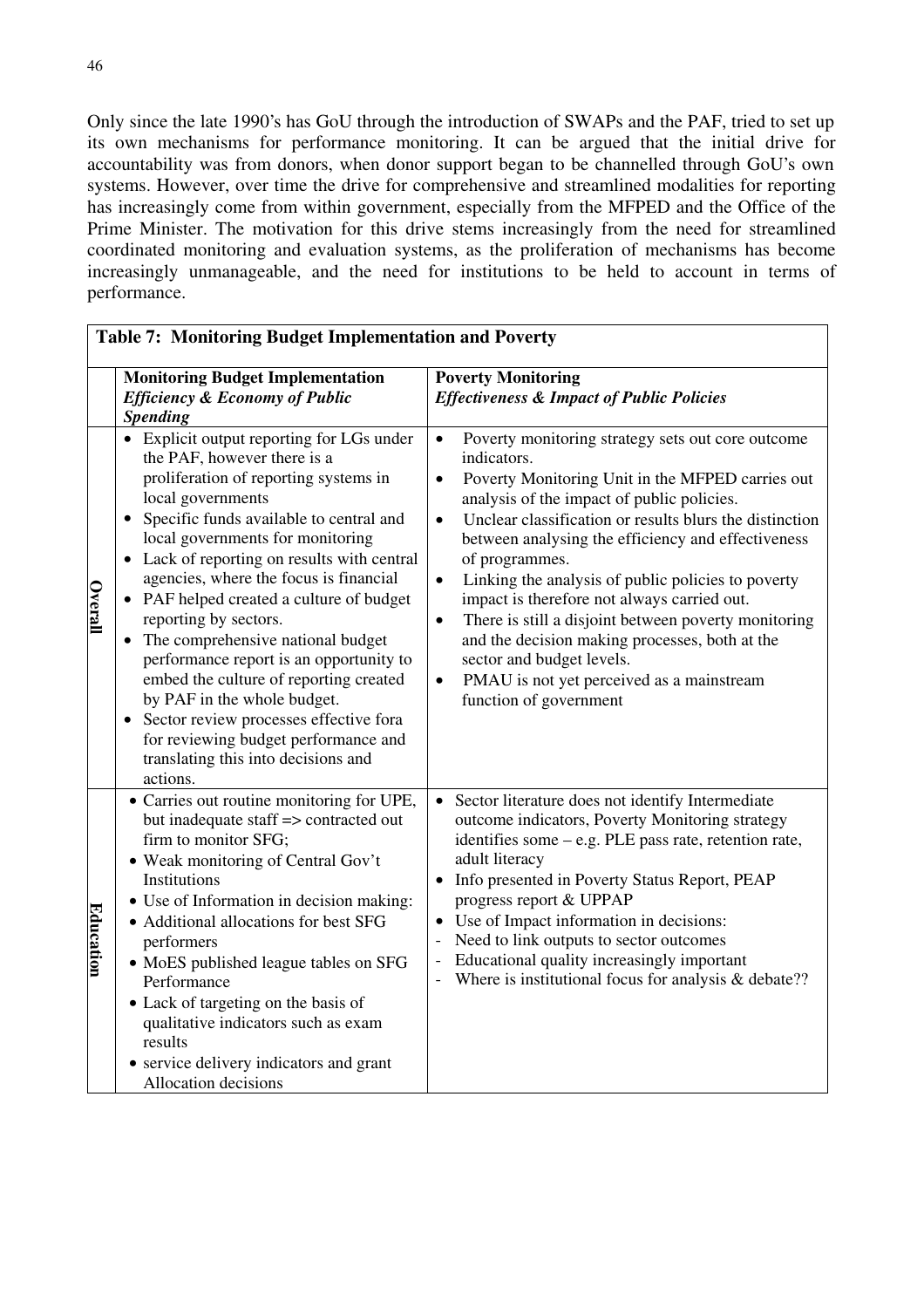|                      | <b>Monitoring Budget Implementation</b><br><b>Efficiency &amp; Economy of Public</b><br><b>Spending</b>                                                                                                                                                                                                                                                                                                                                                 | <b>Poverty Monitoring</b><br><b>Effectiveness &amp; Impact of Public Policies</b>                                                                                                                                                                                                                                                                                                                                                                                              |
|----------------------|---------------------------------------------------------------------------------------------------------------------------------------------------------------------------------------------------------------------------------------------------------------------------------------------------------------------------------------------------------------------------------------------------------------------------------------------------------|--------------------------------------------------------------------------------------------------------------------------------------------------------------------------------------------------------------------------------------------------------------------------------------------------------------------------------------------------------------------------------------------------------------------------------------------------------------------------------|
| <b>Health Sector</b> | • HMIS/PAF reporting generates<br>information on service delivery and<br>disease incidence<br>• Routine monitoring led by Planning<br>Department, but lack of coordination<br>with technical support provided by line<br>departments<br>• Inadequate monitoring of central<br>agencies<br>• Use of information in decision making<br>• Some evidence of targeting technical<br>support (immunisation)<br>• Otherwise unclear how info used at<br>centre | • Clear Intermediate outcome indicators. PMS<br>indicators consistent with sector. Poverty status<br>report, PEAP progress report Major sources:<br>Household survey, demographic & health survey<br>$\bullet$ Use of Information in decision making – seeds for<br>the future:<br>• Health Policy Analysis Unit & Uganda Health<br>Bulletin important opportunity<br>• Poverty sensitive allocation formulae<br>• Analysis from Poverty Monitoring Unit on Child<br>mortality |

Here we concentrate upon the Government systems that have evolved since 1997. While in Uganda the focus when budgeting is the sector, the focus of the accounting system is instead upon individual votes/institutions. We examine the results-orientation of mechanisms for agencies, then by sector, and then for the budget as a whole. Table 8 below sets out the main government mechanisms for measuring, monitoring and reviewing budget performance.

# *Budget reporting*

Budget reporting serves two main purposes: the accounting for public expenditures and provision of information on performance for use in decisions by implementers, managers and politicians. Prior to formation of the PAF, government systems focused on financial accountability alone. The only reporting on results was on projects and the accountability tended to be fragmented and directed towards donors, not government. The systematic measurement of activities and outputs of institutions from government expenditures using reporting systems was first introduced under the 'PAF Reporting & Monitoring for Local Governments' in 2000 which has since promoted a performance reporting culture at that level. However, the government has been far less successful in applying results-based budget reporting for central agencies.

### **Budget reporting by central agencies**

There is limited formal internal reporting on performance within central agencies against established (ROM) annual performance plans. The type of reporting and frequency very much depends on the leadership within the ministry. Those institutions which undertook the ROM planning exercise more seriously, such as the Ministry of Health, also found it useful as a basis for internal reporting and for the taking of management decisions. The focus of reporting has instead, largely been between ministries and the Ministry of Finance and/or the Office of the Prime Minister. This means that sector ministries in particular are not necessarily focusing on the activities required to achieve the results planned and budgeted for in advance.

Similarly, there is no functional system of performance reporting for central agencies to the Ministry of Finance or any other cross cutting institution. The only successful system of budget reporting has been the commitment control system where central government votes are required to report monthly on all expenditures and outstanding commitments against disbursements, cash flow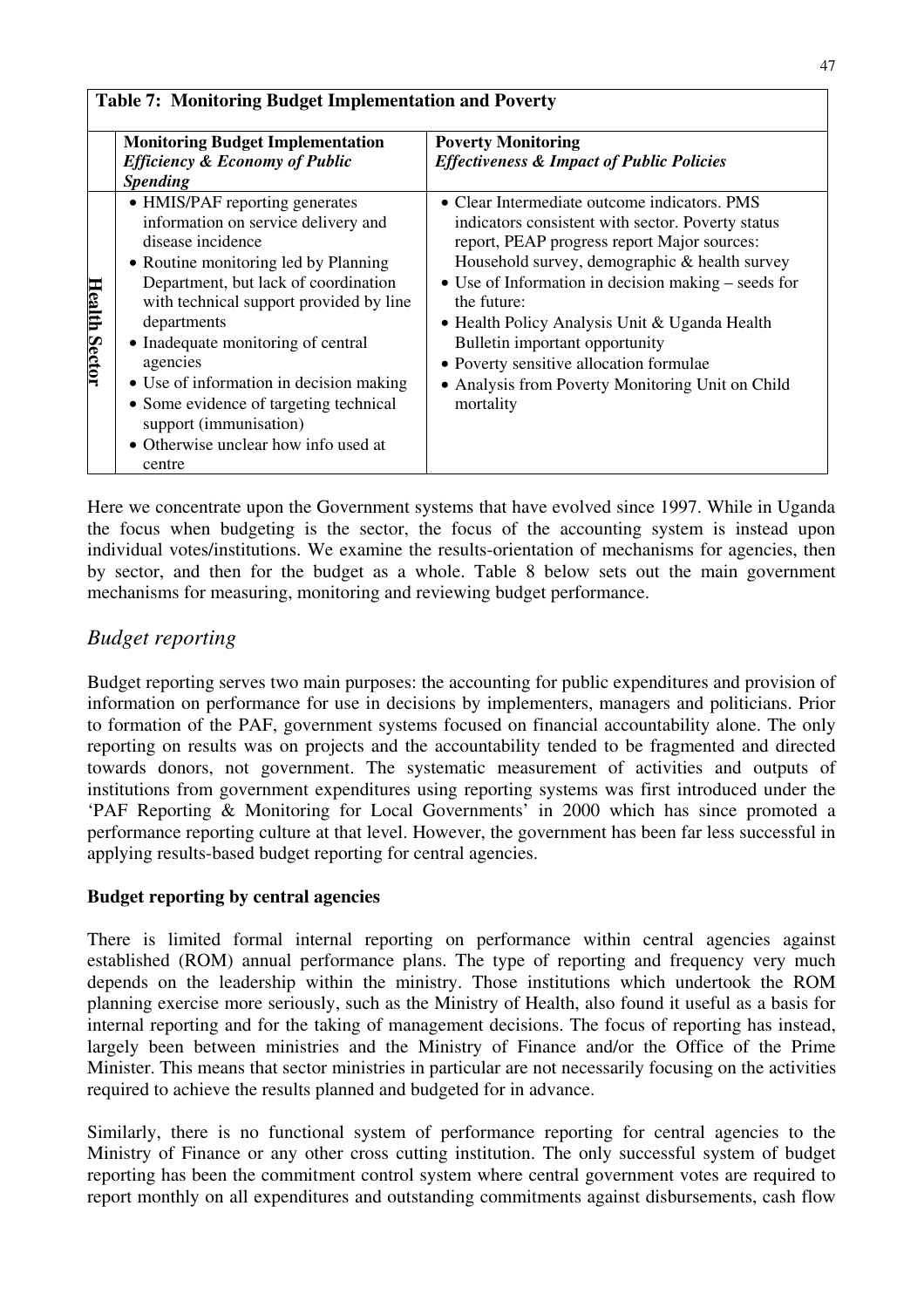limits and the budget. The motivation behind the introduction of the system was the need to prevent the accumulation of arrears and enhance expenditure discipline. It has been successful in this aim; however, there is no reporting on results in the system. A parallel initiative introduced performance reporting in 2000, spearheaded by the Office of the Prime Minister supported by MFPED. The Prime Minister was concerned of the lack of information on the performance of development projects and the observed focus of accountability towards donors (who were naturally happy with this). The project monitoring system, which required all central projects to report on results achieved, failed to take off effectively largely because budget disbursements were not linked to compliance and the system was over-elaborate. Firstly, the preparation of reports required a lot of effort for project managers and secondly, there was no penalty for non-compliance and it was seen as an extra burden on top of existing requirements, not a useful management tool. The small number of staff involved in its implementation within OPM and MFPED combined with the huge number of projects meant that there was difficulty in convincing project managers, accounting officers and sectors that it was in their interest to comply.

#### **Budget reporting by local governments**

The nature of internal reporting within local governments was largely dependent on the rules of the sector, and the quality of reporting, on the leadership within the sector department. Although internal reporting was evident within sector departments in the two districts, it was often not systematic, and varied from sector to sector. This is largely to do with the fact that central policy has focused on the reporting between districts and sector ministries, and not on reporting and management systems within local governments. Districts were also required to put up public notices of the funds they have received and expenditures they make, however apart from in schools, there was little of this in evidence.

There appeared to be little reporting on use of funds by schools to the district and subcounty administrations, and where it did exist the reporting was directly to the district, bypassing the subcounty. Regular meetings between staff and parents in school management committees were more important than accounting to the district. It was the opposite in the agriculture sector, where there was some structured reporting, however sub-county agricultural officers tend to report directly to the district production office rather than the sub-county chief (the technical head of the subcounty), undermining horizontal accountability. In the health sector there was the most structured system of reporting in both financial terms, and in terms of service delivery performance, under the Health Management Information System.25

In both Bushenyi and Iganga, heads of department prepare quarterly PAF reports, which give information on activities and expenditures against the annual workplan. These are submitted to the CAO, for onward submission to sector ministries, in fulfilment of the requirement for accessing disbursements under PAF, and this means that they do not always cover all sector activities. Although these reports are a requirement for the centre, they provide a tool for heads of department and the CAO to track performance. These reports help the CAO approve payments, because it becomes easier to verify whether activities have been previously budgeted and/or taken place. Districts are also encouraged to present their reports to the Executive Committee of the Council, however this was not always done, and horizontal accountability is relatively weak. As the number of PAF conditional grants has increased, so has the number of reports, and this has contributed towards an increased administrative burden on local governments. Also ministries developing the reporting formats have often required information on performance in unnecessary detail, whilst they have not developed the capacity or tools to analyse the information in those reports, or monitor implementation.

<sup>&</sup>lt;sup>25</sup> We saw little evidence of the Education Management Information System being used.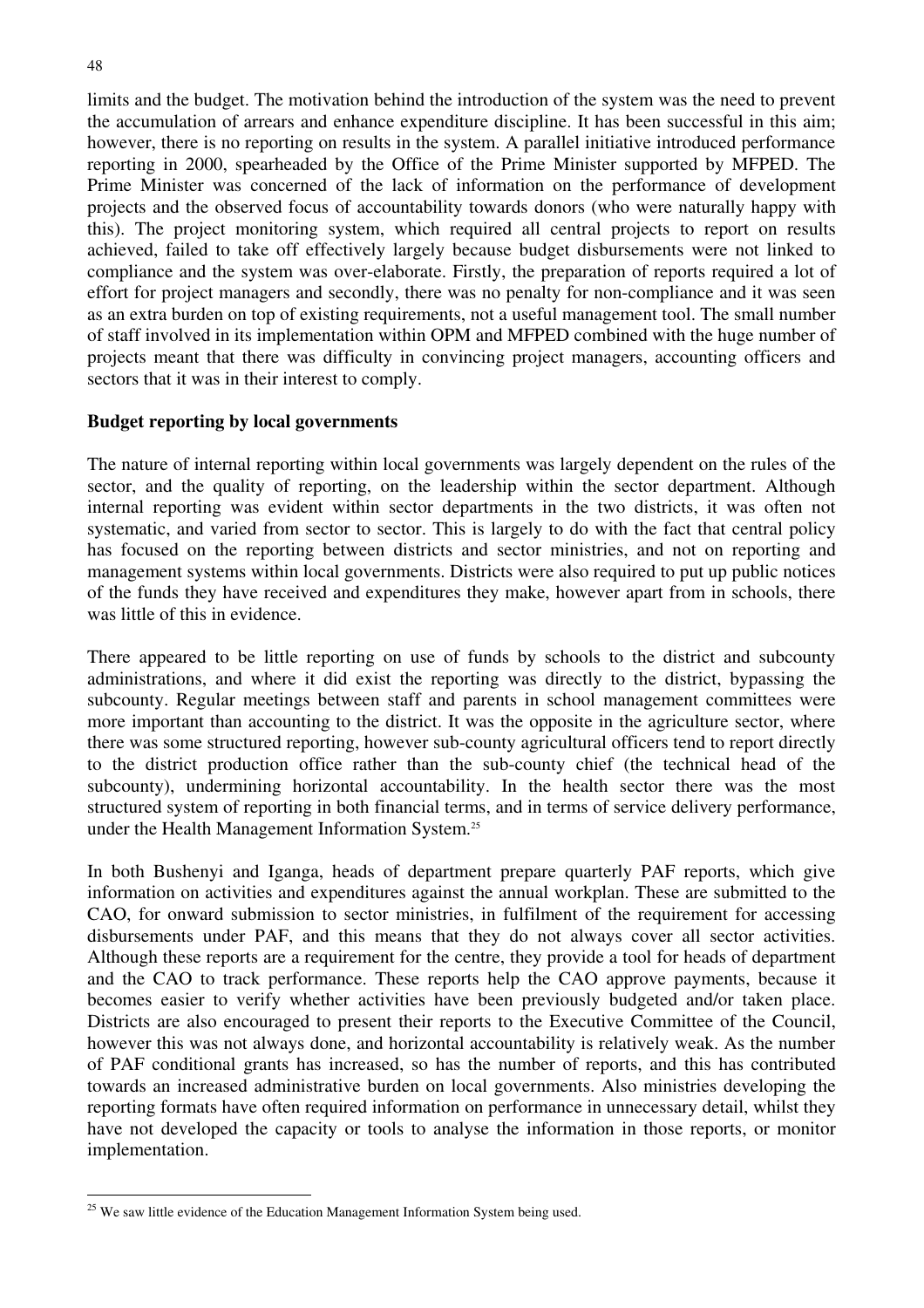Given that PAF does not represent all of a local government funding for sectors, local government sector departments and ministries are unable to track all activities and outputs in the sector using this reporting mechanism. For example, the only money being spent on the opening of new roads in local governments is from the local development grant, however local governments are not required to report on results from this grant, and therefore the ministry of Works has no idea how many new rural roads have been built, or their quality and location.

Conversely local governments are required to prepare monthly financial statements on all expenditures to the Executive Committee. This only became operational once the Ministry of Finance imposed a requirement that monthly reports on expenditures relative to revenues be submitted to central government. Such reporting is important for tracking inputs; however, here we are concerned with linking the reporting of inputs to the achievement of results, and hence verifying whether funds are being expended efficiently.

In future, under the Fiscal Decentralisation Strategy, there will be comprehensive reporting for all outputs and expenditures incurred by local governments. There will be no separate reporting for different sources of funding, such as conditional grants. This will also be linked to an internal system of reporting on results, based on workplans.

# *Monitoring and assessing agency performance*

Over the past few years, government has been a lot more proactive in its monitoring of performance, and regular supervision and inspection of service delivery is common. There are several layers to the monitoring process, and this involves internal and external evaluation of service delivery and administrative functions. The formation of PAF and the setting aside of 5% of PAF funds for activities which enhance monitoring and accountability, has helped towards this, however PAF has helped skew the focus towards local governments and away from central ministries.

#### **Monitoring of central agencies**

In practice there is little technical or performance monitoring or assessment of individual central ministries. The Treasury Inspectorate does conduct financial monitoring, but that is effectively limited to verifying compliance to the commitment control system. There may be monitoring and evaluation of individual projects, however this tends to be done by donors, rather than government. The Office of the Prime Minister would like to monitor and evaluate ministry performance; however, it is unable to do this, given the small size of its monitoring division, and the lack of compliance to its monitoring system.

#### **Monitoring of local governments**

There has been more success in the establishment of systems for the monitoring local governments are more elaborate, and these systems have been better resourced. There are two main elements – the monitoring of local governments, and the national assessment of local government administrations.

The first layer of monitoring is where districts and municipalities examine of their own investments and service delivery, which involves both technical staff district/municipality councillors. Guidelines state that this should involve the systematic verification of the results reported on in quarterly PAF reports, however the nature of this monitoring depends on the district leadership. It can, and often does degenerate into the distribution of allowances to the staff, without much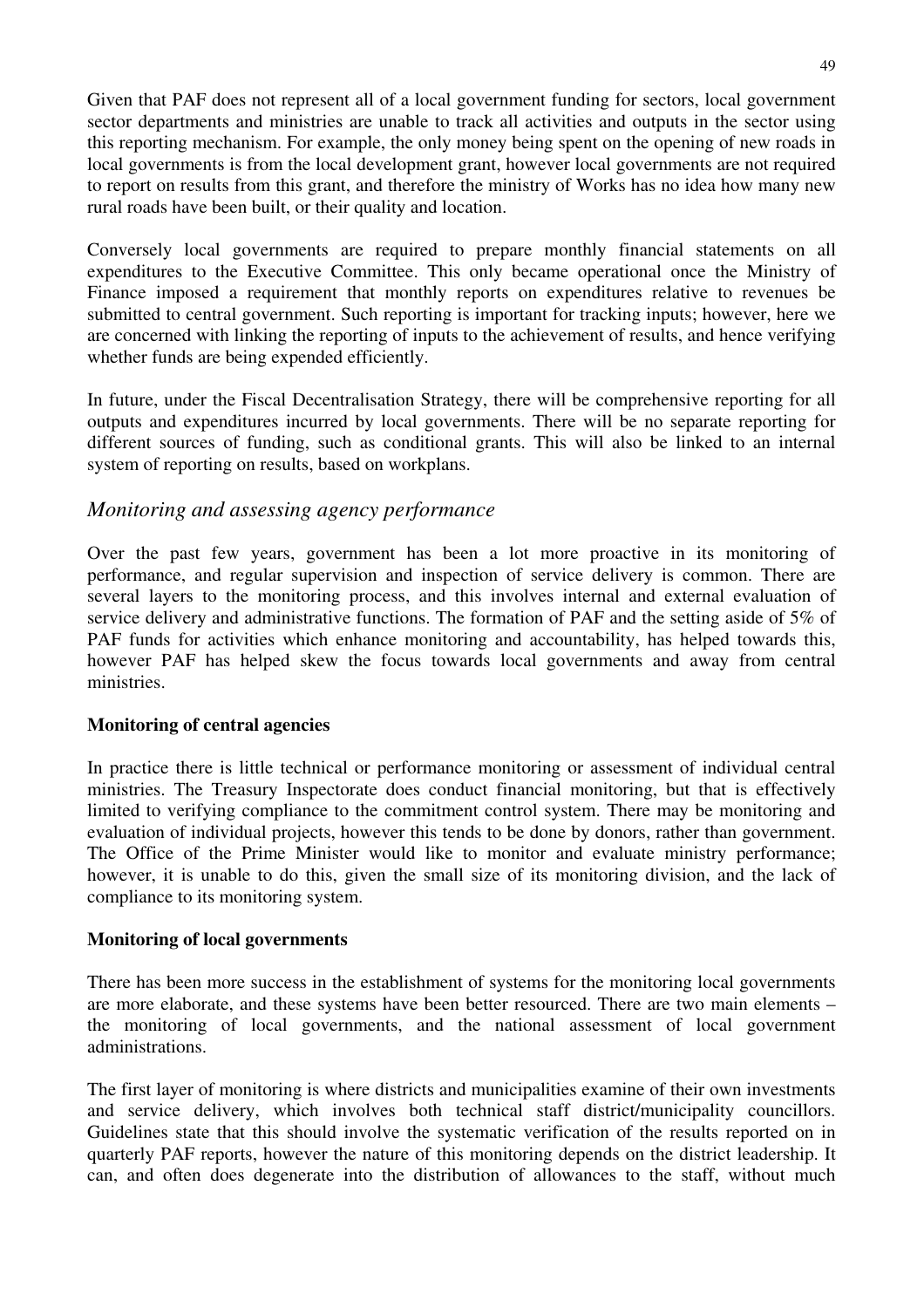monitoring taking place.<sup>26</sup> However Bushenyi showed how monitoring can work. The district planning unit prepared checklists for all monitoring teams, and no allowances, even to politicians, were handed out until the monitoring had taken place and reports had been completed. District level monitoring thus enabled information on performance throughout the district to be collected and/or verified, helped identify problems in implementation, and, importantly, built trust between implementers, managers and politicians.

Central ministries are also supposed to monitor local government implementation of sector programmes, however, the process is again often not systematic, and sometimes used as an excuse for distributing allowances. Often the ministries do adequate staff, or technical capacity to monitor. In the case of the Ministry of Education, they contracted out the monitoring of the schools' facilities grant to a private firm, however it was not clear that even the private firm had any more capacity to monitor local governments than the ministry itself. Without systematic follow up from central ministries, and verification of information in PAF reports, local governments have begun to realise that it makes little difference whether they fill in reports accurately or not. The reporting system has, in some cases, degenerated into a process of 'paper for money' – if a local government produces a report, it will receive funds, no matter what is in it.

### **Box 17: The Political Cost of Failing to Perform in Mubende District**

Several subcounties failed to reach the minimum standards in the internal assessment of the administrative capacity of subcounties, conducted by Mubende District Administration. This means that these subcounties were not able to access the local development grant in the following year.

This was widely publicised within the district, and the public did not like it. In the 2001 local government elections, all those leaders of subcounty councils who presided over failing subcounties were voted out of office. Incentive enough to perform?

A more structured system is the national assessment of local government administrations, currently being carried out under the Local Government Development Programme. This assessment scores the performance of local governments, including lower levels, in terms of administrative performance with respect to legal provisions, and technical capacity in key administration areas. The process starts with an internal assessment, where local governments assess the performance of their own local governments. Then teams from central government, coordinated by the Ministry of Local Government, assess the performance of district and administrative capacity, and verify the scores from the internal assessment in lower local governments.

### *Combining monitoring with institutional incentives*

Uganda is beginning to build incentives into the central grant systems, through rewarding good institutional and service delivery performance. This is the most important element behind the national local government assessment. The implications of performing poorly are clear, as *ex ante* minimum requirements for accessing the local development grant are set. If a local government does not meet these requirements, they will not receive funds. The best performing local governments, in the assessment, get a 10% higher grant allocation, whilst the worst either get a lower allocation, or do not access the grant at all.

The incentive framework around the local development grant has proved a strong fillip for local governments to get their administrative function in order. They have improved their performance in terms of planning and financial management directly because of the need to fulfil assessment

<sup>&</sup>lt;sup>26</sup> The allowances for five day's monitoring is the equivalent of more than one month's salary for an economist of finance officer.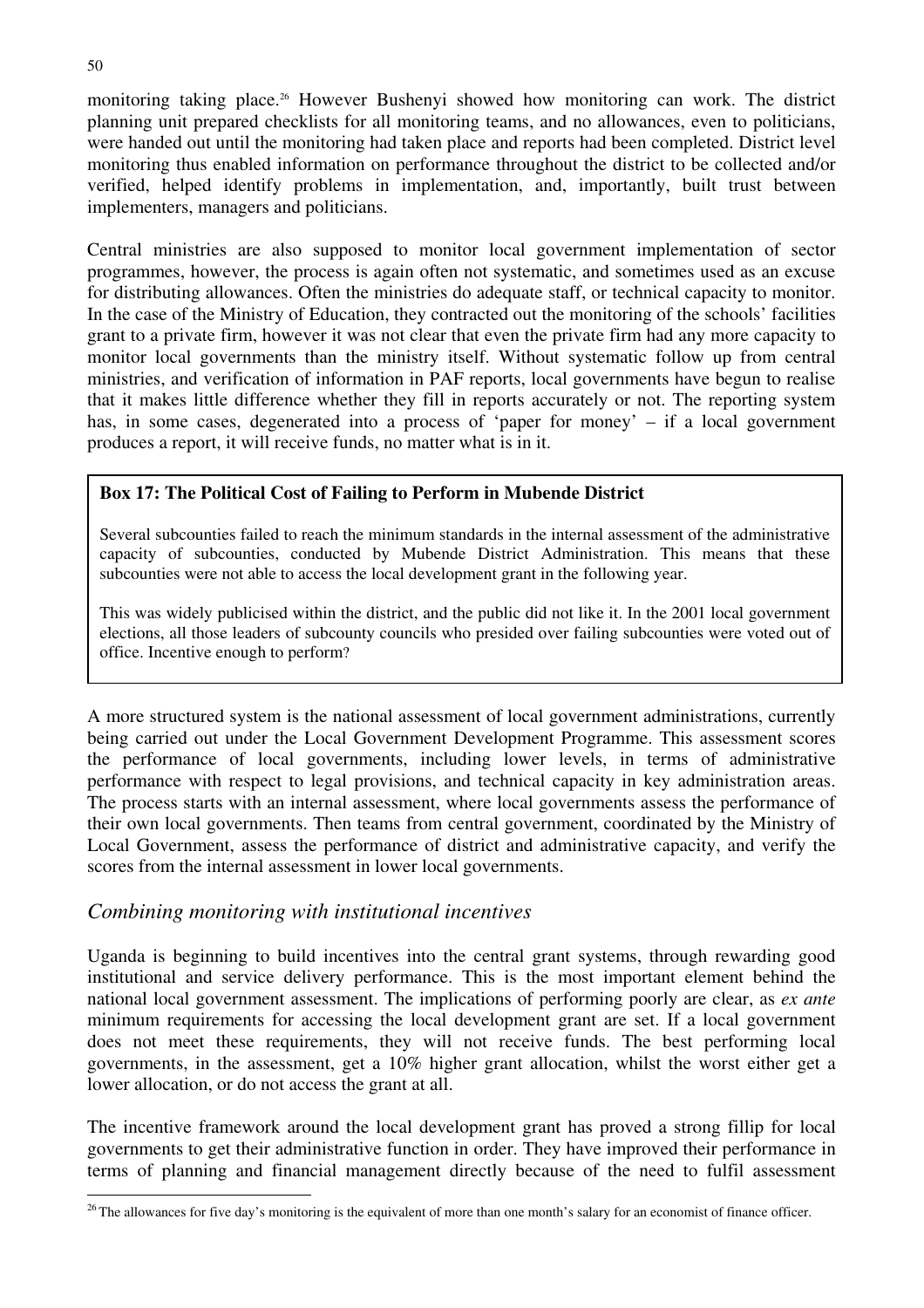requirements. It has strengthened horizontal and vertical accountability, ensuring that politicians demand a certain level of administrative performance for their administration, and the public from their subcounty, as the above box about Mubende District shows.

Some argue that it is always the poorer districts that lose out in such arrangements, but this is not the experience under LGDP – many local authorities in poor areas do well in the national assessment, and many relatively wealthy authorities do badly. There is little correlation.

However, there has been concern that the assessment process is little more than a box ticking exercise, and that, as with all monitoring activities by central agencies, those conducting the assessment, even if from the private sector, are open to rent seeking activities. Also the assessment process provides incentives to improve administrative performance, and does not explicitly provide incentives to promote efficiency and effectiveness in service delivery.

It is now proposed that the principles of the LGDP national assessment process be applied more widely to the assessment of sector performance, and not just administrative performance. Under the implementation of the FDS, sector grant allocations will be linked to service delivery performance within sectors themselves, and scoring systems for assessing service delivery will be developed.

This is already happening in the classroom construction programme, although the process appears less systematic. The Ministry of Education provides in year increases in allocations to those Local Government's which perform well in terms of efficiency. However the criteria for assessing good performance are less clear to local governments and so the incentives to perform is weaker. Under a broader system of incentives, these criteria need to be explicit, and the credibility of the assessment process must be maintained.

## *Reviewing sector and budget performance*

Although the focus for accountability of inputs and outputs, and comparative budget efficiency should be on an institutional basis, performance needs to be examined in aggregate, in terms of both sectors and the budget as a whole. The development of SWAPs alongside the PAF introduced regular reporting on and review of sector performance. Both the sector reviews, and the PAF review meetings have been successful in promoting the open discussion of sector performance, the holding of sector institutions to account on the basis of their performance, and also better decision-making. Sector reviews, in particular, have become increasingly important, and should be seen as opportunities for future improving the application of results base frameworks, and the orientation of sector policies towards the achievement of results.

### **The PAF**

In 1998 the PAF introduced the requirement for sectors to report quarterly on the implementation of PAF programmes within their sector, and these reports were discussed at open PAF Quarterly review meetings. For the first time, sectors were required to justify their expenditures in terms of output performance, in front of civil society representatives, donors and NGOs, as well as there peers from within government. Government was given credit for the openness in which it discussed performance, and this helped enhance trust between itself, donors, and civil society.

However, as time progressed concerns were raised about the lack of decisions made and action to correct problems identified, and it became evident that the PAF review forum was not effective for sector decision-making and delivering cross-cutting change. The focus of PAF on only part of the budget also meant that the majority of the budget was not being put under enough scrutiny, and the feeling grew that the same rules for reporting and accountability should be applied throughout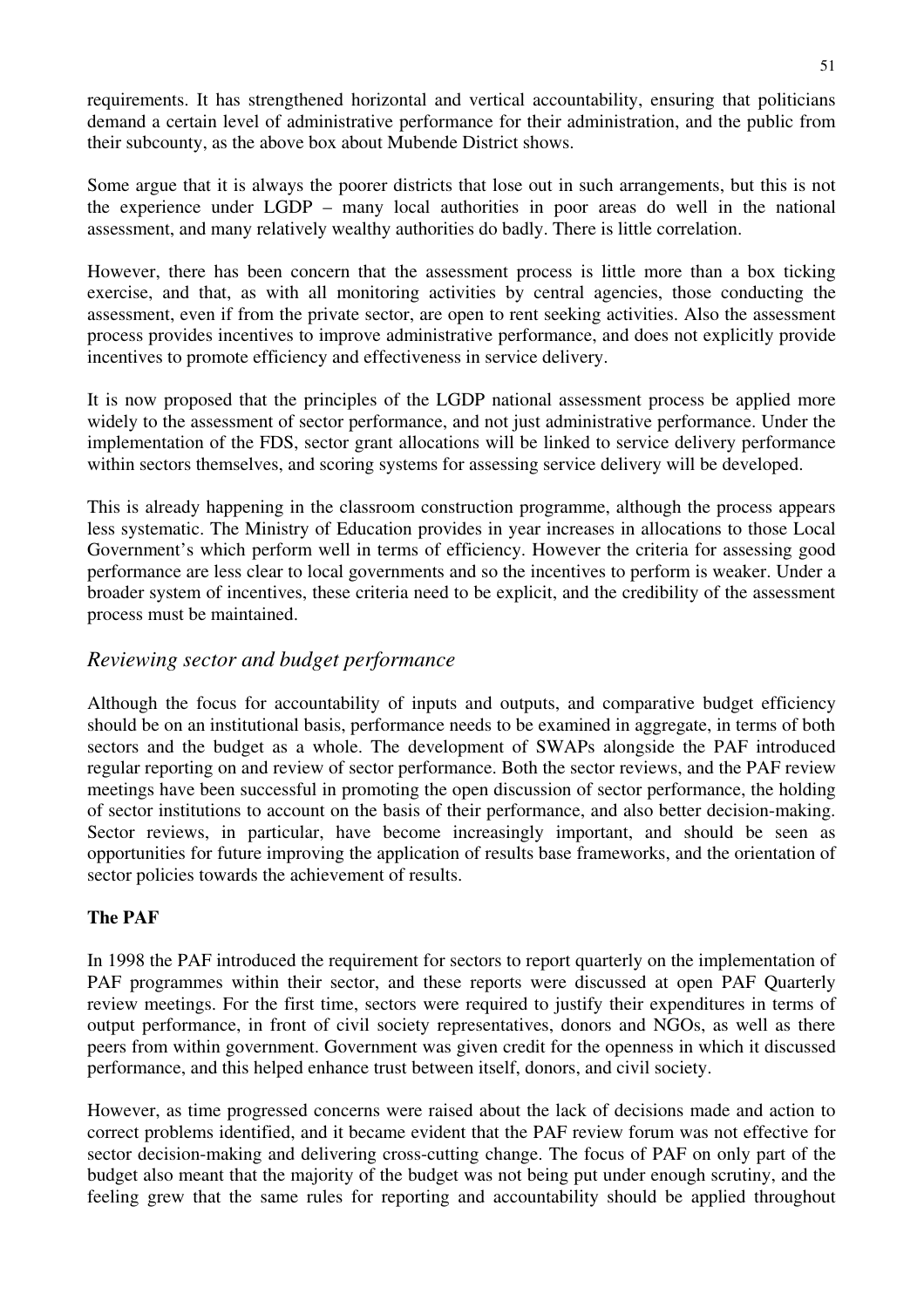government. The PAF review process has now been subsumed budget-wide reporting and review, and sector reviews are becoming stronger.

#### **Sector reporting and reviews**

Sectors, under their SWAPs, have developed their own reporting and review mechanism (quarterly, biannual, or annual). There is a common principle of reporting regularly on sector performance. Sector reports are examined in detail at sector review meetings, and there is broad stakeholder involvement. The Education and Health Sectors have biannual reviews, with stakeholder large conferences, whilst the Roads and Agriculture have smaller steering committees, which meet more often. These sector reviews often put reports under a lot more scrutiny than the PAF meetings, as performance is assessed against benchmarks, agreed at previous reviews with stakeholders.

The disbursement of donor funds is often tied to the achievement of agreed sector performance benchmarks. These may be in terms of service delivery outputs, or process benchmarks. In education, for instance, the sector focus has been narrowed to three key targets in the sector BFP: (1) pupil to teacher ratio, (2) classroom to teacher ratio and (3) pupil to textbook ratio. The equivalent key targeted outputs in the health sector are: outpatient utilisation, immunisation (DPT3) coverage, deliveries supervised by trained health workers and, approved posts filled by trained health workers. These service delivery targets are supplemented by process benchmarks tend to be policy reforms, and changes in and application of guidelines and procedures (largely the product of activities carried out by the line ministries) that need to be achieved.

Sectors also need to track the performance of sector outcomes, as the linkage between inputs outputs and sector outcomes reflects the effectiveness of programmes. The key education sector targets remain largely input and output-based with few intermediate outcomes reflecting the quality of education supplied, and the demand for education from the beneficiaries. It is, for example difficult to assess the effect of the high priority classroom construction has had over text books. The Education sector needs to look more at indicators such as exam results, repetition, completion and exam results. Without attempts to link inputs and outputs to such intermediate outcomes in the review process, it is difficult to analyse the appropriateness and quality of chosen policies and programmes, and the associated outputs.

However, there have been problems, as the processes have evolved. Discussions on sector performance are not always linked to inputs, and budgeted amounts. The issues of budget effectiveness and efficiency is often not at the forefront of sector reviews. This means that the recommended solutions to observed poor performance can often be additional funding, when it maybe inefficiencies in the use of inputs. Where budget inefficiencies are observed the blame is often placed on poor financial management, and the solutions are similarly biased. Albeit important, this paper shows that it is not the only area where interventions will improve efficiency, not just the strengthening of financial management systems.

Sector reviews have often ended up making decisions that are either not within their mandates, or contrary to the legal framework. For example, in 2001 the education sector resolved that all local governments should submit their final accounts by a certain date – otherwise the donors threatened to pull out. This reflected the fact that there are inadequate fora for making cross-cutting decisions. Similarly sectors are making decisions to re-centralise aspects of service delivery, on the basis of poor performance. For instance, the Education Sector has recruited and posted engineering assistants to all districts to help improve the quality of classroom construction, and posted tutors in all subcounties to help with on the job training of teachers. Although they may appear sensible, both these decisions muddle the accountability for results – as ministry staff become involved in the delivery of services that are the responsibility of local governments.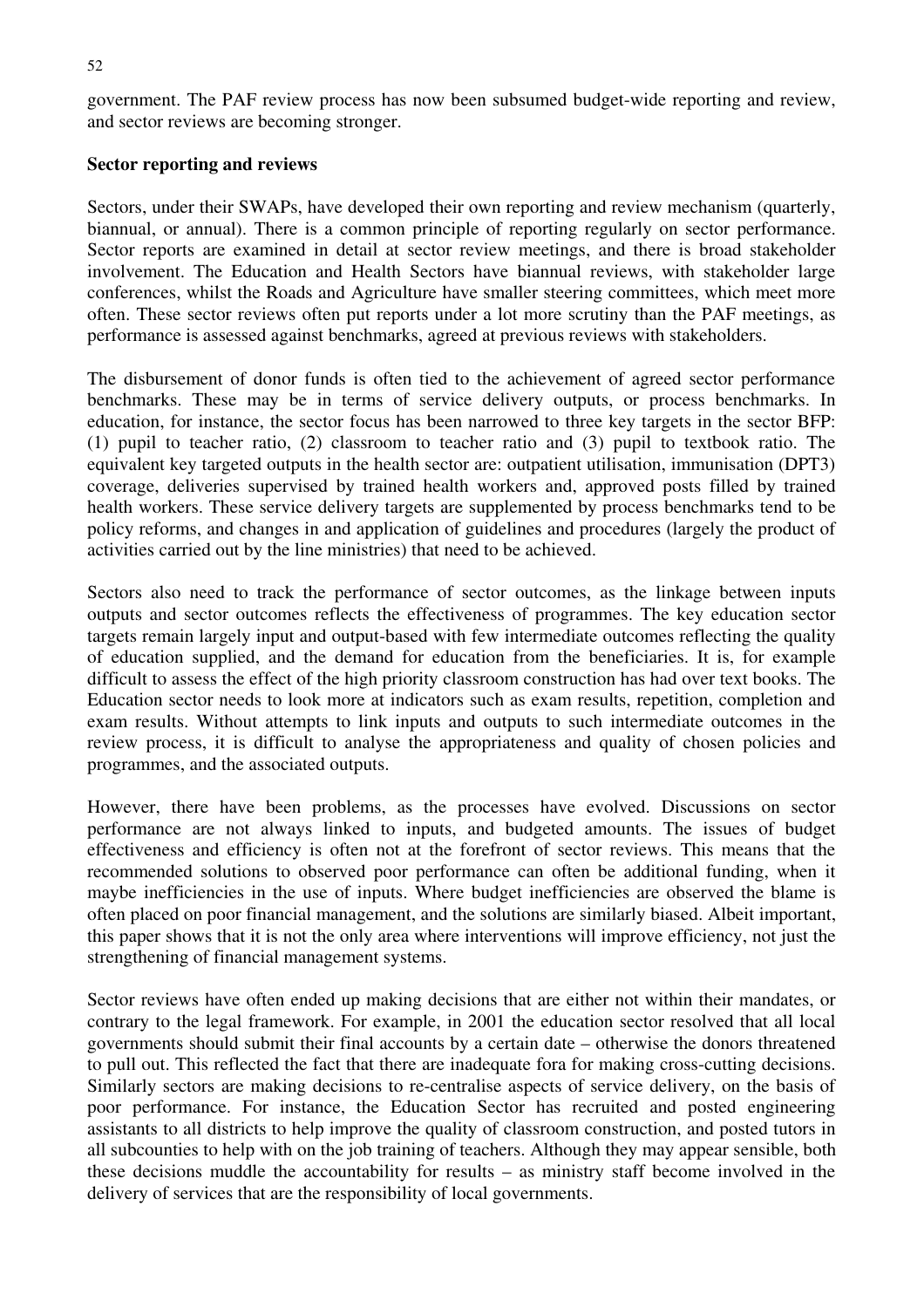These problems are to do with two specific element of the performance management cycle – how to interpret sector performance information, and how to make appropriate decisions on the basis of this interpretation. They are not problems with performance measurement or budget reporting.

#### **PRSC matrix and steering committee meetings**

The mechanisms for reporting and review behind the Poverty Reduction Support Credit (PRSC) are becoming important in delivering more coherent and strategic public sector reforms. Disbursements of the Poverty Reduction Support Credit, which is the World Bank's Discretionary Budget Support to Uganda is linked to the performance of key government administrative reforms.

A Policy Matrix sets out the planned processes and outputs over the medium term, in areas such as public service reform, procurement, financial management, audit and decentralisation. The matrix is updated twice a year, and performance against the planned outputs and benchmarks reviewed by a PRSC Steering Committee, which is chaired by the Head of the Public Service, and made up of Permanent Secretaries, and key donor representatives. At these meetings future outputs are agreed between government and donors, as are the benchmarks to be realised before the next disbursement of the loan.

Although initially it was just an amalgamation of ongoing reforms, the Matrix is evolving into an effective way of more strategically planning for and monitoring the cross-cutting reform process, and the key administrative outputs of central government. Initially, the matrix was viewed as an instrument for donor conditionality; however, it is increasingly being seen as an mechanism for government which can assist in the planning for and monitoring of progress in administrative reforms. The process is becoming increasingly government led and owned, and the movement of the chair from the Ministry of Finance to the Head of Public Service, was important in this respect. It also helps focus the debate between donors and government.

#### **Budget performance reporting and review**

The budget performance report is now the main instrument for reporting on budget-wide performance, and the Public Expenditure Review for examining budget performance. The Budget Performance Report is produced quarterly, and has replaced the PAF quarterly reports since the beginning of 2002. However the Budget Performance report has thus far has focused on sector financial performance only. This is because the Ministry of Finance, Planning & Economic Development has not yet required the sectors to report on results – the combined PAF quarterly report prepared by the Ministry of Finance was able contain performance information as it was an amalgamation of sector PAF reports. Without a regular system of budget reporting by sectors to the Ministry of Finance for all sectors within the budget, the focus of the Budget Performance Report cannot be results-oriented, and there can be no comparison of budget efficiency and performance across sectors. The move to a comprehensive Budget Performance Report will actually be a backwards step in the application of results-based frameworks in the budget as a whole, unless this is revitalised.

The Public Expenditure Review Meeting is a major event in the budget cycle, and this usually takes place in May, and serves a dual purpose of reviewing budget performance, and the proposed medium term budget allocations in the BFP for the forthcoming budget. In the past the PAF quarterly meeting has been part of the PER, however without adequate output reporting from sectors, it is difficult to see how the Budget Performance Report will be able to focus the discussion of whether the results of Government Expenditure are on track in terms of achievement of PEAP targets.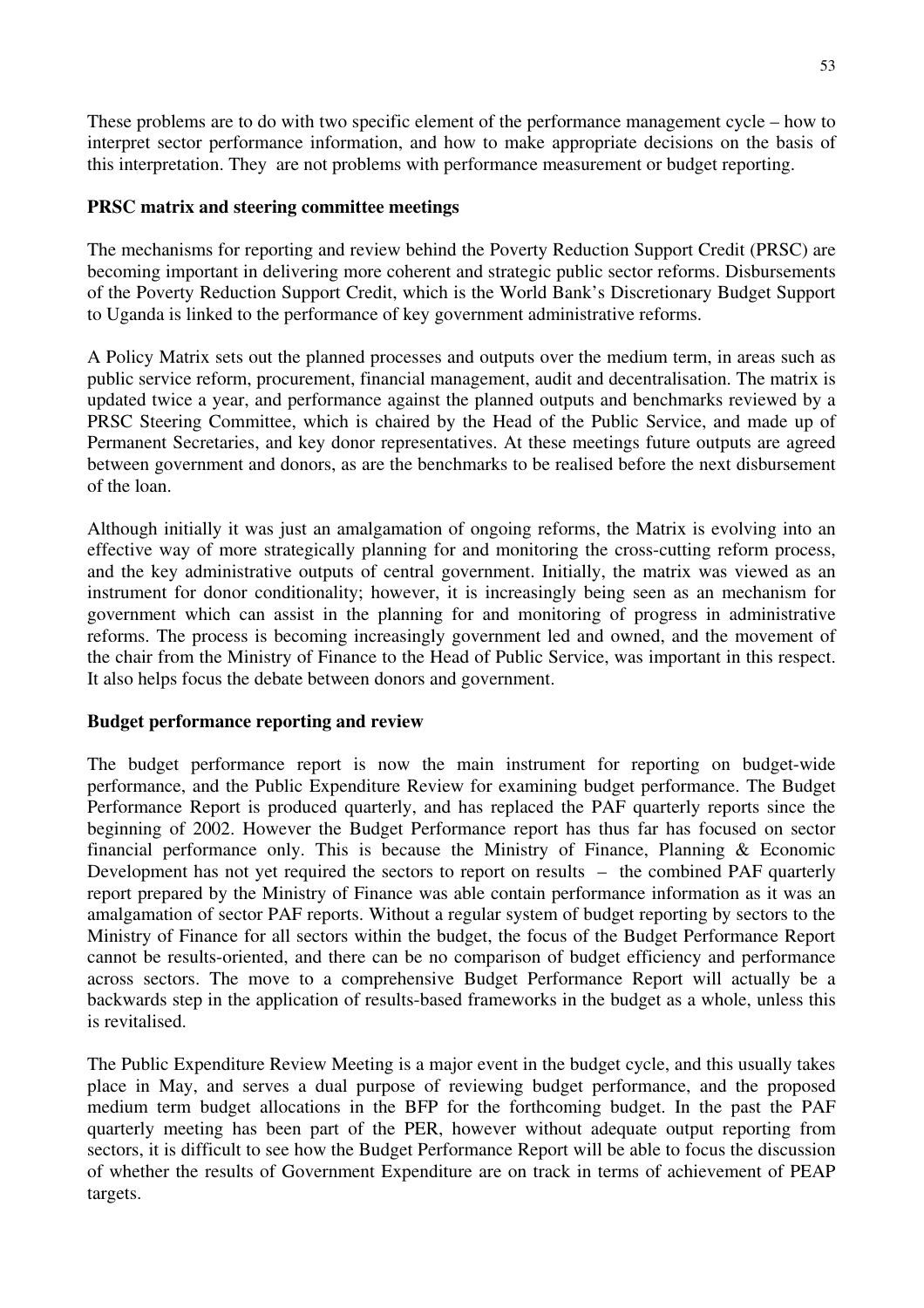| Table 8: Reporting, Monitoring and Review Budget Performance |                                                                                                                                                                                                                                                                                                                                                                                                                                                                                                                                                                                                                                                                                                 |                                                                            |                                                                                                                                                                                                                                                                                                                                                                                                                                                                                                                                                                                                                                                                      |
|--------------------------------------------------------------|-------------------------------------------------------------------------------------------------------------------------------------------------------------------------------------------------------------------------------------------------------------------------------------------------------------------------------------------------------------------------------------------------------------------------------------------------------------------------------------------------------------------------------------------------------------------------------------------------------------------------------------------------------------------------------------------------|----------------------------------------------------------------------------|----------------------------------------------------------------------------------------------------------------------------------------------------------------------------------------------------------------------------------------------------------------------------------------------------------------------------------------------------------------------------------------------------------------------------------------------------------------------------------------------------------------------------------------------------------------------------------------------------------------------------------------------------------------------|
|                                                              | <b>Instruments</b>                                                                                                                                                                                                                                                                                                                                                                                                                                                                                                                                                                                                                                                                              |                                                                            | Pros & Cons                                                                                                                                                                                                                                                                                                                                                                                                                                                                                                                                                                                                                                                          |
| Local Government                                             | <b>Monthly Accountability</b><br><b>Statements - comprehensive</b><br>report, setting out cumulative<br>and monthly expenditures for a<br>District/Municipality against<br>revenue received and budget<br>amounts by source (local<br>revenue, central grants and<br>donor funds)                                                                                                                                                                                                                                                                                                                                                                                                               | $\bullet$<br>$\bullet$<br>$\bullet$<br>$\bullet$<br>$\bullet$<br>$\bullet$ | Information on finances only no results.<br>No element of commitment control.<br>These provide a simple consolidated set of information<br>on expenditures by sector and in aggregate.<br>Lack of capacity within MFPED<br>to<br>analyse<br>expenditure data - data only compiled in aggregate and<br>not by revenue source, therefore sector expenditures<br>can't be analysed.<br>Accuracy of data questionable as little of follow up.<br>Reporting not linked to disbursements and therefore<br>submission of reports irregular.                                                                                                                                 |
|                                                              | <b>PAF Quarterly Reports -</b><br>prepared for each PAF<br>conditional grant by LGs &<br>submitted to line ministries.<br>Link reporting on activities and<br>outputs against expenditures.<br>Disbursement of funds<br>conditional on submission or<br>reports.                                                                                                                                                                                                                                                                                                                                                                                                                                | $\bullet$<br>$\bullet$<br>$\bullet$<br>$\bullet$<br>$\bullet$<br>$\bullet$ | Links reporting on activities and outputs to<br>expenditures.<br>Culture of reporting on performance established in<br>LGs.<br>Proliferation of reports, with LGs required to prepare<br>and submit 30 reports each quarter.<br>Sector ministries do not adequately analyse reports,<br>and do not have the capacity to follow up on those<br>reports.<br>System focuses on reporting between LG and central<br>government, whilst lack of systems within LGs to<br>generate performance information.<br>LGs have no incentive to ensure accuracy of<br>information (lack of follow up by central government).                                                       |
|                                                              | <b>LG Performance Minimum</b><br><b>Conditions and Performance</b><br><b>Assessments - under the LGDP</b><br>all Districts and Municipalities<br>are assessed in terms of their<br>compliance to the provisions of<br>the Local Government Act, in<br>areas such as financial<br>management, planning, audit,<br>engineering capacity. Two<br>assessments are carried out -<br>one assesses LGs on whether<br>they meet a series of minimum<br>conditions which allows them<br>to access the Local<br>Development Grant, and<br>another which assesses their<br>performance, and whether they<br>qualify for a reward or penalty<br>(in the form of a $10\%$<br>increase/decrease in the grant) | $\bullet$<br>$\bullet$<br>$\bullet$<br>$\bullet$<br>$\bullet$              | These solely assess LGs governments' performance in<br>terms of process outputs, and not in terms of service<br>delivery performance.<br>There is a strong incentive framework for LGs to<br>perform, in terms of improving their planning, financial<br>management and audit capacity. The penalties for poor<br>performance are clear.<br>Scoring in the assessment process allows an increase in<br>the passmark over time, to keep pressure on LGs to<br>improve performance.<br>Assessment process helps LGs identify their own<br>strengths and weaknesses and address them.<br>It is difficult to assess the quality of outputs in the<br>assessment process. |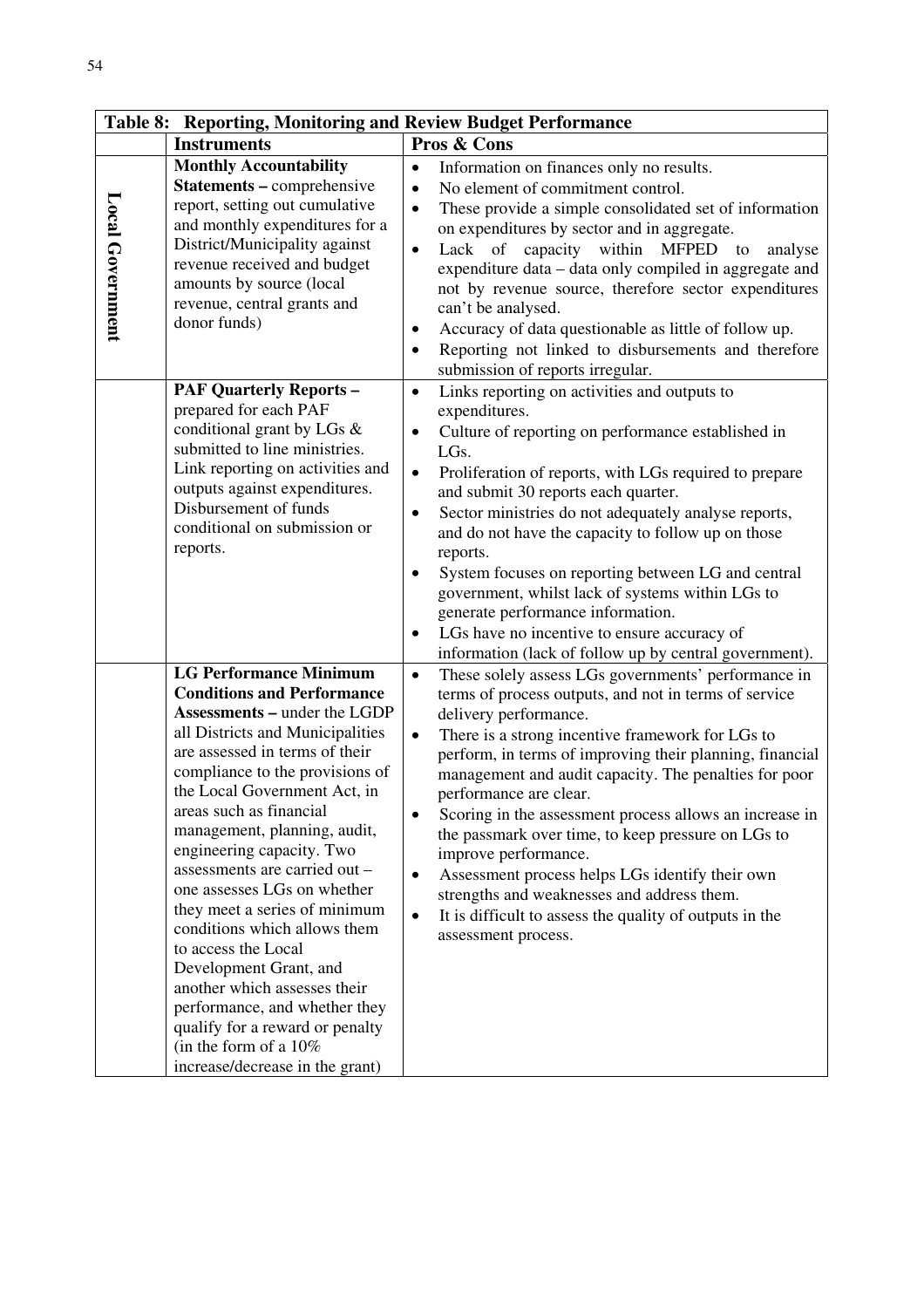|                |                                                                                                                                                                                                                  |                                                                                                                                     | 55                                                                                                                                                                                                                                                                                                                                                                                                                                                                                                                                                                                                                                                            |
|----------------|------------------------------------------------------------------------------------------------------------------------------------------------------------------------------------------------------------------|-------------------------------------------------------------------------------------------------------------------------------------|---------------------------------------------------------------------------------------------------------------------------------------------------------------------------------------------------------------------------------------------------------------------------------------------------------------------------------------------------------------------------------------------------------------------------------------------------------------------------------------------------------------------------------------------------------------------------------------------------------------------------------------------------------------|
|                | <b>Monitoring of Local</b><br>$\bullet$<br>local government agencies<br>are provided with funds<br>from PAF to monitor<br>performance in PAF<br>programmes. Sector<br>Ministries and<br>central government carry | $\bullet$<br>Governments - central and<br>$\bullet$<br>accountability institutions at                                               | Table 8: Reporting, Monitoring and Review Budget Performance<br>Unsystematic nature of monitoring by central agencies,<br>with no clear<br>A lot of overlap – line agencies monitor financial<br>management and planning, whilst accountability<br>agencies monitor sector outputs.<br>A lack of follow up on monitoring activities by central<br>agencies                                                                                                                                                                                                                                                                                                    |
| Central Agency | out regular visits to LGs.<br><b>Monthly Commitment</b><br>$\bullet$<br>agencies submit forms to<br>MFPED, which describe<br>expenditures and<br>commitments against<br>disbursements. Part of a                 | $\bullet$<br><b>Control Forms - all central</b><br>$\bullet$<br>$\bullet$<br>$\bullet$<br>٠<br>wider commitment control             | Successfully controlled arrears, and hence promotes<br>expenditure discipline.<br>Linked to disbursement means regular reporting.<br>Information on finances only no results.<br>Do not capture donor funding.<br>Covers all central agency reporting.                                                                                                                                                                                                                                                                                                                                                                                                        |
|                | system.<br>$\bullet$<br>- introduced by the Office<br>development project is<br>required to submit a<br>quarterly performance<br>report demonstrating the<br>spent.                                              | <b>Project Reporting System</b><br>$\bullet$<br>٠<br>of the Prime Minister. Each<br>$\bullet$<br>٠<br>outputs achieved, and funds   | Reporting on outputs and expenditures.<br>Over complex reporting formats.<br>Low compliance. Why? Effort required in compilation,<br>and reporting not linked to disbursements.<br>Capacity of central government (OPM, MFPED) to<br>follow up on 500 reports.                                                                                                                                                                                                                                                                                                                                                                                                |
|                | <b>Monitoring of Central</b><br>٠<br><b>Government Agencies -</b><br>the treasury monitors the<br>financial aspects. The<br>is involved in monitoring<br>project performance                                     | $\bullet$<br>Office of the prime minister                                                                                           | Treasury monitoring focuses on financial aspects only<br>and the administration of the commitment control<br>system.<br>Little systematic focus on results, as Office of the<br>Prime-Minister has little power ore personnel to<br>administer and to enforce its project reporting, and<br>monitoring.                                                                                                                                                                                                                                                                                                                                                       |
| Sector         | <b>Sector PAF Reports -</b><br>$\bullet$<br>for sectors or sub-sectors<br>prepare quarterly reports.                                                                                                             | $\bullet$<br>central agencies responsible<br>$\bullet$<br>were required under PAF to<br>$\bullet$<br>(Now no longer happening)<br>٠ | First serious attempt at making sectors report on actual<br>performance, which they had to defend publicly.<br>Linked results to financial performance.<br>PAF programmes only part of sector – therefore this<br>was not sector-wide reporting. Focused largely on<br>local government performance, not centrally<br>administered programmes<br>Again producing the reports was the priority, and not<br>taking actions to improve performance on the basis of<br>those reports. Analysis tended to be repetitive and the<br>data on actual outputs was not always well presented,<br>or there at all<br>Overlapped with emerging reporting as part of SWAPs |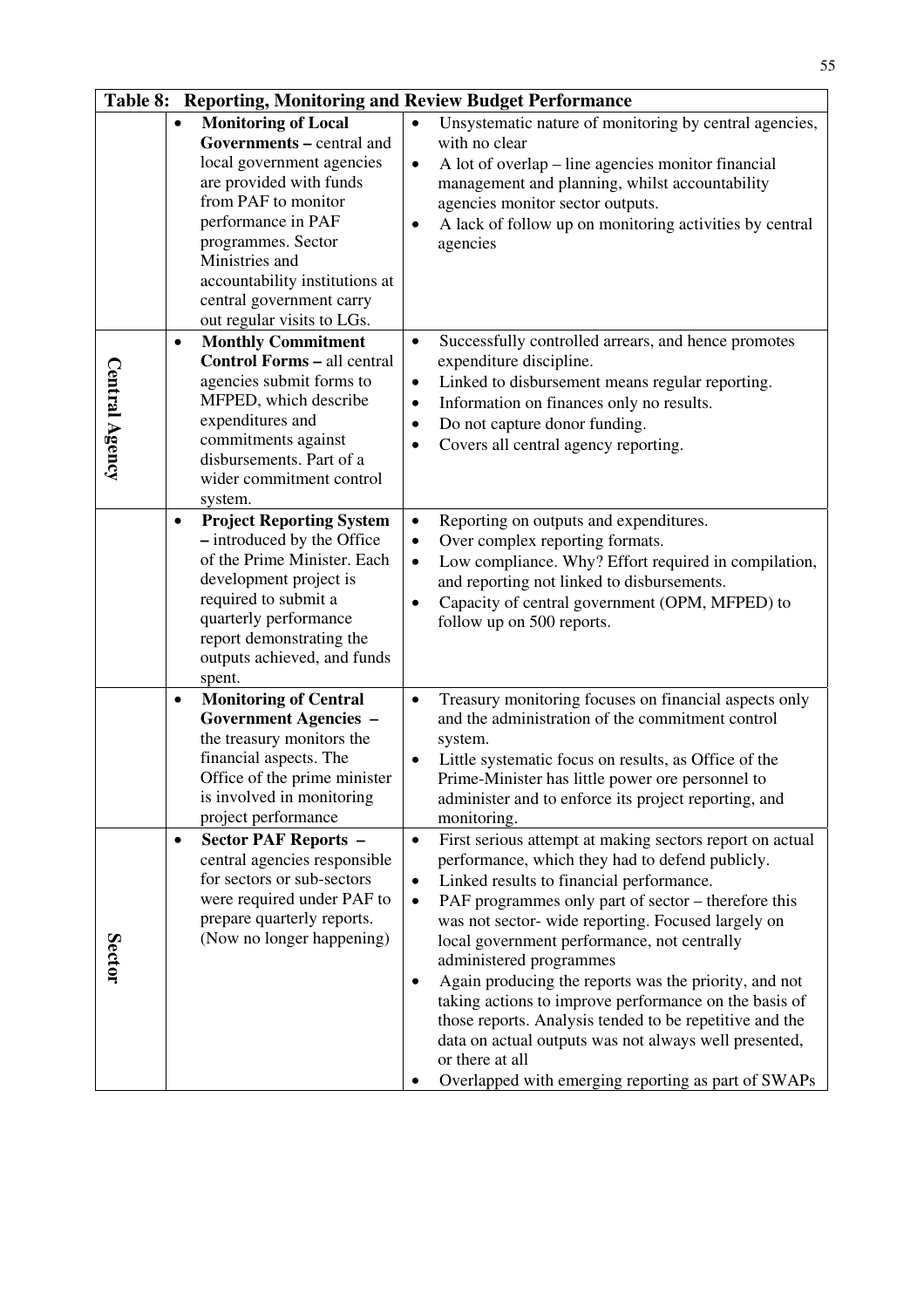|                                    | Table 8: Reporting, Monitoring and Review Budget Performance                                                                                                                                                                                               |                                                  |                                                                                                                                                                                                                                                                                                                                                                                                                                                                                                                                              |
|------------------------------------|------------------------------------------------------------------------------------------------------------------------------------------------------------------------------------------------------------------------------------------------------------|--------------------------------------------------|----------------------------------------------------------------------------------------------------------------------------------------------------------------------------------------------------------------------------------------------------------------------------------------------------------------------------------------------------------------------------------------------------------------------------------------------------------------------------------------------------------------------------------------------|
|                                    | <b>Sector Reports - periodic</b><br>sector reports are prepared by<br>sectors which review<br>performance against targets and<br>benchmarks for sector<br>stakeholders as part of their<br>Sector Wide Approaches, for<br>discussion at the sector reviews | $\bullet$<br>$\bullet$<br>$\bullet$              | These reports document the performance of the whole<br>sector (at the output level at least), against agreed<br>targets and benchmarks.<br>There is substantial ownership of the reporting process<br>within sectors themselves, and the exercise of reporting<br>is taken seriously by those involved.<br>They however do not always make a link between<br>budget outturns and outputs against targets, and the                                                                                                                            |
|                                    | <b>Sector Reviews - sector</b>                                                                                                                                                                                                                             | ٠                                                | focus is often on quantitative and not qualitative<br>performance.<br>Often little focus on the outputs of central agencies                                                                                                                                                                                                                                                                                                                                                                                                                  |
|                                    | reviews are broad, open<br>stakeholder for a which are held<br>to discuss sector performance<br>against agreed benchmarks,<br>new targets are agreed, and new<br>policy reforms initiated.                                                                 | $\bullet$<br>$\bullet$<br>$\bullet$<br>$\bullet$ | Open discussions sector performance held<br>The sector performance reports are discussed<br>systematically.<br>Inadequate focus on linking budget and output<br>performance.<br>'Missing middle' of linking output (budget)<br>performance to sector outcomes.                                                                                                                                                                                                                                                                               |
| <b>Overall Budget</b><br>Reporting | <b>PAF Quarterly Reports -</b><br>Sector PAF reports were<br>compiled into the PAF<br>quarterly report each quarter,<br>and combined with a statement<br>illustrating the disbursements<br>against budget.                                                 | $\bullet$<br>$\bullet$<br>$\bullet$<br>$\bullet$ | First attempt at compiling and comparing sector<br>reports and performance periodically.<br>Little analysis carried out of collective/comparative<br>sector performance.<br>Reports repetitive, and there was no consistent<br>preparation of results.<br>PAF focused attention on only part of the government<br>budget, and away from areas, such as public<br>administration and defence.                                                                                                                                                 |
|                                    | <b>PAF Review Meetings - open</b><br>quarterly meetings were held to<br>review the performance of PAF,<br>at which donors, civil society,<br>and the press were present.                                                                                   | $\bullet$<br>$\bullet$<br>$\bullet$              | Sector ministries were held to account for their<br>performance in public.<br>Few actions actually agreed to improve performance at<br>the meetings.<br>Difficult to scrutinise sector performance effectively at<br>half day meetings.                                                                                                                                                                                                                                                                                                      |
|                                    | <b>PRSC Matrix – the PRSC is</b><br>prepared every six months, and<br>shows governments progress on<br>key administrative and<br>institutional reforms. Fulfilment<br>of key benchmarks in the<br>matrix trigger the disbursement<br>of funds              | $\bullet$<br>$\bullet$<br>$\bullet$              | An effective way of planning for and tracking<br>crosscutting institutional reforms.<br>Presents a series of process outputs.<br>Still considered a World Bank Instrument, and is not<br>fully government owned.                                                                                                                                                                                                                                                                                                                             |
|                                    | <b>Budget Performance Reports</b><br>- these are meant to show the<br>performance of the whole<br>budget, and thus far have<br>focused on revenue and<br>expenditure performance                                                                           | $\bullet$<br>$\bullet$<br>$\bullet$              | Comprehensive approach to budget reporting, treating<br>all sectors in a uniform manner. An instrument that can<br>potentially track budget performance towards PEAP<br>implementation overall.<br>No mention of output performance to date, solely<br>financial, without inclusion of output performance<br>could be seen as a backwards step from the PAF<br>reporting and review.<br>Currently written, not compiled by, the Ministry of<br>Finance, Planning and Development, without input<br>from sectors, yet replaced PAF reporting. |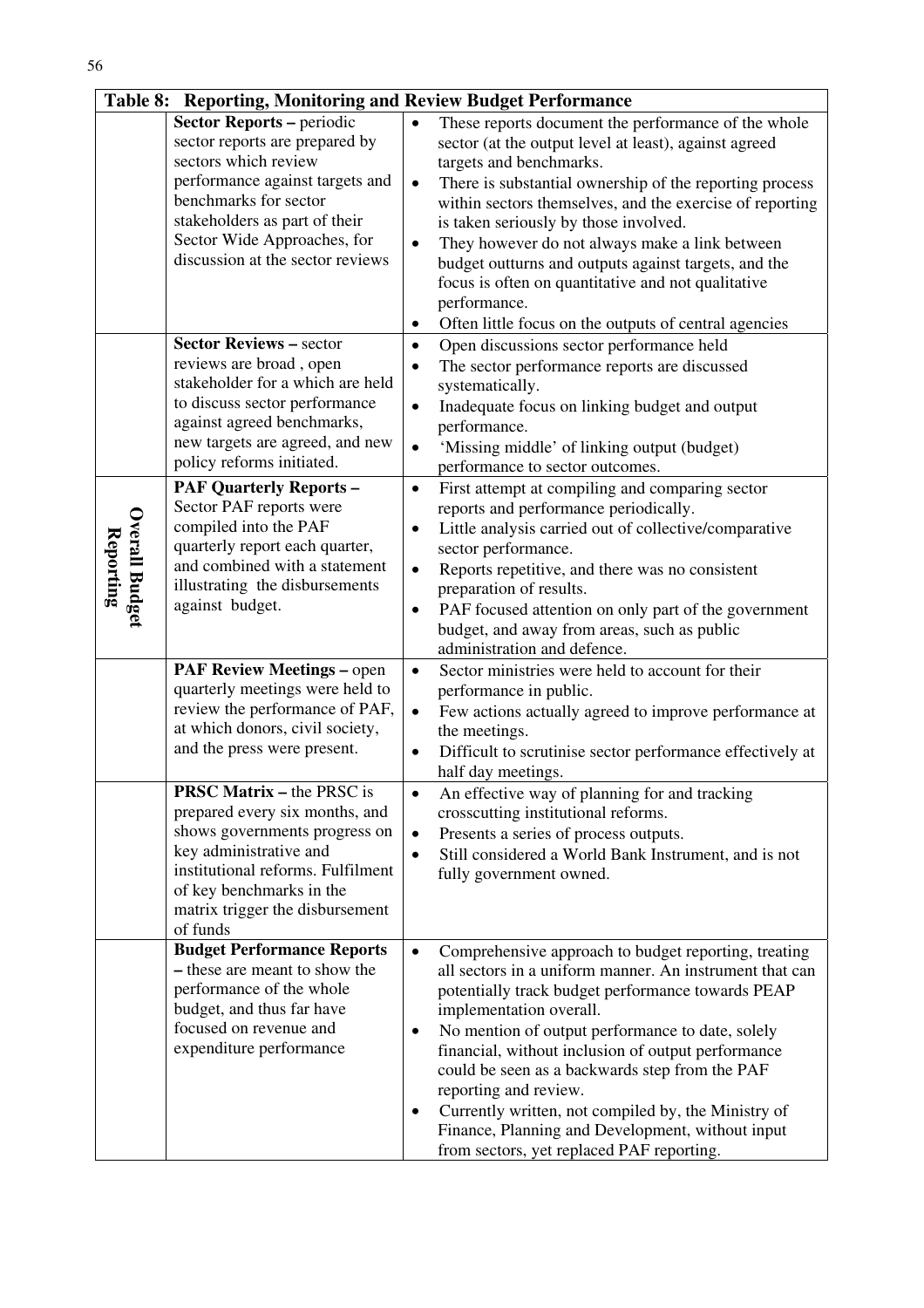|                       | Table 8: Reporting, Monitoring and Review Budget Performance                                                                                                                                                                                                                                                                                                                    |                                                                                                                                                                                                                                                                                                                                                                                                                                                                                                                                                  |  |  |
|-----------------------|---------------------------------------------------------------------------------------------------------------------------------------------------------------------------------------------------------------------------------------------------------------------------------------------------------------------------------------------------------------------------------|--------------------------------------------------------------------------------------------------------------------------------------------------------------------------------------------------------------------------------------------------------------------------------------------------------------------------------------------------------------------------------------------------------------------------------------------------------------------------------------------------------------------------------------------------|--|--|
|                       | <b>Public Expenditure Reviews -</b><br>a national stakeholder<br>conference held to discuss<br>overall budget performance and<br>the proposed budget<br>al.locations for the next<br>financial year in April/May.                                                                                                                                                               | Forum for discussing budget-wide implementation,<br>$\bullet$<br>with wide spectrum of stakeholders.<br>Agenda explicitly links performance to budget<br>$\bullet$<br>decisions as both are desk.<br>As with PAF little time for meaningful discussions in<br>$\bullet$<br>the meetings, and the problem is compounded with<br>Inadequate linkage with sector review process.<br>Little systematic way of PER to identify key cross-<br>٠<br>cutting budget issues to be addressed.                                                              |  |  |
| Monitoring<br>Poverty | <b>Survey Reports - information</b><br>on final and sector outcomes is<br>collected from various surveys,<br>including the census, household<br>surveys and others.                                                                                                                                                                                                             | Provides important information on sector outcomes<br>$\bullet$<br>Information on outcomes becoming more<br>$\bullet$<br>comprehensive.<br>Outcome data expensive to collect and often long<br>$\bullet$<br>intervals between data sets.<br>Quality of data from surveys sometimes questionable.<br>٠                                                                                                                                                                                                                                             |  |  |
|                       | <b>Poverty Status Report -</b><br>$\bullet$<br>the poverty status report is<br>produced every two years,<br>and sets out the status of<br>key PEAP monitoring<br>indicators, including final<br>and sector outcomes.<br><b>Poverty Monitoring</b><br>$\bullet$<br>Network - responsible for<br>technical coordination of<br>monitoring activities and<br>the identification and | Analysis attempts to assess the link service delivery to<br>$\bullet$<br>sector outcomes<br>Important overall picture of the status of poverty in<br>٠<br>Uganda, synthesising all the poverty data available<br>Relatively weak on issues of budget effectiveness.<br>$\bullet$<br>Junior representation on the committee, means that still<br>$\bullet$<br>little sector buy in to analysis and research carried out.<br>Alongside the Poverty Eradication Working Group,<br>$\bullet$<br>does not carry much weight in influencing decisions. |  |  |
|                       | commissioning of new<br>areas of research and<br>analysis.<br><b>Poverty Eradication</b><br>$\bullet$                                                                                                                                                                                                                                                                           | Potentially an important forum for overall coordination<br>$\bullet$                                                                                                                                                                                                                                                                                                                                                                                                                                                                             |  |  |
|                       | <b>Steering Committee - this</b><br>committee, which it is<br>proposed will have the<br>same as the PRSC Steering<br>Committee, and should<br>oversees the poverty<br>monitoring activities, and<br>the translation of poverty<br>outcome analysis into<br>policy reforms.                                                                                                      | of Poverty Monitoring and M&E.<br>PRSC steering committee has yet to champion the<br>٠<br>cause of poverty monitoring and ensure that sectors<br>amend policies in light of outcome analysis.                                                                                                                                                                                                                                                                                                                                                    |  |  |

# **5.3 Monitoring the effectiveness and impact of public expenditure programmes**

*Why monitor poverty outcomes?* 

The next stage in the monitoring and evaluation chain is the measurement and monitoring of sector and final poverty outcomes. On the basis of this activity, one can examine the effectiveness of government programmes, and by analysing the links between the achievement of outcomes to programmes outputs assess the appropriateness of sector strategies.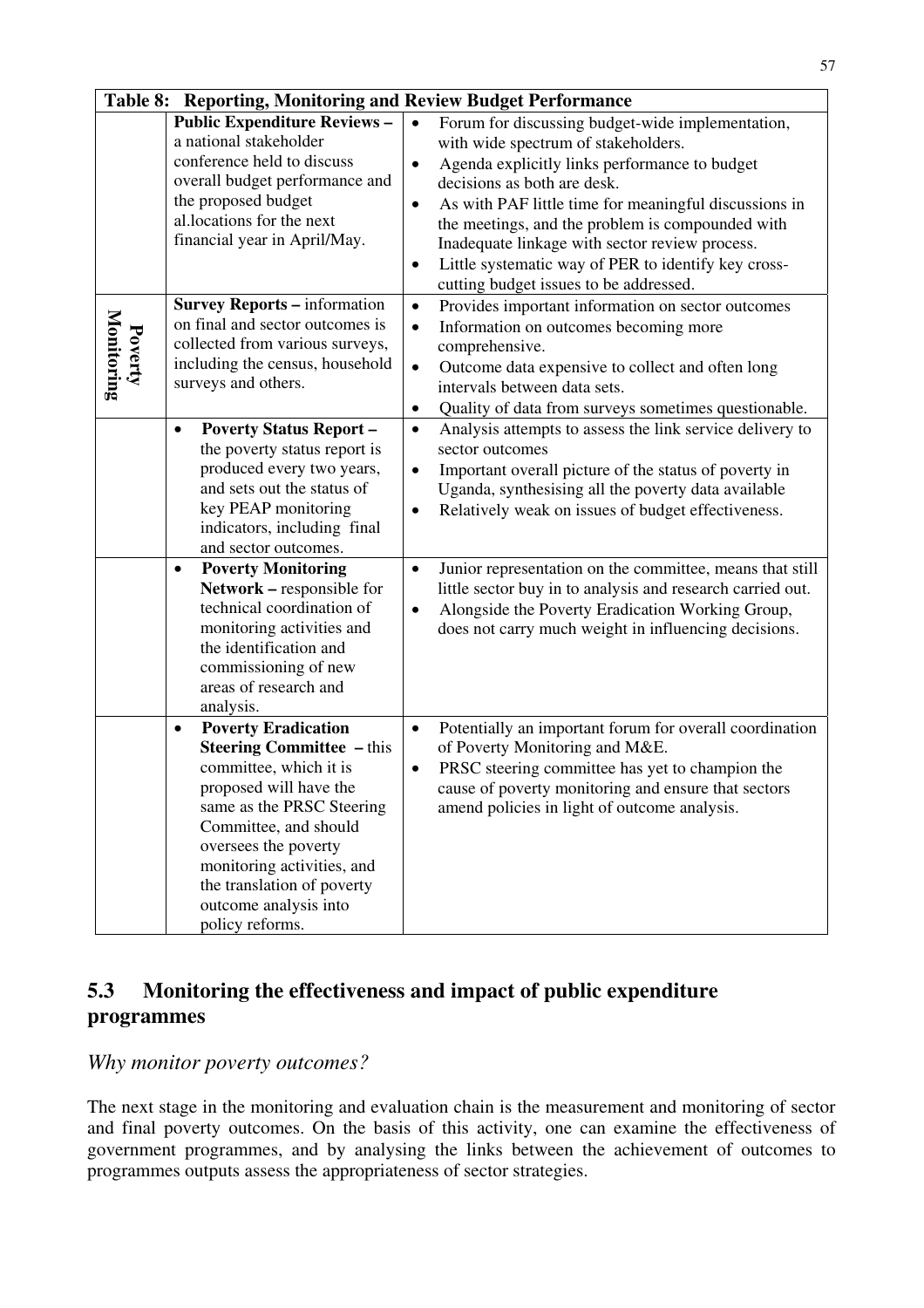The Poverty Monitoring Strategy sets out how final and sector outcomes will be defined and how this will be linked to the monitoring of inputs, activities and outputs and finally integrated into the policy making process. The Poverty Monitoring and Analysis Unit of the Ministry of Finance has been instrumental in developing this approach, spearheading the analysis of poverty outcomes and making the linkage to government policies. A poverty monitoring network has been established to coordinate poverty monitoring activities at a technical level.

# *Measuring outcomes*

On the whole, outcome data is more difficult and expensive to collect and many outcome indicators are collected less frequently than output or activity data. The sources of data on outcome indicators are varied and require careful interpretation and assessment. Important sources of information on final outcomes include the demographic and health surveys and the census, while important information on sector outcomes are gleaned from household surveys and participatory poverty assessments.

| Table 9: Sources of Information for outcomes and outputs             |                                                                                                                                                                                                                                    |                     |                                                                                                                                                                                                       |  |  |
|----------------------------------------------------------------------|------------------------------------------------------------------------------------------------------------------------------------------------------------------------------------------------------------------------------------|---------------------|-------------------------------------------------------------------------------------------------------------------------------------------------------------------------------------------------------|--|--|
| Level of<br>Method of data<br><b>Collection</b><br><b>Monitoring</b> |                                                                                                                                                                                                                                    | <b>Frequency</b>    | Output                                                                                                                                                                                                |  |  |
| Final outcomes<br>(or impacts)                                       | <b>Population Census</b><br>Demographic and<br>٠<br><b>Health Surveys</b><br>Impact studies<br>٠                                                                                                                                   | 10 years<br>5 years | <b>Poverty Impact Assessment</b><br>$\bullet$<br>reports                                                                                                                                              |  |  |
| Intermediate<br>outcomes<br>and processes                            | Households surveys<br>$\bullet$<br><b>PPAs</b><br>$\bullet$<br>National service delivery<br>$\bullet$<br><b>Integrity Surveys</b><br><b>Sentinel Sites</b><br>Agricultural, Industrial and<br>Labour-market surveys or<br>Censuses | Bi-annually         | Service delivery Survey<br>$\bullet$<br>reports<br>Beneficiary assessment<br>٠<br>reports<br>PPA thematic reports<br>$\bullet$<br>Survey reports<br>$\bullet$<br>Poverty Status Reports.<br>$\bullet$ |  |  |

Table 9 shows the sources of information for outcomes and outputs.

*Source*: Poverty Monitoring and Evaluation Strategy

Using these tools, Uganda is now generating significant data on poverty outcomes and the use of this information is gradually being mainstreamed into the decision making process. Various reports are written on the basis of the information collected in these various surveys. In addition, various institutions carry out analysis to explain the reasons behind the outcome information.

# *Making the link between public sector programmes and outcomes*

Perhaps the most crucial element of the analysis poverty outcomes is the assessment of the causal link between sector strategies, policies and outputs, and poverty outcomes – and, ultimately, budget effectiveness. The key regular report on poverty outcomes, and hence the achievement of PEAP objectives, is the bi-poverty status report which presents and analyses the status of final and sector poverty outcomes. The report attempts to link these final and sector poverty outcomes to service delivery outputs and the policy environment overall. It is basically a synthesis, compiled by the Poverty Monitoring and Analysis Unit, of the results and reports from the various surveys carried out over the two-year period. The Poverty Monitoring and Analysis Unit also carries out analysis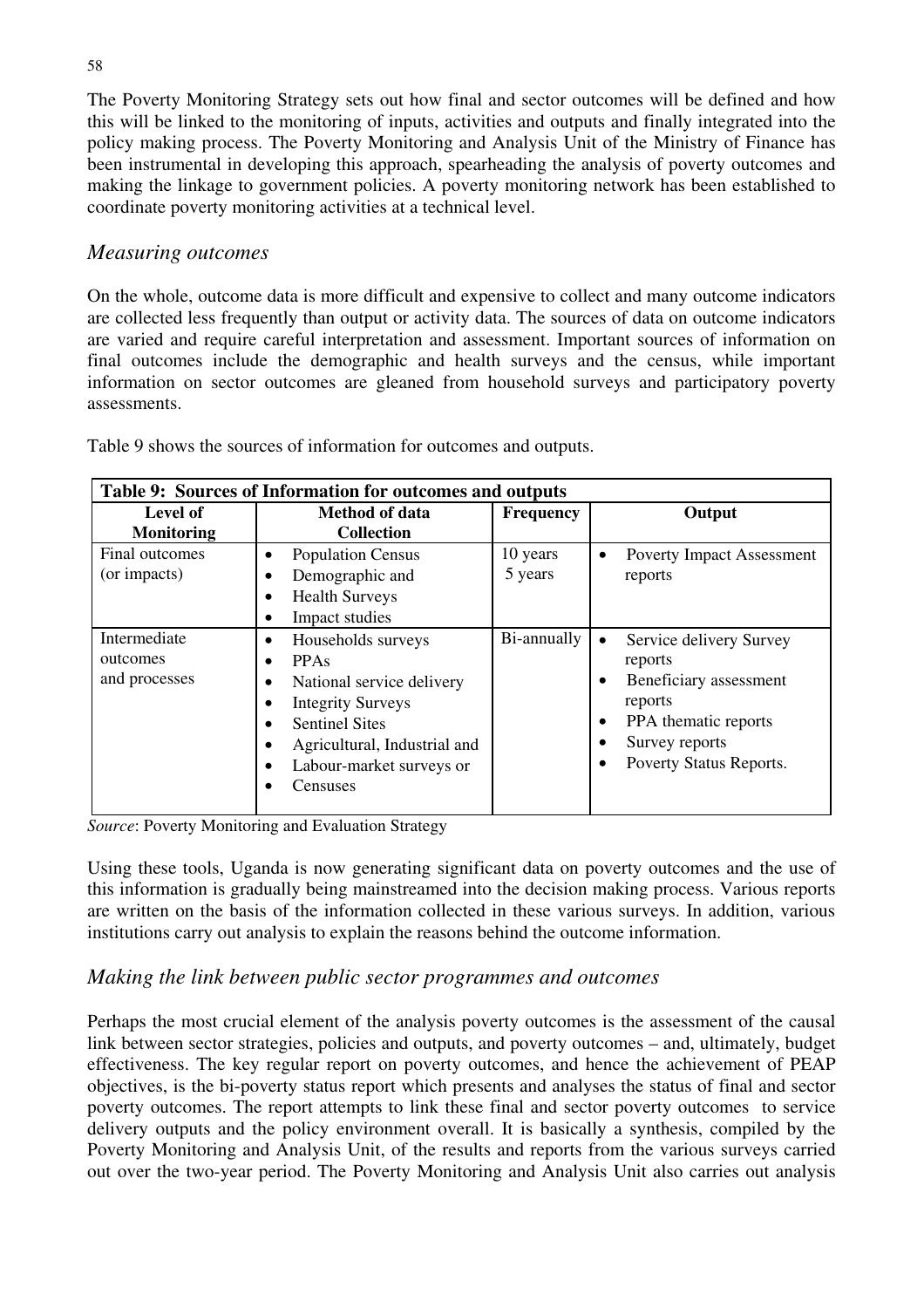itself of key issues around poverty outcomes. For example, it has worked on issues such as the causes of infant mortality and the implications on government policies.

Following on from this report, decisions can be made to improve governments strategy, policy and expenditure decisions. It is very evident that the revised PEAP was heavily influenced by significant amounts of outcome data from analysis of, inter alia, household survey data. This included the Uganda Participatory Poverty Assessment, in which the poor were consulted in their views on poverty and the record in implementation of programmes since the original PEAP. Similarly, allocation decisions have been influenced by this report. In 2000, the preliminary report of the Uganda Participatory Poverty Assessment found that both water and sanitation and primary education were the top needs of the poor, and accordingly, the additional resources from the enhanced HIPC initiative were allocated entirely to these two sectors.

However, the influence of sector outcome analysis is less apparent in sector decision making. The Poverty Monitoring Unit is regarded by some within and outside the Ministry of Finance as another donor project, rather than a mainstream government function and its analysis is not always used. A Poverty Eradication Working Group (for which the Poverty Monitoring Unit provides the secretariat) reviews sector BFPs in the light of poverty outcomes and a set of other criteria used to assess their poverty orientation. However, their advice is rarely heeded in the decision making process.

The process, however, is nascent and there is substantial potential for such analysis to improve the effectiveness of government sector strategies and policies. A problem is that the Poverty Monitoring Unit and its various reports do not have an effective route into the decision making process. Overall, there is no high level committee that has yet championed its cause (although the Poverty Monitoring Strategy does mention the PRSC Steering Committee as that entry point). Perhaps, entry points for reform may be most likely to be found not through the budget process per se, but through the sector review processes. These are fora where consensus can be built around policy changes in light of outcome analysis. Importantly, it is not only the Ministry of Finance carrying such analysis out. The Ministry of Health has its own Health Policy Analysis Unit and this commissions and publishes its own research. Other sectors do not have such units but they are increasingly aware of the need to align their policies more towards sector outcomes. The outcome orientation of the PMA and the revised Road Sector Development Plans are cases in point. This is a significant opportunity for sectors to improve the effectiveness their policies; however, it is a slow process, because sectors are not always willing to change their ways and adjust their policies.

# **5.4 Independent verification of results**

#### *The need to verify performance information*

The processes described above are aimed at measuring performance for use in the various management and policy decision-making processes. It is also important to reiterate the accountability aspect of performance measurement, and consistent with accountability is the need for independent mechanisms for verifying performance as well. Internal audit, the Auditor-General, the national and local government Public Accounts Committees all have a traditional role of independently verifying financial performance; however, they all potentially can play an important role in the verification of results. Civil society organisations can also help in the verification of results and are taking and increasingly keen interest in doing so.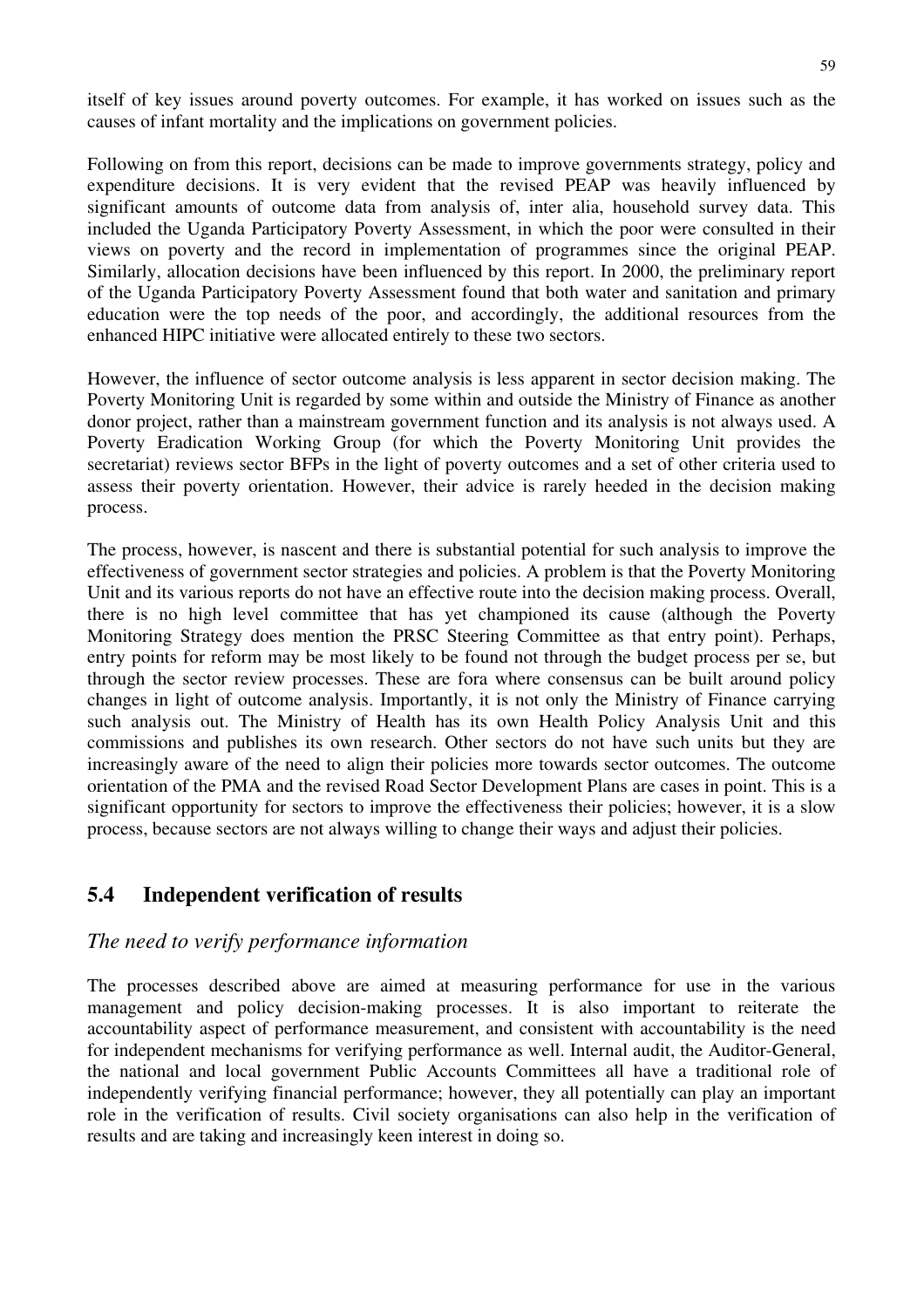#### *Audit*

Internal audit is generally weak; moreover, the function is exceptionally weak in LG. Internal auditors posted in central ministries are all employed by the Ministry of Finance and so have some degree of independence. In LG's they are employees of the administration and internal audit departments are often starved of cash. Internal auditors often complain that when reviewing payments, they are unable to verify whether activities have actually taken place. In such cases, internal audits are limited to a verification of paper/financial accountability and as such limits the scope for internal control of expenditures. Internal audit within ministries also does not particularly focus on results.

By statute, the Auditor General is responsible for carrying out annual external financial audits of all government institutions, including central government agencies and local governments. At present the Auditor General is struggling to fulfil this obligation, although its capacity has been upgraded substantially and there are now far more qualified accountants in the OAG.

In the original provisions of the PAF, unrealistic commitments were made by the government for quarterly value for money audits of PAF to be carried out by the Auditor General, using some of the funds provided for monitoring and accountability. Unsurprisingly, the Auditor General was unable to carry out this task, and those audits that were carried out were of poor quality. Given its stretched capacity it was decided that the Auditor General should focus on the single statutory financial audit of LG's. Understandably, this financial focus is likely to remain for the foreseeable future.

# *Tracking studies*

Donors providing budget support to sectors initially advocated independent sector-wide audits of expenditures; however, this was in direct conflict of the statutory requirement for audit by vote/institution. Instead of sector audits, sector tracking studies were commissioned which aimed to verify, on a sample basis, budget implementation from disbursement by the Ministry of Finance to the point of expenditure. The main problem with tracking studies is that they are almost entirely financial and have the limited function of verifying financial flows. Whilst audit systems are being strengthened, some consideration should be placed on broadening the scope of tracking studies to cover the independent verification of activities and outputs as well as just financial flows.

#### *Parliament*

The Auditor General presents its Audit Report to the Public Accounts Committee of Parliament. The committee scrutinises the report and makes recommendations to the Ministry of Finance, which responds in the form of the Treasury Memorandum. These functions are being carried out in n an increasingly timely basis. Also, the Public Accounts Committee has been engaged in training their counterparts in local government public accounts committees.

Alongside their greater involvement in the budget formulation stage, Parliament is becoming increasingly interested and engaged in the review of sector budget performance. Ministers are required to make policy statements to Parliament at the beginning of the financial year. In these statements, they not only have to justify their future allocations but also their past performance. However, the sector committees of Parliament have yet to assert real power. Their increased interest comes from parliamentarians' realisation of the increased importance of the PEAP and the sector review processes which they have failed to engage in fully. Although some technocrats within government and donors see the increased interest as political interference, it should actually be considered as an opportunity for political engagement and enhancement of horizontal accountability.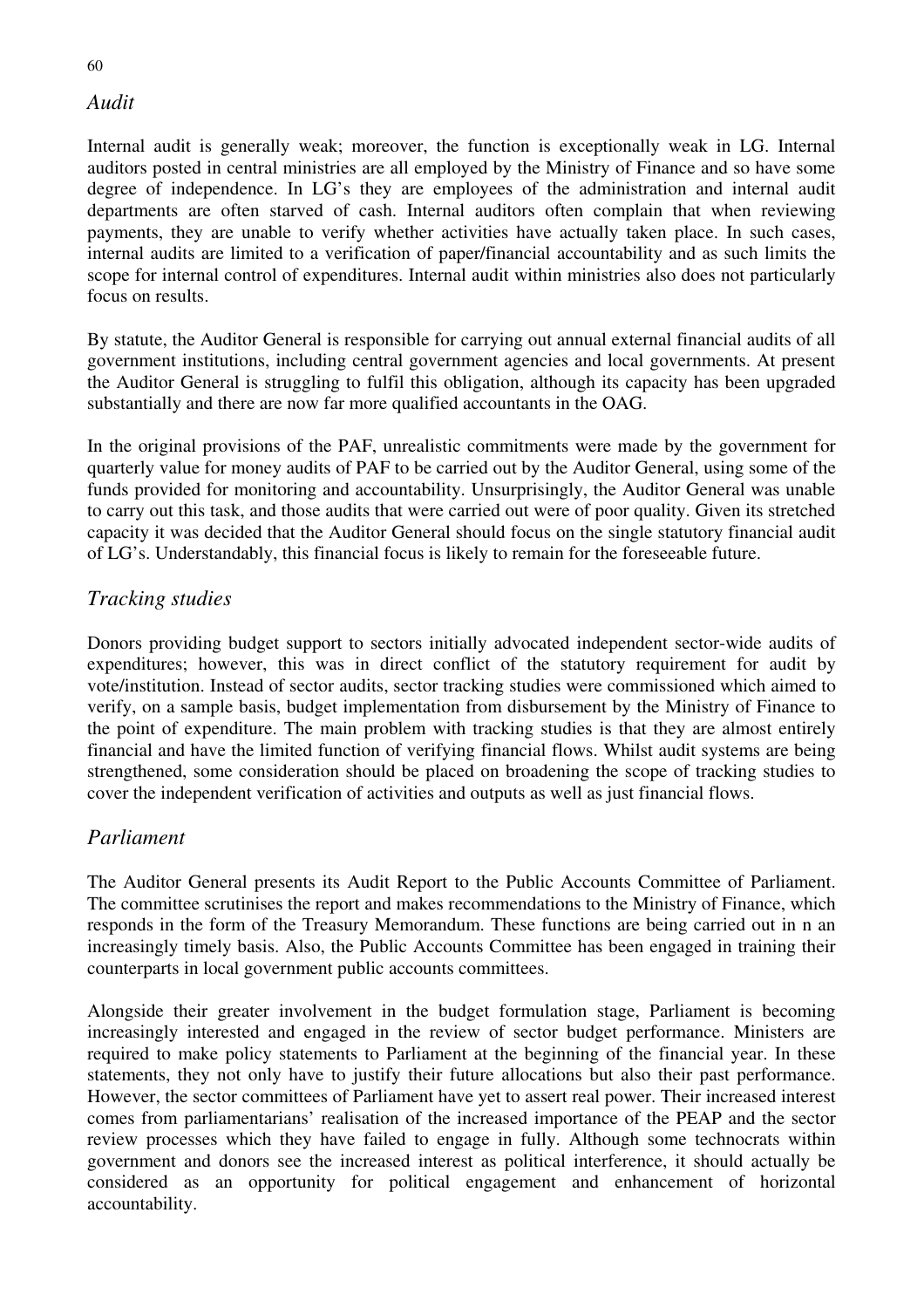#### *Role of civil society*

Civil society has increasingly been playing a role in the monitoring of government programmes since the inception of PAF. National NGOs, led by the Uganda Debt Network, monitored the implementation of PAF programmes collectively in LG's. It was soon realised that NGOs could not do this job effectively from Kampala which led to the creation twenty or so District PAF Monitoring Committees. Here they facilitated local NGOs to monitor independently the implementation of PAF programmes. The information generated by these activities were presented at PAF quarterly meetings. On the whole, NGOs have contributed to the legitimacy of the reported results in PAF programmes. They have also contributed effectively to the debate on government policy and this engagement has built an atmosphere of trust and partnership.

The Uganda Debt Network is also piloting the formation of community based monitoring initiatives which encourages community level monitoring of government services.

Such initiatives indicate the increasing importance of the civil society role. However, there is an underlying problem in the sustainability of civil society monitoring. Ideally, civil society monitoring initiatives should be self-funding and be motivated by civic duty. However, initially this is unrealistic, and activities such as training at least need to be paid for from above – and it is donors that ultimately tend to be financing these civil society initiatives.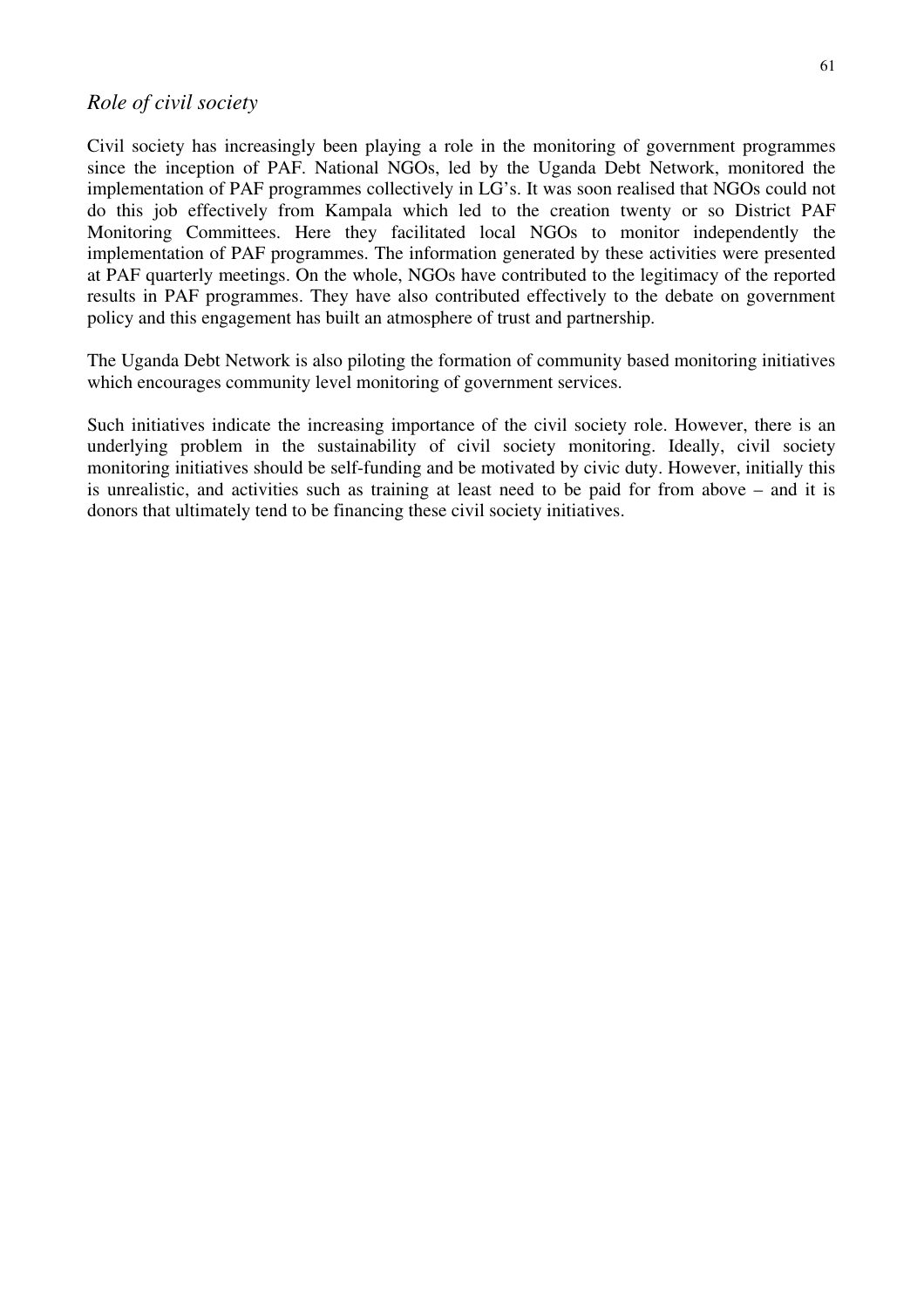# **Chapter 6: Factors in the Success or Failure Performance Management**

# **6.1 Use of performance information in decision making**

#### *Completing the performance management cycle*

The acid test of whether the results-based frameworks are being successful is whether and how performance monitoring and evaluation is used to improve decision making and performance. Such decisions can take place at every level, whether in day to day management of activities or in formulating national policies.

Thus far we have given anecdotal evidence of how and where information is used throughout, and Box 18 shows some of these examples. Performance information collected is being used in various ways to improve performance. Output and other performance information is being used to make operational decisions in the Health and Roads Sectors. It is being used to allocate funds in all sectors, and as the basis for incentives and penalties for local governments in Education and under the Local Government Development Programme. Also outcome information generated through Poverty Monitoring has started to influence national and sector policies through the PEAP and SWAP processes. The uptake has been varied within different institutions and sectors; nonetheless, performance based practices have added significant value to decision making.

#### **Box 18: Examples of how results have been used to improve performance**

*Operation of programmes* 

- The allocation of more funds to drug purchases by local governments, after a surge in outpatient attendance.
- Information on the condition of roads, influencing the decisions on which roads to maintain when. *Allocation of funds*
- The allocation of more funding to community mobilisation activities by district managers when the immunisation rate dropped in Bushenyi and Iganga.
- The use by the Ministry of Health of household consumption as a factor in the allocation of grants, once their previous allocations were shown to be inequitable.

*Performance incentives* 

- The Ministry of Education published league tables for local government performance, in classroom construction and good performing districts under are rewarded with additional allocations in the Education Sector.
- The application of minimum access conditions and performance rewards to the Local Development Grant on the basis of the National Assessment of local governments

*Policy formulation* 

- The incidence of diseases in Uganda influenced the design of the Minimum Healthcare Package.
- The decision to provide a non sector conditional grant to lower local governments under the Plan for Modernisation of Agriculture based on the observed variation of the causes poverty in communities.

# *Demand for information on performance*

As the analysis has shown there is a huge amount of information being generated through performance monitoring systems in Uganda; however this information is not always used. There were three main reasons why information was not used in decision making: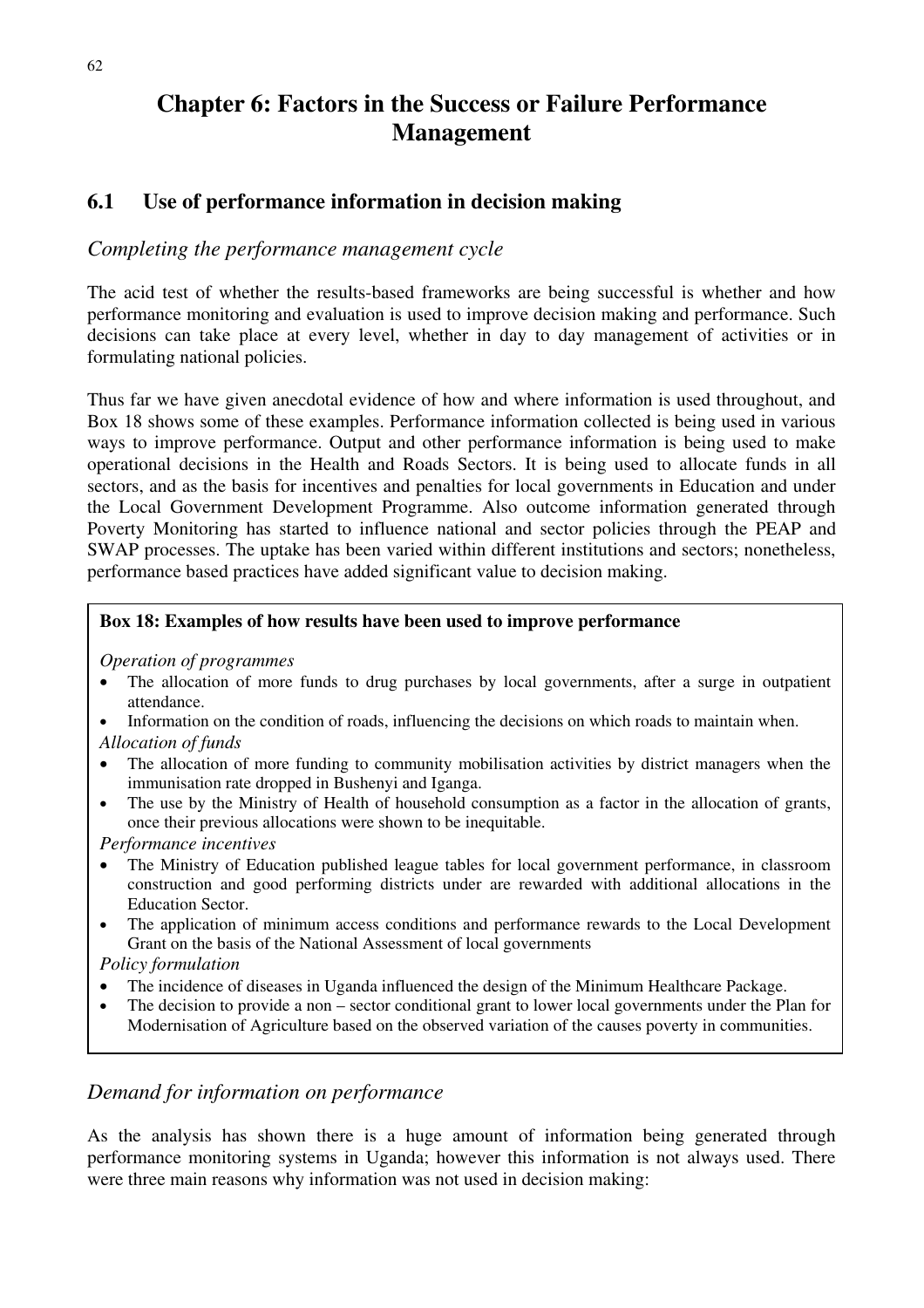- The information is often not useful for decision-makers at any level. Information overload is common – the temptation, when designing Monitoring and Evaluation systems, is to include huge amounts of information, regardless of whether it will be useful to managers. Having too much information, which may be irrelevant or inappropriate, makes it more difficult, not less difficult for decisions to be made.
	- The information is not useful to the level of managers concerned. Different levels of management actually need different classes of indicator (outcome, output, activity, input), levels of detail or aggregation (subcounty, district, national) to make their decisions. M&E systems often do not take this into account and generate the same information for all levels of decision-making. Operational managers within an institution may need details of all inputs and what activities have been carried out and where so as to ensure planned outputs are achieved, while top management within an institution may only need to know whether the outputs are actually being achieved or not. case in point is the PAF reporting system, where local governments provide information on district level activities, in significant detail to ministries. Line Ministries do not have the capacity to analyse all the information. The information cannot then be used to make decisions on which local governments need more mentoring and more closely monitored, or as the basis for rewarding good performing districts. Similarly, the reports are often too complex for local politicians to understand. Only with the Schools Facilities Grant where the activities and outputs are the same has it been possible to measure and rank performance and publish the results. Under the Fiscal Decentralisation Strategy a hierarchical system of internal and inter-agency reporting is being developed, which will provide appropriate information to managers and politicians at different levels.
- Managers are not aware of how performance information can be used in decision-making or are not willing to use it. Often managers do not know how to use information to improve services. M&E systems focus on the generation of information, and not on how it can be used to improve decisions. An exception here is the Health Management Information System, where guidelines have been given to managers on how to use the information generated by the system in improving service delivery.

This problem is especially true in the policy formulation and budget allocation. Information on sector outcomes is now being collected regularly through poverty monitoring activities, but sectors are having problems in translating the information into policies reforms which improve targeting towards the achievement in outcomes. For instance, in health sector outcomes such as infant mortality have not been improving, despite increases in sector funding. The sector is struggling to understand why this is the case and how to make their policies more effective and efficient. Without such solutions the sector is instead lobbying for additional resources, while the problem could lie in the programme choices and broader budget efficiency.

#### *Fragmentation of systems*

Another broad reason why information is not being used as well as it could be in decision making is that there is a proliferation of M&E systems, combined with a fragmentation of funding sources, along with poorly consolidated budgets. Managers often have to spend more time preparing reports than analysing the information and making decisions on the basis of it. The linkage between PAF reporting, ROM, SWAP reviews, and the PER are not clear. While there are separate M&E systems for every donor project this makes it very difficult for managers to get clear information and make decisions on the bases of that information.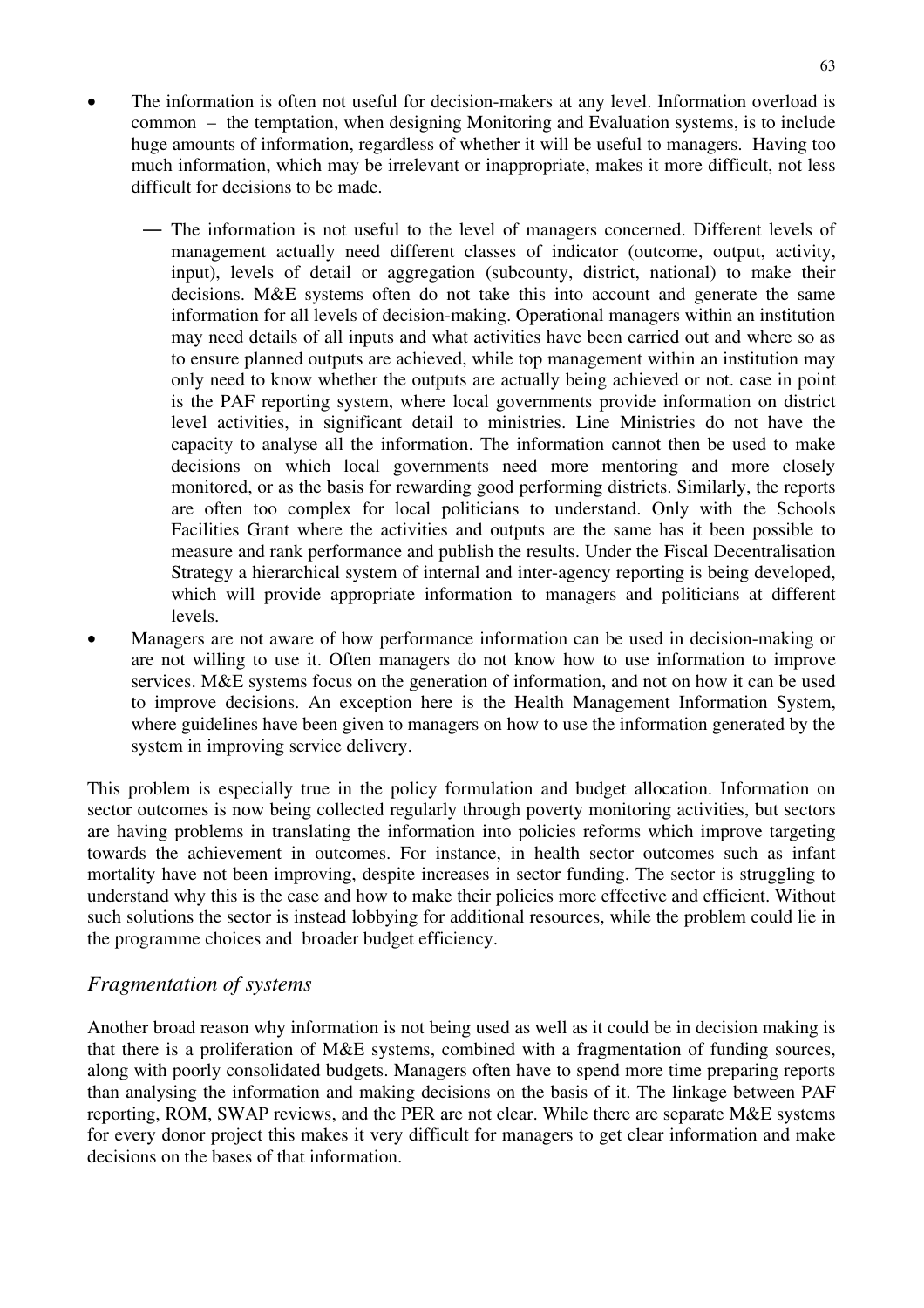# **6.2 Differing use of results**

There are several different institutional factors regarding the success of results-based frameworks, and their use in the interactions between institutions within government and between the public and private sector.

# *Use of results in allocation decisions*

Performance based practices have significantly sharpened the focus of the planning and budgeting process. While progress has not always been consistent and systematic nonetheless strategy and allocation decisions have been increasingly been influenced by results, with better decisions being made.

The most important factor that has enable the reorientation of expenditure allocations has been the political commitment and drive behind the poverty eradication agenda, which has enabled allocations to be made on the basis of their contribution towards this goal.

Another major factor in this success has been that the rapidly increasing resources available in the budget which occurred almost simultaneously with the introduction of the PEAP, OOB and the development of sector plans under SWAPs. This has enabled the government to make more efficient allocation decisions on the basis of performance information. However, the implication of this is that there remain significant inefficiencies in budget allocations as many of the inefficiencies in the budget allocations from prior to 1997 remain.

In future the GoU budget is unlikely to increase as quickly as it did between 1997 and 2002, and GoU will require a more robust mechanism for allocating resources from one sector to another on the basis of results. Many substantive issues around budget efficiency and effectiveness of existing MTEF allocations will soon need to be tackled if the achievement of PEAP goals is to be accelerated.

# *The nature of institutions*

The tools for results-based procedures are now established and are beginning to prove important and valuable in the management of public institutions. However, any further progress which will enhance the application of ROM and OOB requires changes in the management ethos and the public service incentive structure.

Results-based Practices, when used, have improved ministry and local government decision making and management. It is evident that the combination of OOB and ROM has helped focus managers' minds on how to carry out their roles more effectively and make better use of resources. Indicators and targets are tools for diagnosis of problems; however, it remains up to the leader, manager, or service provided to make decisions on the basis of information provided to improve performance. It is evident though, that the type of institution has a bearing on the success of performance management and also how it is implemented.

#### **Use of results by central ministries**

The biggest disparity in the application of results-based frameworks is between central ministries and local governments. The application of results-based practices within government ministries in Uganda is weak.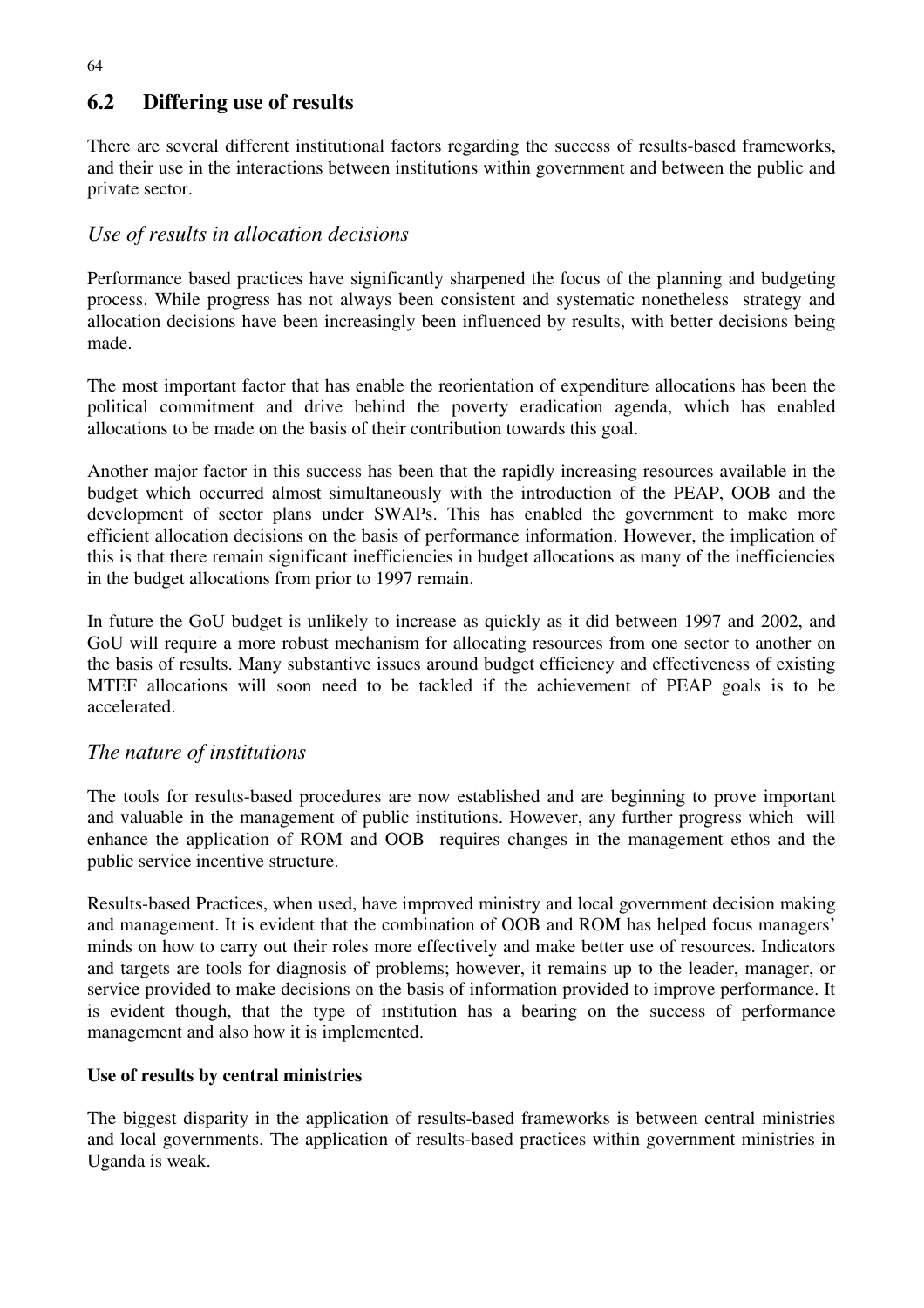Why is this the case? It is difficult for ministries to identify their results in terms of indicators – ministry outputs tend to be discrete and the result of processes and as a result targets cannot be set in terms of quantity. It is also difficult to measure the quality of the outputs of a ministry. Similarly all ministries have different mandates, and therefore different outputs. It is therefore difficult to compare performance between ministries. Results-based Management within ministries is accordingly more about the qualitative aspects of performance management. This involves looking at performance of individuals and departments in terms of the quality of outputs and less about quantity. It is therefore easy to see how a ministry can achieve results without necessarily applying systematic results-based frameworks.

However, whether these institutions are being efficient remains a different and more difficult question to answer. Systems of results-based management and performance appraisal of staff can help to ensure that staff inputs are being used efficiently; however, central ministries must have a prior incentive to improve efficiency. There is often no such incentive, and as ministries have entrenched practices, more rigid personnel situations, and the practice of incremental budgeting remains, independent change from leaders and managers is unlikely. In short the 'performance contract' or relationship between the parliament, crosscutting ministries (the Ministry of Finance, Ministry of Public Service) and other ministries is unclear and this makes enforcement of performance difficult.

#### **Local governments and service delivery**

Sector ministries have been better at developing and applying results-based practices in managing their relationships with local governments, through conditional grants under SWAPs than using them for their own management.

Overall, the application of results-based frameworks within local governments appears more widespread although this does not necessarily translate into better local government performance across the board. Performance management is more widespread because local governments provide relatively homogenous and easily measured services for which it is easier to identify performance indicators and easier to link the budget to discrete activities and outputs. This makes it possible to assess budget efficiency within a local government and compare between local governments.

Also there is a clearer incentive for local governments to collect performance information – if they do not report on performance to central government they do not receive funding. This is due to the clear distinction between the principles and the agent and the ease of enforcement of reporting. However, the nature of the 'performance contract' between central and local government at present boils down to paper accountability, since local governments are often not put under pressure to actually improve efficiency. Central government needs to use this performance information more constructively, so as to help support efficiency improvements in local governments. The local council also needs to be more engaged as it is actually intended for closer the administration and service delivery.

LG's are also relatively young institutions as their administrations were formed in the mid 1990's, and therefore have less entrenched practices than central agencies. This means that there is actually more potential for new management practices to take hold and a greater possibility for results-based frameworks to add value.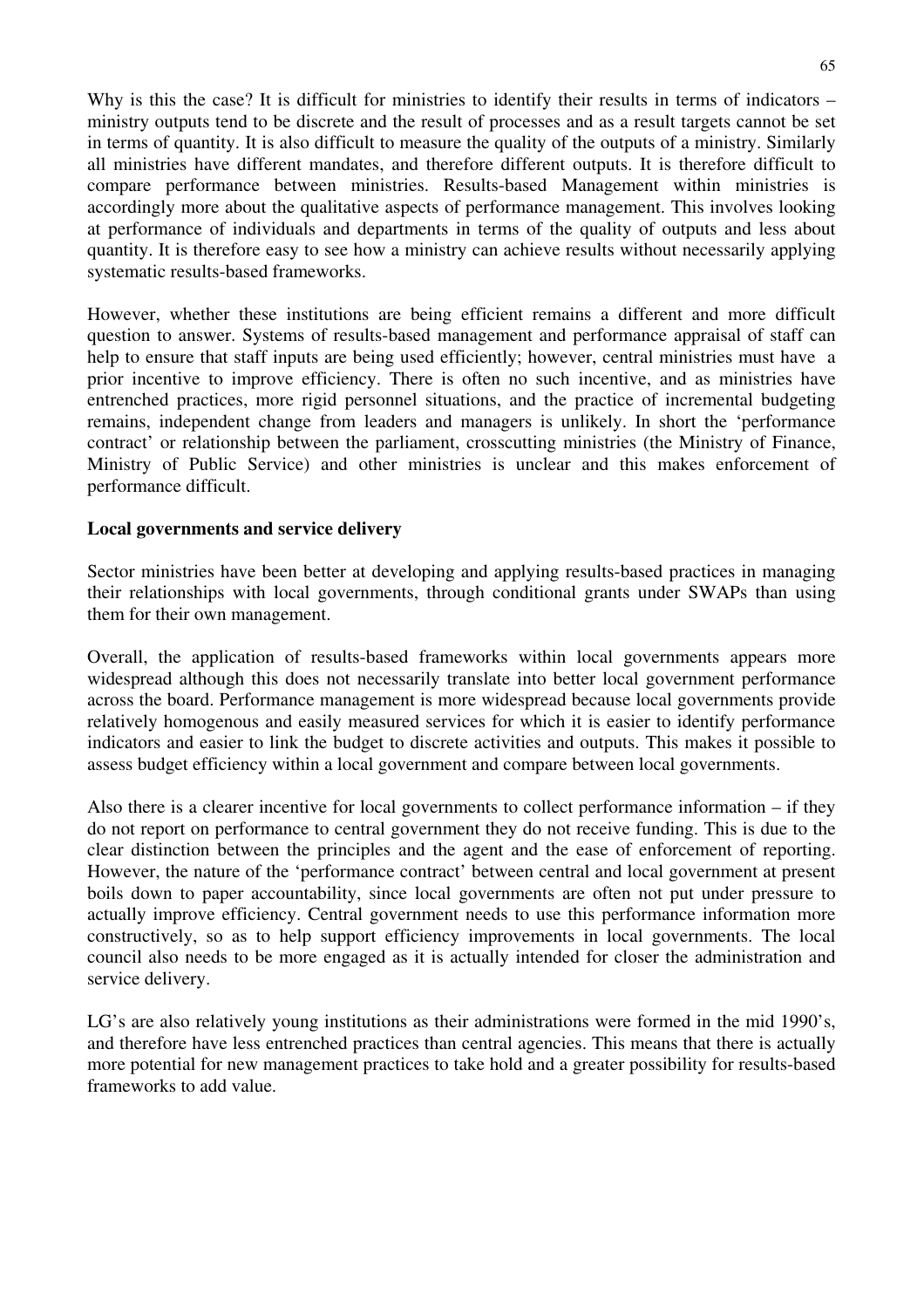#### 66

# *Managing SWAPs and Ministry Planning Departments*

With the restructuring of the civil service the responsibility of planning and budgeting was devolved to ministry planning departments. Planning departments have played an important role in the application of OOB and ROM within sectors, and also in developing the relationship with local governments.

The Health and Education ministries had the strongest planning departments, and these have controlled the planning and budgeting and the SWAP review processes. They are also instrumental in managing and co-ordinating the relationship with donors. The control within the ministries has also helped ensure full ownership of sector plans and the review processes within ministries, and consistency between the ROM and OOB initiatives. In the Ministry of Education, in particular, the planning department appeared to have taken over many of the roles of line departments, who appeared sidelined. The Planning Department is less dominant in the Ministry of Health, and line departments appear to be using ROM as an opportunity to assert their roles, and justify their need for increased shares of ministry resources.

The Ministries of Works and Agriculture have different set-ups, where the planning departments have slightly less prominent roles. This reflects the way the sector planning processes evolved, and the deeper involvement of the Ministry of Finance. The roads sector has a steering committee chaired by the Ministry of Finance, and supported by an RSDP coordination unit in the same ministry and not the Ministry of Works. This mixes up of the principal-agent relationship, and could be damaging, if it were not for the ownership of the RSDP in the Ministry of Works, and the high political priority given to the roads sector by the President. The results-orientation has remained strong throughout.

The importance of political commitment and ownership can be illustrated with the situation of the PMA, whose implementation has been slow. Implementation is coordinated by a PMA Secretariat located in the Ministry of Agriculture, and a multi-sector Steering Committee, which was originally chaired by the Ministry of Finance, but is now chaired by the Ministry of Agriculture. There is far less ownership of the strategies within the PMA within the Ministry of Agriculture, and there is little high level political commitment to the strategies in the PMA. It also leaves an unclear role for the agriculture planning department. The PMA framework and its demand driven principles have been undermined by Initiatives such as the Strategic Exports Programme, which provides inputs to coffee, cotton and cocoa farmers. ROM indicators identified in the Ministry performance plan also reflect a role very different from that envisaged in the PMA. The PMA may be a very good strategy on paper, but it is unlikely to be implemented properly, and may continue to be bypassed or undermined, so long as institutional and political commitment are lacking.

# **6.3 Contracting out using the private sectors**

# *Managing private sector contracts*

In Uganda, private sector firms are now used to carry out most physical investments on behalf of the public sector, whether it be classroom construction or building of roads. The ability to achieve results through the private sector is directly related to the public sector's ability and incentive to formulate, manage and supervise contracts with the private sector effectively. However, there is little incentive to manage contracts effectively, hence weak capacity to do so.

Major works contracts in the Roads and Water sectors, for example, often result in major cost overruns. This is often due to weak contract management. It is also due to the complex nature of the relationships between contractors, firms with the supervisory contracts and the public sector. Given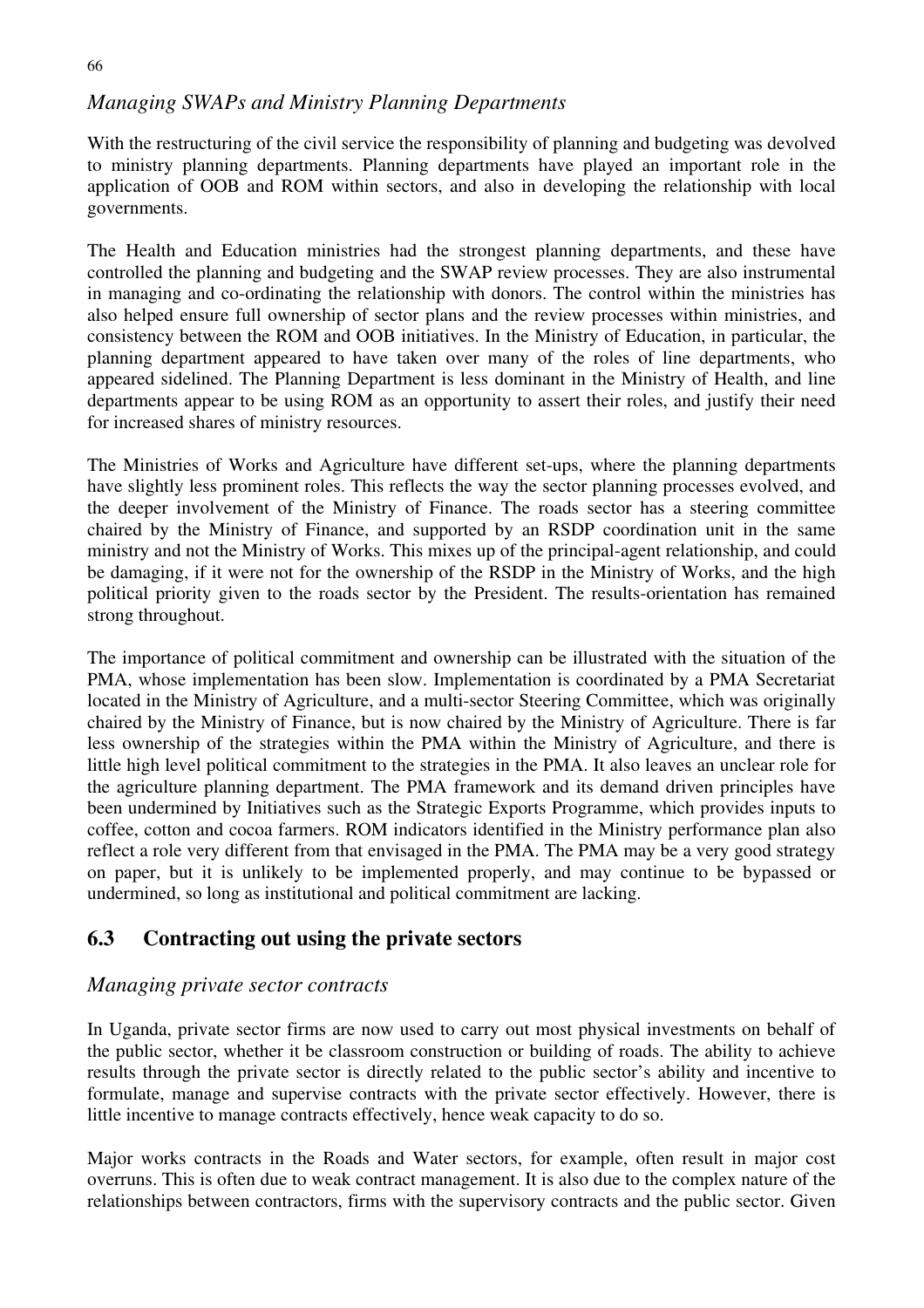the fact that the public sector officials are the least well remunerated of the three parties, the incentive for the public sector to prevent cost overruns is often not there, even if contracts are well formulated. There is also substantial scope for rent seeking by the private sector contractors.

Similarly, the quality of classrooms constructed under the SFG grant depends significantly on how closely the construction firm is supervised by local government staff to ensure that the specified contract is being followed. If that supervision is ineffective, then contractors will cut corners and build inferior classrooms. Also, there is often scope for collusion between contractors and staff and this creates further problems.

#### *Using the private sector in service delivery*

There has been well documented evidence of the superior performance and quality of service deliver provided by the NGO and private sector institutions in areas such as health, education and agriculture sectors in Uganda.<sup>27</sup> However, this does not necessarily mean that they can and should be a substitute for public service delivery.

Although in many cases the private sector or NGOs do provide better services than the public sector, the comparison is often unfair because these institutions charge for their services. In the Health sector, grants are transferred to local governments to fund NGO health units to provide services on behalf of government; however, they are still permitted to charge for health services. The private health centre visited in Bushenyi as part of this study actually appeared to be delivering inferior services to that of the public sector clinics, and the tracking of service delivery indicators was far less in evidence. One of the factors behind this was the attitude of district staff, who took less of an interest in supervising NGO health centres and district officials often perceive NGO units as rivals, rather than contractors. Although memoranda of understanding are signed, the lack of formal performance contracts with NGO health units that are specific about the outputs that these units are to deliver, may contribute to the lack of supervision of NGO units.

The new National Agriculture Advisory Services, which is being piloted in a few districts, contracts out advisory services completely. Farmer groups in subcounties decide on the advisory services they need, and then the subcounties tender and manage contracts on their behalf with the private sector. Given their weak capacity, it is questionable whether subcounties will have the ability to manage contracts and ensure that quality services are provided. It is also unclear how the private sector will respond in these areas and whether there is the private sector capacity to meet this demand. It is too early to judge whether this approach is being or will be successful.

In sectors such as the water, power and telecommunications sector, various forms of private sector involvement are being tried out. These range from privatisation in the telecommunications sector, to forms of leasing and concessions to run water supply systems. The success of these initiatives depend on the formulation of contracts or regulation arrangement, and the ability for contracts to be enforced.

There is also an inherent assumption in these approaches that the private sector has higher capacity than the public sector in Uganda and is less corrupt. This means sometimes incorrect decisions are made in what to contract to tender to the private sector. As mentioned previously, the Ministry of Education contracted the private sector to carry out monitoring activities on its behalf. Although more comprehensive, the monitoring reports received were of not of any better quality than those prepared by the Ministry prior to the contracting out.

<sup>&</sup>lt;sup>27</sup> For example, Emmanuel Ablo and Ritva Reinnikka 'Evidence from Public Spending on Education and Health in Uganda' World Bank Working paper, (1998)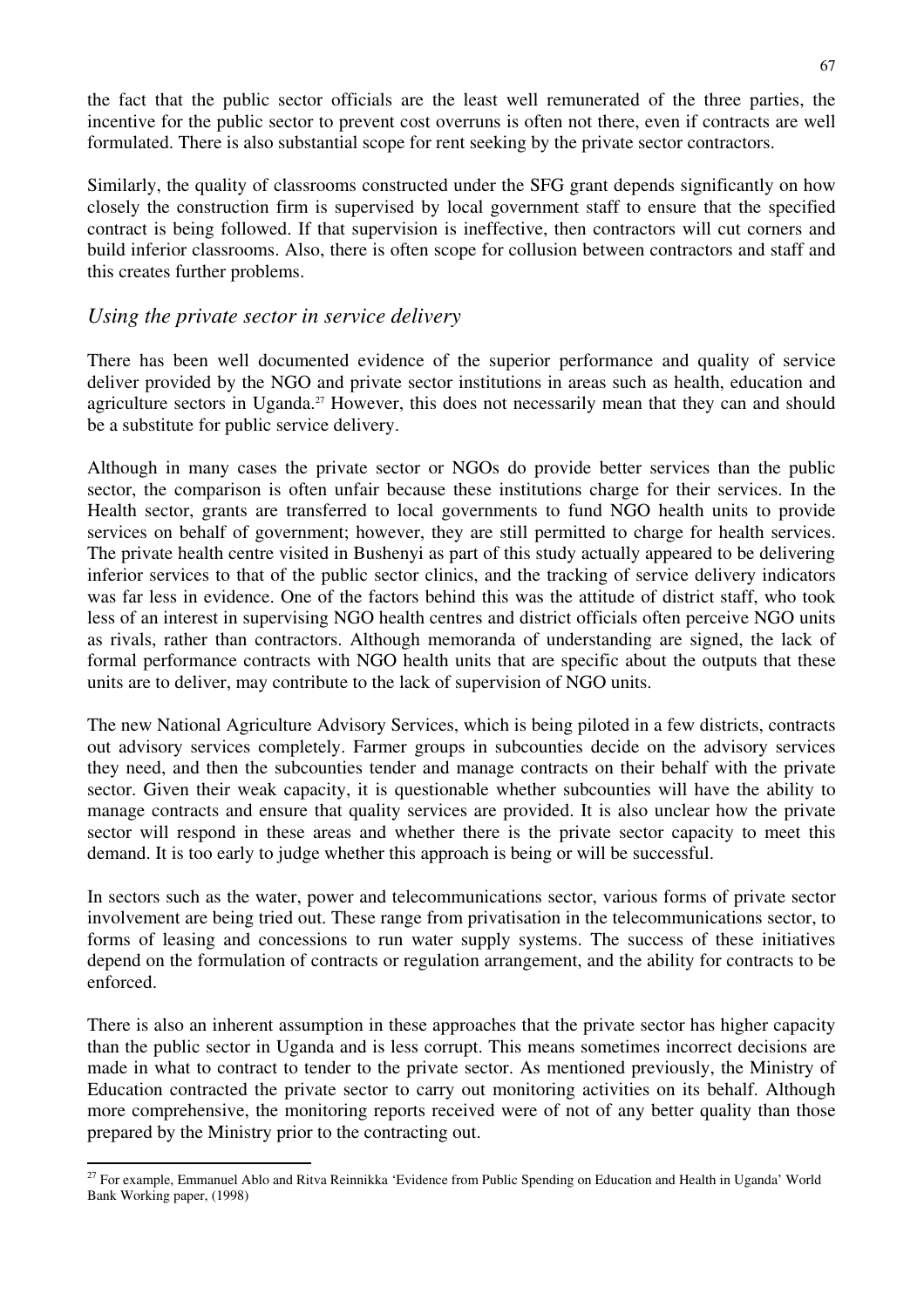# **6.4 Leadership, management and incentives**

Output Oriented Budgeting and ROM are tools for managers to help them to improve the efficiency of the operations, and the making of the associated decisions. They do not and cannot replace good political and administrative leadership and management skills within an institution. In Uganda, it is the quality of the leadership and the management that are probably the two most important factors in the performance of an institution. It tends to be the administrative and political leadership that set the tone of institution, and determine whether inputs are managed efficiently and effectively

Ironically, in view of this, it is the upgrading of financial management systems and capacity that tends to get most attention, especially from the donor community. Poor financial management actually tends to be a symptom of weak or corrupt leadership, management and poor incentives. Without tackling these factors, the value of upgrading public expenditure management systems and other initiatives which promote budget efficiency will be undermined.

# *Leadership*

The quality of leadership (both political and administrative) and management was found to be a key ingredient for any agency's performance; however, the agencies with strong leaders are not necessarily those that make full use of results-based frameworks. The Ministries of Finance and Education are perceived to have strong leadership, and be good performers; however, neither appeared to be implementing ROM very rigorously. However, the Ministries of Finance and Education, with their strong leadership, were good at applying results-based frameworks to other institutions which were subsidiary to them/delivering services on their behalf.

This implies that there are weak incentives for central institutions to increase efficiency. ROM and OOB need to be more systematic and forcefully implemented, especially in central government, and use of and compliance with both should be more rigorously enforced. At the higher levels in government, there tends to be the most patronage in terms of appointments. This is inconsistent with the needs for greater focus on the performance of leaders and for holding them personally responsible for the performance of their institutions.

# *Management and flexibility*

A lack of basic management skills undermine the ability of institutions to perform generally, and also diminishes the value of results-based practices. Poor managers are less likely to monitor department or staff performance and use this information to make better decisions and motivate staff. This brings to the fore the importance of public sector reform programme in Uganda and especially the need to attract and retain high quality managers within the public service.

It is difficult to say whether the amount of flexibility lent to managers in central agencies is currently a major factor in their ability to perform. It appears that the issues such as management and leadership quality and incentives are more fundamental in terms of an institution's efficiency. There is probably adequate flexibility on paper for ministries; however the flexibility is undermined by these other internal factors. The evidence is clearer in local governments, where it is evident that the tight controls over inputs imposed by central government are restricting innovation and undermining the ownership of programmes.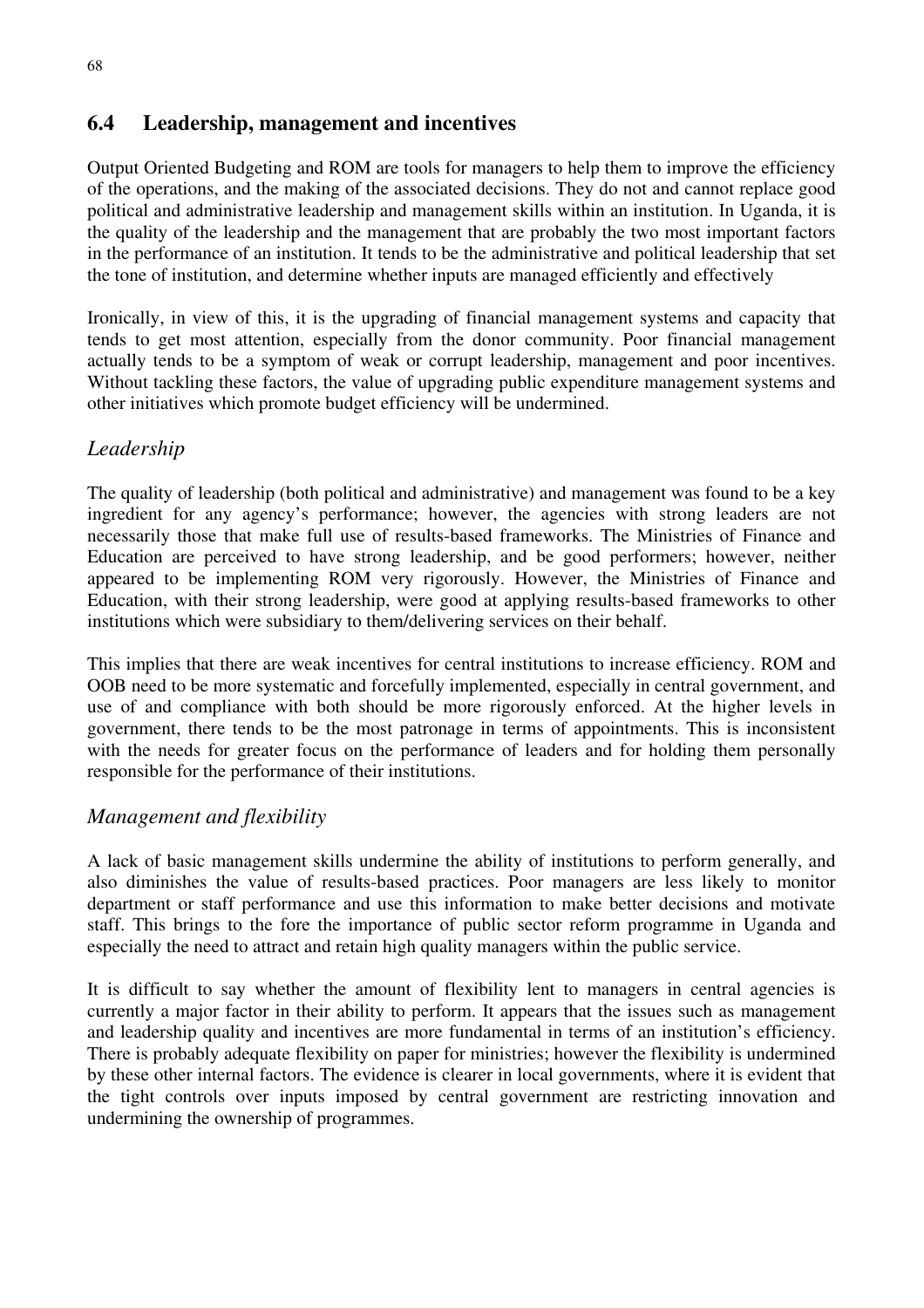#### *The move away from cost sharing*

Because of the drive to be 'pro-poor', there has been a tendency to make sure that services are free at the point of delivery and to abolish cost sharing, i.e. beneficiaries paying for service delivery in part or in full (e.g. patients paying for healthcare). For instance, health and education services are now supposed to be free at the point of delivery – an ostensibly pro-poor policy. The positive aspect of the poor being able to access services has, however, not been weighed against the cons of the deterioration in the quality of service delivery to those who actually receive it. In particular, staff working in the Health Sector appeared demoralised, claiming they were over-worked and unable to perform their jobs effectively, as drugs and equipment rarely met patient demand.

In the Health and Education sectors, informal methods of rationing, and/or charging, have crept in since the services were made free. Some of the better government primary schools we visited had informal fee paying systems, framed as parental contributions, which were stated to us as optional, but were probably compulsory (which is contrary to the government UPE policy). This payment of fees was accompanied by a stronger, more formal parent-teacher relationship. Such a relationship was seen to be more important than that of the relationship with the district, in terms of motivating staff to perform. In Mulago Hospital, the national hospital in Kampala, most patients will receive free treatment for a couple of days, and this will include any drugs available being provided free; however, after two days of free treatment, patients are asked to pay for further drugs. Such practices are common throughout the country.

#### *The need for strong incentive frameworks*

Institutions and the individuals within them need strong incentives to perform. A framework oriented towards performance depends on a clear distinction between the principle and the agent. It must be in the interest of the agent to deliver the results required by the principle. This is true whether it is between donors and government; the Ministry of Finance enforcing rules with local governments or ministries; the District Local Government ensuring that the private sector or public sector service delivery units perform; or whether it is Mitooma Primary School Management Committee and the teaching staff.

The Local Government Development Programme has shown that linking grant allocations to performance can provide a strong incentive to enhance institutional capacity to deliver results. The lessons show that formal institutional incentive structures can work within government and that they do not necessarily have to punish poorer performing agencies. However, for this to work the rules and performance criteria against which agencies will be measured must be clear ex-ante, and credible, transparent systems for their enforcement must be in place.

Financial incentives were important in staff management; however, these mechanisms were often informal and not transparent. The informal mechanisms of distributing training and allowances to good performers are not necessarily bad; however, they represent a hidden cost. It also means that good performers stay away from the office longer. It is often difficult to distinguish between the rewarding of performance and patronage. The car loan system in Bushenyi was one example where there were beneficiaries on all sides and which was universally appreciated and increased loyalty of staff to the district.

However, the incentives that work are not always financial or material. The publishing of performance tables can act as an incentive to perform, as the education sector has shown, although this has not been replicated much elsewhere. Simple provisions such as the publishing of public notices of disbursements of UPE funds in schools had dramatic effects on reducing the diversion of funds. Those involved in service delivery mentioned themselves that technical interactions with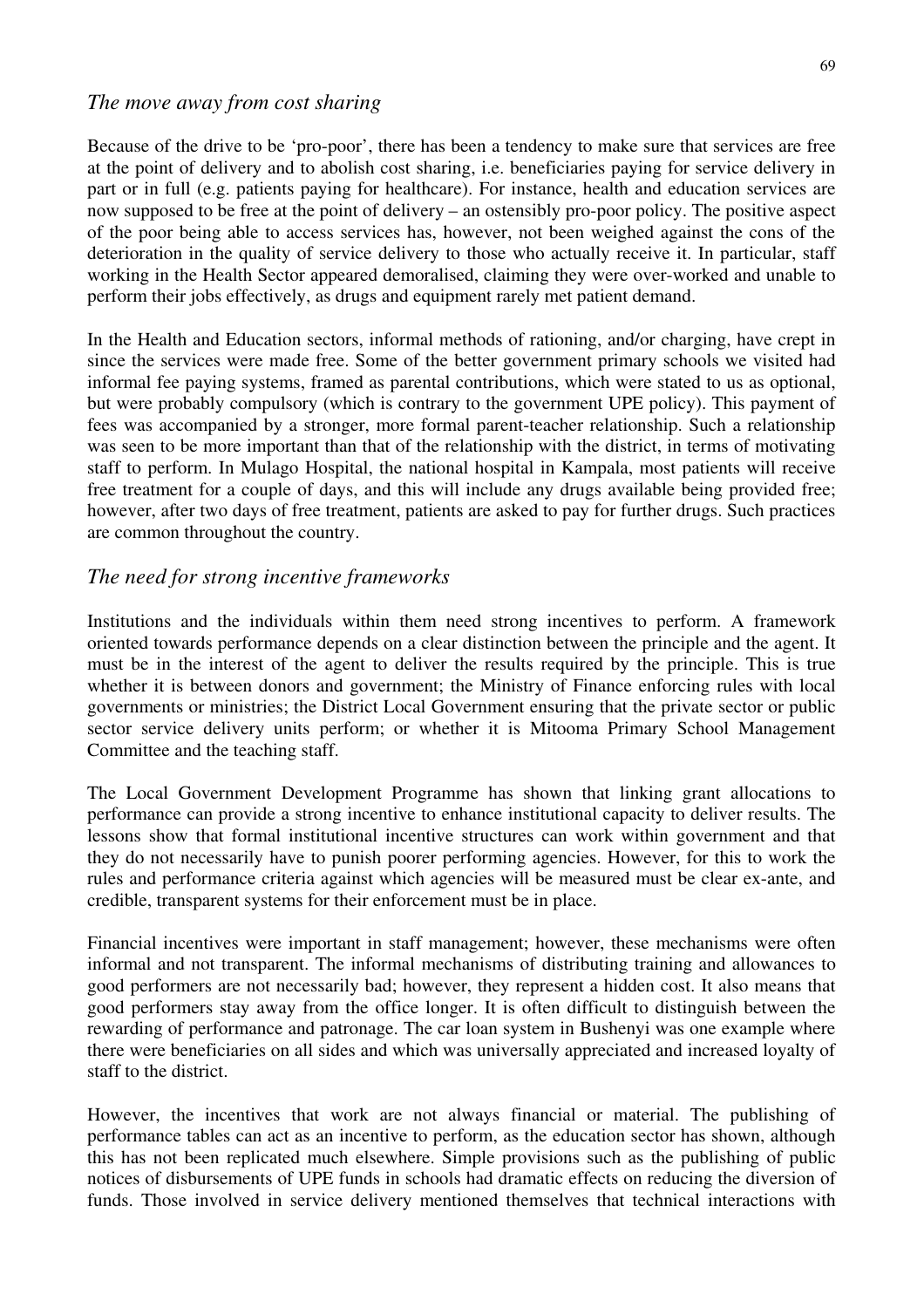district staff, and/or recognition in front of peers were great incentives to perform. Simple management techniques can therefore provide incentives just as well as formal incentives.

Both formal and informal incentive frameworks can therefore have substantial impacts on the achievement of results. In the context of this study it is therefore important to highlight that incentive frameworks linked to systems of performance measurement are a very good way of ensuring the success of results-based management systems.

#### **6.5 Donor-government relations**

#### *The changing nature of donor- government relations*

There has been a fundamental shift in the donor-government relationship in Uganda over the past five years with the move from ex-ante to ex-post conditions. The basis of the disbursement of donor funds is increasingly on the achievement of pre agreed performance targets and processes within an agreed time frame.

This relationship is built on the performance based frameworks, and review processes around the PEAP, the PAF and SWAPs. Donors significant role and stake in these government led reforms has given them the confidence to make this shift and channel their funds through government budget systems. The existence of collectively agreed targets and performance criteria has also led to increased donor coordination.

Sector Reviews have become increasingly important fora for discussing and agreeing performance indicators and benchmarks for the disbursement of earmarked sector funds from donors in the future. The PRSC process is evolving into a mechanism for government to agree cross-sector reforms, and their associated benchmarks with donors, who are increasingly tying their support to a successful PRSC review process as well.

# *The credibility of donor conditions*

The process of setting and agree performance targets and process benchmarks is becoming well established; however, the donor government relationship is actually does not provide much incentive for the Government of Uganda to perform. In theory, the government should be rewarded with increased donor inflows if it performs well against targets and reduced inflows if it does not. This is the same principle that underlies the success of the LGDP performance assessment and incentive framework.

However, the implications for the Government of not meeting agreed performance benchmarks are unclear. For example, in the education sector unrealistic targets were agreed between donors and government. This culminated in the Ministry of Education missing several key benchmarks in April 2001, which were conditions for the disbursement of donor funds. Donors threatened to withdraw their funding; however, compromise was reached, and donors did not reduce their funding. This was actually a shared responsibility of donors and government as at the outset both parties should have realised that the targets were unmanageable and agreed more realistic targets.

The PRSC, with the PRSC Matrix, has thus far proved a powerful lever in ensuring that various politically sensitive policy reforms have been carried out and there is now wider involvement of donors, who are increasingly tying their support to a successful PRSC review process as well. It provides an important pressure on government to keep the pace of important reform going, while ensuring that they are carried out by government and not by outsiders. It is widely agreed that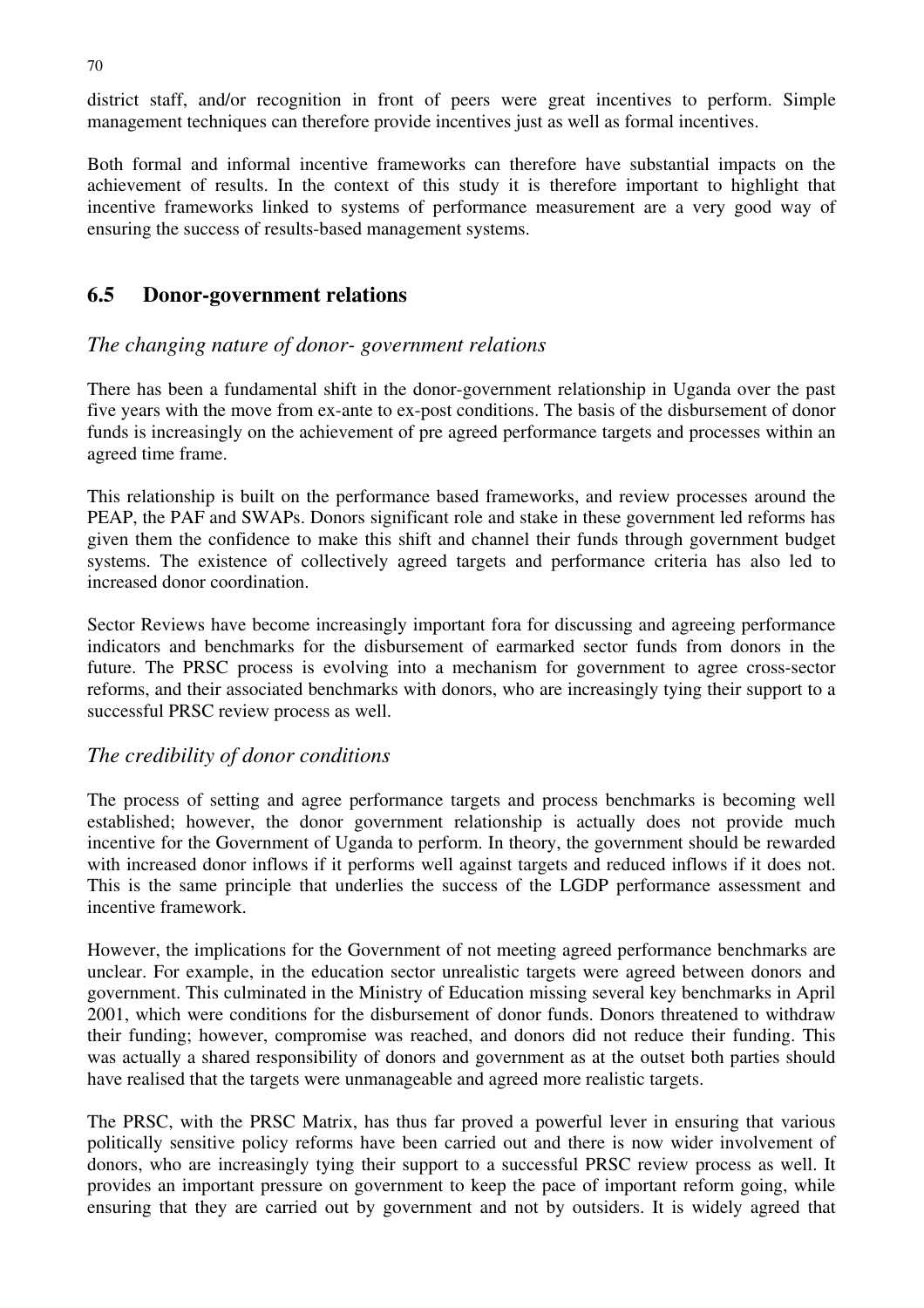legislation such as the new Leadership Code requiring political and public service leaders to declare their wealth would not have been passed, if it had not been for the pressure exerted by the threat of reduced funding from the PRSC.

The Government is aware that there is a threat of donors withdrawing funding from sectors or across the board if it does not meet benchmarks. However, donors have not made it clear what this threat is. It is increasingly dangerous that the implications of not meeting various conditions have not been spelt out, and that there is no clear incentive framework. There is actually a danger that Government may take a risk too far, and lose all donor funding at once, with potentially catastrophic consequences.

# *Getting the incentives of the aid contract right*

In their examination of the aid relationship in Uganda, Adam and Gunning<sup>28</sup> argue that despite the evident operational changes, the fundamental nature of the incentive structure between Uganda and its donors has not changed. They argue that this is due to the observed lack of credibility and the nature of performance indicators used. They point out that:

*'In general there exists a tension between performance indicators supporting the monitoring and management of a complex implementation problem on the one hand and being used to trigger release of funds on the other. The outcome of this unresolved tension is that aid contacts remains incoherent on the question of sanctions and rewards, and as a result fail to address fundamental problems of credibility….'* 

Probably rightly, they state that factors such as Uganda's involvement in the Democratic Republic of Congo and corruption that would result in donors withholding aid flows and not the missing of performance targets agreed in SWAPs.

Under current arrangements, if performance targets are missed, a reduction in aid disbursements does not make sense for donors. As the many of the conditions signed up to in SWAPs are actually input or service delivery conditions, such a reduction will directly reduce the ability of the GoU to achieve these agreed performance targets. This is inherently contradictory and it is actually impossible to set up an incentive framework around the current indicators used. The reason why the LGDP incentive framework works is because the incentive framework is tied to administrative performance and funding is being provided for infrastructure development but they do not directly effect each other.

Adam and Gunning continue to argue that ideally credible incentive frameworks should be formed around outcome performance; however, this is constrained by incomplete information about the link between inputs to outcomes, which we observed in Chapters 3 and 5. There are also often external factors which influence outcome performance, and even western governments, such as the  $UK^{29}$ have problems in meeting outcome targets. They also argue that process indicators should not be used because that would undermine local ownership.

Provided process indicators are mutually agreed as part of a government led process, and not imposed by donors during the review process, they can and should be used as part of a basket of indicators which trigger incentives and penalties. However, conditions in any aid contract do also need to reflect to a certain degree service delivery performance. The solution does not have to lie with outcomes. In fact, sometimes it may prove unfair to tie aid allocations to outcomes where there are significant external influences.

<sup>&</sup>lt;sup>28</sup> Adam & Gunning, (2002) 'Redesigning the Aid Contract: Donor's use of performance indicators in Uganda', World Development <sup>29</sup> The UK government has missed targets relating to hospital waiting lists in Health, and crime.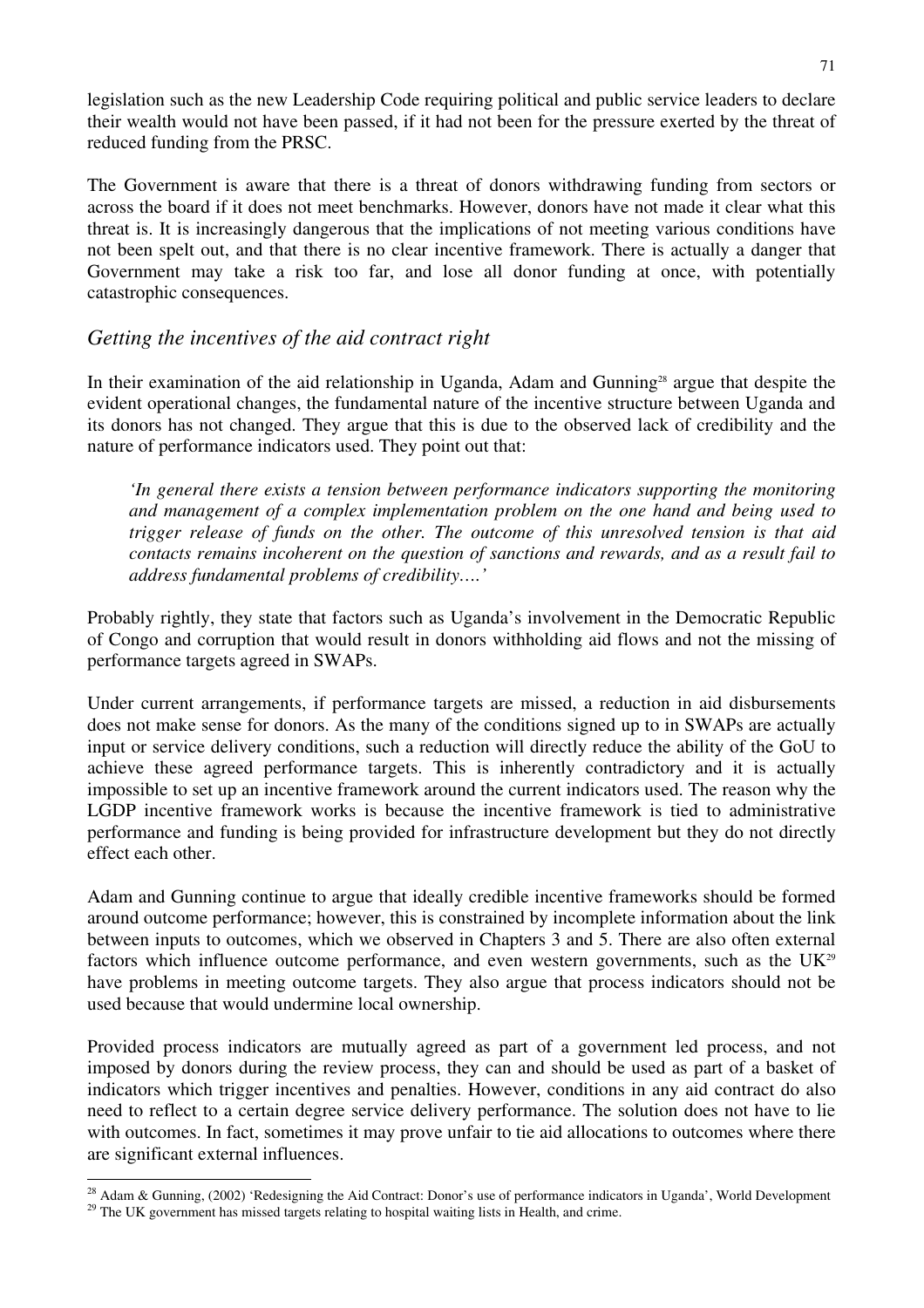Efficiency measures relate the service delivery outputs achieved to the inputs used in achieving those outputs. A government which uses aid more efficiently should be rewarded. It ought to be possible to develop efficiency measures in sectors such as health, education and roads at least. For example, lower unit costs in building classrooms nationally might be rewarded with additional aid allocations. A reduction in aid allocations to poor performers would not directly affect the government's ability to meet efficiency targets.

Agreed targets for budget efficiency, combined with process benchmarks, could be used as part of a credible incentive framework, and donor government relationship. The execution of sector reforms, and exceeding of efficiency targets could trigger higher aid inflows, whilst the missing of such targets could trigger a reduction. This would also allow the prevailing situation to continue, where issues such as politics, corruption, and security remain the likely triggers for major withdrawals of donor funding.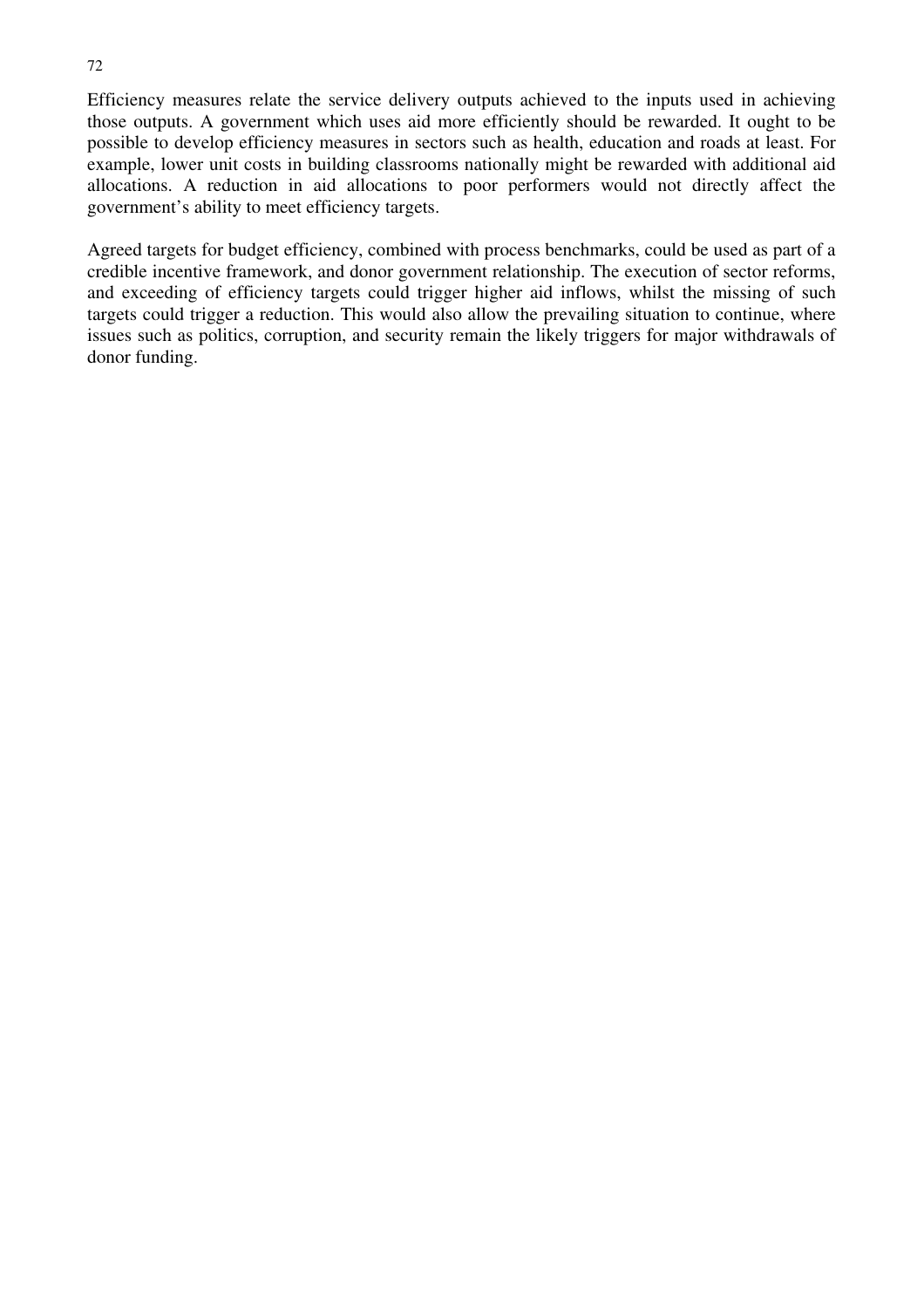# **Chapter 7: Implications of Uganda's Experience and Future Reforms**

# **7.1 The use of results in sector planning and budgeting**

The use of targets and results in the planning and sector budgeting process is an evolving one in Uganda. It has come on a long way and has added significant value to public sector management systems and processes. Results are increasingly embedded into cross sector and sector wide planning and have undoubtedly improved the allocations of resources towards PEAP objectives, both within and between sectors. However, implementation has been haphazard and has not been comprehensive.

There are looming problems which need to be addressed, if performance management practices are going to add further value. There is now a growing concern that Uganda's established poverty reduction goals and strategies are unrealistic and unachievable. The policy implications of some of the observed problems in performance and the ways to treat poorly performing institutions are unclear. The policy problems being observed, and questions being asked, would probably not have occurred without the results-based practices that have been introduced. Given the performance information now available, and the light this sheds on how government is functioning, agents in the public sector are discovering how best to use it to improve decisions. This is the most crucial gap to close in the performance management cycle.

#### **Box 19: Results in the Draft Public Finance Act**

**Budgeting:** 'the Minister *(of Finance, Planning & Economic Development)* shall prepare and lay before Parliament …… estimates of the expenditure ……and shall include for each expenditure vote –

- (i) a statement of the purposes for which the vote is to be used;........
- (iii) **a statement of the classes of outputs expected to be provided from that vote** during the year and the performance criteria to be met in providing those outputs; and ……….' *Section 15*
- **unting:** 'The following accounts shall be submitted to the Accountant General by accounting officers;
- (f) **a statement of performance providing each class of outputs** provided during the year signed by the accounting officer that –
- (i) compares that performance with the forecast of the performance contained in the estimates laid before Parliament under sub – paragraph (iii) of paragraph (b) of sub – section (1)of section 15; and
- (ii) gives particulars of the extent to which the performance criteria specified in that estimate in relation to the provision of those outputs was satisfied; and……' *Paragraph 2, Third Schedule Source*: Public Finance & Accountability Bill (Draft – 2002), bold added

Uganda has come further than most, but its implementation has not been scientific; it has largely been based on trial and error, and thus solutions unique to Uganda have been reached. It is therefore important that countries view the increased use of results within their public sector planning and budgeting as an evolving and improving process. Even if there are gaps, the elements of performance management that are functioning can still add value to decisions.

Uganda is about to start a process of revising the PEAP for the third time. Also the education sector is soon to start revising the original ESIP and the HSSP. Financial management reforms are underway, as is the piloting of the Fiscal Decentralisation Strategy. These processes represent important opportunities for further improving the application of results and there is potential for significant further improvements, learning from the experience thus far.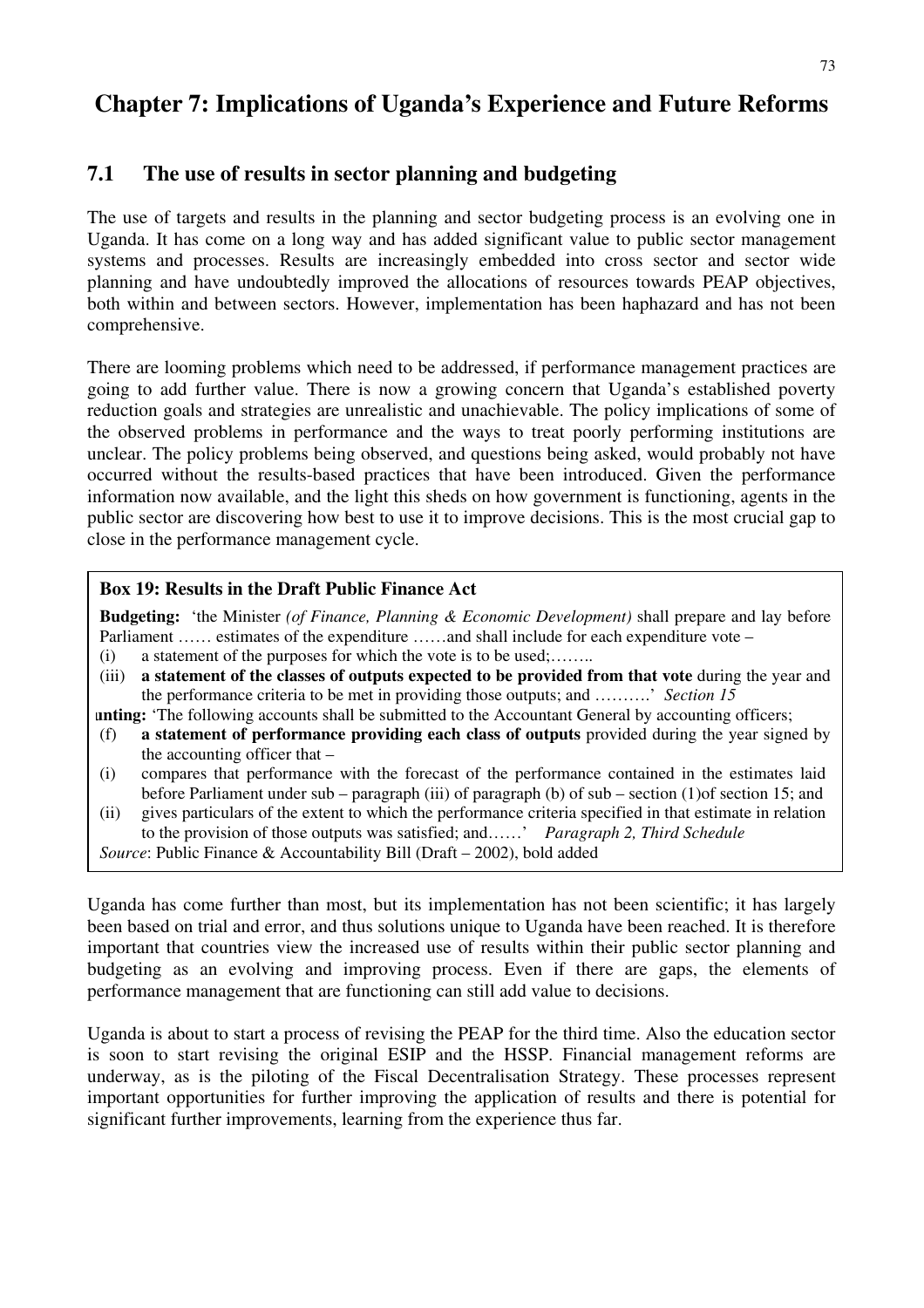# *Clear and comprehensive classification of results*

Although the objectives of Uganda's PEAP are very clear, the classification and hierarchy of results in the PEAP, sector plans and budgets are not. This reflects a lack of clear thinking about the lines of causality between sector inputs and outputs, outputs and intermediate (sector) outcomes and overall poverty outcomes. This lack of clear thinking also blurs the lines of responsibility of individual agencies for the achievement of results.

In their concept note for revising the PEAP, MFPED point out the need for:

'Developing sectoral targets and performance indicators in sectors where they are absent…..' 30

Alongside this, a more structured presentation and rigorous classification of results with clear lines of responsibility is needed, and this should be enforced. There is now need to emphasise the relationship between final (poverty) outcomes, Intermediate (sector) outcomes, outputs and activities, and ensure a more comprehensive use of results, especially in relation to service delivery.

The MFPED is in the process of designing and implementing an Integrated Financial Management System (IFMS). Associated with this reform is the new Public Finance and Accountability Bill, which is due to be tabled before Parliament. The programme based chart of accounts under the IFMS, if properly formulated, should allow the alignment of output targets with programme and agency budgets, and a comprehensive set of indicators to be developed. The budget will also be consolidated with integration of the recurrent and development budgets.

The new Bill will require the intended results of all institutions to be present at the time of the budget, and accounting officers will be held to account for the delivery of those results. Together these initiatives offer an opportunity for a more structured use of results; however, there needs to be political will and significant action by the MFPED if this opportunity is to be taken.

# *Increasing the realism of targets for long term planning*

The outcome and output targets in PEAP and sector development plans have been developed without adequate consideration of the availability of public resources for their implementation. This means that in aggregate sector development, the plans are not affordable and hence the desired results set out in the PEAP are not affordable or realistic. There is also a lack of consideration of the possibility of a trade-off between sector allocations, the overall levels of public expenditure, macroeconomic stability and growth over the long term.

In future, PEAP targets need to be established which are realistic, and that means that they take into account the availability of resources. A system of inter and intra sector prioritisation therefore needs to be established, whereby sectors justify their share of public resources on the basis of the contributions they make to the achievement of sustainable PEAP outcomes.

The Ministry of Finance is aware of these issues and announced, in the Public Expenditure Review in April 2002, that a Long Term Expenditure Framework (LTEF) will be established and included in the PEAP revision process:

<sup>30</sup> See MFPED, PEAP Revision Inception Note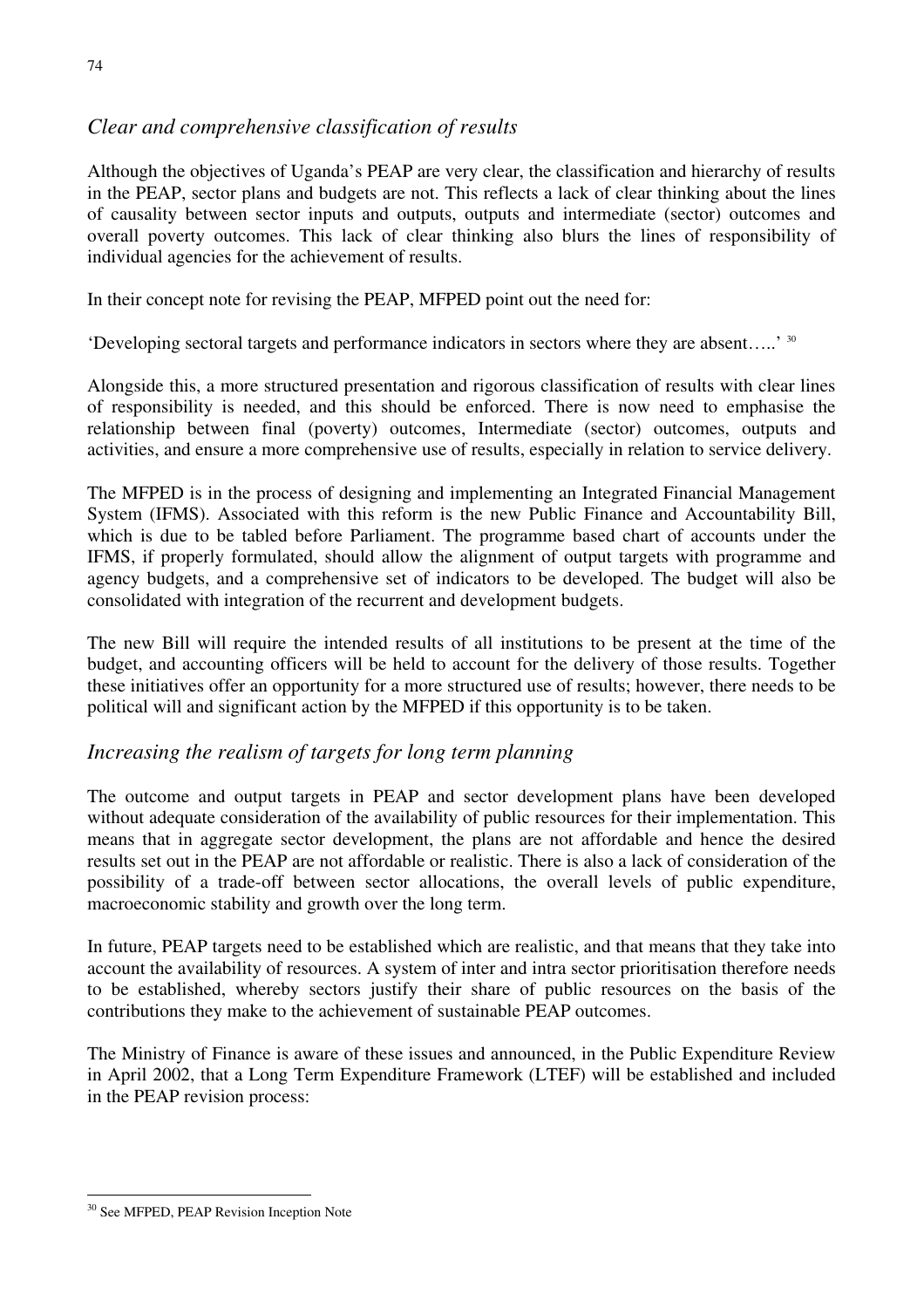*'Prioritising and costing of actions under each of the PEAP pillars and developing a Long-Term Expenditure Framework' 31*

The LTEF<sup>32</sup> would seek to bring in the concept of a resource constraint into the long term planning process and facilitate decisions on long term economy wide and inter-sector public sector allocations. In short, the PEAP in future should be used to make long term aggregate and intersector expenditure decisions based on agreed prioritisation of objectives, the associated sector outcome indicators, and knowledge of the cost of delivering sector outputs.

A systematic use of results in sector planning and the PEAP will provide a basis for prioritising actions within the LTEF, with inter sector allocations being justified more in terms of their results (outputs contribution to outcomes). A crucial element in this is whether inter sector allocations, once arrived at in the LTEF, are actually translated into MTEF and ultimately budget allocations. Once LTEF allocations are made, sectors would then need to set sector output targets which are consistent with long term PEAP allocations and are prioritised in terms of the contribution towards achievement of sector outcomes relative to their costs. Although it may sound simple, this would be an iterative process requiring political will and technical expertise. The quality of planning and decision making can progressively improve, if the process is credible and has political backing.

#### *Linking plans to the budget*

Sectors must go through a more rigorous intra-sector prioritisation process during the planning phase than they do at present. However, there needs to be an incentive framework that promotes this and translates planned sector priorities geared towards the achievement of sector outcomes into budget allocations. This would improve the linkage between the PEAP sector plans and budget allocations.

A key discipline would be if the LTEF allocations were effectively translated into MTEF allocations, and these allocations, or sector shares at least, were actually fixed, and importantly, seen to be fixed. This would move attention of the sector away from efforts to bid up sector allocations to improving the efficiency of medium term intra-sector allocations. Also, sector review processes need to be formally linked in with the budget process by being given a clear target setting agenda, but with specifications set by the Ministry of Finance. The role of sector working groups would be that of formal representatives of the sector in the budget process. A major element of sector reviews are taken up with issues of aggregate sector financing and general fiduciary concerns at the expense of strategic thinking towards improving efficiency and effectiveness within existing allocations. These should be taken up as inter-sector allocation and general budget-wide issues, and not as part of the sector level debate.

# **7.2 Improving agency performance**

#### *Variations in agency performance*

In both the central agencies and local governments, one can see that there is substantial variation in performance without necessarily a substantial variation in resource endowment and technical skills. This implies that agencies are often well within their 'production possibility frontiers'. This implies that for a given set of inputs, some agencies will achieve different quantities of outputs than others.

<sup>&</sup>lt;sup>31</sup> See MFPED, PEAP Revision Inception Note

<sup>&</sup>lt;sup>32</sup> See Williamson and Ndungu, 'Financing Poverty Reduction in Uganda – a review of the Poverty Action Fund',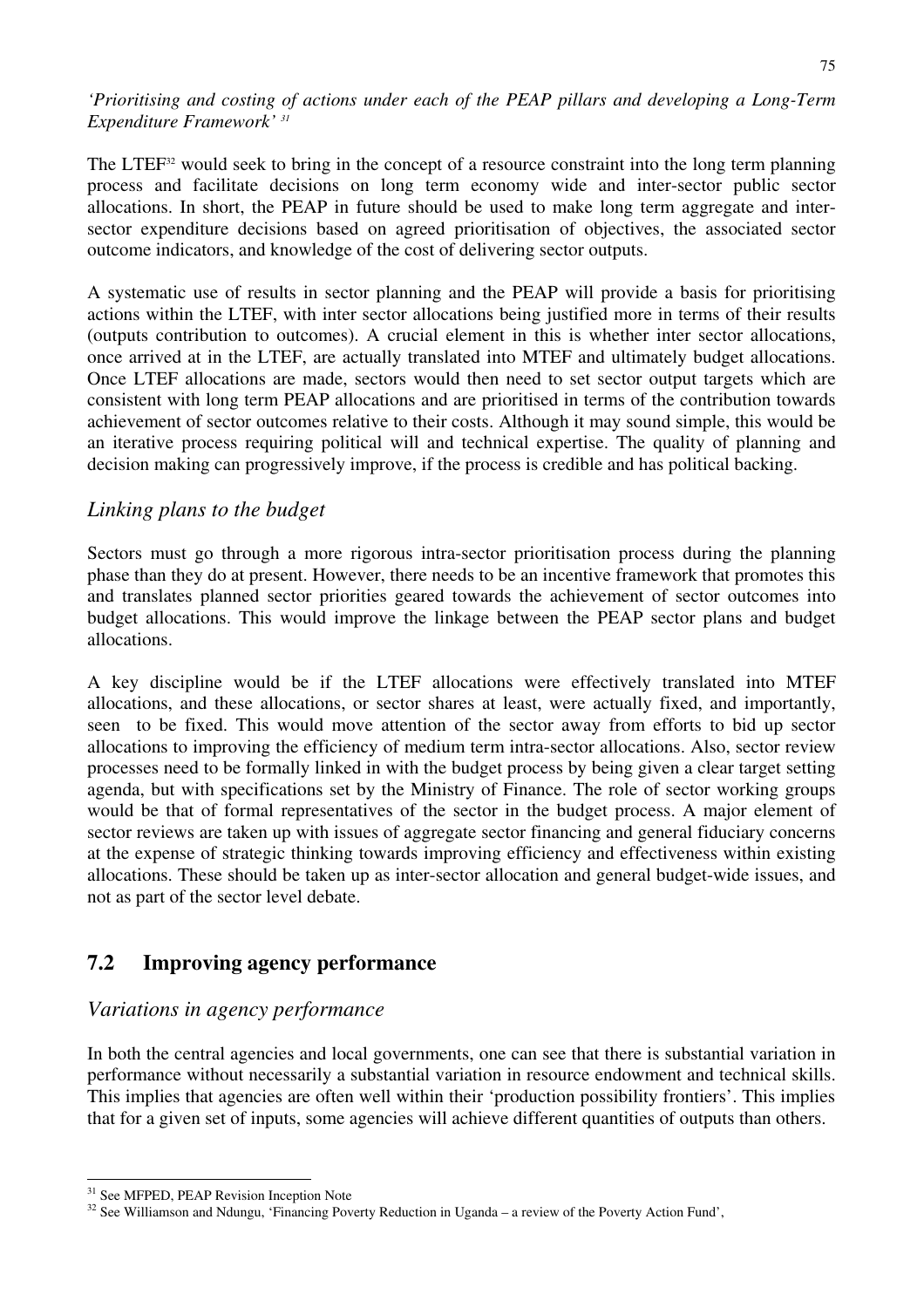In our investigations we found that there are a whole host of non-financial factors which influence agency performance, including leadership, management skills, political involvement, ownership, incentives and relationships with end users.

It was evident that the use and application of results-based frameworks substantially varied. It is important to note that the successful application of results-based frameworks is not a prerequisite for good performance – a case in point is the Ministry of Finance, which has not been very effective at using ROM in its day to day operation but is considered a good performing institution. The use and application of ROM and OOB has improved performance but they should be seen as planning and management tools, which will help to identify, but will not, in themselves, solve some of the more inherent structural and capacity problems within agencies.

# *Linking budgetary and management reforms*

The output orientation of the budget process is relatively superficial, particularly at central government level as it is not fully embedded into the systems for service delivery, both centrally and within local governments. In Uganda, budgetary reforms have not been effectively hard- wired to the management reforms being spearheaded by the Ministry of Public Service.



It can be argued that in Uganda the focus on programming and performance at the sector level has been at the expense of ensuring that the roles of individual institutions in achieving results are clearly articulated and those institutions are actually held to account for achieving results. This has been especially true at the central government level.

Whilst aggregate sector allocations are justified in terms of results, agency plans and budgets are often not justified in terms of results, and specific outputs are not developed for specific institutions. The ROM initiative has, independently attempted to strengthen the results-orientation of these agencies, without explicitly linking it to the budget or more general public expenditure management process. A key lesson from Uganda is the need to link or at least align results-based management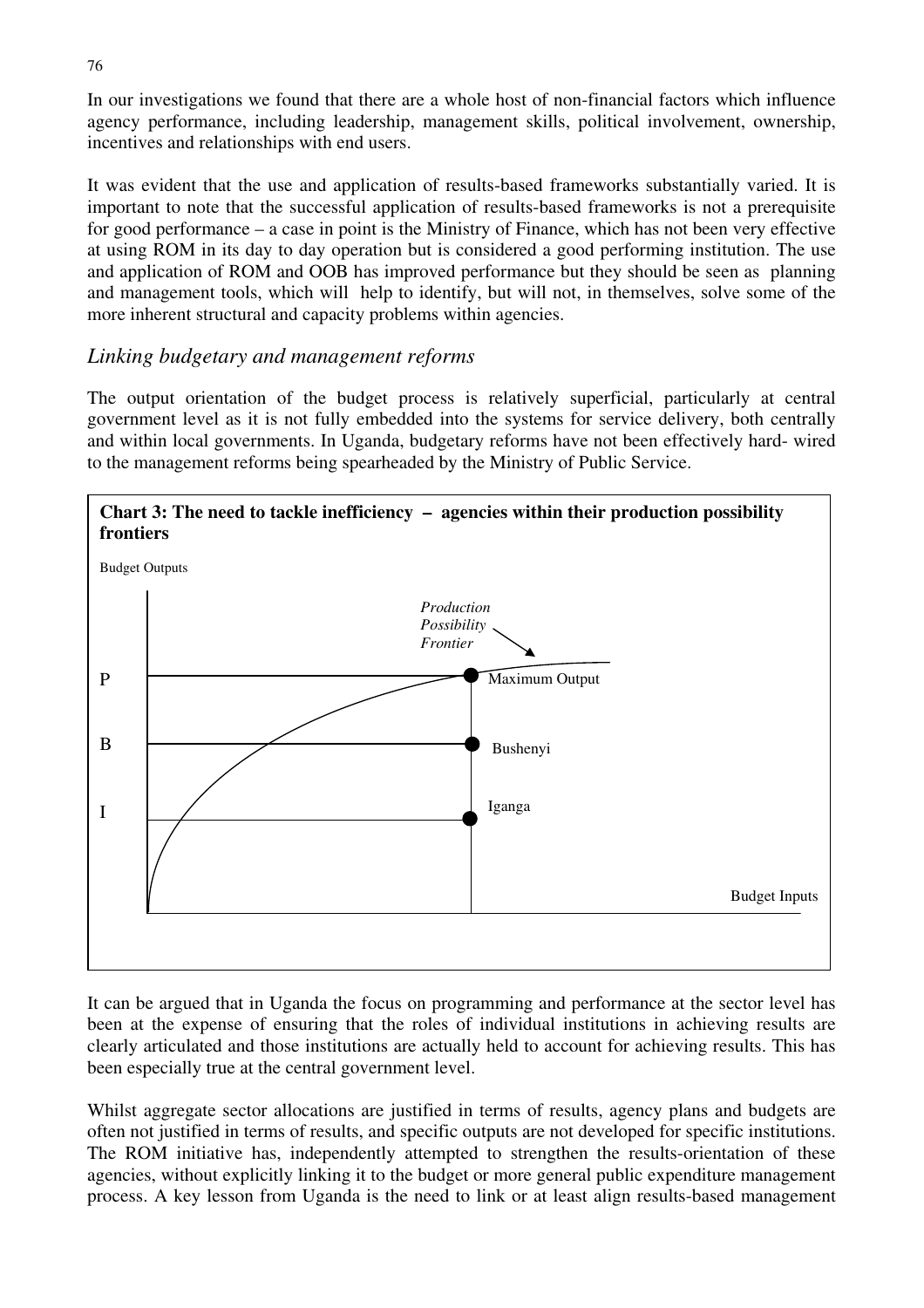reforms with budget reforms at the outset. If a sector wide approach to budgeting is used, then provisions for agency planning and budgeting by institutions should be part and parcel of the approach.

In Uganda the ROM initiative therefore now needs to be explicitly linked to OOB, and the budget preparation and implementation process. Agency strategic objectives must be consistent with sector objectives and outcomes. The purpose of the ROM initiative should be explicitly to translate output targets agreed and assigned to the agency as part of the sector wide planning and budgeting processes, into agency activities within particular departments. The next stage is for the agency to allocate available inputs towards the execution of those activities. The allocation of inputs and identification of activities should be participatory, and involve discussions of line managers with staff, and managers with agency leaders.

#### **Formalising the requirement for annual agency workplans**

All agencies within government should be required to prepare annual Performance Plans or Workplans alongside their budget estimates, setting out the intended results from expenditures and other inputs for the coming financial year. Such a requirement will be assisted by draft Public Finance Act (which is due to be tabled to Parliament in early 2003), which will institutionalise the need for individual agencies (votes) to identify intended outputs in the budget submissions.

Also the forthcoming IFMS should help, if outputs are embedded in the new chart of accounts. This chart of accounts not only provides an opportunity to classify expenditures but also results. The IFMS will also help by integrating the recurrent and development budgets, and this will make it easier to assign results to individual departments. These initiatives should not, however, be seen to be parallel to the ROM initiative, but be seen as a formalisation of what has been introduced under ROM within the agency budgeting process. If this is done, it will assist in ensuring that the resultsbased planning, budgeting and management framework is comprehensive and consistent. For example, the statement of outputs required under the Public Finance Bill would be the annual performance plan prepared by a ministry under ROM which would be presented in association with the draft estimates. This would better institutionalise the ROM process and link expenditures with actual results.

#### **Reporting on results**

Clearer methods of internal reporting on results need to be developed, formalising the link between the annual work plan and budget implementation. The focus needs to be on the provision of performance information to appropriate levels. This also needs to be linked to the new performance appraisal system being rolled out by the Ministry of Public Service.

Comprehensive mechanisms for budget reporting between government agencies, incorporating information on activities and outputs funded by all funding sources, should be promoted. This is being proposed under the Fiscal Decentralisation Strategy for local governments, however, the same principles should be applied by central ministries as well.

Managers may not consider results-based budget reporting useful, and it is unlikely, if they are not compulsory, that they will be prepared. However, as managers learn by doing, it can be seen that results-based practices are used more and more by managers in planning and budgeting implementation. Therefore budget reporting on results against the annual work plan should be compulsory for all agencies, not just local governments.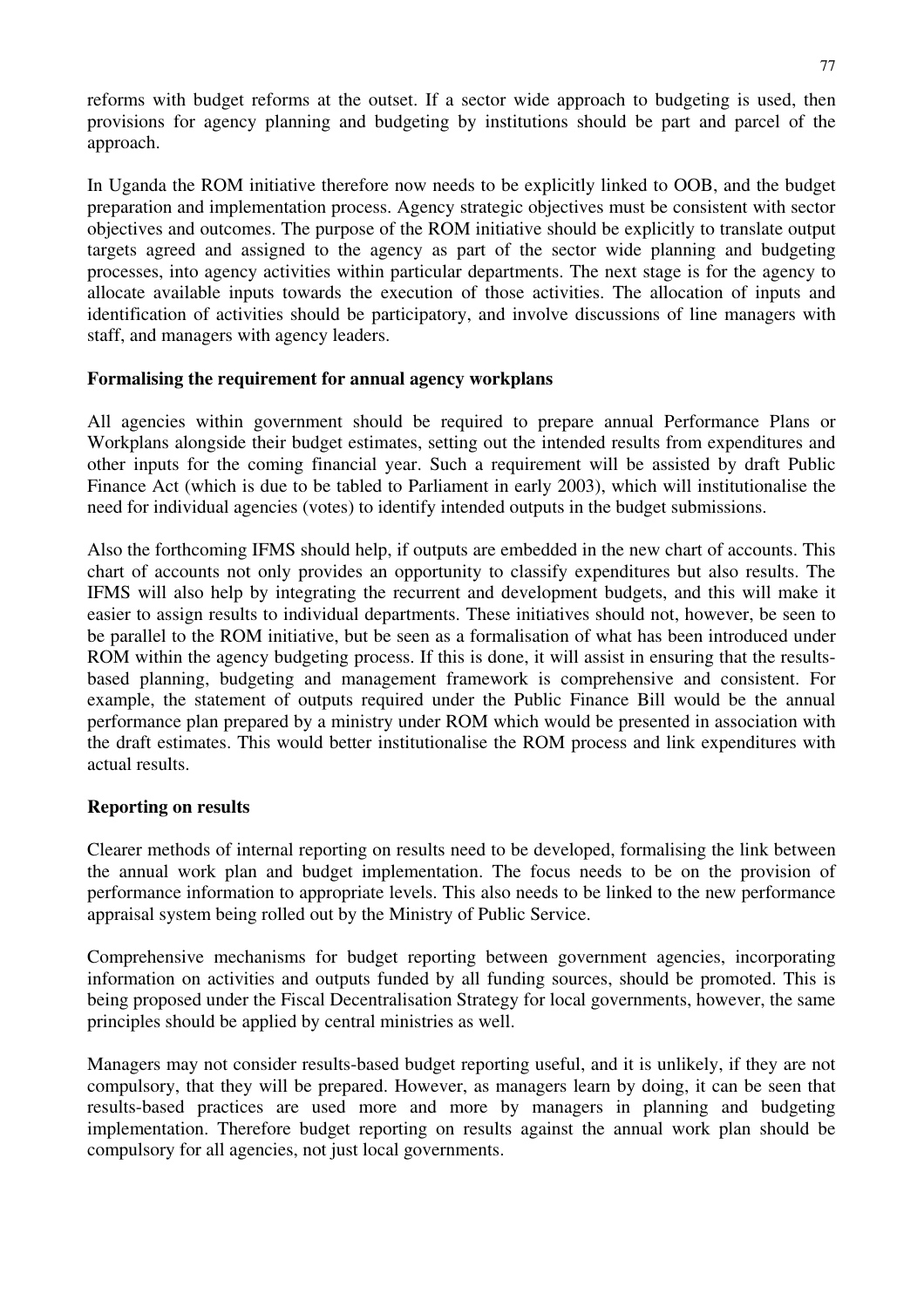Agencies or managers receiving the reports must also develop the capacity to analyse reports and verify the information through monitoring. Otherwise, budget reporting runs the danger of becoming a paper exercise.

#### *Linking results-based practices to institutional incentives to perform*

Institutions must have strong incentives to perform, and not just to use results-based practices. The Local Development Grant under LGDP has shown that strong institutional incentives, linked to assessments of agency performance can be important motivating factors to improve administrative performance.

Proposals are underway to create stronger incentives for local government agencies to perform through the Fiscal Decentralisation Strategy. If, as is proposed, in future performance rewards are linked to budget efficiency – i.e. value for money in the achievement of service delivery outputs, then the application of rewards and penalties should remain equitable.

Initiatives, which give incentives to performance and are strongly linked to the implementation of results-based approaches should be encouraged. They help create incentives for the application of results-based approaches and performance in itself.

# *Leadership and management*

It is impossible to shy away from the fact that probably the two biggest variables in an institution's performance is the quality of leadership and management, both political and administrative. This was illustrated with the stark comparison of the performance of Bushenyi and Iganga Districts.

Management reforms have been relatively unsuccessful in Uganda because of the unwillingness or inability to change entrenched practices, and a relatively closed and bureaucratic management system. Although Uganda has one of the most open budget processes, this has not permeated into the management of institutions. The ROM reforms have been implemented softly and not tied to disbursement of funds – which means that in reality ROM has had little impact on how staff are managed.

A major conclusion is that leadership and management reforms, and policies to attract, and give performance incentives to strong institutional leadership should be given similar priority as financial reforms. In fact a pre-requisite for successful financial management reform is strong leadership and management within the Ministry of Finance.

#### *Local governments and service delivery*

Another critical observations to be drawn from the Ugandan experience is the importance of local government performance in the context of decentralised service delivery and the successful application of performance management practices therein. Uganda created a results-based planning and reporting framework for local governments that has evolved quickly and relatively successfully, although there is an obvious need for focus on systems within local authorities themselves. This has allowed a significant focus on the performance of local authorities which would have not been there otherwise. The information generated has highlighted problems as well as successes in implementation. Results-based Frameworks do not always present the solutions to these problems, but at least now there is more awareness of service delivery.

It is important to note that the role of local authorities is not just to deliver services. They have to supervise, monitor, evaluate and support service delivery in their areas and their role in this is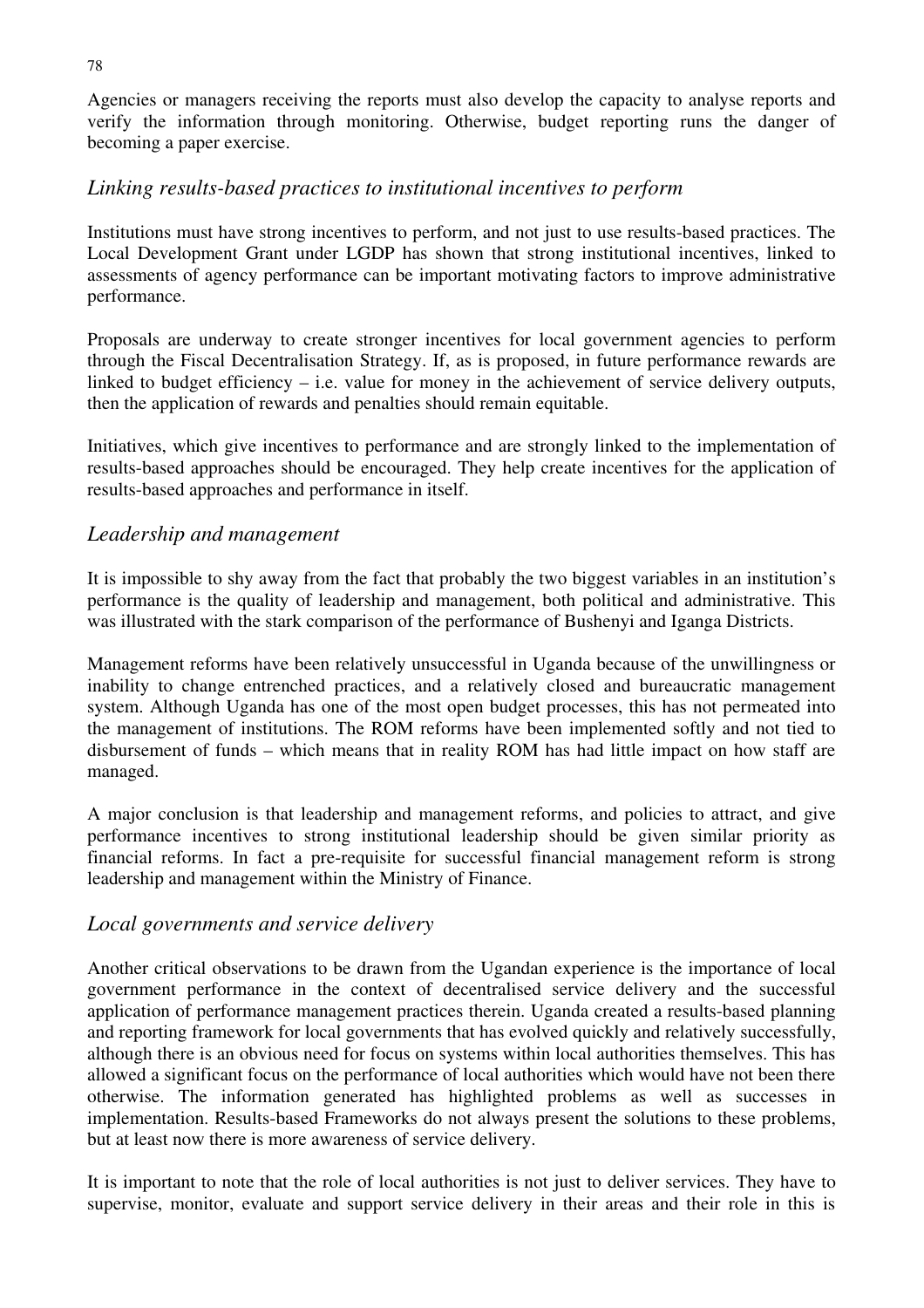probably more crucial to service delivery than the central government monitoring local authorities. The comparison of Bushenyi and Iganga has shown that there can be substantial differences in the quantity and quality of services being delivered on the basis of functioning of the district level administration.

There are clear tensions between the centrally driven process of setting national poverty reduction outcome and output targets in the PEAP, and SWAPs, and the promotion of local choice. This far central government has tended to make decisions increasing the centralisation of funds, as poor performance has been observed. A better balance that needs to be struck between the setting of national targets and conditions on the use of inputs (which are intended to help ensure that these targets are met) and the need to give Local Authorities the latitude to make optimal choices within their jurisdictions. This should take place with the implementation of the Fiscal Decentralisation Strategy.

# **7.3 More efficient and effective government**

# *Coordination of monitoring and evaluation arrangements*

Uganda has a plethora of monitoring and evaluation systems, along with a multiplicity of reporting and review mechanisms. This means that there is much confusion and overlap. This is beginning to improve because there is a new desire to coordinate within government, and the PEAP process provides a focus for that coordination. A clearer institutional framework for implementation and monitoring of the implementation of the PEAP at the outset would have resulted in the avoidance of some of these problems; however, they can be addressed.

There are also initiatives underway to improve the coordination of government systems, through a committee spearheaded by the Office of the Prime Minister. A natural order of government-led sector and budget reporting and review is emerging which reflects the structure of government. The Poverty Monitoring Strategy sets out the building blocks of a more coordinated system; however, the major challenge is more likely to be political, as many institutions feel it is their role to lead the coordination monitoring activities. However, so long as donor projects exist, and central government funding to agencies is fragmented, there are likely to be some parallel reporting and performance measurement systems and requirements.

# *Closing the gaps in the performance management cycle*

The Uganda experience is that results-based frameworks can add value to the Public Expenditure Management processes and this has led to improved decision making at most levels of government. Even if performance management systems in a country are not all consistent, as is the case in Uganda, overall they tend to add value and they should be encouraged. The improvementsin resultsorientation of the budget process has happened over a five year period and the quality and coherence has constantly been improving.

The basic elements for performance management in Uganda are already in place, although there is need for refinement. The use of targets and results should not be seen an exact science, and it should never be introduced as one, but it is an approach that has enabled Uganda to improve the focus of its public programmes. The setting of rigid targets is not the most important element of the processes; it is more the discipline of thinking at every stage from planning to implementation of the effect of the decisions agents make on performance.

The information provided by performance management systems is not always acted on and sometimes does not always present solutions to the problems they identify. Concern is growing over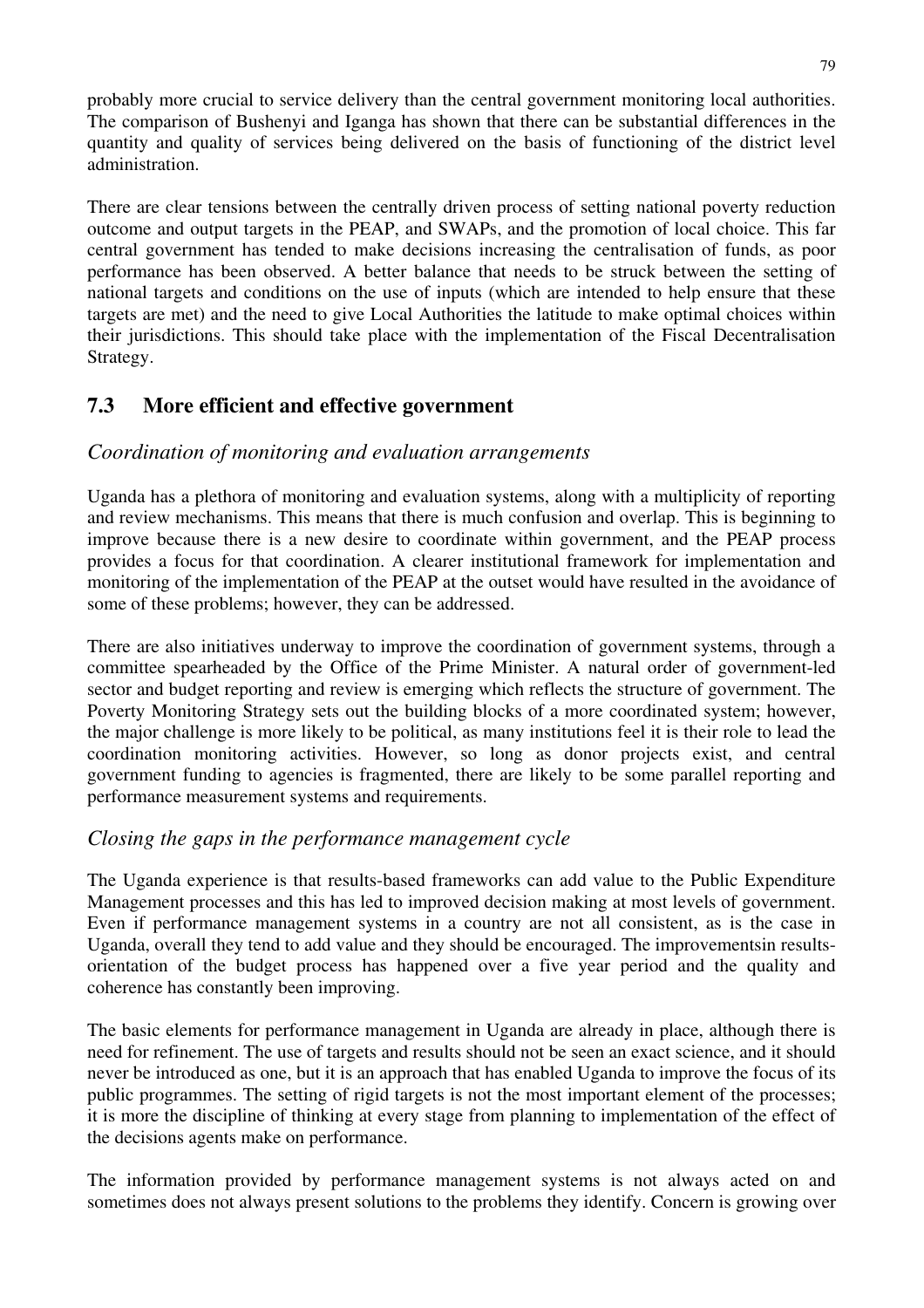the effectiveness of government policies given the lack of improvement in some outcome indicators. Where the solutions are evident to implementation problems, there is often no political will or incentive to enforce the necessary changes. The major challenge in the future is to ensure that this gap in the performance management cycle is closed and that technical capacity and political commitment is built to ensure better decisions can be made.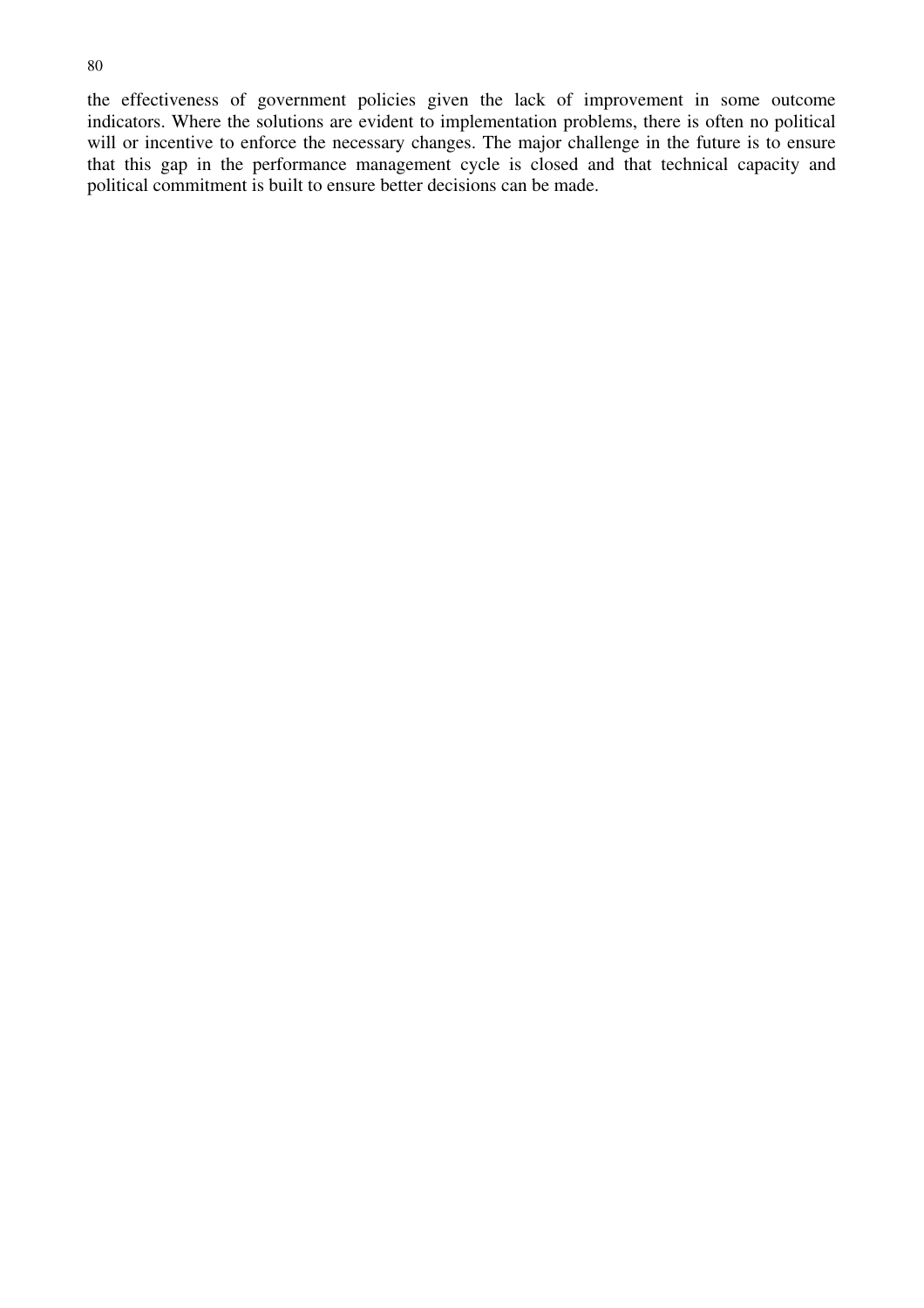# **Bibliography**

- Adam, Christopher, and Gunning, Jan Willem 'Redesigning the Aid Contract: Donors use of Performance Indicators in Uganda', *World Development* Vol 30, No.12
- Bevan, David (2001) 'The Budget & Medium-Term Expenditure Framework in Uganda', *Africa Region Working Paper Series No. 24,* World Bank, December.
- Booth, David (2001) 'PRSP Progress in Eight African Countries initial impacts and prospects for institutionalisation', *WIDER Discussion Paper No. 2001/121*, United Nations University, November.
- Booth, David and Lucas, Henry, (2001) *Initial Review of PRSP Documentation*, Overseas Development Institute
- Bruton, Henry J., and Hill, Catherine B., December (1996) 'The Evaluation of Public Expenditure in Africa', World Bank
- Bushenyi District Local Government Administration (2002) 'Budget Framework Paper'
- Bushenyi District Local Government Administration (2002) 'Annual Workplan'
- Bushenyi District Local Government Administration (2002) 'Budget Estimates'
- Fiscal Decentralisation Working Group, Uganda (2002) 'Fiscal Decentralisation in Uganda Draft Strategy Paper'
- Foster, Mick, and Fozzard, Adrian, (2000) 'Aid and Public Expenditure, A Guide', *ODI Working Paper No. 141,* Overseas Development Institute
- Foster, Mick, and Mijumbi, Peter, (2002) 'How, when and why does poverty get budget priority? Poverty reduction strategy and public expenditure in Uganda', *ODI Working Paper No. 163,*  Centre for Aid and Public Expenditure, Overseas Development Institute.
- Fozzard, Adrian, (2001) 'The Basic Budgeting Problem Approaches to resource allocation in the public sector and their implications for pro-poor budgeting', *ODI Working Paper No. 147,*  Centre for Aid and Public Expenditure, Overseas Development Institute.
- Fozzard, A. Holmes, M, Klugman J and K. Withers, April 2001, 'Public Spending For Poverty Reduction'
- Hauge, Arild, (2001) 'Strengthening Monitoring & Evaluation in Uganda: A Results-based Management Perspective', *ECD Working Papers No. 8,* World Bank.
- IMF and IDA, March (2002) 'Actions to Strengthen the Tracking of Poverty Reducing Expenditures in Heavily Indebted Poor Countries', International Monetary Fund and International Development Association
- Lenz, Andrew (2002) 'Assessing the Impact of Uganda's Poverty Action Fund: A Participatory Rural Appraisal in Kamuli District', World Learning
- Le Houerou, Phillipe and Taliercio, Robert, 'Medium Term Expenditure Frameworks: From Concept to Practice. Preliminary Lessons from Africa', *Africa Region Working Paper Series No. 28*, World Bank.
- Mackinnon, John, and Ritva Reinikka (2002) 'Lessons from Uganda on Strategies to Fight Poverty'
- Ministry of Agriculture, Animal Industry and Fisheries''
- Ministry of Finance, Planning and Economic Development, Uganda (2002) 'Budget Framework Paper'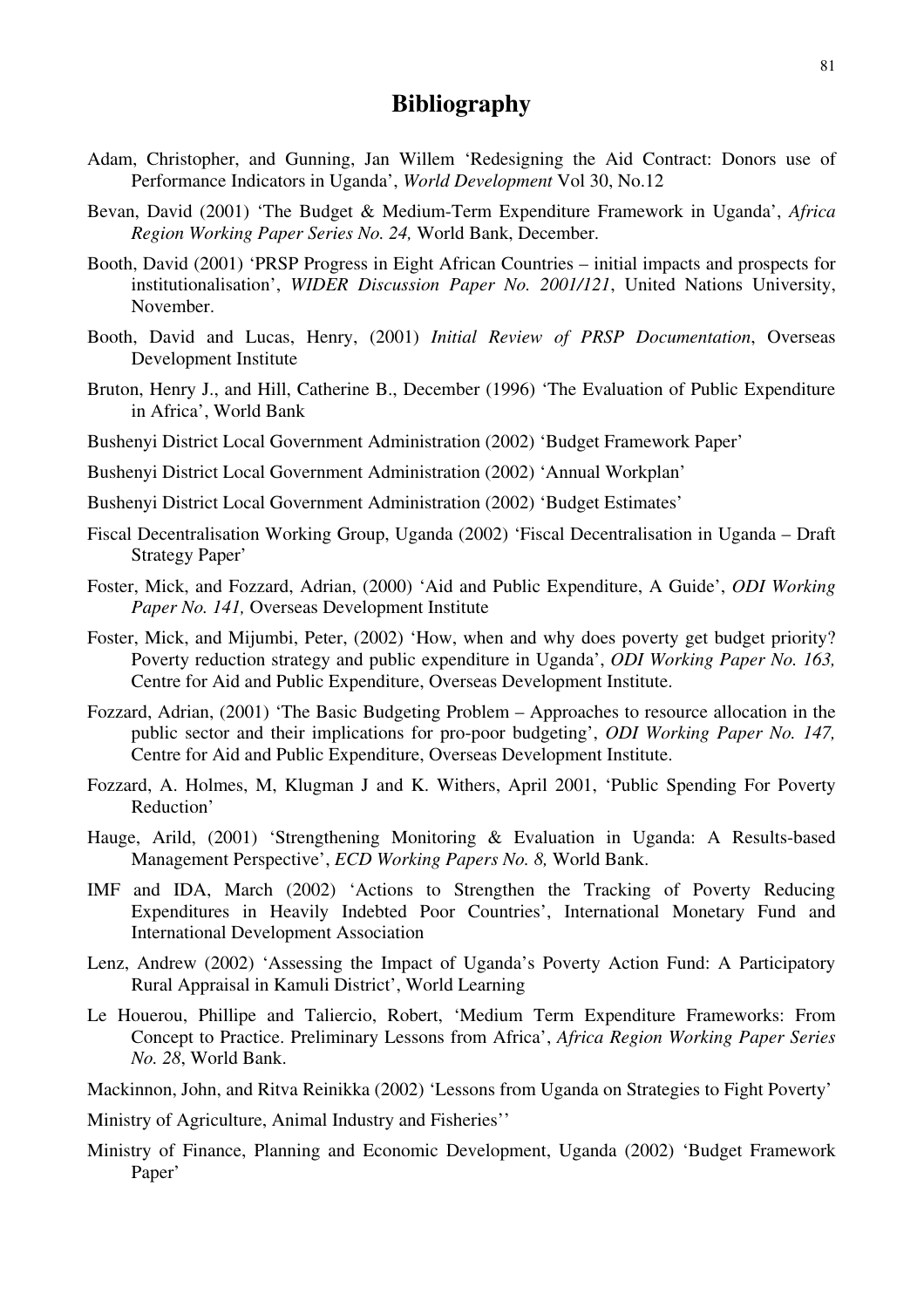82

- Ministry of Finance, Planning and Economic Development, Uganda, (2002)'Infant Mortality 1995 2000'
- Ministry of Finance, Planning and Economic Development, Uganda, (2002) 'Budget Speech'
- Ministry of Finance, Planning and Economic Development, Uganda, (2002) 'Poverty Monitoring & Evaluation Strategy'
- Ministry of Finance, Planning and Economic Development, Uganda (2001) 'Uganda Poverty Status Report'
- Ministry of Finance, Planning and Economic Development, Uganda (2001) 'Poverty Action Fund: General Guide for the Planning & Operation of Conditional Grants'
- Ministry of Finance, Planning and Economic Development, Uganda (2000) 'Plan for Modernisation of Agriculture', Volumes 1 and 3
- Ministry of Finance, Planning and Economic Development, Uganda (2001) 'Poverty Eradication Action Plan', Volumes 1 and 3
- Ministry of Finance, Planning & Economic Development, Uganda (2001) 'Uganda Participatory Assessment Project – Final Report', Volumes 1 and 3
- Ministry of Health, Uganda, (2000) 'Health Sector Strategic Plan'
- Ministry of Health, Uganda, (2001) 'Annual Health Sector Performance Report'
- Ministry of Education & Sports, Uganda (1998) 'Education Sector Investment Plan'
- Ministry of Education & Sports, Uganda (2000) 'Education Sector Budget Framework Paper'
- Ministry of Local Government, Uganda (2002) 'Fiscal Decentralisation Strategy Pilot Draft Budget Guidelines'
- Ministry of Local Government, Uganda (2000) 'Guide on Development Planning for Local Governments'
- Ministry of Public Service, Uganda (2000) 'ROM Implementation Handbook'
- Ministry of Works, Housing & Communications, Kampala (2001) 'Roads Sector Development Plan 2001/2 to 2010/11'
- Ministry of Works, Housing & Communications, Kampala (2000-02) 'Roads Sector Development Plan Progress Report' Various

Williamson & Ndungu (2002) 'Financing Poverty Reduction in Uganda'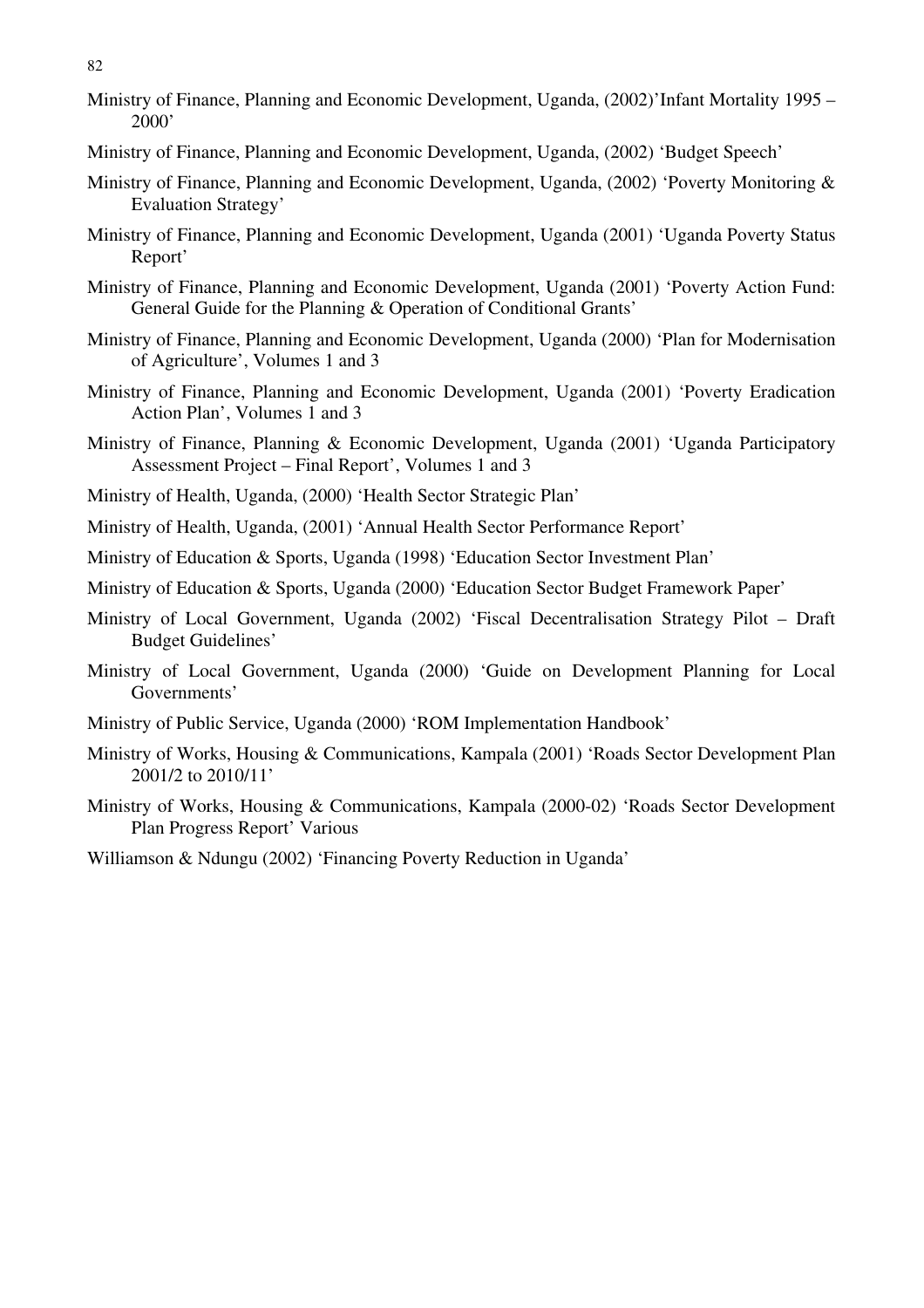| <b>I BACKGROUND TO SECTOR</b><br>Status of Sector | In Uganda the literacy rate was 65% in 2000, however there is a substantial<br>gender disparity, with only 57% of women being literate.                                                                                                                                                                                                                                                                            |                                                                                                                                                                                                                                                                                                                              |
|---------------------------------------------------|--------------------------------------------------------------------------------------------------------------------------------------------------------------------------------------------------------------------------------------------------------------------------------------------------------------------------------------------------------------------------------------------------------------------|------------------------------------------------------------------------------------------------------------------------------------------------------------------------------------------------------------------------------------------------------------------------------------------------------------------------------|
|                                                   |                                                                                                                                                                                                                                                                                                                                                                                                                    |                                                                                                                                                                                                                                                                                                                              |
|                                                   |                                                                                                                                                                                                                                                                                                                                                                                                                    | immunisation rate was at 38%. Maternal morality was at 496 per 100,000, and 38% of<br>In 2000 infant mortality was recorded at 68 1001 per 1000 live births, and the infant                                                                                                                                                  |
|                                                   | pupils in primary education increased from 2.5 million to 5.3 million overnight,<br>the enrolment of<br>With the introduction of Universal Primary Education in 1997<br>and enrolment is currently at about 5.9 million.                                                                                                                                                                                           | deliveries were supervised by skilled health workers. A major problem in the health sector<br>has been that these indicators have either deteriorated or shown little improvement despite<br>increases in expenditures. A major exception has been the success in reducing the HIV<br>prevalence rate to under 6.1% in 2000. |
|                                                   | UoD ui<br>secondary schools, and 8,000 state sponsored students at university.<br>In 2000 there were 590,000 (largely fee-paying) pupils enrolled                                                                                                                                                                                                                                                                  | In Uganda over 3/4s of premature deaths are caused by 10 preventable diseases. The most<br>important of these are: malaria, respiratory tract infections. AIDS, diarrhoea, and prenatal<br>and maternal conditions.                                                                                                          |
| Background<br>Policy                              | was only after 1996 when President Museveni put UPE forward as a key element<br>Central to the White Paper, was the proposal for Universal Primary Education. It<br>published on the<br>in 1997 and was<br>Commission.<br>of his election manifesto, was action taken. UPE was launched<br>basis of the recommendations of the Education Sector Review<br>In 1992 Uganda's Government White Paper on Education was | The Health Sector started to reform its policies in the mid 1990s. Primary healthcare was<br>finalisation of the National Health Policy in 1999 and the Health Sector Strategic Plan<br>identified as the key sector priority in the 1997 PEAP. The reforms culminated in the<br>$(HSSP)$ in 2000.                           |
|                                                   | Concurrently the formulation of the Education Sector Investment Plan (ESIP)<br>was initiated, as a means implement strategically the UPE initiative and the<br>central to the 1997 PEAP.                                                                                                                                                                                                                           | is the delivery of the Uganda National Minimum Healthcare Package (MHCP). Supported<br>The delivery of primary healthcare remained the key priority of the sector. Central to this<br>by this are the principles of equity, quality, efficiency and accountability.                                                          |
|                                                   | investment strategy for the whole education sector. The priority programmes<br>have all been within UPE. The increase in enrolment was accompanied by<br>earlier policies that had been developed. The ESIP document sets out an                                                                                                                                                                                   | The HSSP sets out the framework through which the overall Health Policy and primary<br>healthcare via the MHCP is to be implemented. The MHCP priorities involve:<br>The control of communicable diseases                                                                                                                    |
|                                                   | programmes for training and recruitment of teachers, classroom construction and<br>infrastructure (e.g. classroom construction) over the provision of instructional<br>purchase of textbooks. A feature of UPE has been the priority given to                                                                                                                                                                      | Other public health interventions (immunisation, nutrition, environmental health etc)<br>Integrated management of childhood illness, Sexual and reproductive health                                                                                                                                                          |
|                                                   | The ESIP is due to be revised in 2003, following a review of the implementation<br>of the following ESIP. Additional focus is to be placed on educational quality<br>materials (e.g. text books).                                                                                                                                                                                                                  | In 2001, during his election campaign, President Museveni announced the abolition of<br>user charges for health services, which has since been implemented.                                                                                                                                                                  |
|                                                   | and the reform of post-primary education.                                                                                                                                                                                                                                                                                                                                                                          |                                                                                                                                                                                                                                                                                                                              |

# **Annex 1: Comparison of Results-based Practices In Sectors**   $\mathcal{L}$  $\overline{I}$ J.  $\ddot{ }$ ב<br>ק Ė  $\overline{\mathbf{14}}$  $\mathbf{r}$  $\frac{1}{1}$ Ĥ  $\ddot{\phantom{0}}$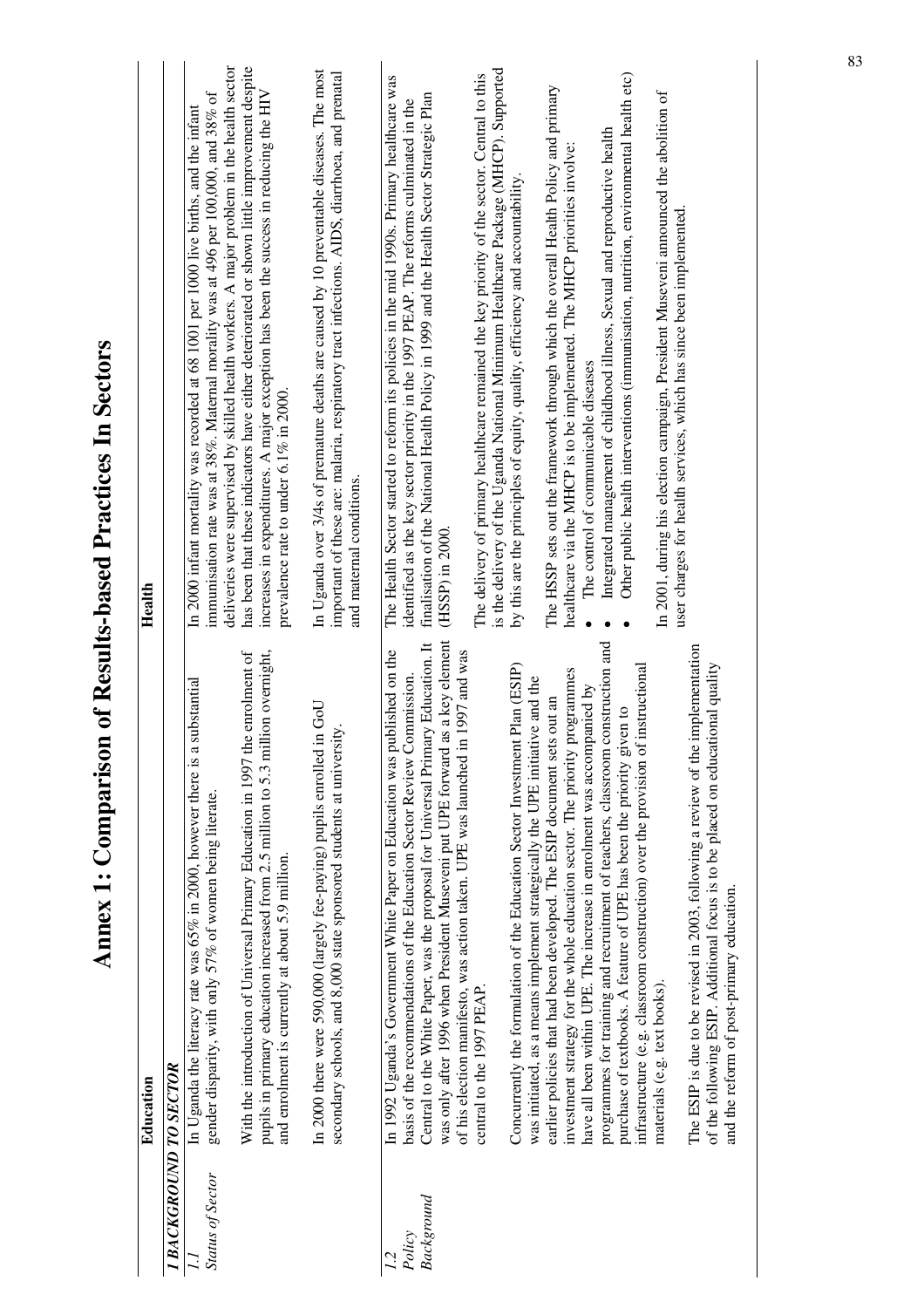|                                | Education                                                                                                                                                                                                                                                                                                                                                                                                                                                                                                                                                                                                                                                                                                                                                                                                                                                                                                                                                                                                                                                                 | Health                                                                                                                                                                                                                                                                                                                                                                                                                                                                                                                                                                                                                                                                                                                                                                                                                                                                                                                        |
|--------------------------------|---------------------------------------------------------------------------------------------------------------------------------------------------------------------------------------------------------------------------------------------------------------------------------------------------------------------------------------------------------------------------------------------------------------------------------------------------------------------------------------------------------------------------------------------------------------------------------------------------------------------------------------------------------------------------------------------------------------------------------------------------------------------------------------------------------------------------------------------------------------------------------------------------------------------------------------------------------------------------------------------------------------------------------------------------------------------------|-------------------------------------------------------------------------------------------------------------------------------------------------------------------------------------------------------------------------------------------------------------------------------------------------------------------------------------------------------------------------------------------------------------------------------------------------------------------------------------------------------------------------------------------------------------------------------------------------------------------------------------------------------------------------------------------------------------------------------------------------------------------------------------------------------------------------------------------------------------------------------------------------------------------------------|
| 1.3 Institutional<br>framework | to the implementation process, because it is not just an annual stakeholder review<br>tertiary institutions are run as semi-autonomous agencies, as are institutions such<br>framework for donor coordination. The review process is therefore fundamental<br>The Ministry of Education is the lead institution in the sector and is responsible<br>discussed in an open stakeholder forum (government, civil society, donors and<br>for policy formulation, and development of the ESIP. Local Governments are<br>responsible for the delivery of Primary and Secondary Education. The major<br>There is biannual ESIP review process, where progress in implementation is<br>(including service delivery targets). The ESIP review process also acts as a<br>as the Education Service Commission, and Uganda National Examinations<br>the private sector are represented), and actions for improvement are agreed<br>of ESIP implementation, but also the forum by which major future policy<br>initiatives and where targets for service delivery are agreed.<br>Board | Like Education there is a biannual Health sector review process, where implementation of<br>the HSSP is discussed by stakeholders. Major future policy reforms, sector programmes<br>The delivery of health services is highly decentralised. Districts are responsible for the<br>districts. There remain national hospitals responsible for tertiary healthcare, and other<br>delivery of preventative and basic curative services through a network of Health sub-<br>and service delivery targets actions are agreed at these reviews. The HSSP is also the<br>The Ministry of Health is the lead institution in the sector and responsible for policy<br>framework for donor coordination, helping to ensure that all donor programmes are<br>semi autonomous agencies responsible for drugs, recruitment, standards etc<br>development, planning, monitoring and quality assurance.<br>aligned with HSSP implementation |
|                                |                                                                                                                                                                                                                                                                                                                                                                                                                                                                                                                                                                                                                                                                                                                                                                                                                                                                                                                                                                                                                                                                           |                                                                                                                                                                                                                                                                                                                                                                                                                                                                                                                                                                                                                                                                                                                                                                                                                                                                                                                               |
| 1.4 Funding<br>Situation       | funded by donor<br>Until the development of the ESIP the recurrent budget of the education sector<br>was largely funded by government, whilst capital projects were<br>financed capital projects.                                                                                                                                                                                                                                                                                                                                                                                                                                                                                                                                                                                                                                                                                                                                                                                                                                                                         | donor projects funding different activities. Unlike education, a lot of the recurrent health<br>activities (e.g. immunisation) were funded by projects as well as capital investments<br>Historically the financing of the health sector has been very fragmented with several                                                                                                                                                                                                                                                                                                                                                                                                                                                                                                                                                                                                                                                |
|                                | of which was<br>1998 when<br>Uganda first received HIPC debt relief, a substantial proportion<br>The GoU recurrent UPE budget received a substantial boost in<br>channelled towards UPE via the PAF.                                                                                                                                                                                                                                                                                                                                                                                                                                                                                                                                                                                                                                                                                                                                                                                                                                                                      | service delivery received a substantial boost, with HIPC debt relief and the formation of<br>Prior to the development of the Health Policy, the financing of decentralised primary<br>the PAF in 1998                                                                                                                                                                                                                                                                                                                                                                                                                                                                                                                                                                                                                                                                                                                         |
|                                | support made up 20% of the GoU Education Sector budget in 2001/2, whilst the<br>The finalisation of the ESIP, and the associated donor coordination mechanisms<br>budget as earmarked support to the education sector. Earmarked donor budget<br>encouraged donors into channelling substantial resources through the GoU                                                                                                                                                                                                                                                                                                                                                                                                                                                                                                                                                                                                                                                                                                                                                 | support. As with education, donor agencies agree common disbursement modalities and<br>The approval of the HSSP prompted a consolidation of donor aid support into budget<br>conditions during the biannual review process.                                                                                                                                                                                                                                                                                                                                                                                                                                                                                                                                                                                                                                                                                                   |
|                                | via donor projects. Donor agencies agree common disbursement modalities and<br>budget support and local revenue. Only 11% of education sector expenditure is<br>remainder of funding comes from a combination of HIPC debt relief, general<br>conditions for budget support with GoU during the ESIP review process.                                                                                                                                                                                                                                                                                                                                                                                                                                                                                                                                                                                                                                                                                                                                                      | Unlike education, however, there was not a huge increase in aggregate sector financing.<br>In 2001/2 donor projects still made up $44\%$ of sector funding (down from 59% in<br>1999/00                                                                                                                                                                                                                                                                                                                                                                                                                                                                                                                                                                                                                                                                                                                                       |
|                                | In 2001/2 overall education sector expenditure stood at approximately \$13 per<br>capita, \$12 of which is channelled via the GoU budget.                                                                                                                                                                                                                                                                                                                                                                                                                                                                                                                                                                                                                                                                                                                                                                                                                                                                                                                                 | In 2001/2 overall health sector expenditure stood at approximately \$8 per capita, just over<br>\$4 of which was channelled via the GoU budget.                                                                                                                                                                                                                                                                                                                                                                                                                                                                                                                                                                                                                                                                                                                                                                               |
|                                | entire GoU budget throughout. Roughly 60% of this sector budget is allocated to<br>GoU allocations to the Education sector over the ESIP period (1997/8 to 2002/3)<br>Shs 427bn (200 prices). The sector allocation has remained at about 25% of the<br>have risen dramatically, with a near doubling in real terms, from Shs215bn to                                                                                                                                                                                                                                                                                                                                                                                                                                                                                                                                                                                                                                                                                                                                     | GoU budget up from 8%. In 2001/2 59% of the GoU budget allocation to the health sector<br>GoU allocations have over doubled in real terms from Shs 63bn in 1997/8 to Shs 145bn in<br>2001/2 (2000 prices). In 2001/2 this equated to approximately 10% of the discretionary<br>was channelled to local governments and 2/3 of that was allocated specifically towards<br>primary healthcare                                                                                                                                                                                                                                                                                                                                                                                                                                                                                                                                   |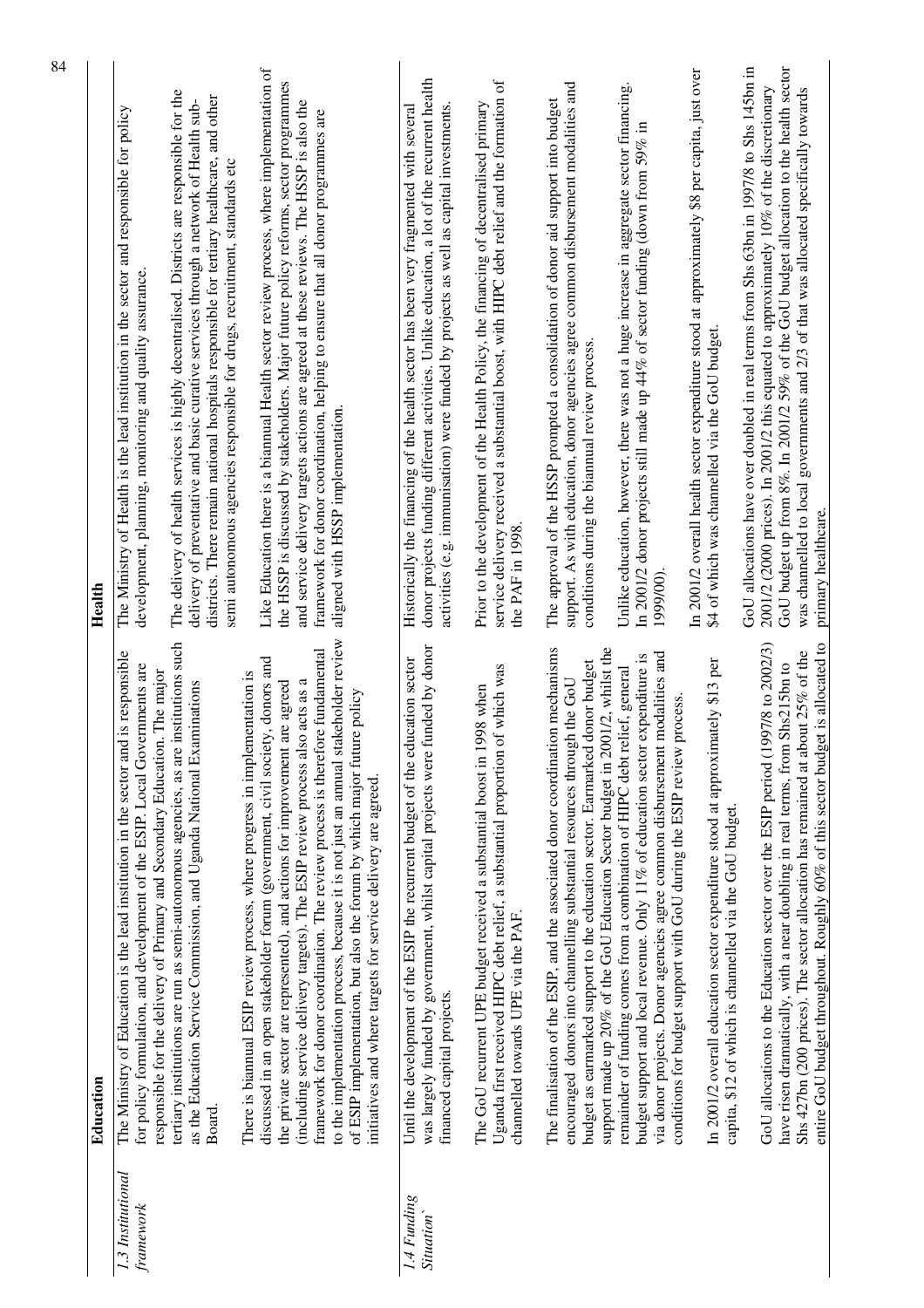|                                                    | Education                                                                                                                                                                                                                                                                       | Health                                                                                                                                                                                                                                                                                                                                                                                                                     |
|----------------------------------------------------|---------------------------------------------------------------------------------------------------------------------------------------------------------------------------------------------------------------------------------------------------------------------------------|----------------------------------------------------------------------------------------------------------------------------------------------------------------------------------------------------------------------------------------------------------------------------------------------------------------------------------------------------------------------------------------------------------------------------|
|                                                    | consistent over<br>the primary education, and this percentage has remained largely<br>time.                                                                                                                                                                                     | In 2001, during the presidential election campaigns, the President announced the abolition<br>of user fees for patients seeking treatment at government health centres.                                                                                                                                                                                                                                                    |
| 1.5 Political $\&$<br>Institution al<br>Commitment | Executive. There is therefore widespread and substantial political commitment to<br>UPE is a policy that has had high profile political backing especially from the<br>e delivery of<br>the Education Sector and understanding of what is involved in th<br>education services. | The evident political commitment and relatively strong ownership of the HSSP within the<br>There is high level political commitment to the delivery of health services, and the<br>implementation of the HSSP. However, what is required to improve healthcare in<br>Uganda is more complex and therefore less well understood politically.                                                                                |
|                                                    | ESIP. This has facilitated the institutional commitment to the processes and has<br>This has resulted in substantial political ownership of the education policy and<br>undoubtedly been crucial in the successes of ESIP implementation.                                       | solution, this bodes well for the future. The sector, however does not enjoy quite as much<br>support as UPE and there is still a substantial financing gap in implementing the HSSP,<br>Ministry of Health, has helped the alignment of the ministry and local governments<br>towards HSSP implementation. Provided that the HSSP does provided an effective<br>and the sector is still greatly reliant on donor finance. |
| <b>Long Term Sector Planning</b>                   | USE OF RESULTS IN SECTOR PLANNING & BUDGETING                                                                                                                                                                                                                                   |                                                                                                                                                                                                                                                                                                                                                                                                                            |
| Description<br>of sector plans<br>$\overline{2}$   | process between government, donors and civil society. There are five key policy<br>The Education Sector Investment Plan was finalised in 1998, after consultative<br>priorities in the ESIP:                                                                                    | The 5 year HSSP was finalised in 2000. It was prepared after the finalisation of the<br>National Health Policy. Both were developed in an open and transparent manner.                                                                                                                                                                                                                                                     |
|                                                    | Enhancement of the quality of instruction, particularly at the primary level.<br>Expanding equitable access to education at all levels (with emphasis on<br>Enhance the management of education at all levels, especially local<br>Universal Primary Education)                 | causes of ill health and reduction of disparity amongst various groups and regions'. There<br>are five key programme 'outputs' (it is questionable whether these are outputs, more<br>The overall objective of the HSSP is to 'reduce morbidity and mortality from major<br>Implementation of the Minimum Healthcare Package<br>analogous to policy priorities in ESIP) within the HSSP:                                   |
|                                                    | Development of the capacity of the MoES to plan, programme and manage<br>the education sector.<br>governments.<br>4.                                                                                                                                                            | Strengthened and operational legal and regulatory framework<br>Integrated support systems strengthened and operational<br>Strengthening of the Healthcare Delivery System<br>4.<br>$\dot{\mathcal{E}}$<br>$\dot{\sim}$                                                                                                                                                                                                     |
|                                                    | The ESIP sets out strategies for the achievement of these objectives, and specific<br>targets for their achievement. The ESIP also sets out the costs for the<br>achievement of these objectives                                                                                | As with the ESIP the HSSP sets out strategies to achieve various outputs/objectives.<br>These strategies are not limited to actions by the health sector but also the actions<br>Policy planning & Information systems operational<br>$\overline{5}$                                                                                                                                                                       |
|                                                    | for aspects relating to recurrent expenditures. This means that efforts to improve<br>It is important to note that the ESIP is an investment plan, and so does not cater<br>quality focus on teacher training rather that recruitment and training together.                    | communicable diseases, sanitation is a very important intervention $-$ this requires actions<br>in sectors such as education (construction of school latrines and the teaching of health<br>required by other sectors. For example to reduce the incidence of diarrhoea and other<br>education) and water (construction of water points), as well as the health sector                                                     |
|                                                    |                                                                                                                                                                                                                                                                                 | The HSSP covers both recurrent and development expenditures - i.e. is a comprehensive<br>development plan, and not just an investment plan                                                                                                                                                                                                                                                                                 |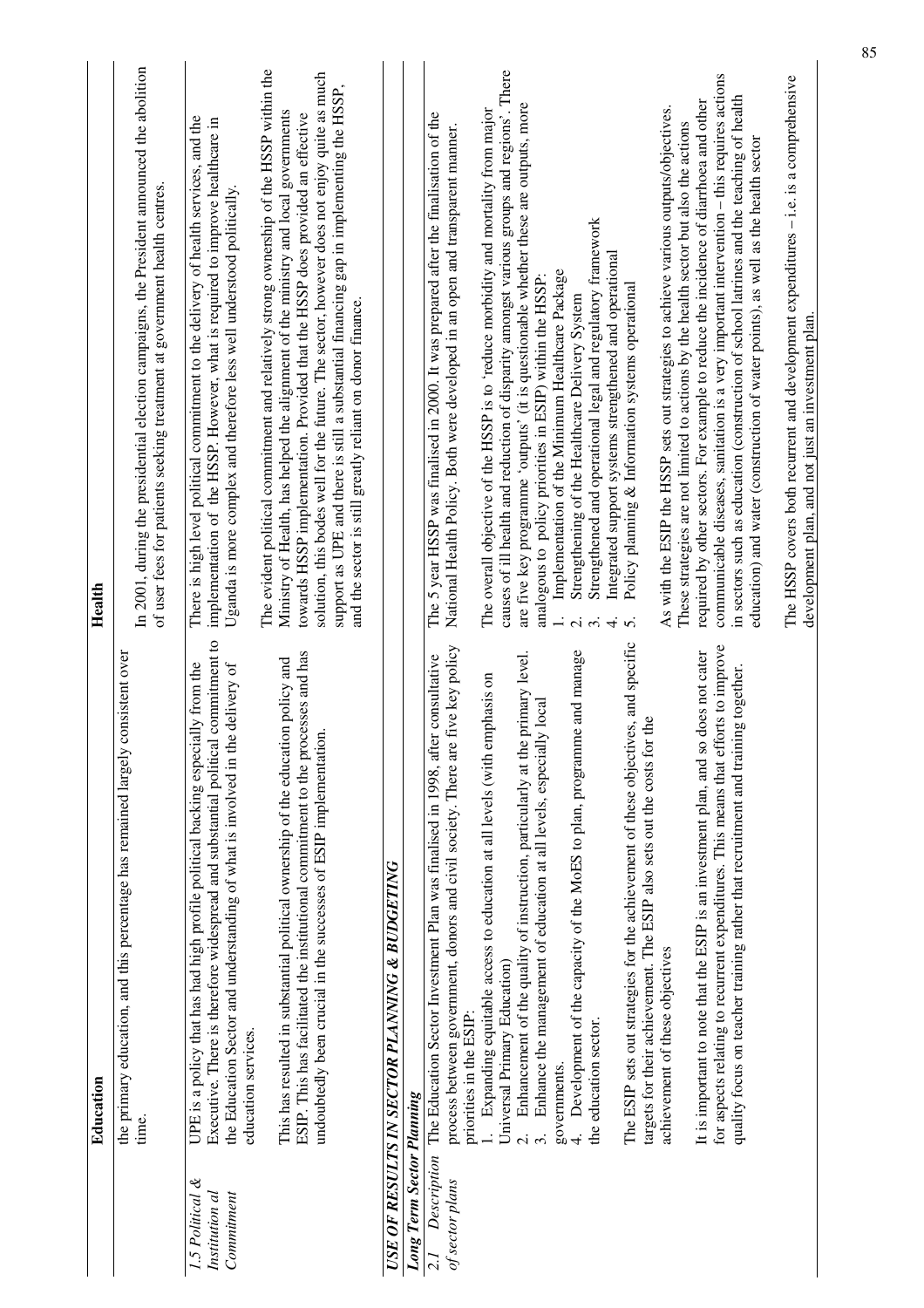|                                                                           | Education                                                                                                                                                                                                                                                                                                                                      | Health                                                                                                                                                                                                                                                                                                                                                                                                                   |
|---------------------------------------------------------------------------|------------------------------------------------------------------------------------------------------------------------------------------------------------------------------------------------------------------------------------------------------------------------------------------------------------------------------------------------|--------------------------------------------------------------------------------------------------------------------------------------------------------------------------------------------------------------------------------------------------------------------------------------------------------------------------------------------------------------------------------------------------------------------------|
| Use of<br>2.2                                                             | strategy for the ESIP objectives are a set of quantified targets. These targets tend<br>There is no overarching goal or mission statement for the ESIP. After each<br>to be outputs, and not outcomes. There is, however no distinction between                                                                                                | The HSSP sets out a logical framework which attempts to link programme outputs to the<br>achievement of the goal and purpose of the HSSP.                                                                                                                                                                                                                                                                                |
| targets in sector<br><i>indicators</i> and<br>Performance<br>plans        | outcome and output indicators. It is therefore unclear what overall impact the<br>The emphasis in the ESIP is on outputs relating to the quality and quantity of<br>education services to be delivered in the sector. A lot of the indicators are<br>ESIP should have and how it will be measured.                                             | programme level, however this division into programme is not followed throughout the<br>The HSSP has a clear overarching objective. Specific outcome indicators are identified<br>and targets set in relation to these outcomes. Outputs are initial identified at the<br>plan and there are further outputs identified, and it is unclear how they relate to<br>programme 'outputs' and sector (Intermediate) outcomes. |
|                                                                           | process outputs (i.e. development of a plan/policy/strategy) rather than<br>quantifiable indicators.                                                                                                                                                                                                                                           | quantifiable. Where they are quantifiable, targets are not always set. In some cases targets<br>programme or not). Some of these output indicators are process, and some of them are<br>ß<br>Performance indicators are also specified in relation to each output (whether tied to<br>for other sector outputs are set (e.g safe water coverage).                                                                        |
| Targets Used in<br>Examples of<br><b>Sector Plans</b><br>$2.\overline{3}$ | Management: 250 district education officers trained on effective provision<br>Access: Completion of 12,000 classrooms by 1999 and construction of<br>Examples of targets specified in each ESIP objective include:<br>Quality: A one to one pupil to textbook ratio<br>25,000 classrooms by 2002<br>$\overline{a}$<br>$\overline{\mathcal{N}}$ | Examples of outcomes targets to be achieved by 2004/5 include:<br>Reduction in infant mortality to 68 per 1000 live births<br>Stunting reduced in under 5's to 28%<br>Reduce HIV prevalence by 25%<br>$\ddot{ }$<br>$\ddot{\Omega}$                                                                                                                                                                                      |
|                                                                           | MoES Capacity: development of strategic planning and policy formulation<br>and monitoring of primary education, all district inspectors retrained<br>capabilities                                                                                                                                                                              | Increase in the effective treatment of malaria within 24 hours from 30% to 60%<br>organisation/management and financial systems operational<br>Output targets include:<br>$\overline{\mathcal{C}}$                                                                                                                                                                                                                       |
| Formulation of<br>plan indicators<br>and targets<br>2.4                   | wider poverty<br>goal to the<br>The absence of outcome indicators, reflects the lack of an overall<br>ESIP, and identification of the Education sector's contribution to<br>outcomes.                                                                                                                                                          | The targets in the HSSP were developed and agreed during the consultative preparation<br>outcomes are fully justified. How the specific public sector interventions set out in the<br>process for the plan. However it is not apparent that the targets related to Intermediate<br>HSSP specifically contribute towards the achievement of these targets is unclear.                                                     |
|                                                                           | past few years<br>during the budget annual review processes Alongside the 'development'<br>Targets and indicators have been elaborated and refined over the<br>targets, recurrent output targets have been established.                                                                                                                        | Although the component of the Minimum Healthcare Package is explained in the HSSP,<br>the service delivery output targets do not seem to be related to specific costed strategies.<br>The costing of the MHCP is therefore done by inputs (e.g. drugs and fuel), and those                                                                                                                                               |
|                                                                           | been identified. However it remains to be seen whether these indicators and the<br>Under the Poverty Monitoring Strategy certain sector outcome indicators have<br>associated targets are adopted/supported by the Education Sector, as they were<br>identified outside the sector review process.                                             | inputs are not related to the output indicators identified in the HSSP programmes (e.g.<br>treatment of specific diseases).                                                                                                                                                                                                                                                                                              |
| Financing of<br>Costing &<br>Plans<br>2.5                                 | intervention areas, however there is no specific costing of outputs indicators, just<br>igned to the<br>sector. There are a services of sub-programmes that relate to specific<br>The ESIP is divided into programmes, and each programme is al<br>indicative costing of programmes.                                                           | The costing was not on the basis the component programmes and achieving the associated<br>results - the costing instead was largely facility based, where estimates were made on the<br>recurrent costs for delivering the MHCP in different levels of health centres, and the<br>capital costs in terms of construction of health facilities. This means an important                                                   |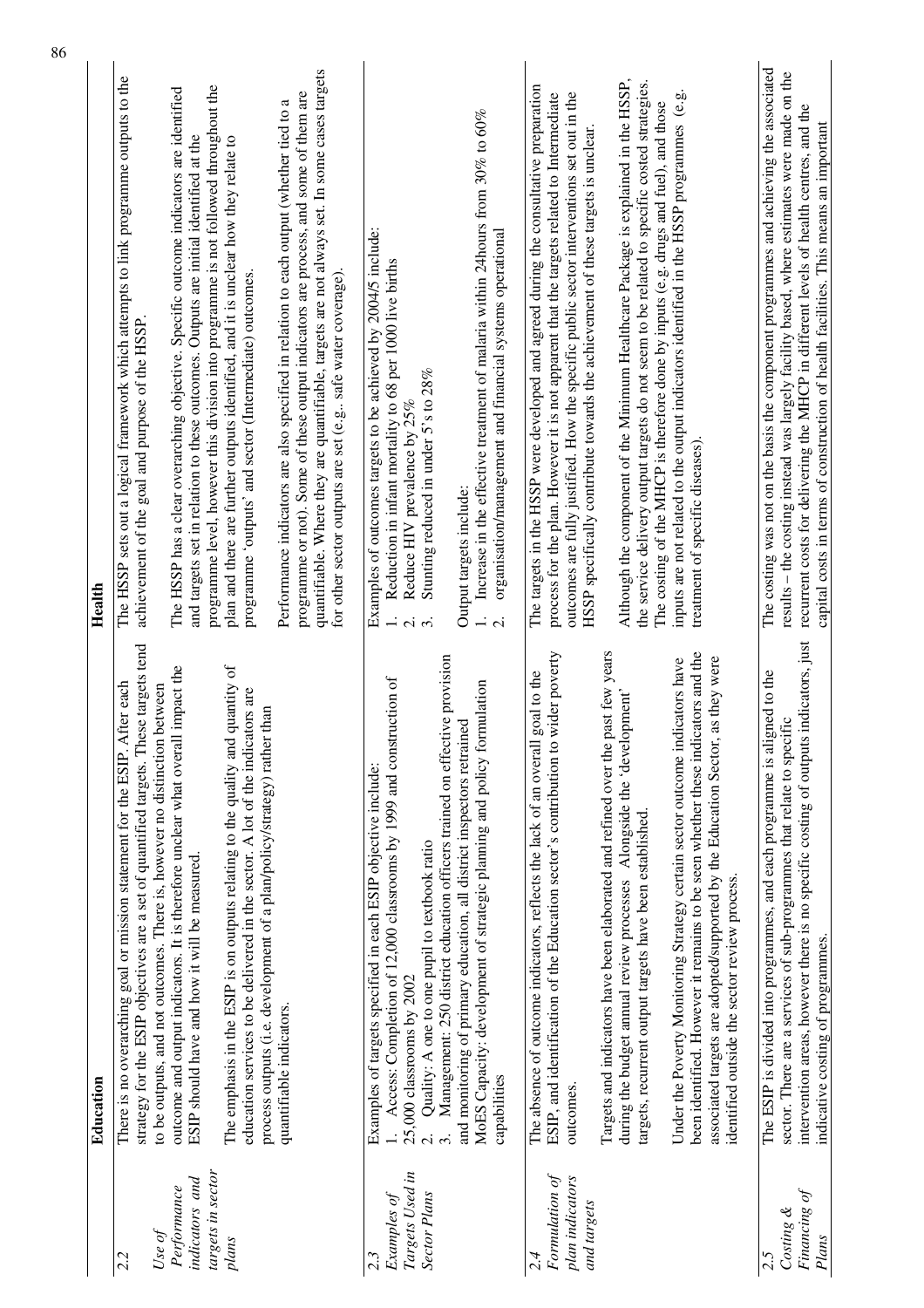|                                                                                      | Education                                                                                                                                                                                                                                                                                                                                                                                              | Health                                                                                                                                                                                                                                                     |
|--------------------------------------------------------------------------------------|--------------------------------------------------------------------------------------------------------------------------------------------------------------------------------------------------------------------------------------------------------------------------------------------------------------------------------------------------------------------------------------------------------|------------------------------------------------------------------------------------------------------------------------------------------------------------------------------------------------------------------------------------------------------------|
|                                                                                      | More detailed costing was carried out over time as specific programmes were<br>designed contained in the ESIP were designed in detail                                                                                                                                                                                                                                                                  | opportunity was lost in terms of linking the budget to planned results and targets. Instead<br>the value and distribution of inputs.                                                                                                                       |
|                                                                                      |                                                                                                                                                                                                                                                                                                                                                                                                        | The costing of the Ministry of Health activities was not results-based - figures were just<br>drawn from the MTEF without any attempt to justify allocations in terms of results.                                                                          |
| <b>PEAP</b> Indicators<br>Sector Plan and<br>Relationship &<br>consistency of<br>2.6 | a stage further<br>maintains UPE as a key priority, and draws from the ESIP. The revised PEAP<br>The ESIP was developed at a similar time to the original PEAP developed in<br>does however reflect the refinement in definition of output targets that was<br>1997. UPE is central to both the 1997 PEAP and ESIP. The revised PEAP<br>subsequently carried out. The Poverty Monitoring Strategy goes | targets in the PEAP are over a 3 year time horizon, shorter than that off the HSSP and<br>The PEAP draws directly from the HSSP, and the key strategies are highlighted. The<br>correspondingly less ambitious. The actual indicators used are consistent. |
|                                                                                      | and identifies sector outcome indicators.                                                                                                                                                                                                                                                                                                                                                              |                                                                                                                                                                                                                                                            |
| Medium Term Budget Formulation                                                       |                                                                                                                                                                                                                                                                                                                                                                                                        |                                                                                                                                                                                                                                                            |
| 2.7                                                                                  | Given that the vast majority of sector financing is through the GoU budget, the                                                                                                                                                                                                                                                                                                                        | The Health Sector Working Group is responsible for preparing the medium term budget                                                                                                                                                                        |
| Sector budgeting<br>process                                                          | ensuring effective implementation of the ESIP. The Education Sector Working<br>Ministry of Education's engagement in the budget process is important for                                                                                                                                                                                                                                               | an important role. Budget strategy is considered by the health finance committee, and the<br>strategy for health in the BFP. As with education the sector review process also takes on                                                                     |
|                                                                                      | government, prepares the sector Budget Framework Paper in which sector<br>Group, which is made up of key stakeholders from inside and outside                                                                                                                                                                                                                                                          | BFP is considered by the April health sector review.                                                                                                                                                                                                       |
|                                                                                      | progress is reviewed and the sector's budget strategy for the medium term (3                                                                                                                                                                                                                                                                                                                           | There was a fair amount of controversy surrounding the health sector over the last budget                                                                                                                                                                  |
|                                                                                      | years) is set out.                                                                                                                                                                                                                                                                                                                                                                                     | cycle, and tension has emerged between the MoH and MoFPED. A lot of this surrounds<br>the fact that MoH did not receive the further increases in the health sector ceilings that                                                                           |
|                                                                                      | As well as being considered by Cabinet & Parliament, the BFP is reviewed at the                                                                                                                                                                                                                                                                                                                        | they hoped, in line with the Health Financing Strategy leaving the HSSP under-financed.                                                                                                                                                                    |
|                                                                                      | Education Sector Review in April, which allows stakeholders, including funding<br>agencies to discuss the budget strategy.                                                                                                                                                                                                                                                                             | The emerging macroeconomic constraints, which limit the absorption of foreign exchange<br>into the economy, meant that MoFPED was only able to accept some earmarked donor                                                                                 |
|                                                                                      |                                                                                                                                                                                                                                                                                                                                                                                                        | budget support on offer to the sector, if it did not increase the health sector ceiling. The                                                                                                                                                               |
|                                                                                      | The Education Sector has tended to be cited as a good or even model performer                                                                                                                                                                                                                                                                                                                          | situation was not helped, by the fact that certain health indicators have been declining                                                                                                                                                                   |
|                                                                                      | in the sector BFP process. There is, however, concern that the quality and time<br>being lent to the BFP process has been sacrificed, with more attention being                                                                                                                                                                                                                                        | despite previous increases in funding to the sector.                                                                                                                                                                                                       |
|                                                                                      | placed on the biannual sector review processes.                                                                                                                                                                                                                                                                                                                                                        |                                                                                                                                                                                                                                                            |
| Results,<br>2.9                                                                      | preparation of the ESIP. The three main targets set in the BFP are in relation to:<br>The targets in the education sector have evolved and been refined since the                                                                                                                                                                                                                                      | The indicators in the HSSP were more refined than those in the ESIP, however in the<br>health sector BFP (2002/3 to 2004/5) there is not mention at all of the health                                                                                      |
| Indicators and                                                                       |                                                                                                                                                                                                                                                                                                                                                                                                        | (Intermediate) outcomes apart from the HIV prevalence rate                                                                                                                                                                                                 |
| Targets used in                                                                      | Pupil to teacher ratio                                                                                                                                                                                                                                                                                                                                                                                 |                                                                                                                                                                                                                                                            |
| <b>BFP</b>                                                                           | Classroom to teacher ratio<br>$\frac{1}{2}$ $\alpha$                                                                                                                                                                                                                                                                                                                                                   | Like the education sector only output indicators are mentioned:                                                                                                                                                                                            |
|                                                                                      | Pupil to textbook ratio<br>$\dot{\mathfrak{c}}$                                                                                                                                                                                                                                                                                                                                                        | Outpatient Utilisation                                                                                                                                                                                                                                     |
|                                                                                      |                                                                                                                                                                                                                                                                                                                                                                                                        | Immunisation (DPT3) Coverage<br>$\dot{\circ}$                                                                                                                                                                                                              |
|                                                                                      | here is therefore<br>Sector targets still remain almost solely output-based. Few Intermediate<br>outcomes have been defined which reflect educational quality. TI                                                                                                                                                                                                                                      | Deliveries Supervised by trained health workers<br>Approved posts filled by trained health workers.<br>$\overline{4}$                                                                                                                                      |
|                                                                                      |                                                                                                                                                                                                                                                                                                                                                                                                        |                                                                                                                                                                                                                                                            |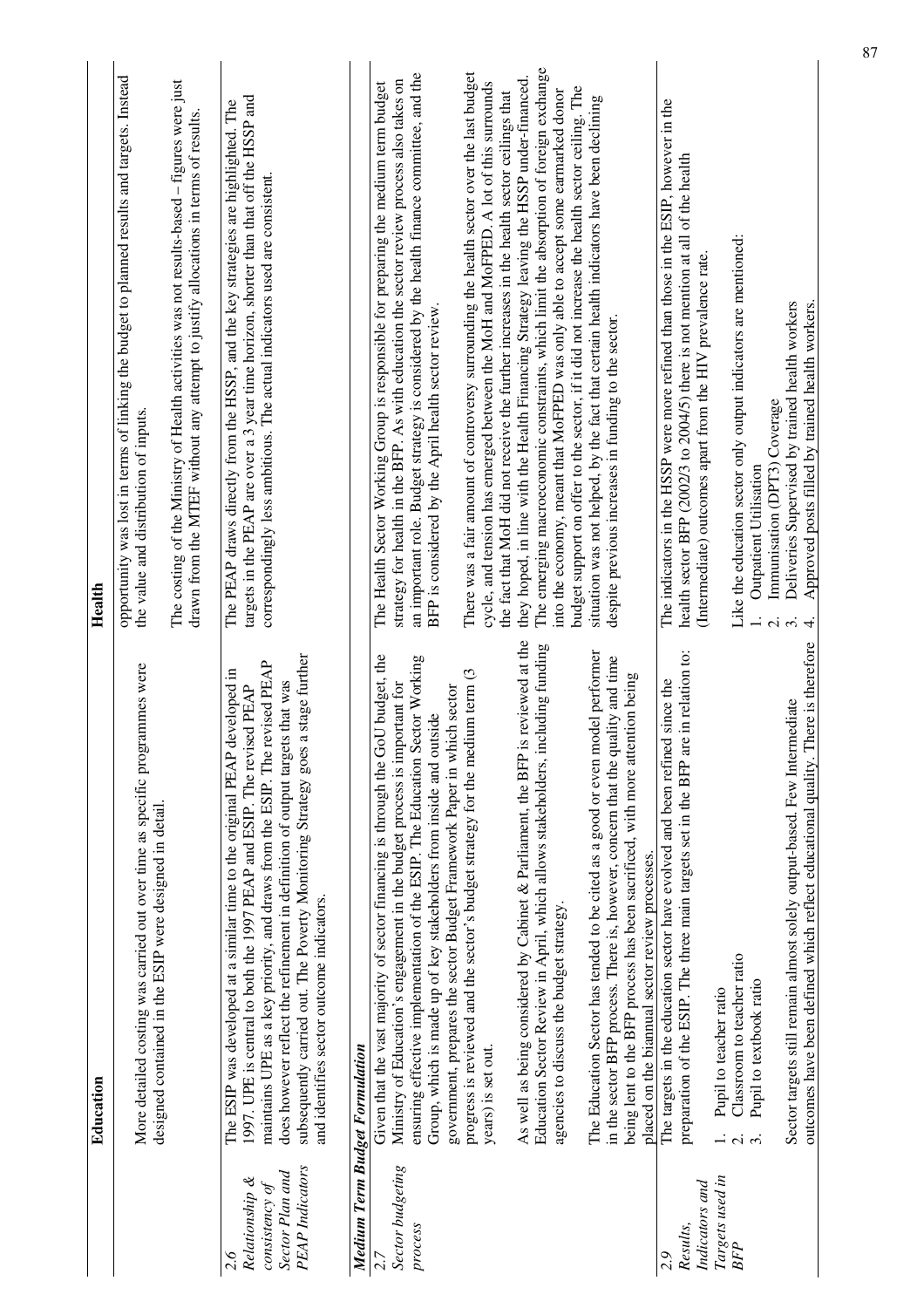|                                                                                           | Education                                                                                                                                                                                                                                                                                                                                                                                                                                                                                                                                                                                                                                                                                                                                                                                                                                                                                                                                                                                                                                                                                                                                                                                                                                                                                                                                       | Health                                                                                                                                                                                                                                                                                                                                                                                                                                                                                                                                                                                                                                                                                                                                                                                                                                                                                                                                                                                                                                 |
|-------------------------------------------------------------------------------------------|-------------------------------------------------------------------------------------------------------------------------------------------------------------------------------------------------------------------------------------------------------------------------------------------------------------------------------------------------------------------------------------------------------------------------------------------------------------------------------------------------------------------------------------------------------------------------------------------------------------------------------------------------------------------------------------------------------------------------------------------------------------------------------------------------------------------------------------------------------------------------------------------------------------------------------------------------------------------------------------------------------------------------------------------------------------------------------------------------------------------------------------------------------------------------------------------------------------------------------------------------------------------------------------------------------------------------------------------------|----------------------------------------------------------------------------------------------------------------------------------------------------------------------------------------------------------------------------------------------------------------------------------------------------------------------------------------------------------------------------------------------------------------------------------------------------------------------------------------------------------------------------------------------------------------------------------------------------------------------------------------------------------------------------------------------------------------------------------------------------------------------------------------------------------------------------------------------------------------------------------------------------------------------------------------------------------------------------------------------------------------------------------------|
|                                                                                           | now easy way of linking the outputs above to improvements in the quality of a<br>The BFP does identify policy challenges and reforms to be undertaken in the<br>next financial year in various sub-sectors, which represent MoES activities.<br>child's education.                                                                                                                                                                                                                                                                                                                                                                                                                                                                                                                                                                                                                                                                                                                                                                                                                                                                                                                                                                                                                                                                              | In the BFP it does not appear at all clear what the role or outputs of the MoH will be over<br>the Medium Term.                                                                                                                                                                                                                                                                                                                                                                                                                                                                                                                                                                                                                                                                                                                                                                                                                                                                                                                        |
| Formulat ion of<br>annual sector<br>medium term<br>targets in the<br>budget cycle<br>2.10 | budget. Although it is important that decisions on ESIP implementation are made<br>setting, donors were guilty of pushing the sector beyond what was feasible, given<br>capacity in target setting, and linking those targets to availability of inputs - both<br>The specific medium term output targets set out in the BFP are agreed during the<br>Targets in the BFP are drawn from the ESIP, however the targets are grouped by<br>April sector reviews - ideally this should just be the targets for the outer MTEF<br>financial and in terms of human resources. Given the sector capacity in target<br>There is concern that the process of target setting is being delinked from the<br>targets were set by GoU and agreed with donors in the early phases of ESIP<br>ultimately constrains what can be achieved. Unrealistic and over ambitious<br>year as the first two year's targets would have been agreed previously. The<br>implementation. The failure to achieve these targets was not a symptom of<br>commitment (political and institutional) on GoU's part, but more technical<br>at the sector reviews, this needs to be bound by the budget process which<br>earlier targets are revised if necessary on the basis of a review of past<br>sub-sector as opposed to policy priority.<br>available inputs.<br>performance. | education sector. This means that targets discussed and agreed tend not reflect the need to<br>From the review of the BFP there appears little systematic linkage between outputs and<br>allocation decisions over the budget process. The analysis in the BFP however tends to<br>focus on inputs, for example mentioning targets relating to per capita drug expenditure.<br>This is not related to specific output targets, which are just seen as the requirements of<br>between government and funding agencies on future actions and targets in the sector<br>reviews of health sector implementation. The focus at these reviews is on agreement<br>This is somewhat due to the increasing importance being given to the biannual joint<br>practitioners), which is therefore less embedded in the budget process, as with the<br>(other stakeholders are also involved), from a technical perspective (by health<br>monitor and improve budget efficiency and budget effectiveness.<br>OOB rather than relating those targets. |
| of<br>Costing<br>Targets<br>2.II                                                          | construction are costed in the BFP, and specifically related to budget allocations.<br>Output and funding gaps are illustrated, showing desired (ESIP) output/funding<br>the Ministry of Education itself are not costed and used as a justification of the<br>and outputs of<br>or classroom<br>Specific quantifiable output targets such as teacher recruitment<br>levels and achievable output/funding levels. However activities<br>ministry budget.                                                                                                                                                                                                                                                                                                                                                                                                                                                                                                                                                                                                                                                                                                                                                                                                                                                                                        | receive the increases in funding that it is seeking. It is important to bear in mind that this<br>output indicators such as 'Timely Malaria Treatment', it is less likely that the sector will<br>Meanwhile the health sector has been advocating hard for increased sector allocations,<br>clearly articulating how proposed funding allocations will actually improve specific<br>Output targets in the BFP are not explicitly costed and linked to budget al.locations.<br>because of the severe funding shortfall in financing HSSP implementation. Without<br>process is inherently more difficult that sectors such as education and roads.                                                                                                                                                                                                                                                                                                                                                                                      |
|                                                                                           |                                                                                                                                                                                                                                                                                                                                                                                                                                                                                                                                                                                                                                                                                                                                                                                                                                                                                                                                                                                                                                                                                                                                                                                                                                                                                                                                                 |                                                                                                                                                                                                                                                                                                                                                                                                                                                                                                                                                                                                                                                                                                                                                                                                                                                                                                                                                                                                                                        |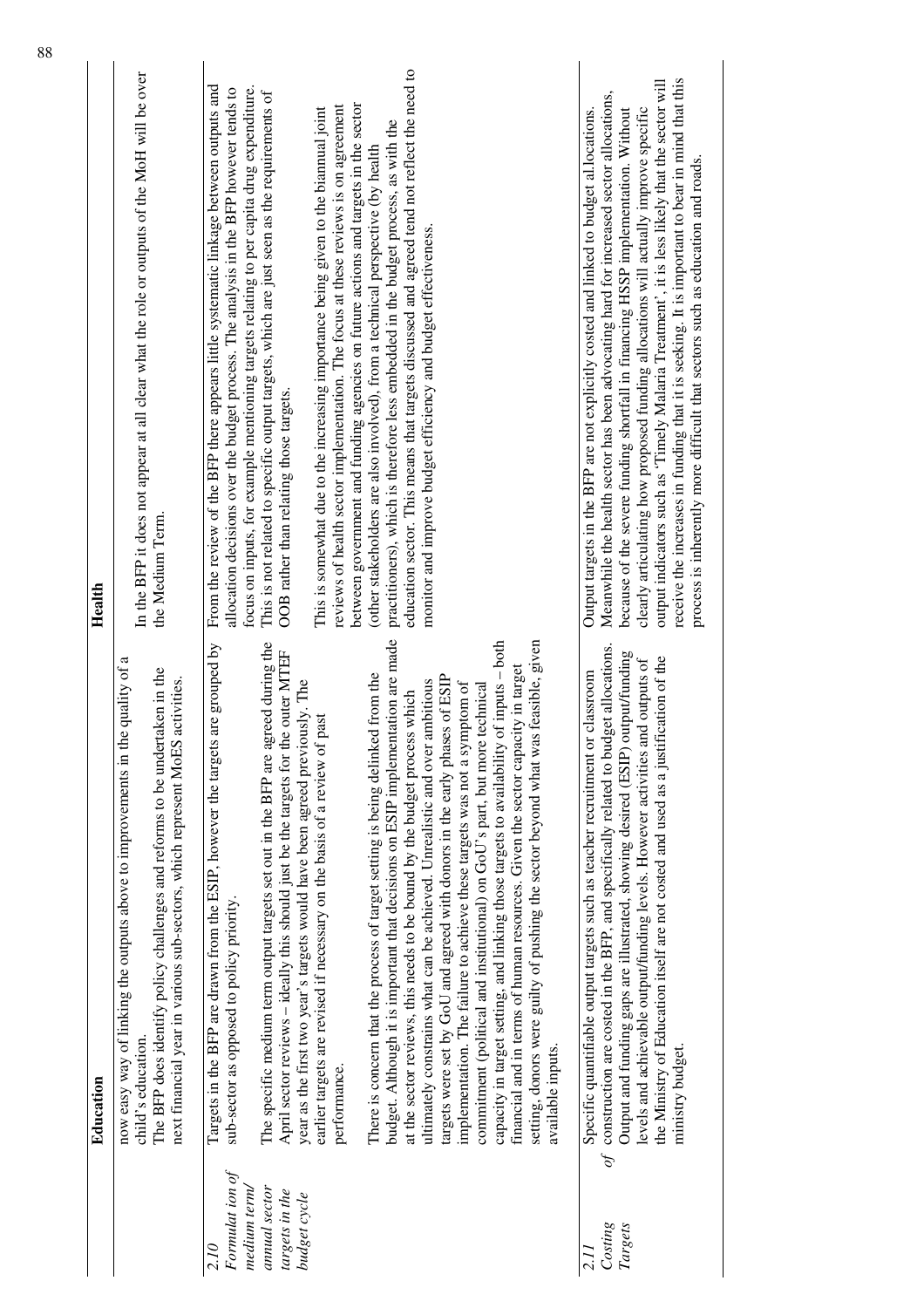|                 | Education                                                                               | Health                                                                                        |
|-----------------|-----------------------------------------------------------------------------------------|-----------------------------------------------------------------------------------------------|
| 2.12            | The role of LGs in service delivery relatively clear, however there are problems        | The delineation of responsibilities between agencies is fairly clear, especially between      |
| Who is          | emerging in two areas:                                                                  | those providing services at the centre and those developing policy and supporting services    |
| responsible for | In the absence of specific targets and output indicators the specific<br>$\bullet$      | within the health sector. The existence of donor projects administered by the Ministry of     |
| achieving       | responsibilities of central government agencies in supporting service delivery,         | Health does occasionally confuse this, but it is not a major problem.                         |
| targets?        | and the specific role of the MoES vis a vis the Education Service Commission            |                                                                                               |
|                 | and Standards Agency is unclear.                                                        | There are two key challenges in the health sector:                                            |
|                 | The responsibility for the quality of education between central and local               |                                                                                               |
|                 | government is unclear. Primary Teachers Colleges remain controlled by central           | • To identify specific results for central government agencies in the BFP, and hence          |
|                 | government, however they have staff in every country conducting on the job              | justify central agencies budgets in terms of results ex ante, and ex post. This is especially |
|                 | training of teachers. District school inspectors are also supposed to supervise         | important as the MoH                                                                          |
|                 | teachers. When teaching is of poor quality, who is responsible, the PTC or the          |                                                                                               |
|                 | District? Similarly after a spate of poor quality classroom construction, MoES          | • The achievement of health outcomes is dependent on outputs performed by other               |
|                 | has posted engineering assistants to every districts. If construction continues to      | sectors as well, and these results which are identified in the HSSP must be adequately        |
|                 | be of poor quality who is responsible?                                                  | planned and budgeted for by those sectors. This does not even appear an issue in the          |
|                 |                                                                                         | Health BFP because it only focuses on sector outputs, over which it does have control.        |
|                 | In all the examples above, it is possible that in future different institutions will be |                                                                                               |
|                 | able to blame the other for poor performance, as there is not a clear line of           |                                                                                               |
|                 | responsibility for ensuring the quality of education.                                   |                                                                                               |
| 2.13            | The BFP process has worked well in the education sector, in terms of ensuring           | The sector BFP is consistent with elements of the HSSP which specifically relate to the       |
| Linkage of      | implementation of the ESIP is reflected in budget preparation and execution. The        | health sector, however it appears is far less comprehensive.                                  |
| medium          | budget allocations, certainly in the areas of service delivery, have been based         |                                                                                               |
| term/annual     | largely on the strategies and targets set out in the ESIP.                              | The Joint Health Sector Review Process, however is more explicitly linked to the HSSP,        |
| targets to long |                                                                                         | but this has not filtered into the BFP documentation. This is more a reflection of the        |
|                 |                                                                                         |                                                                                               |
| term plans      |                                                                                         | disjoint between results-based planning and the budget itself.                                |
|                 | 3 USE OF RESULTS MINISTRIES AND CENTRAL AGENCIES                                        |                                                                                               |
|                 | Ministry/Central Agency and Sector Performance Targets                                  |                                                                                               |
| 3.1 Ministry    | however this does<br>The Ministry of Education takes its role from the Constitution,    | As part of the ROM initiative the MoH has developed an Annual Performance Plan. In            |
| Goals and       | Statement for the<br>not appear to have been translated into an overarching Mission     | this plan the MOH has a set of strategic objectives which are consistent with the Health      |
|                 |                                                                                         | Policy and HSSP. Associated with these objectives are a set of key outputs which are          |
| Targets         | mmstry                                                                                  | drawn from the HSSP, however some of these outputs are actually not specifically for the      |
|                 | The Ministry, Education Standards Authority, and Education Service                      | institution itself - for example the 'delivery of the MHCP' is cited, yet this is largely the |
|                 | Commission outputs are agreed with stakeholders during the Education Sector             | responsibility of Local Governments.                                                          |
|                 | Review process, and are set out in an aide-memoire at the end of each review.           |                                                                                               |
|                 | with ESIP<br>These outputs have a time frame, and are, by nature, consistent            | However various performance indicators are identified which are specifically related to       |
|                 | implementation.                                                                         | actions that the MoH is responsible for. For example the activities related to the delivery   |
|                 |                                                                                         | of the MHCP include 'policy formulated and agreed, tools and methodologies developed,         |
|                 | We were unable to obtain a copy of the MoES Annual (ROM) Performance Plan,              | standards set' in the key intervention areas. These types of indicators are effectively       |
|                 | so were unable to ascertain whether the specific actions agreed during the sector       | the specific output targets for the ministry; however they are mixed up with indicators       |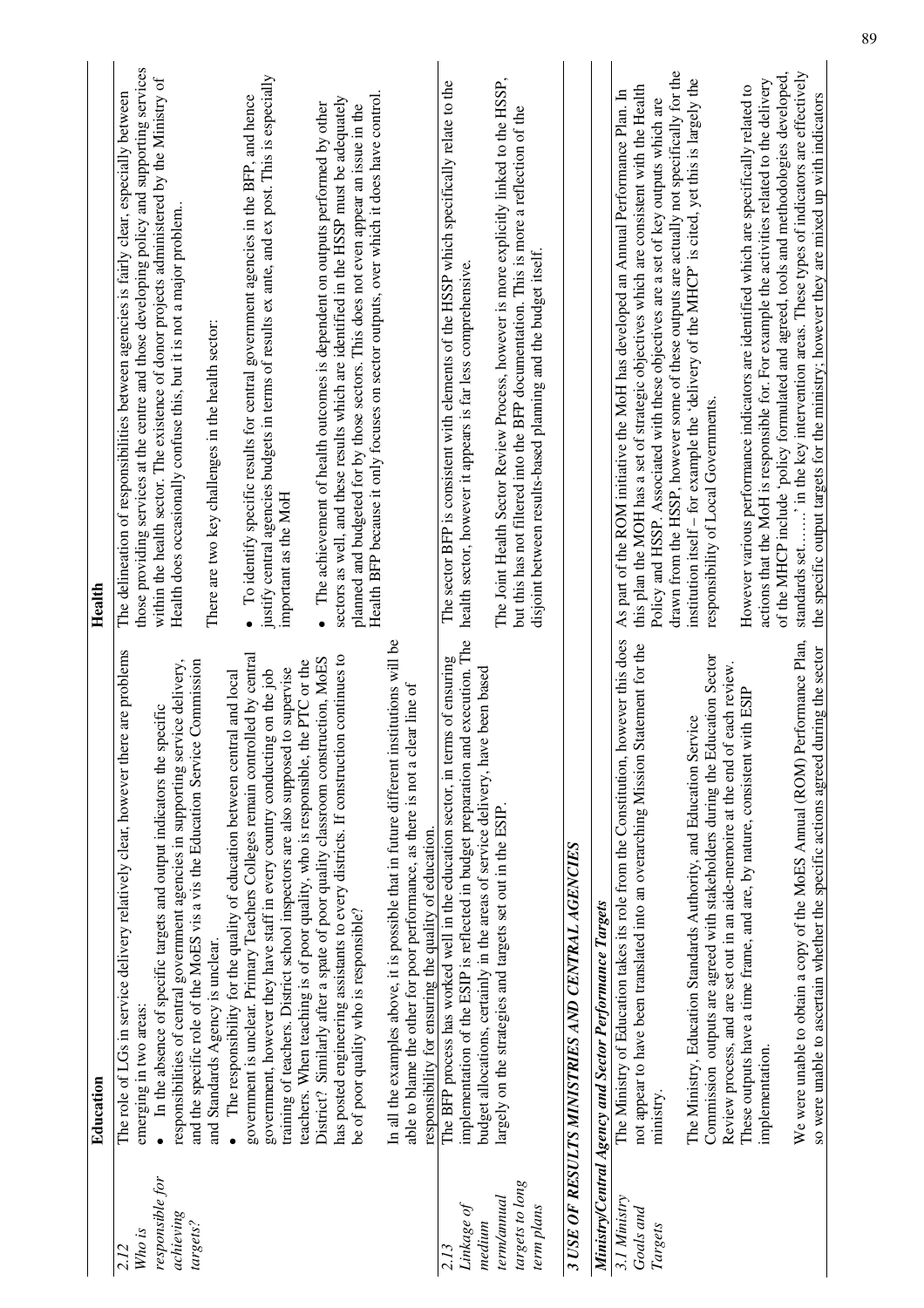|                                                                         | Education                                                                                                                                                                                                                                                                                                                                                                                                                                                                                               | Health                                                                                                                                                                                                                                                                                                                                                                                                                         |
|-------------------------------------------------------------------------|---------------------------------------------------------------------------------------------------------------------------------------------------------------------------------------------------------------------------------------------------------------------------------------------------------------------------------------------------------------------------------------------------------------------------------------------------------------------------------------------------------|--------------------------------------------------------------------------------------------------------------------------------------------------------------------------------------------------------------------------------------------------------------------------------------------------------------------------------------------------------------------------------------------------------------------------------|
|                                                                         | review process were consistent with the annual performance plan. On the MoES<br>out specific<br>website ministry ROM outputs are mentioned in general terms, I<br>benchmarks for each year are not.                                                                                                                                                                                                                                                                                                     | over which the Ministry does not have control. This undermines the ability of the ministry<br>to priorities its own interventions.                                                                                                                                                                                                                                                                                             |
|                                                                         |                                                                                                                                                                                                                                                                                                                                                                                                                                                                                                         | that they are embedded in the sector-wide approach, but the major problem is they do not<br>ministry, however they were strongly (and rightly) influenced by the HSSP. This means<br>The ministry targets were developed collaboratively by the departments within the<br>clearly articulate the role of the ministry specifically                                                                                             |
| ministry /agency<br>Cascading of<br>results down<br>structure to<br>3.2 | Outputs are identified for specific departments within the ministry, which are, in<br>the responsibility of the ministry. These outputs however do not have associated<br>targets, and effectively relate the type of activity each department should carry<br>out.                                                                                                                                                                                                                                     | The Permanent Secretary chairs regular meetings with heads of department, where they<br>are required to report on progress against their pre-agreed targets at these meetings.<br>Individual departments within the ministry identified their own key performance<br>indicators, and prepared departmental workplans, consistent with the HSSP                                                                                 |
| individual staff.<br>departments,<br>sections and                       | SFG grant funds<br>by districts were developed there rather than the Primary Education Department.<br>take on activities across the whole sector, which may otherwise by done by line<br>responsible for managing the ESIP process, the planning department seemed to<br>It was observed that the planning department had a lot of responsibility relative<br>to the line departments (for primary and secondary education). As it is<br>departments. For example the guidelines for the use of UPE and | The annual performance and departmental plans do not go so far as establishing targets<br>for individual staff.                                                                                                                                                                                                                                                                                                                |
|                                                                         | into explicit<br>Although there are explicit job descriptions, highlighting the roles and<br>responsibilities of each member of staff, these are not translated<br>targets for individual staff.                                                                                                                                                                                                                                                                                                        |                                                                                                                                                                                                                                                                                                                                                                                                                                |
| Linkage Ministry<br>Targets to Sector<br>Budgets and<br>3.5             | mentioned in the budget process. Similarly specific actions or benchmarks of the<br>The sector BFP does mention various activities, usually policy reforms, which<br>are the responsibility of the ministry, and in doing so, they are explicitly<br>MoES are identified in sector review documents.                                                                                                                                                                                                    | The annual performance plan, is however not explicitly linked to the budget. There is no<br>reflects the degree of ownership of the HSSP within the ministry and by its leadership<br>This consistency of targets identified in the annual performance plans with the HSSP                                                                                                                                                     |
| Plans                                                                   | These activities/benchmarks are not, however explicitly linked to the budget, and<br>such activities may not necessarily have substantial budgetary implications (i.e.<br>they only draw on staff time).                                                                                                                                                                                                                                                                                                | The outputs and targets are increasingly becoming realistic, and hence more related to the<br>reviewed against the targets they set themselves. A major reason for this coherence and<br>availability of resources - this is because heads of departments performance are being<br>improvements is the personal involvement of the Permanent Secretary.<br>mention of the outputs of the Ministry of Health in the Sector BFP. |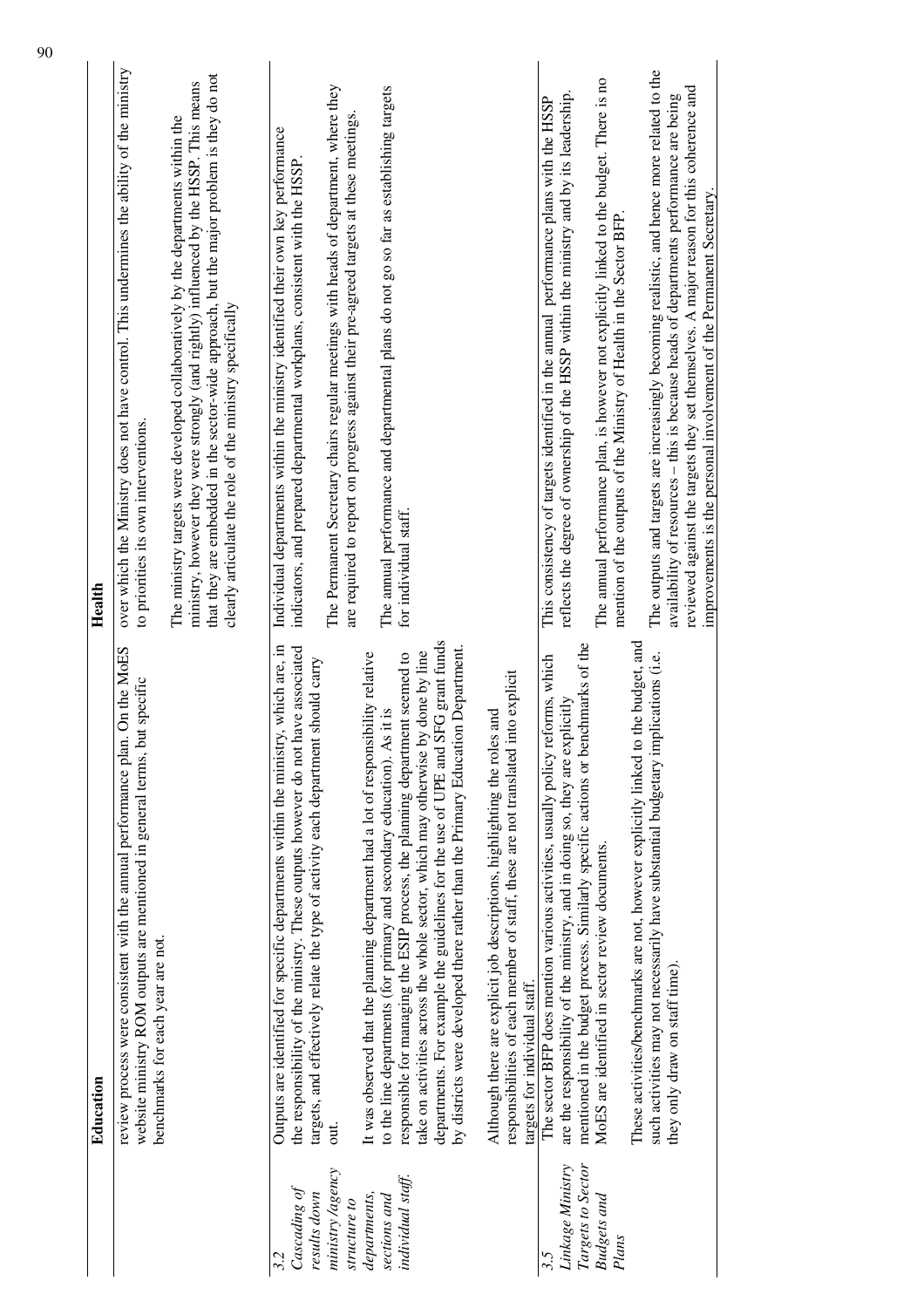|                                                                            | Education                                                                                                                                                                                                                                                                                                                                                                                                                                                                            | Health                                                                                                                                                                                                                                                                                                                                                                                                                                                             |
|----------------------------------------------------------------------------|--------------------------------------------------------------------------------------------------------------------------------------------------------------------------------------------------------------------------------------------------------------------------------------------------------------------------------------------------------------------------------------------------------------------------------------------------------------------------------------|--------------------------------------------------------------------------------------------------------------------------------------------------------------------------------------------------------------------------------------------------------------------------------------------------------------------------------------------------------------------------------------------------------------------------------------------------------------------|
| Inputs to achieve<br>Control over<br>Managers<br>results<br>3.6            | bureaucratically, and this stifled creativity. They felt that they were not managers<br>concern in some<br>results. Some<br>managers did not see this as a constraint, as they felt they could perform their<br>quarters that there was not much flexibility in the ministry, which was run<br>Managers have little flexibility over the use of inputs to achieve<br>duties adequately without much flexibility. There was however                                                   | - only part of this was engaging in the budget process, as donor projects were still a major<br>The line department in MoH interviewed described the process as identifying the outputs<br>he would want to achieve, and then identify sources of funding to assist him in achieving<br>source of funding for his department.                                                                                                                                      |
|                                                                            | but administrators, and were expected to do as they were told.                                                                                                                                                                                                                                                                                                                                                                                                                       | This means that sometimes the outputs that eventually get funded may not necessarily be<br>those that were what he considered highest priority in the HSSP. The source of finance<br>sometimes influences the specific targets that are set.                                                                                                                                                                                                                       |
| Management of<br>staff to produce                                          | need to discipline them, some managers were unhappy with the number of staff<br>Although managers were generally happy with the quality of staff, and felt no<br>Managers have little flexibility over the number of staff and remuneration.                                                                                                                                                                                                                                         | Although departmental managers have little control over the number and remuneration of<br>staff, those interviewed were at least relatively happy with the staff structures. The<br>managers interviewed had not felt the need to discipline staff.                                                                                                                                                                                                                |
| results                                                                    | Managers felt the new performance appraisal of staff would help them in their<br>ability to manage staff effectively.<br>in their departments.                                                                                                                                                                                                                                                                                                                                       | Managers were aware of the shortcomings of the current system of 'confidential reports'<br>being used to appraise individuals performance. They were cautiously supportive of the<br>new performance appraisal system being promoted by MoPS which will involve open<br>discussions of staff performance between staff and managers.                                                                                                                               |
| <b>Achieving Results</b><br>Incentives and<br>Rewards for<br>3.8           | performers. In the absence of this the allocation training and travel were seen as<br>Although there were not formal mechanisms for reward, the Ministry wanted to<br>introduce a reward system which involved recognising and praising high<br>ways of rewarding good performers.                                                                                                                                                                                                   | Managers had little ability to reward staff for good performance. Training, travel abroad<br>$\&$ inland were cited as the only tools managers had available to reward staff – each of<br>these carries a financial element in terms of the associated allowances.                                                                                                                                                                                                 |
| Political Scrutiny<br>of Ministry<br>Results<br>3.9                        | Committee on Social Services in Parliament, and presents a Ministerial Policy<br>Statement early each financial year to Parliament, which is discussed by the<br>committee. The ministry budget is scrutinised as part of this statement. The<br>focus, however is on sector performance and not on the achievement of the<br>The Minister of education presents the results of the sector to the Standing<br>Ministry per se.                                                       | $\vec{a}$<br>The Minister of Health is accountable for the results of the ministry to Parliament, and in<br>particular the standing committee on social services. However the results of the ministry<br>only get scrutinised as part of the health sector. The Ministerial Policy Statement looks<br>the sector's performance as a whole. Even here the focus tends to be financial and not<br>necessarily relating the funds spent to the results achieved       |
| Contributions of<br>donor financing,<br>conditions and<br>projects<br>3.10 | igh the ESIP, and<br>P process. This<br>out activities<br>the ministry.<br>The focal point of donor interaction, and for agreeing conditions is with the<br>Although donor support to the sector has been streamlined throu<br>so there are relatively few donor projects being administered by<br>planning department as it is responsible for coordinating the ESI<br>contributes to the incentive for the planning department to carry<br>which are the role of line departments. | extent, streamlined donor support to the sector, however the ministry still has many donor<br>aligned fully with the priorities of the HSSP, thus distorting the priorities of the ministry.<br>departments and staff away from their core functions. Sometimes these projects are not<br>The development of the HSSP and the associated review processes have to a certain<br>funded projects that it administered. These projects do divert the attention of MoH |
|                                                                            |                                                                                                                                                                                                                                                                                                                                                                                                                                                                                      |                                                                                                                                                                                                                                                                                                                                                                                                                                                                    |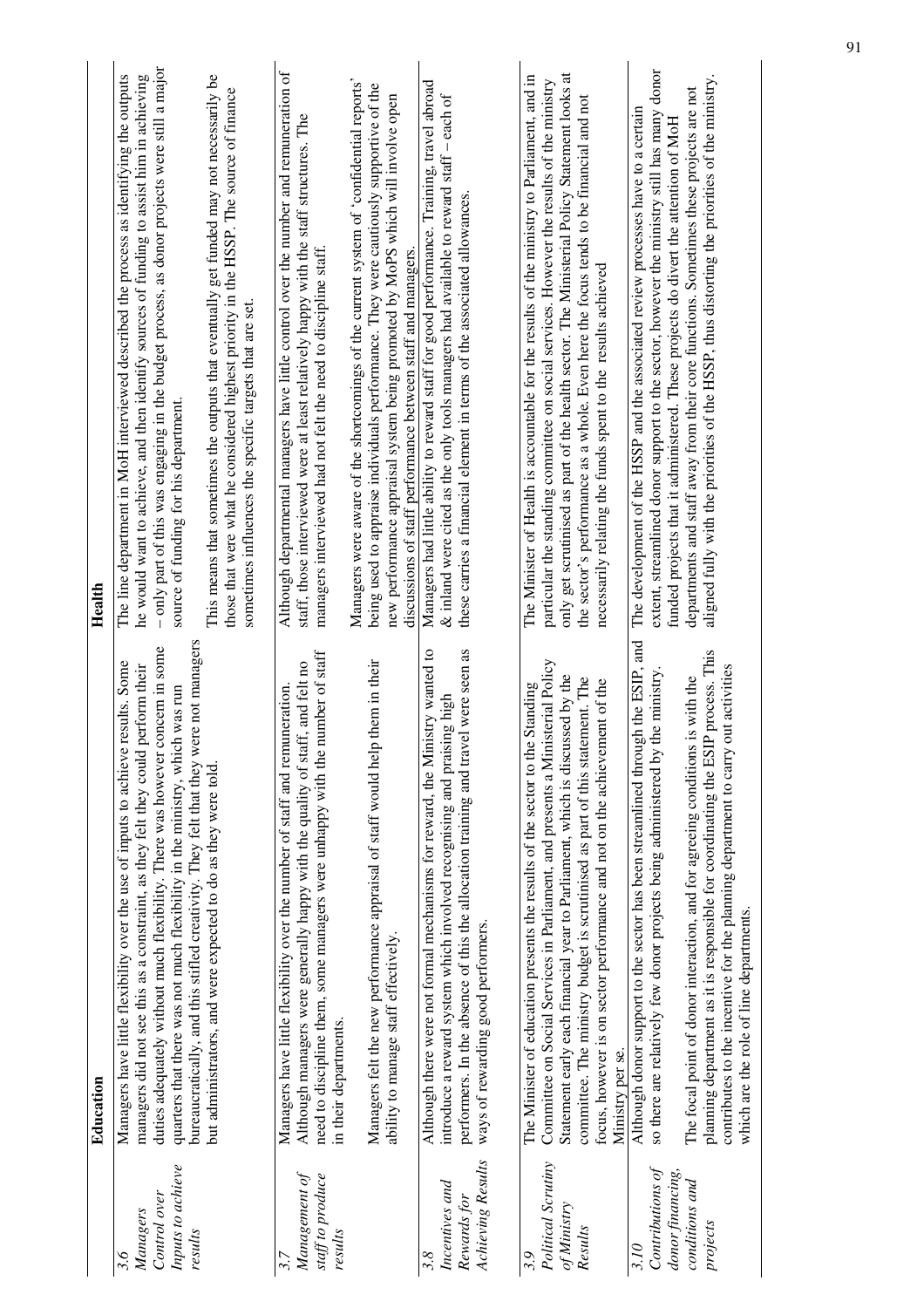|                                                             | Education                                                                                                                                                                                                                                                                                                                                               | Health                                                                                                                                                                                                                                                                                                                                                              |
|-------------------------------------------------------------|---------------------------------------------------------------------------------------------------------------------------------------------------------------------------------------------------------------------------------------------------------------------------------------------------------------------------------------------------------|---------------------------------------------------------------------------------------------------------------------------------------------------------------------------------------------------------------------------------------------------------------------------------------------------------------------------------------------------------------------|
| <b>Other Factors</b><br>performance.<br>influencing<br>3.11 | The existence of a clear strategy, with targets set to achieve strategy were seen as<br>to achieve these<br>Well-trained staff were also important. This was undermined by the fact that<br>salaries are not very attractive, though they are better than they used to be.<br>important. However the that sufficient resources are allocated<br>targets | interest, and involvement of the administrative leadership in ROM and the HSSP also has<br>appears to have been crucial, in orienting the ministry towards achieving results. The<br>The strong ownership and understanding of the HSSP within the Ministry of Health<br>Also these reforms have taken place in the context of rapidly increasing budget<br>helped. |
|                                                             | ministry's policies and objectives. Leaders give direction and show commitment<br>Strong leadership was cited as key in the successful implementation of the<br>and<br>to achieving results, being ultimately responsible for planning<br>implementation.                                                                                               | additional funding to achieve results, the outputs targets of the ministry need to be more<br>budget implementation. It is a lot easier to plan for results in such a situation. For this<br>al.locations for the Ministry, which have been generally disbursed and spent during<br>clearly distinguished from those of other agencies.                             |
|                                                             | 4 USE OF RESULTS BY LOCAL GOVERNMENTS                                                                                                                                                                                                                                                                                                                   |                                                                                                                                                                                                                                                                                                                                                                     |
| 4 LG Sector Policy and Financing                            |                                                                                                                                                                                                                                                                                                                                                         |                                                                                                                                                                                                                                                                                                                                                                     |
| Role of LGs in<br>Sector Service                            | Local Governments are responsible for the provision of primary and secondary<br>monitoring the<br>education, whilst the Ministry of Education is responsible for<br>quality of education services within Local Governments                                                                                                                              | District Local Governments are required to deliver the minimum healthcare package.<br>This involves preventative and essential curative services.                                                                                                                                                                                                                   |
| delivery                                                    | The Education Department within a district or municipality is responsible for:<br>Co-ordination and management of education services<br>Planning for the use of funds                                                                                                                                                                                   | Each district is divided into health sub-districts, which are the units responsible for the<br>planning for and delivery of healthcare services. These 'sub-districts' roughly serve a<br>population of 100,000.                                                                                                                                                    |
|                                                             | Management of the classroom construction programme<br>Providing technical advice to the CAO and council<br>Inspection of schools                                                                                                                                                                                                                        | Co-ordination of health services in the district through ensuring work plans that are<br>relevant and timely, catering for staffing requirements, equipment, staff approval, and<br>The District Directorate of Health Services is responsible for:<br>$\bullet$                                                                                                    |
|                                                             | Management of finances and the Primary Teachers' Payroll                                                                                                                                                                                                                                                                                                | Providing technical guidance to the CAO and the council.<br>related issues.<br>$\bullet$                                                                                                                                                                                                                                                                            |
| <b>Sector Features</b><br>42                                | primary schools in a district and 2,000 thousand teachers. Countrywide primary<br>The focus is on primary education. On average there are 160 government aided<br>enrolment is about 6.2 million which means approximately 100, 000 pupils are<br>enrolled in primary schools in each district.                                                         | NGOs, with supplementary funding from government. These will provide curative and<br>Most districts will have a district hospital, which is either government run or run by<br>preventive services and handle referral cases.                                                                                                                                       |
|                                                             | enrolment of<br>There are far fewer secondary schools, which an average of 38 government<br>aided secondary schools and 220 teachers in a district, with an                                                                                                                                                                                             | At each health sub-district there is a Health centre 4 which provides, preventative and<br>curative services, with outpatient and inpatient services, handling minor surgeries.                                                                                                                                                                                     |
|                                                             | 10,000. It is important to note that, unlike UPE secondary education is not free,<br>schools' costs.<br>and parents are required to contribute fees towards secondary                                                                                                                                                                                   | Within each sub-district there is a health centre 3 at each subcounty (20,000 population),<br>which provides outpatient services, and limited inpatient and maternity services. At the<br>parish level (5000) there are Health centre 2s which handle outpatient services only.                                                                                     |
|                                                             | These figures vary substantially from district to district, depending on their size.                                                                                                                                                                                                                                                                    |                                                                                                                                                                                                                                                                                                                                                                     |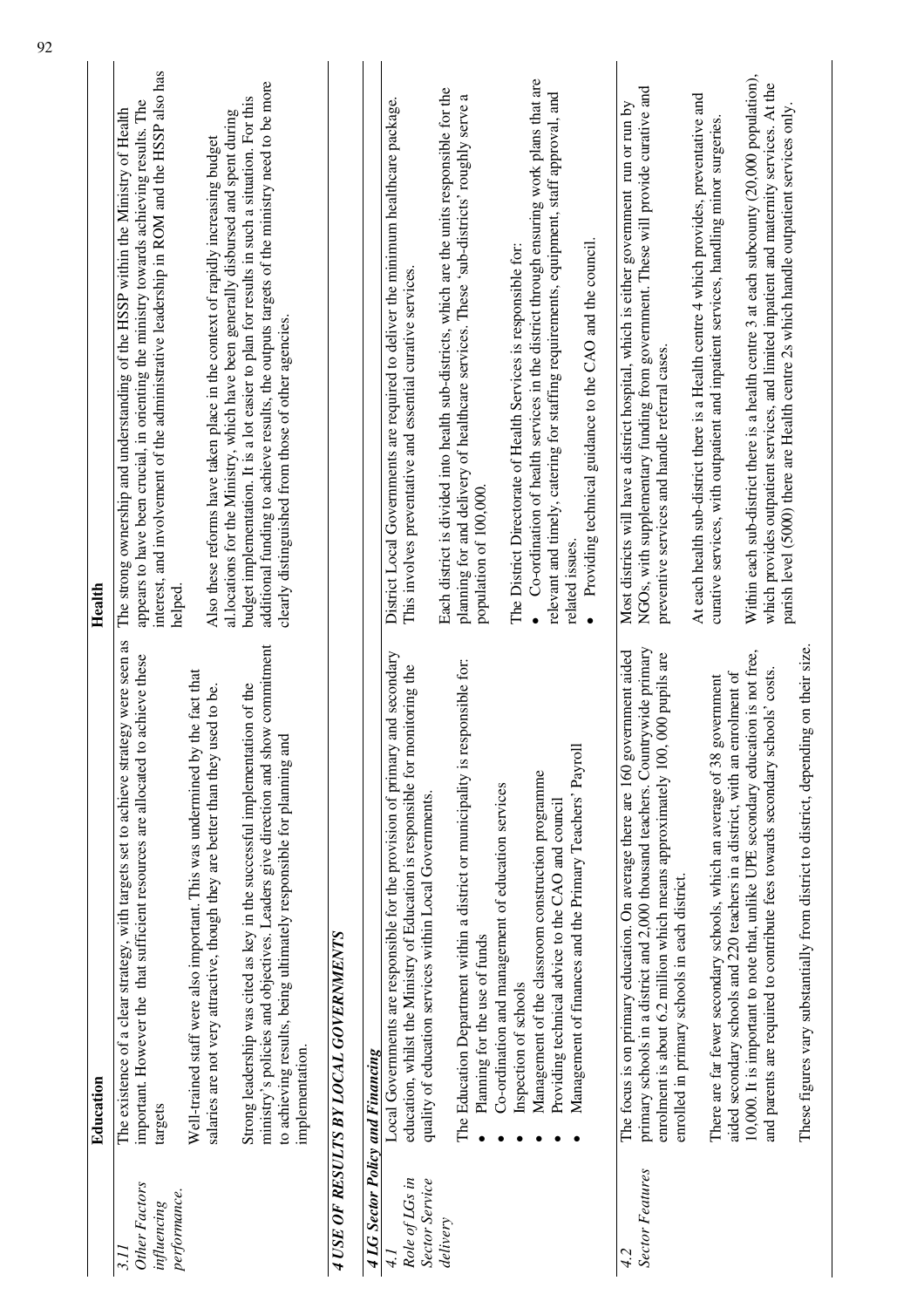|                                                            | Education                                                                                                                                                                                                                                                                                                                                                                                                                                                                                             | Health                                                                                                                                                                                                                                                                                                                                                                            |
|------------------------------------------------------------|-------------------------------------------------------------------------------------------------------------------------------------------------------------------------------------------------------------------------------------------------------------------------------------------------------------------------------------------------------------------------------------------------------------------------------------------------------------------------------------------------------|-----------------------------------------------------------------------------------------------------------------------------------------------------------------------------------------------------------------------------------------------------------------------------------------------------------------------------------------------------------------------------------|
|                                                            | supported by a deputy DEO, and a district inspector of schools. Inspectors of<br>The District Education Office is manned by a District Education Officer,<br>also are<br>other<br>schools assigned to different areas (usually to a county). There<br>education officers responsible for personnel management, and<br>programmes including sports, and special needs education.                                                                                                                       |                                                                                                                                                                                                                                                                                                                                                                                   |
| Financingconditi<br>guidelines<br>ons and<br>Sector<br>4.3 | salaries are via conditional grants transferred from central government under the<br>which targets classroom construction, purchase of furniture, latrine construction<br>from the Local Development Grant towards in the sector including classroom<br>allocate funds<br>Poverty Action Fund. In addition, there is also the Schools Facilities' Grant<br>The major sources of funds for the operation of schools and the payment of<br>and the building of teachers houses. Often Local Governments | over 70% of the transfers to districts. The remainder of government grants are allocated<br>Major sources of finance are conditional grants for primary healthcare, which make up<br>towards district and regional referral hospitals. Although labelled 'primary healthcare'<br>the PHC grants fund both curative and prevented services in the health sub-district<br>structure |
|                                                            | Oten the education department at the district/municipality loses out because the<br>sector gets the most transfers from central government. There are however no<br>government<br>completion and purchase school furniture. Over 80% of central<br>transfers to local governments are for Primary Education.                                                                                                                                                                                          | Unlike primary education and roads sectors, donor projects still can be a major source of<br>sector LG financing. Conditional grants for primary healthcare are allocated on the basis<br>poverty). Allocations are not split between function (i.e. curative and preventative)<br>of the number of health sub-districts, and household consumption (as a proxy for               |
|                                                            | conditional grant funding allocated to the department which is funded almost<br>allocations vary from district to district and largely depend on the amount of<br>entirely from Local Revenue and the Unconditional Grants. This means the<br>local revenue collected by a LG and the political preferences of the LG to                                                                                                                                                                              | The operations of the DDHs' office is largely funded out of conditional grant transfers<br>which means that it is not reliant on local revenue, and there is a relatively consistent<br>level of funding across districts.                                                                                                                                                        |
|                                                            | There are various guidelines relating to the use of funds and the implementation<br>education and Sports, and the Education Service Commission. Guidelines tend<br>to focus on how to use funds on inputs rather than the outputs achieved by the<br>funds - the one exception here is classroom construction, where reporting on<br>of UPE in particular. Guidelines are largely prepared by the Ministry of<br>implementation includes physical achievements.<br>allocate resources to the sector.  | government grants and the health sector as a whole. Technical guidelines are also issued<br>by the various line departments relating to areas such as public health, clinical services,<br>The Ministry of Health provides guidelines for the planning and use of central<br>disease control etc.                                                                                 |
| Bushenyi and<br>Comparison<br>between<br>Iganga<br>4.      | population and<br>enrolment, although Iganga has a significantly smaller number of schools in<br>both primary and secondary. The Education Office in Bushenyi is far better<br>Bushenyi and Iganga have a very similar situation in terms of j<br>staffed than that of Iganga.                                                                                                                                                                                                                        | Bushenyi has 3 hospitals, one of which is Government owned. There are five health sub<br>districts and four health centre fours. There are 26 out of required 29 Health Centre<br>Again Bushenyi and Iganga have a very similar service delivery structure, being<br>similarly sized districts.                                                                                   |
|                                                            | teachers and 21,000 pupils enrolled. Of these 10,000 are enrolled in government<br>schools. There are 15 technical staff in the DEOs office. The District Inspector<br>Bushenyi has 462 government aided primary schools with 4,031 teachers and<br>22,000 students enrolled. In total there are 75 secondary schools with 1209<br>of schools is assisted by eight inspectors.                                                                                                                        | district health sector. In the District Director of Health Services' Office there are 11 staff.<br>Iganga has one district hospital. There are five health sub districts and four health centre<br>required 125 health centre 2s. There are a total of five hundred staff employed in the<br>fours. There are 21 out of a required 25 Health Centre 3s, andthere are 82 out of a  |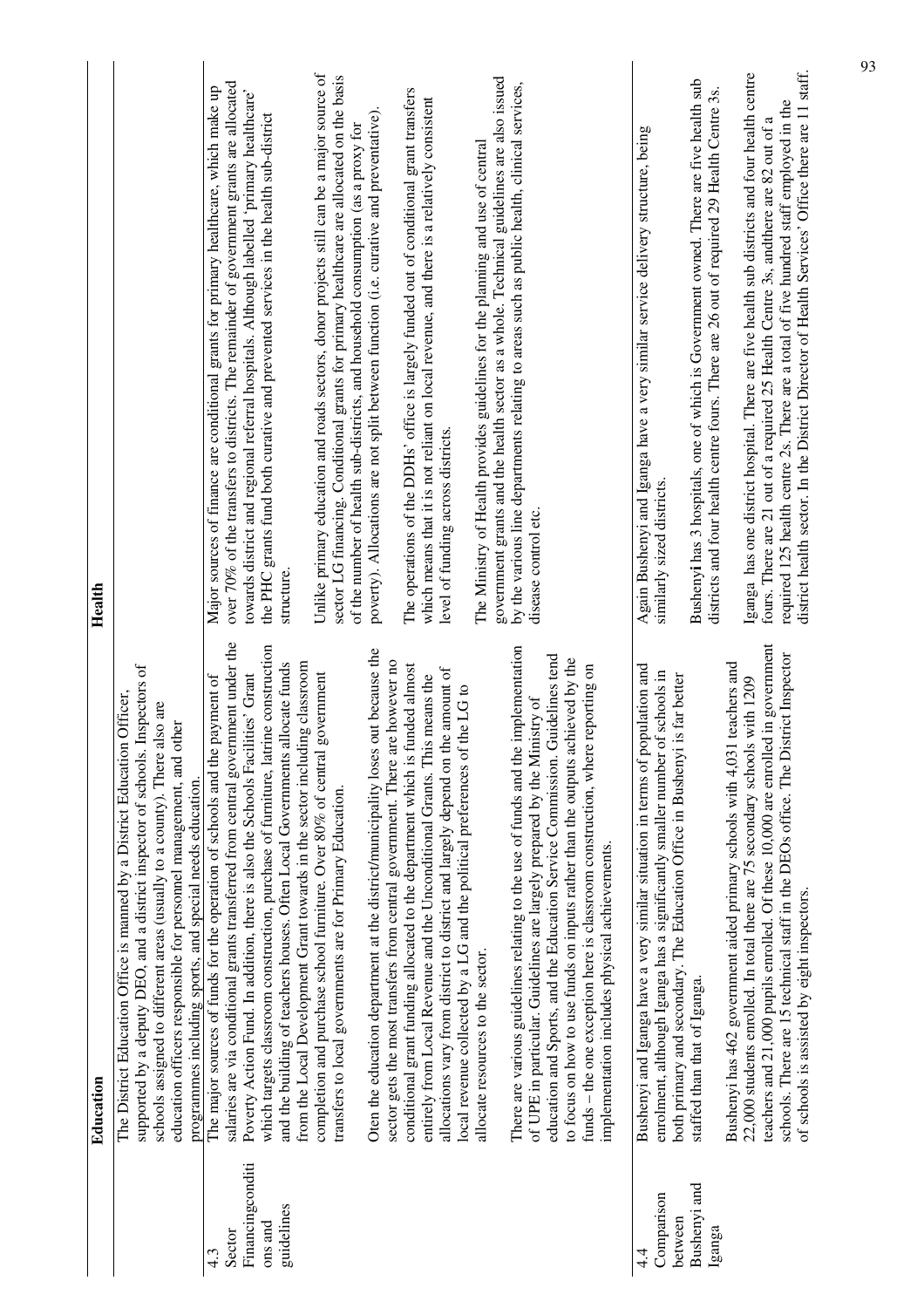| of the 3 year rolling district development Plan & the Local Government Budget<br>MoES. Schools are informed by the DoE's office of their allocations. At school<br>school where schools apply for a new classroom block, through the subcounty.<br>The SFG allocations to districts are based on the facilities that should be built.<br>Sometimes a parish or subcounty will also plan to construct facilities using the<br>Medium Term Planning for the Education Sector Is Carried out in the Context<br>pupils enrolled. There are 67 secondary schools with 21000 students and 1000<br>used for classroom completion, but now it is for new construction only, as the<br>The school applications are ranked in terms of need. Originally SFG could be<br>structures to be completed were very often of poor standards. SFG workplans<br>capitation, SFG, secondary etc) in November on the basis of allocations from<br>budgets for the school. The estimates are reviewed by the PTA, and the SMC<br>budgeted for. The District distributes the funds to schools in accordance with<br>Iganga has 315 government primary schools with 3200 teacher, and 221,000<br>The guidelines for the UPE capitation grant, (which provides the operational<br>construction, and the building of teachers. The planning process starts at the<br>are prepared by the DEO's offices approved by the sector committee before<br>level, the finance committee and school management committee plans and<br>teachers, and 8000 pupils enrolled. There are 8 technical staff in the DEOs<br>SFG can be used for classroom construction, purchase of furniture, latrine<br>Local Development Grant, this is often for the completion of classrooms,<br>The MFPED provides ceilings for the conditional grant allocations (UPE<br>The allocation process to the Education Department at the district varies<br>funds for schools), stipulate to which expenditure areas funds should be<br>teachers. Of these there are 15 government secondary schools with 382<br>office. The District Inspector of schools is assisted by four inspectors.<br>purchase of desks and construction of Latrines.<br>being forwarded to the MoES.<br>finally approves them.<br>Planning & Budgeting<br>Framework Process.<br>enrolment.<br>LG planning and<br>Overview of the<br><b>budgeting</b><br>process<br>4.5 | Health                                                                                                                                                                                                                                                                                                                                 |
|---------------------------------------------------------------------------------------------------------------------------------------------------------------------------------------------------------------------------------------------------------------------------------------------------------------------------------------------------------------------------------------------------------------------------------------------------------------------------------------------------------------------------------------------------------------------------------------------------------------------------------------------------------------------------------------------------------------------------------------------------------------------------------------------------------------------------------------------------------------------------------------------------------------------------------------------------------------------------------------------------------------------------------------------------------------------------------------------------------------------------------------------------------------------------------------------------------------------------------------------------------------------------------------------------------------------------------------------------------------------------------------------------------------------------------------------------------------------------------------------------------------------------------------------------------------------------------------------------------------------------------------------------------------------------------------------------------------------------------------------------------------------------------------------------------------------------------------------------------------------------------------------------------------------------------------------------------------------------------------------------------------------------------------------------------------------------------------------------------------------------------------------------------------------------------------------------------------------------------------------------------------------------------------------------------------------------------------------------------------------------------------|----------------------------------------------------------------------------------------------------------------------------------------------------------------------------------------------------------------------------------------------------------------------------------------------------------------------------------------|
|                                                                                                                                                                                                                                                                                                                                                                                                                                                                                                                                                                                                                                                                                                                                                                                                                                                                                                                                                                                                                                                                                                                                                                                                                                                                                                                                                                                                                                                                                                                                                                                                                                                                                                                                                                                                                                                                                                                                                                                                                                                                                                                                                                                                                                                                                                                                                                                       |                                                                                                                                                                                                                                                                                                                                        |
|                                                                                                                                                                                                                                                                                                                                                                                                                                                                                                                                                                                                                                                                                                                                                                                                                                                                                                                                                                                                                                                                                                                                                                                                                                                                                                                                                                                                                                                                                                                                                                                                                                                                                                                                                                                                                                                                                                                                                                                                                                                                                                                                                                                                                                                                                                                                                                                       |                                                                                                                                                                                                                                                                                                                                        |
|                                                                                                                                                                                                                                                                                                                                                                                                                                                                                                                                                                                                                                                                                                                                                                                                                                                                                                                                                                                                                                                                                                                                                                                                                                                                                                                                                                                                                                                                                                                                                                                                                                                                                                                                                                                                                                                                                                                                                                                                                                                                                                                                                                                                                                                                                                                                                                                       | The Ministry of Health has advocated for Local Governments to prepare 5 year Health<br>Sector Plans, in line with the National HSSP. This is inconsistent with the 3 year<br>planning horizon for the rolling DDP and LGFP.                                                                                                            |
|                                                                                                                                                                                                                                                                                                                                                                                                                                                                                                                                                                                                                                                                                                                                                                                                                                                                                                                                                                                                                                                                                                                                                                                                                                                                                                                                                                                                                                                                                                                                                                                                                                                                                                                                                                                                                                                                                                                                                                                                                                                                                                                                                                                                                                                                                                                                                                                       | The MFPED provides ceilings to LGs for conditional grants in November on the basis of<br>allocations from Ministry of Health.                                                                                                                                                                                                          |
|                                                                                                                                                                                                                                                                                                                                                                                                                                                                                                                                                                                                                                                                                                                                                                                                                                                                                                                                                                                                                                                                                                                                                                                                                                                                                                                                                                                                                                                                                                                                                                                                                                                                                                                                                                                                                                                                                                                                                                                                                                                                                                                                                                                                                                                                                                                                                                                       | The planning and budgeting cycle process commences with review of previous                                                                                                                                                                                                                                                             |
|                                                                                                                                                                                                                                                                                                                                                                                                                                                                                                                                                                                                                                                                                                                                                                                                                                                                                                                                                                                                                                                                                                                                                                                                                                                                                                                                                                                                                                                                                                                                                                                                                                                                                                                                                                                                                                                                                                                                                                                                                                                                                                                                                                                                                                                                                                                                                                                       | Parish<br>Sub-<br>performance. The process is theoretically bottom up, and should work as follows:<br>Development committees find out parish issues and forward them to sub-counties.                                                                                                                                                  |
|                                                                                                                                                                                                                                                                                                                                                                                                                                                                                                                                                                                                                                                                                                                                                                                                                                                                                                                                                                                                                                                                                                                                                                                                                                                                                                                                                                                                                                                                                                                                                                                                                                                                                                                                                                                                                                                                                                                                                                                                                                                                                                                                                                                                                                                                                                                                                                                       | forwarded to the district. The Health Management Committees for each of the health<br>counties develop work plans, which are converged in to a health sub district plan                                                                                                                                                                |
|                                                                                                                                                                                                                                                                                                                                                                                                                                                                                                                                                                                                                                                                                                                                                                                                                                                                                                                                                                                                                                                                                                                                                                                                                                                                                                                                                                                                                                                                                                                                                                                                                                                                                                                                                                                                                                                                                                                                                                                                                                                                                                                                                                                                                                                                                                                                                                                       | district health work plan (DHWP) which is also integrative of NGO plans. The DDHS,<br>centres at each level should also be involved. Meetings are then convened to produce a<br>NGO representatives and politicians are represented in these meetings. The DHWP is<br>then presented to council for approval                           |
|                                                                                                                                                                                                                                                                                                                                                                                                                                                                                                                                                                                                                                                                                                                                                                                                                                                                                                                                                                                                                                                                                                                                                                                                                                                                                                                                                                                                                                                                                                                                                                                                                                                                                                                                                                                                                                                                                                                                                                                                                                                                                                                                                                                                                                                                                                                                                                                       |                                                                                                                                                                                                                                                                                                                                        |
|                                                                                                                                                                                                                                                                                                                                                                                                                                                                                                                                                                                                                                                                                                                                                                                                                                                                                                                                                                                                                                                                                                                                                                                                                                                                                                                                                                                                                                                                                                                                                                                                                                                                                                                                                                                                                                                                                                                                                                                                                                                                                                                                                                                                                                                                                                                                                                                       | IVs and then IIIs and then IIs. Unlike SFG there appears little guidance on the planning<br>health infrastructure - i.e. first LGs were given allocations to build all the required HC<br>Capital grant allocations are effectively made by the MOH on the basis of the gaps in<br>process for identifying where they should be built. |
|                                                                                                                                                                                                                                                                                                                                                                                                                                                                                                                                                                                                                                                                                                                                                                                                                                                                                                                                                                                                                                                                                                                                                                                                                                                                                                                                                                                                                                                                                                                                                                                                                                                                                                                                                                                                                                                                                                                                                                                                                                                                                                                                                                                                                                                                                                                                                                                       | Planning meetings at lower level health units and the health management meetings                                                                                                                                                                                                                                                       |
|                                                                                                                                                                                                                                                                                                                                                                                                                                                                                                                                                                                                                                                                                                                                                                                                                                                                                                                                                                                                                                                                                                                                                                                                                                                                                                                                                                                                                                                                                                                                                                                                                                                                                                                                                                                                                                                                                                                                                                                                                                                                                                                                                                                                                                                                                                                                                                                       | provide for the full participation of lower local governments, politicians and civil society<br>organisations in the identification of sector outputs and targets. In practice, it is                                                                                                                                                  |
|                                                                                                                                                                                                                                                                                                                                                                                                                                                                                                                                                                                                                                                                                                                                                                                                                                                                                                                                                                                                                                                                                                                                                                                                                                                                                                                                                                                                                                                                                                                                                                                                                                                                                                                                                                                                                                                                                                                                                                                                                                                                                                                                                                                                                                                                                                                                                                                       | questionable to what extent lower local governments are involved in the planning<br>process for capital or recurrent expenditure.                                                                                                                                                                                                      |
|                                                                                                                                                                                                                                                                                                                                                                                                                                                                                                                                                                                                                                                                                                                                                                                                                                                                                                                                                                                                                                                                                                                                                                                                                                                                                                                                                                                                                                                                                                                                                                                                                                                                                                                                                                                                                                                                                                                                                                                                                                                                                                                                                                                                                                                                                                                                                                                       | The Health Sub-district is the key planning entity and is not aligned with any level of<br>allocation for health are LLGs involved from the outset. A major problem in such<br>local government. Only when Lower Local Government's chose to use the LDG                                                                               |
|                                                                                                                                                                                                                                                                                                                                                                                                                                                                                                                                                                                                                                                                                                                                                                                                                                                                                                                                                                                                                                                                                                                                                                                                                                                                                                                                                                                                                                                                                                                                                                                                                                                                                                                                                                                                                                                                                                                                                                                                                                                                                                                                                                                                                                                                                                                                                                                       | instances is ensuring that the recurrent implications - i.e. nurses and drugs - are taken                                                                                                                                                                                                                                              |
| between districts, and often the total budget allocation is undermined due to the<br>fact that the conditional grant allocations to the sector are very large, and also<br>local revenue collections are over inflated.                                                                                                                                                                                                                                                                                                                                                                                                                                                                                                                                                                                                                                                                                                                                                                                                                                                                                                                                                                                                                                                                                                                                                                                                                                                                                                                                                                                                                                                                                                                                                                                                                                                                                                                                                                                                                                                                                                                                                                                                                                                                                                                                                               | care of.                                                                                                                                                                                                                                                                                                                               |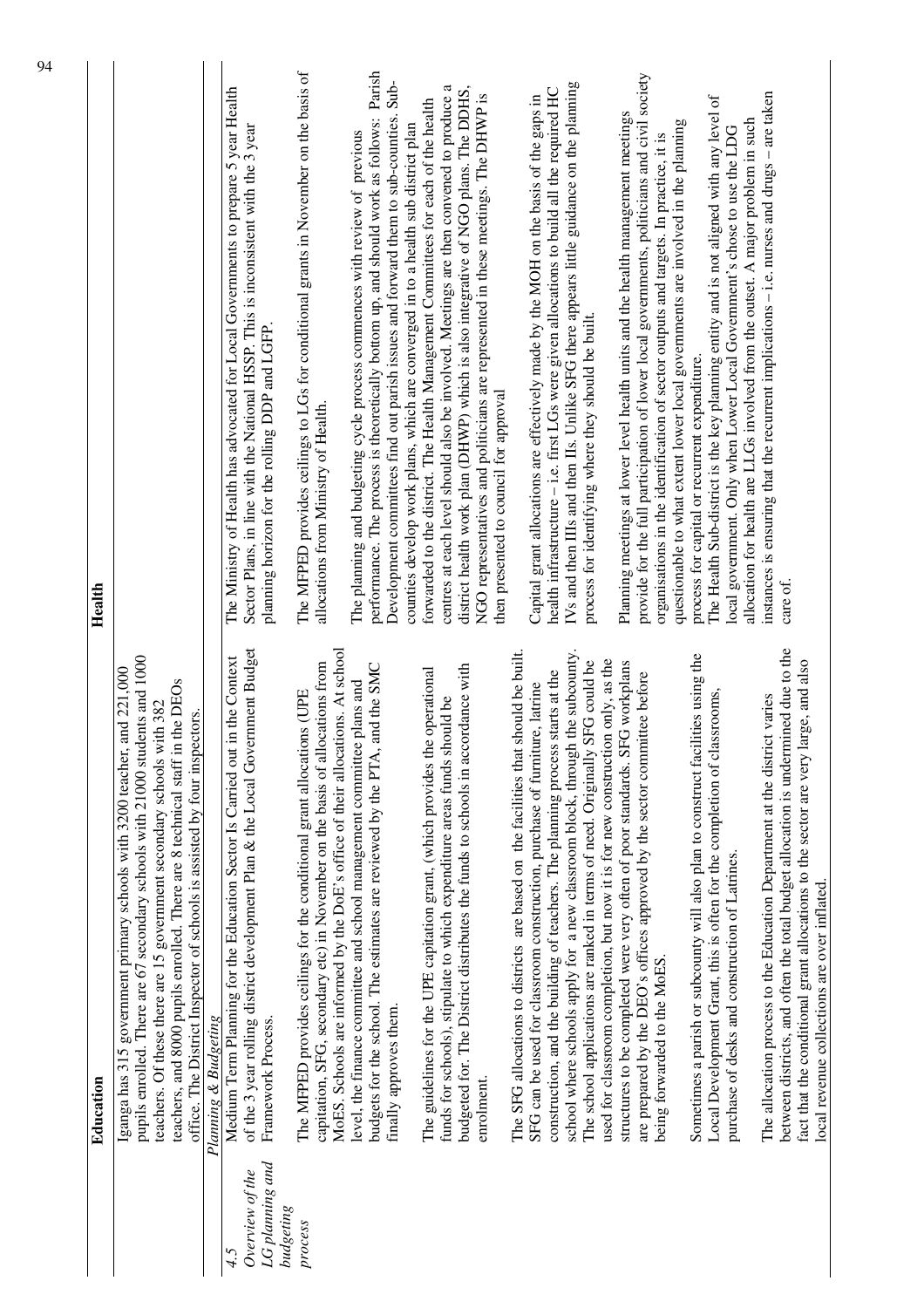|                                                                                           | Education                                                                                                                                                                                                                                                                                                                                                                                                                                                                                                                                                                                                                                                                                                                                                                                                         | Health                                                                                                                                                                                                                                                                                                                                                                                                                                                                                                                                                                                                                                                                                                                                                                                                                                                                                                                         |
|-------------------------------------------------------------------------------------------|-------------------------------------------------------------------------------------------------------------------------------------------------------------------------------------------------------------------------------------------------------------------------------------------------------------------------------------------------------------------------------------------------------------------------------------------------------------------------------------------------------------------------------------------------------------------------------------------------------------------------------------------------------------------------------------------------------------------------------------------------------------------------------------------------------------------|--------------------------------------------------------------------------------------------------------------------------------------------------------------------------------------------------------------------------------------------------------------------------------------------------------------------------------------------------------------------------------------------------------------------------------------------------------------------------------------------------------------------------------------------------------------------------------------------------------------------------------------------------------------------------------------------------------------------------------------------------------------------------------------------------------------------------------------------------------------------------------------------------------------------------------|
| Indicators and<br>Targets<br>Used<br>4.6                                                  | as being used in<br>It was unclear how these would/could be used in influencing intra sector budget<br>allocations - they were more relevant for influencing the specific activities and<br>, and not the<br>pupil to teacher ratios, (e.g., pupil to classroom ratios). District level<br>At the district level the following types of indicators were cited<br>Districts, however mentioned 'outputs' in terms of raw number<br>information on these ratios is, however collected by the MoES.<br>Other indicators mentioned by local governments include:<br>Number of pupils completing school<br>Number of pupils enrolled in school<br>Number of teachers recruited<br>Number of classroom blocks<br>allocating funds to schools:<br>Performance in exams<br>location of those activities.<br>Drop out rate | $\overline{1}$<br>These output indicators are stipulated in the guidelines, and LGs are meant to set targets<br>on the basis of these. The LG does, however, have complete control over these outputs<br>in many ways they are indicators of demand for health services. Other indicators that<br>The key output indicators and targets used in the sector by local governments were:-<br>healthcare, including sanitation and health education. There was evidence that these<br>It was apparent there was little use of outputs in the preventative areas of primary<br>activities were given inadequate priority right from the planning through to<br>were cited as being used in decision making include:<br>Family planning acceptors/coverage<br>Deliveries in health centres<br>Immunisation coverage<br>antenatal consultations<br>Outpatient attendance<br>disease incidences<br>Latrine coverage<br>implementation. |
|                                                                                           | tended to be those which had constructive relationships with parents, allowing<br>established workplans, with targets. Those who managed to do this regularly<br>them to mobilise additional resources – this established a clear link between<br>s. Some had<br>Most schools themselves had established motto's and objective<br>resources and outputs to those contributing.                                                                                                                                                                                                                                                                                                                                                                                                                                    | Healthcentres did not tend to have specific mottos or objectives like schools, however<br>the collection of performance information was in evidence.                                                                                                                                                                                                                                                                                                                                                                                                                                                                                                                                                                                                                                                                                                                                                                           |
| Indicators and<br>Identification<br>Performance<br>and Use of<br>Targets<br><b>Sector</b> | In theory the targets and activities identified in the LGBFP should be consistent<br>Under the LGBFP process Local Governments should review previous sector<br>should include the use of inspection reports to identify service delivery gaps,<br>targets. This<br>with the annual sector workplans and the first year of the three year rolling<br>performance and identify performance gaps before identifying<br>and information on previous outputs achieved.<br>District Development Plan.                                                                                                                                                                                                                                                                                                                  | Plan, and the DDP are not always consistent, leaving an unclear basis for the preparation<br>of the LGBFP, whose targets should be consistent with the sector plan. Internally within<br>(which is part of the legal framework). This means that the 5 year district Health Sector<br>the sector there are other problems with consistency, due to the proliferation of funding<br>sources - there are eight conditional grants in the sector, and multiple funding sources.<br>The 5 year planning horizon imposed by the MoH is inconsistent with that of the DDP<br>Many of these require separate workplans.                                                                                                                                                                                                                                                                                                               |
|                                                                                           | by the level of central government grant funding. Essentially the size of the SFG<br>documents are<br>level) defined<br>DDP may not<br>take into account the availability of resources, and the different<br>In practice the output targets are largely (certainly at the school<br>This is often not the case with the DDP, as the first year in the<br>prepared by different individuals.                                                                                                                                                                                                                                                                                                                                                                                                                       | meetings to identify needs and targets. There was little evidence of targets being set at<br>the Health Sub-district level or below even though it the sub-district is supposedly the<br>The budget process should start with review of past performance. In the health sector,<br>data is readily available, via the health MIS on both disease incidence, and the 3 key<br>depending on the allocation from the centre. The setting of service delivery targets,<br>indicators mentioned above. Capital development targets are effectively top-down,<br>however, is meant to be bottom up, with lower level health units holding planning                                                                                                                                                                                                                                                                                   |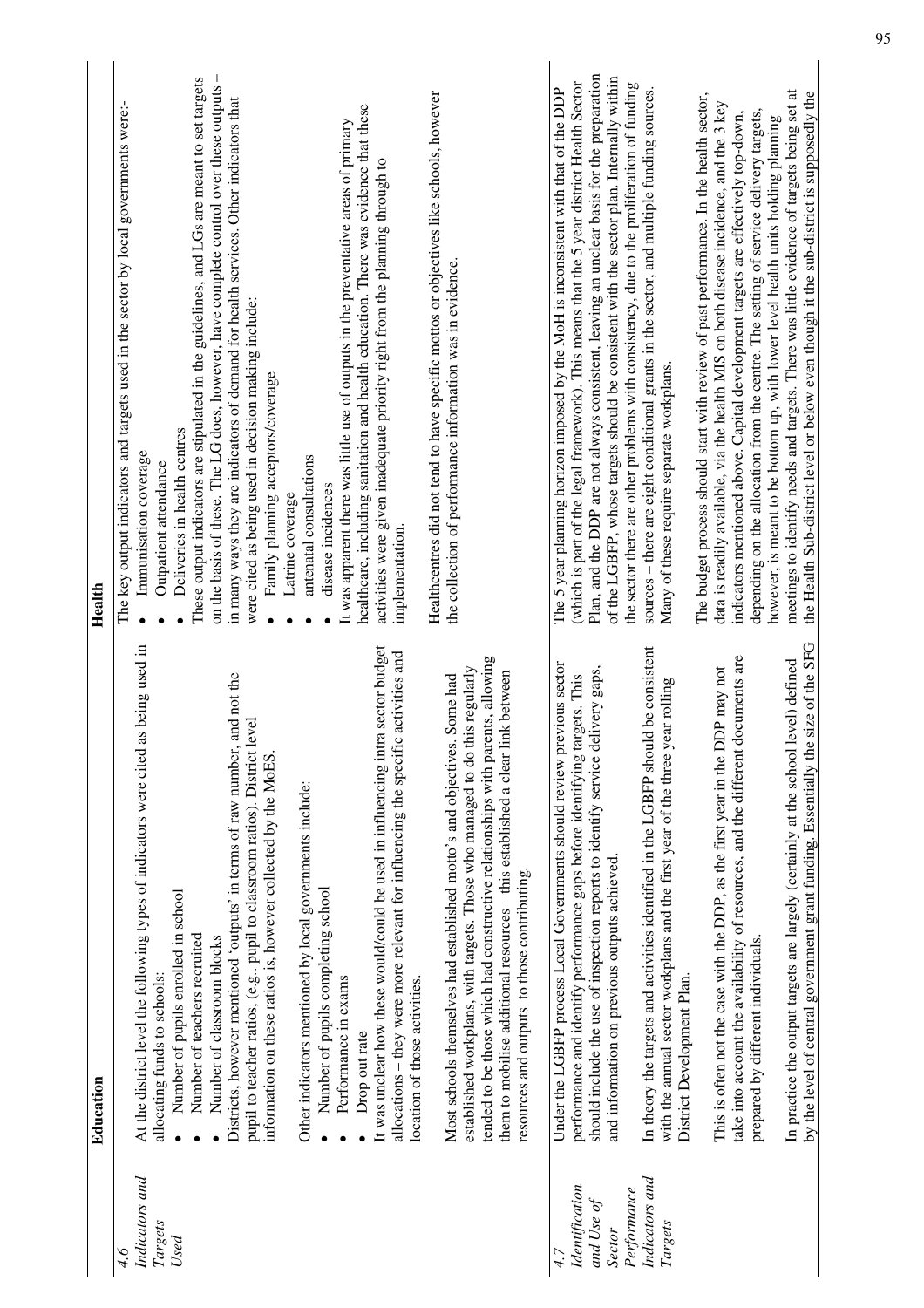|                                              | Education                                                                                                                                                                                                                                                                                                                                                                                                                                                                          | Health                                                                                                                                                                                                                                                                                                                                                                                                                                               |
|----------------------------------------------|------------------------------------------------------------------------------------------------------------------------------------------------------------------------------------------------------------------------------------------------------------------------------------------------------------------------------------------------------------------------------------------------------------------------------------------------------------------------------------|------------------------------------------------------------------------------------------------------------------------------------------------------------------------------------------------------------------------------------------------------------------------------------------------------------------------------------------------------------------------------------------------------------------------------------------------------|
|                                              | allocation determines the no. of classrooms MoES expects to be built by the Lg.<br>number of teachers in the district set by MoES. Some of the discretionary Local<br>Development Grant is allocated to the Education Sector, but this is via a more<br>Similarly the size of the wage grant will be determined by the ceiling for the                                                                                                                                             | would imply that targets are established at the district. Healthcentres would not have<br>planning body. Most evidence, and examples were given at the district level, which<br>specific targets.                                                                                                                                                                                                                                                    |
|                                              | allocations. For<br>example the allocation of funds to teachers salaries are on the basis of staff<br>The MoES does use results in the calculation of inter LG grant<br>participatory, bottom up process.                                                                                                                                                                                                                                                                          | Unlike in Education the DDHS is able to used funds from the PHC conditional grant to<br>cover its activities. This provides certainty in resources and enables proper workplans<br>with targets to be established.                                                                                                                                                                                                                                   |
|                                              | pupil ratios. Capitation grant allocations are largely based on pupil enrolment in<br>schools which inflate enrolment and/or districts under $-\frac{1}{2}$ declare their number of<br>each school. However such use of indicators can result in perverse incentives -<br>ceilings in districts which are calculated by MoES on the basis of pupil teacher<br>ratios. Classroom construction allocations are based on existing classroom to<br>classrooms will receive more funds. | LGs did cite examples where trends in these indicators triggered decisions. Declines in<br>immunisation rates resulted in decisions made to additional allocations. However the<br>immunisation – this meant increased allocations were made to aspects of community<br>problem was not a shortage of drugs, it was communities' hostile perception of<br>mobilisation and sensitisation.                                                            |
|                                              | al.locations in the past. When funding is unreliable, there is little incentive to set<br>targets. There was little apparent use of indicators such as exam results being<br>The actual planning and use of targets for the activities of the DEO's office<br>budget<br>depended on the availability of resources and the reliability of<br>used to target activities in the planning phase.                                                                                       | Another example was the reactions to the abolition of cost sharing. When this happened,<br>increased supply of drugs, and more compensation for staff. Although additional money<br>the outpatient attendance at health units shot up. This means that there was need for an<br>was provided for by central government in form of the PHC grant, this still meant that<br>actual allocations were made to expenditure areas relating to outpatients. |
|                                              | targets are identified - these targets tend to be the purchase of inputs as opposed<br>committees. At district level, those who participate in the process are: the sector<br>At the school level, the PTA, SMC and staff hold meetings through which<br>to actual activities. School staff and parents are represented on the various<br>technical staff, and the secretary for education                                                                                         | amongst communities is that health units are there to deliver services inside the unit, and<br>It is also important also to note that availability of funds may also play a part the lack of<br>targets in other areas - the operational funds under PHC are barely sufficient to handle<br>the demand for health services, after the abolition of cost sharing. The perception<br>not carry out out-reach activities.                               |
|                                              |                                                                                                                                                                                                                                                                                                                                                                                                                                                                                    | This leaves little leeway for health centres to plan and allocate funds to softer activities<br>like sanitation - it would be relatively straightforward to set targets relating to school<br>visits, community visits etc., but there is no local or top down incentive to do so                                                                                                                                                                    |
|                                              |                                                                                                                                                                                                                                                                                                                                                                                                                                                                                    | Only with strong strong management, and political scrutiny within a LG will there be<br>consistency and equity in planning $\&$ budgeting.                                                                                                                                                                                                                                                                                                           |
| Bushenyi and<br>Comparison<br>between<br>4.8 | In Iganga the planning process did not appear to work as well as Bushenyi, and<br>incentives to plan and set output targets. This is likely to be further undermined<br>results appeared to be used far lest systematically. A major factor in this was<br>the poor facilitation of the District Education Office, which restricts both its<br>ability to plan efficiently and equitably using results, and undermines the                                                         | fragmentation of the overall planning process in Iganga, undoubtedly had an effect on<br>In Bushenyi there tended to be a greater coherence in the planning and budgeting<br>process, and there were explicit links between sector plans and budgets. The<br>the ability of the health sector to plan effectively.                                                                                                                                   |
| $I$ ganga                                    | by the mistrust between and within the political arm and administration in<br>Iganga district.                                                                                                                                                                                                                                                                                                                                                                                     | strategically in the health sector, as the funds available limit activities to service delivery<br>There was an overall impression in both districts that there is little actual room to plan                                                                                                                                                                                                                                                        |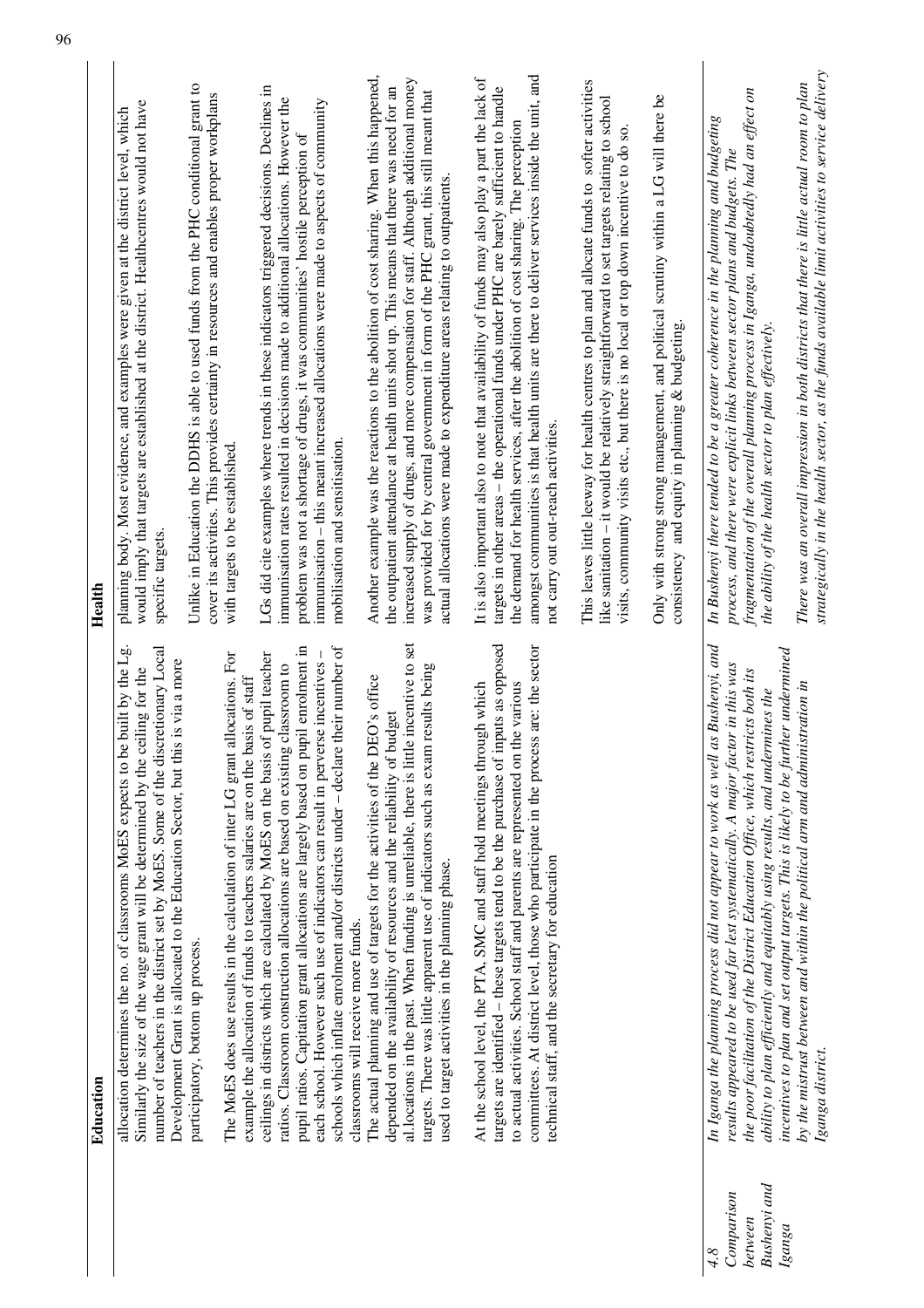|                                 | Education                                                                                                                                                            | Health                                                                                                        |
|---------------------------------|----------------------------------------------------------------------------------------------------------------------------------------------------------------------|---------------------------------------------------------------------------------------------------------------|
|                                 | ocess. Examples<br>were given where the district made efforts increase the achievement of results<br>Bushenyi appeared to use targets and results in the planning pr | $-$ that is curative as opposed to preventative measures.                                                     |
|                                 | for given grant allocations. Desks were built under SFG at almost half the                                                                                           | In Bushenyi there was evidence that past performance had influenced allocation                                |
|                                 | recommended unit cost. Some of Bushenyi's efforts to be innovative were                                                                                              | decisions. Declining immunisation rates triggered changes in allocation decisions                             |
|                                 | thwarted, especially in the areas of classroom construction – in order to                                                                                            | towards community mobilisation. Similarly the increase in outpatient attendance                               |
|                                 | increase the number of classrooms that could be completed the LG had                                                                                                 | following the abolition of cost sharing resulted in increases in allocations to drugs.                        |
|                                 | encouraged communities to contribute by partially building classrooms. The                                                                                           |                                                                                                               |
|                                 | District would then complete the structures after they had reached a certain                                                                                         | The existence of the comprehensive District Annual Workplan, which is passed by                               |
|                                 | stage and met minimum standards. However MoES halted the use of SFG for<br>classroom completion, and this meant there were many half completed                       | council alongside the budget helped ensure coherence and consistency in all sector<br>targets and activities. |
|                                 | classrooms.                                                                                                                                                          |                                                                                                               |
|                                 |                                                                                                                                                                      | At the Health sub-district level, and the health centres below it past performance was                        |
|                                 | The annual workplan showed clear activities and targets for the District                                                                                             | being monitored and used for planning decisions. The NGO clinic visited actually                              |
|                                 | Education Department. A major factor in the ability of to set realistic targets is                                                                                   | appeared to use results less systematically in planning than government units                                 |
|                                 | that the district education department received a budget al.location of 170                                                                                          |                                                                                                               |
|                                 | million (USD 90,000) of which it received approximately Shs 140m                                                                                                     | In Iganga performance indicators were also being monitored, and did appear to                                 |
|                                 |                                                                                                                                                                      | influence some decisions. As with Bushenyi, the examples of immunisation and outpatient                       |
|                                 | Iganga did not use indicators and results as systematically. An example was the                                                                                      | attendance were sited as an example where results were used to influence allocation                           |
|                                 | criteria for selection of schools to benefit from SFG. In Ikumbya subcounty                                                                                          | decisions. The DDHS also mentioned that the collected performance data and set targets                        |
|                                 | there was a school without any classrooms at all with children under treesnear                                                                                       | on an annual basis, whilst they budgeted on a quarterly basis, which makes it difficult to                    |
|                                 | an established school which had benefited from two new classroom (with two                                                                                           | link targets to budgets.                                                                                      |
|                                 | more under construction) despite there being several pre-existing classrooms.                                                                                        |                                                                                                               |
|                                 |                                                                                                                                                                      | However at the district hospital(which also was responsible for the health sub district) it                   |
|                                 | The District Education Office had a very small operational budget. In 2001/2 its                                                                                     | was very apparent that the institution survived on a 'hand to mouth' basis, handling the                      |
|                                 | budget was Shs20m, however over the course of the financial year it only                                                                                             | prevailing crisis one after the other. They had little incentive to plan systematically and                   |
|                                 | stated that there<br>received Shs3million. The DEO's staff were disheartened, and                                                                                    | establish targets, because funding was way below their basic needs.                                           |
|                                 | was little point in the department setting targets in areas such as school                                                                                           |                                                                                                               |
|                                 | lgeted funds<br>inspection. They knew they would be unachievable because bua                                                                                         | It was also very apparent in the lower level unit visited that planning for outreach                          |
|                                 | would not be forthcoming.                                                                                                                                            | activities were less of a priority than curative services. Inadequate staffing, over which                    |
|                                 |                                                                                                                                                                      | the lower levels have no control, was cited as a major reason for this inability to carry                     |
|                                 |                                                                                                                                                                      | out and therefore plan for outreach activities.                                                               |
| Use of Results in LG Management |                                                                                                                                                                      |                                                                                                               |
| 49                              | and<br>The education department and schools all have clearly set roles                                                                                               | Health centres interviewed at each level were all aware of their roles and responsibilities                   |
| Cascading down                  | responsibilities. These were not always translated into specific outputs and                                                                                         | in the delivery of healthcare services. The role of the DDHs office in support supervision                    |
| of targets to                   | targets.                                                                                                                                                             | was also relatively clear.                                                                                    |
| implementing                    | Within the District Education Department, the roles of the inspectors and the                                                                                        |                                                                                                               |
| unis                            | education officers are clear. However, depending on the availability of                                                                                              | Although the roles of the different levels of health centres were clear and there is                          |
|                                 | resources to the department (which varies widely from district to district) these                                                                                    | effective cascading of responsibilities, and indicators that should be monitored, there                       |
|                                 | roles and responsibilities will be transformed into specific activities and targets.                                                                                 | were no targets associated with this - for example those running health centres recorded                      |
|                                 | (E.g., an inspector visiting a certain number of schools in a term)                                                                                                  | and monitored outpatient attendance but did not have explicit targets.                                        |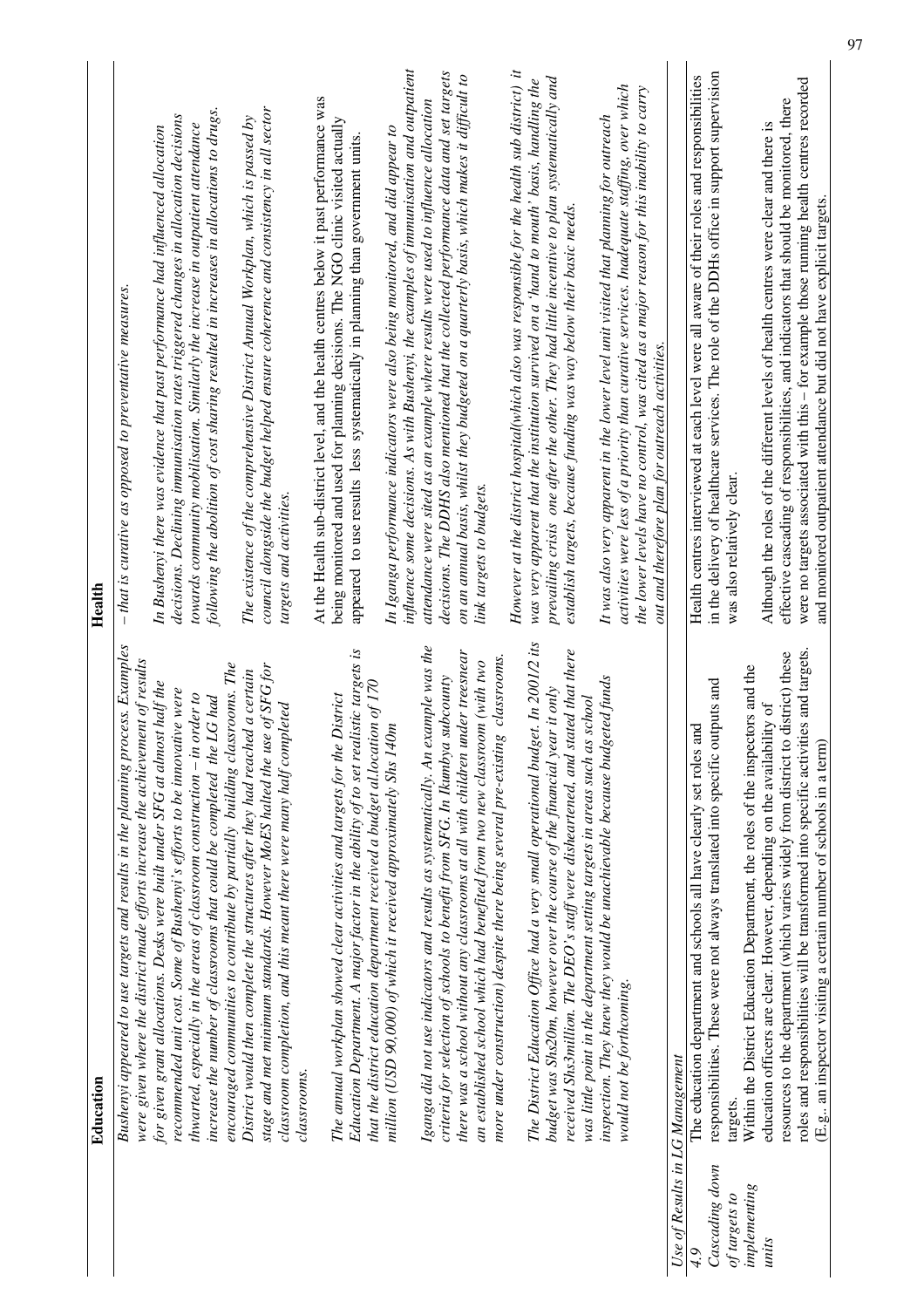|                                                                                             | Education                                                                                                                                                                                                                                                                                                                                                                                                                                                                                                            | Health                                                                                                                                                                                                                                                                                                                                                                                                                 |
|---------------------------------------------------------------------------------------------|----------------------------------------------------------------------------------------------------------------------------------------------------------------------------------------------------------------------------------------------------------------------------------------------------------------------------------------------------------------------------------------------------------------------------------------------------------------------------------------------------------------------|------------------------------------------------------------------------------------------------------------------------------------------------------------------------------------------------------------------------------------------------------------------------------------------------------------------------------------------------------------------------------------------------------------------------|
|                                                                                             | Most schools had developed their own mission statements. Schools are provided<br>with administrative guidelines at school level on the responsibilities of teachers.<br>In some schools explicit duty schedules were evident, and responsibilities were<br>of the<br>explicit, although it appeared that this depended on the quality<br>headmaster and his or her deputies.                                                                                                                                         | Although health units are aware of their responsibilities, curative activities do tend to<br>take precedence over preventative ones. This is understandable, because of a lack of<br>staff, and the public perception that the health sector should be curing people.                                                                                                                                                  |
| inputs (staff and<br>Control district<br>managers have<br>over sector<br>financial)<br>4.10 | directly to schools, and central guidelines are applied to the used of those funds<br>District level managers have limited flexibility to manage schools' human, and<br>at the school level. Therefore if a district feels that the purchase of textbooks is<br>area to another. Similarly teacher ceilings are set by central government on the<br>more important than building of classrooms, it cannot transfer funds from one<br>financial resources to improve service delivery. Central Grants are transferred | government, however he/she has little control over the amount of funds at the district vis<br>district and below is currently limited by the ban on recruitment and promotion until the<br>a vis the health sub district, which is fixed. In respect of staff inputs, control at the<br>The DDHS has control over the resources allocated to his department from central<br>current LG restructuring exercise is over. |
|                                                                                             | under SFG no central transfers fund activities at the district administration. The<br>Apart from a small amount of funding for monitoring and contract supervision<br>only area of expenditure that district education departments have absolute<br>basis of enrolment.                                                                                                                                                                                                                                              | service delivery. Most operational and expenditure decisions are made at this level, and<br>there is significant flexibility over the used of operational PHC funds. There are no pre-<br>The main point of control is at the health sub-district, both in terms of planning and<br>prescribed percentages over how funds should be spent.                                                                             |
|                                                                                             | the FY. In this unpredictable environment it is difficult to carry out activities as<br>grant. However local revenue is unpredictable in amount and when it arrives in<br>control over is their own allocation from local revenue and the unconditional<br>planned, despite having control over resources when they arriv                                                                                                                                                                                            | Equipment to be provided to health units in health sub districts, decision about which are<br>The DDHS does, however, have some control over inputs to be purchased at the health<br>The drugs provided to each health sub district, on the basis of data in the health units'<br>made on the basis of data in the inventory books of the health units<br>sub-district mainly in respect to:<br>ledger books.          |
|                                                                                             |                                                                                                                                                                                                                                                                                                                                                                                                                                                                                                                      | Training of district health staff to be carried out.                                                                                                                                                                                                                                                                                                                                                                   |
| have over inputs<br>Control service<br>delivery units<br>111                                | capitation grant. However maximum percentage allocations are prescribed to<br>Schools only really have control over the use of operational funds – i.e. the<br>the expenditure areas on which schools use these funds, which limits the<br>by the<br>flexibility. Schools have total control over the inputs generated                                                                                                                                                                                               | expenditure tends to be incurred at the health sector IV level. Health centres can, for<br>Lower level health units tend to have little control over inputs, as the planning and<br>example, request for the types of drugs they need.                                                                                                                                                                                 |
|                                                                                             | communities - and those schools which had been able to gain contributions<br>from parents gave the impression of being more dynamic.                                                                                                                                                                                                                                                                                                                                                                                 | Before user fees in health were abolished in 2001 health centres had a constant revenue<br>stream over which they had control. These funds used to be used to pay for additional<br>drugs, and also facilitation for staff. The withdrawal of this funding source had                                                                                                                                                  |
|                                                                                             | Schools however had little or no control over staffing levels which were set by<br>the district.                                                                                                                                                                                                                                                                                                                                                                                                                     | diminished the autonomy (and to a certain degree the morale) of those working in health<br>centres                                                                                                                                                                                                                                                                                                                     |
| service delivery<br>Relationship of<br>4.12                                                 | these committees<br>Parents are represented on both the School Management Committees (SMCs)<br>e headmaster,<br>and Parent Teachers Associations (PTAs). It was apparent that<br>and the relationship between parents and teachers, especially th                                                                                                                                                                                                                                                                    | The interaction of health workers with staff tended to be dominated by the curative side.<br>treatment received was very important. However unlike a pupil's education at a school,<br>Patients went to health centres to receive treatment, and a patients perception of the                                                                                                                                          |
| units with end<br>users                                                                     | was crucial to the success or failure of the school.                                                                                                                                                                                                                                                                                                                                                                                                                                                                 | treatment is not constant and only occurs when someone is ill                                                                                                                                                                                                                                                                                                                                                          |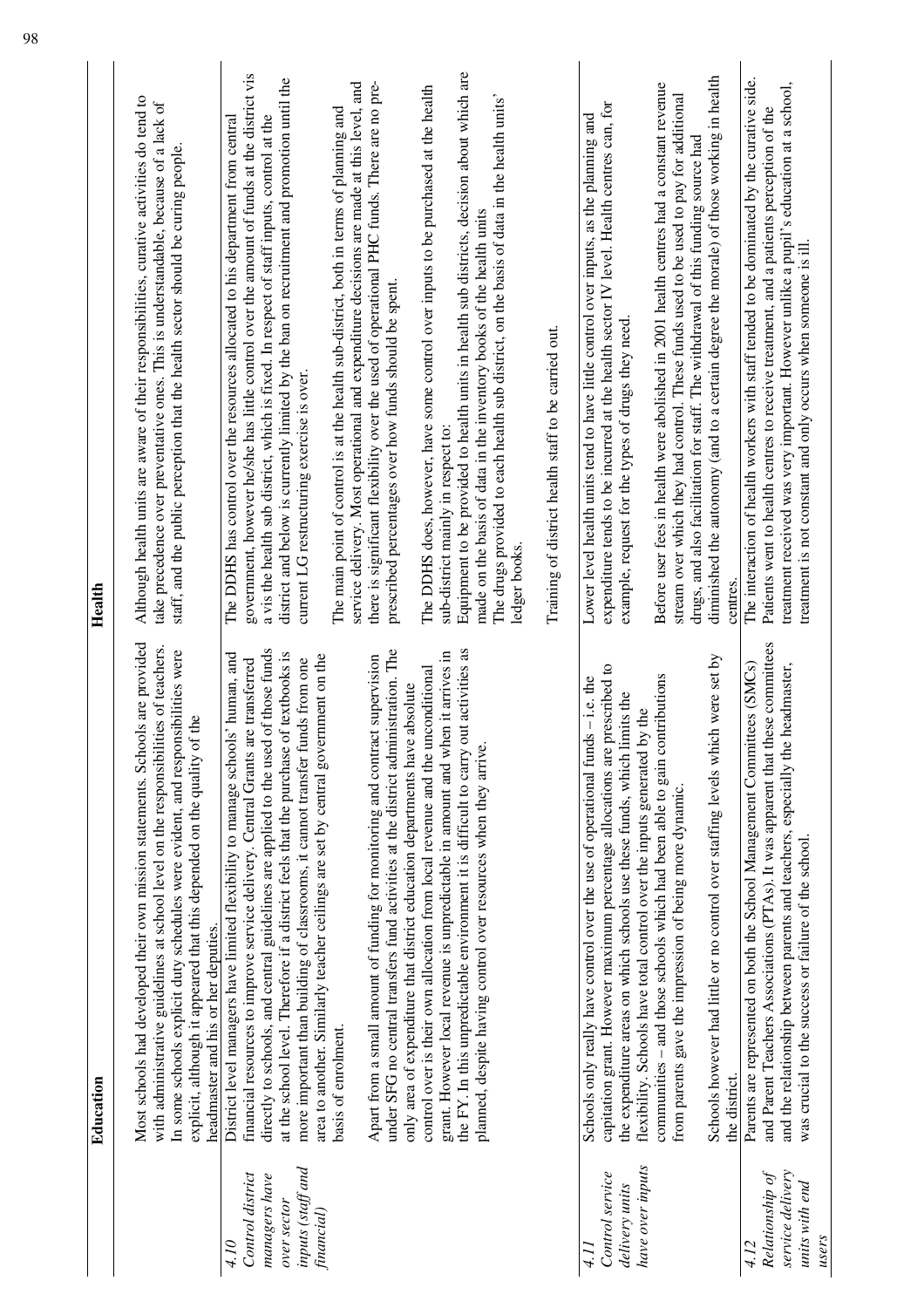|                                                           | Education                                                                                                                                                                                                                                                                                                               | Health                                                                                                                                                                                                                                                                                                                                                                                                                                                       |
|-----------------------------------------------------------|-------------------------------------------------------------------------------------------------------------------------------------------------------------------------------------------------------------------------------------------------------------------------------------------------------------------------|--------------------------------------------------------------------------------------------------------------------------------------------------------------------------------------------------------------------------------------------------------------------------------------------------------------------------------------------------------------------------------------------------------------------------------------------------------------|
|                                                           | ig the building<br>resources for the school from parents and the community. The contributions<br>The SMC and the PTA, were important fora for identifying and mobilising<br>from parents varied from providing meals for the teachers, starting<br>of classrooms, to the extreme of purchasing of computers.            | They can provide important feedback to the health centre on services being provided. For<br>reasons for this, if there was a problem with the way services were being delivered which<br>example if outpatient attendance declined, the HMC could advise health workers on the<br>Health centres relied to large degree on the Health Management Committees (HMC)<br>that should exist at each health centre - here politicians and patients are represented |
|                                                           | parents were informed of their role in contributing to their child's education<br>However this relationship goes far further than that just resources. Where                                                                                                                                                            | kept patients away (as opposed to improved health!).                                                                                                                                                                                                                                                                                                                                                                                                         |
|                                                           | However in circumstances such as where headmasters were often absent, or<br>there was respect between teachers and parents and a sense of ownership.                                                                                                                                                                    | programmes, however it was evident that these are limited due to lack of operation<br>The relationship of health units with end users could be strengthened by outreach                                                                                                                                                                                                                                                                                      |
|                                                           | where parents perceived that education should be entirely free, there was a lack<br>of respect between teachers and parents which undermined the quality of                                                                                                                                                             | funds, exacerbated through the abolition of cost sharing. This is also a reflection of the<br>demand for curative services from the public is far higher than the demand for                                                                                                                                                                                                                                                                                 |
|                                                           | education, and the respect between pupils and teachers.                                                                                                                                                                                                                                                                 | would be a lot more unhappy if there was no one to cure them in a health centre than if<br>preventative actions. Health only becomes an issue when he or she falls ill. The public                                                                                                                                                                                                                                                                           |
|                                                           | at they are<br>The value of ensuring that the public are well informed about wh<br>entitled and also their roles was therefore very evident.                                                                                                                                                                            | no health worker came to their village in a year to preach good sanitation practices. Thus<br>preventative activities by health centre staff were invariably squeezed                                                                                                                                                                                                                                                                                        |
| between service<br>Relationship<br>4.13                   | ation<br>There are two main types of interaction between the district educ<br>department and schools.                                                                                                                                                                                                                   | The service providers at lower levels report to the HSD which are compiled and sent to<br>immunisation infrastructure and inventories. Also quarterly reports on outputs and<br>the DDHS weekly using formats provided by MoH. Reports focus on diseases,                                                                                                                                                                                                    |
| delivery units<br>and district                            | The first is inspection, where inspectors assess the quality of teaching and the<br>school environment. All those teachers asked valued the contribution of the                                                                                                                                                         | expenditures are prepared by the HSD                                                                                                                                                                                                                                                                                                                                                                                                                         |
| departments.                                              | district was interested in the way they were functioning. However the frequency<br>of inspection visits varied dramatically from anything between monthly and<br>inspectors, as they both got useful technical feedback, and a sense that the<br>annually, depending on the resources available to the DEO's office.    | the services they were providing. However, the frequency of this depended on the quality<br>got useful information, feedback, and also a sense that their managers were interested in<br>Health units did appreciate visits from the doctor from the HSD and the DDHS, as they<br>of management at each level, and the availability for resources.                                                                                                           |
|                                                           | Schools are also meant to report regularly (monthly) to the district on how they<br>called to the district. Overall the relationship between district and schools was<br>utilise funds. Also, on an ad hoc basis headmasters and/or teachers would be<br>constructive, and valued by the teachers themselves.           | The DDHS provides support supervision to the HSD. In Iganga the DDHS held weekly<br>meetings with the heads of the HSDs.                                                                                                                                                                                                                                                                                                                                     |
| Relationship and<br>between district<br>reporting<br>4.15 | A cooperative relationship between the CAO and the DEO is very important, as<br>this ensures smooth operation. At the very least the DEO's office was required<br>CAO before<br>to prepare quarterly reports, which needed to be approved by the<br>being forwarded to MoES.                                            | required to report quarterly to the CAO, which are then forwarded to central government.<br>Again the relationship between the CAO and the DDHS is important. The DDHS is<br>These reports are expenditure based, but also include information on the three key<br>service delivery output indicators.                                                                                                                                                       |
| ments and CAOs<br>sector depart<br>office                 | management relationship within the district administration, did foster trust and a<br>departments to report monthly, others it is ad hoc. It was evident that good open<br>managers relationship with the head of department. Some CAOs require<br>The frequency that the DEO reports to the CAO largely depends on the |                                                                                                                                                                                                                                                                                                                                                                                                                                                              |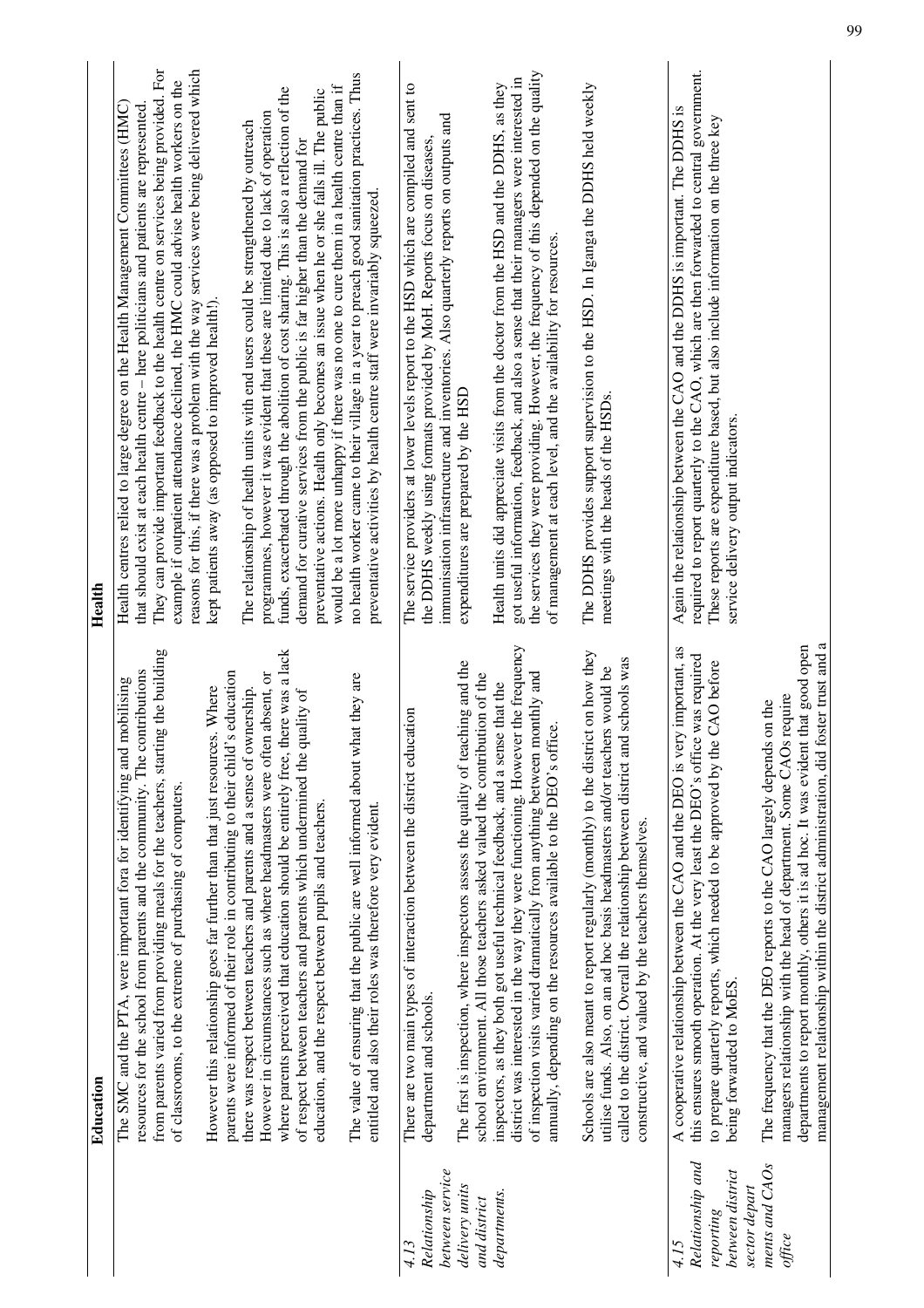|                                                                                          | Education                                                                                                                                                                                                                                                                                                                                                                                                                                                                                                                                                                      | Health                                                                                                                                                                                                                                                                                                                                                                                                                                                                                                                                                |
|------------------------------------------------------------------------------------------|--------------------------------------------------------------------------------------------------------------------------------------------------------------------------------------------------------------------------------------------------------------------------------------------------------------------------------------------------------------------------------------------------------------------------------------------------------------------------------------------------------------------------------------------------------------------------------|-------------------------------------------------------------------------------------------------------------------------------------------------------------------------------------------------------------------------------------------------------------------------------------------------------------------------------------------------------------------------------------------------------------------------------------------------------------------------------------------------------------------------------------------------------|
|                                                                                          | constructive working atmosphere, and thus efficiency.                                                                                                                                                                                                                                                                                                                                                                                                                                                                                                                          |                                                                                                                                                                                                                                                                                                                                                                                                                                                                                                                                                       |
| (LCV & LCIII)<br>and politicians<br>administrators<br>Relationship<br>between LG<br>4.16 | relationship with technical department. In most cases both sides are involved in<br>the DEO's office, or try to interfere in the classroom construction programme,<br>administration<br>amicable. When LG politicians do not allocate sufficient operational funds to<br>monitoring activities. There was evidence that the relationship is not always<br>At LCV level, the secretary for education should have a regular and active<br>this either led to a breakdown of trust, or collusion between the<br>and politicians.                                                  | healthcentre and should meet quarterly, whilst support meetings are monthly to review<br>Through the HMC(health management committees), political leaders from respective<br>levels are involved in the management of all health units. HMCs are present at every<br>politicians outside the subcounty in which the HSD headquarters were located. This<br>However, one HSD interviewed did cite problems of attracting the involvement of<br>springs from the problem that the management of healthcare is consistent with LG<br>and ensure results. |
|                                                                                          | At lower levels, the relationship is not so formal, and local politicians are often<br>little to do with either schools or district departments. Sometimes a politician<br>totally bypassed in the delivery of education services. LCIII politicians have<br>adversely<br>maybe on a school committee but there is no requirement. This<br>affects sustainability.                                                                                                                                                                                                             | district council also helps in enhancing political awareness of the results their LGs aim to<br>achieve. They also play a potentially important role in monitoring the quality of service<br>The social services committees (SSC) at district level, which is a committee of the<br>structures.<br>delivery.                                                                                                                                                                                                                                          |
| between Sector<br>Ministries and<br>Relations and<br>reporting<br>4.17                   | The relationship here is mainly focused on areas where the sector ministry has<br>scholastic materials, workshops to pass on information and administrative<br>an input, and usually provided funds e.g UPE capitation grants, SFG,<br>guidelines.                                                                                                                                                                                                                                                                                                                             | The district prepares quarterly reports for PAF funds which are submitted to the Ministry<br>Health did appear to visit districts relatively frequently, largely for technical supervision<br>of Health. Districts received little feedback on these reports. However, the Ministry of<br>on specific areas - however there did appear to be poorly co-ordinated.                                                                                                                                                                                     |
| Districts                                                                                | approve the quality of works before districts make payments. Similarly Primary<br>recruited and posted engineering assistants to all districts, who were required to<br>working in subcounties. As stated earlier this has potential to undermine the<br>The MoES does however, have permanent staff in the district. The district<br>responsibility for the quality of education service delivery in the districts.<br>have staff<br>reports quarterly on the use of UPE and SFG funds. Recently the MoES<br>Teachers' Colleges, run by MoES are situated in districts, and I | observed poor quality in health centre construction and has re-centralised the contracting<br>There are no Ministry staff positioned in districts, however, as with MoES the MOH has<br>taken blanket decisions which increase central government control over LGs. MoH<br>and construction process.                                                                                                                                                                                                                                                  |
| the use of results<br>Comparison of<br>in the<br>4.18                                    | teachers, parents and pupils. The crucial importance of the parent teacher<br>Within schools there was little difference on how they were managed, and<br>similar factors dominated the relationships between teachers themselves,<br>relationship came out in both districts. The basic similarity of schools is                                                                                                                                                                                                                                                              | Again the overriding management systems and structure were similar in Bushenyi and<br>Iganga as they were dominated by central policy. The financial situation of the DDHS<br>was also similar.                                                                                                                                                                                                                                                                                                                                                       |
| management of<br>Bushenyi and<br>Iganga                                                  | understandable and reflects the limited flexibility in the education sector<br>guidelines, and the fact that funds are channelled directly to them.                                                                                                                                                                                                                                                                                                                                                                                                                            | Staff in both districts appeared demoralised by a lack of staff and the abolition of cost<br>sharing. Staff in both districts demonstrated a tendency to priorities curative services<br>over preventative ones – this was due to a lack of staff and resources.                                                                                                                                                                                                                                                                                      |
|                                                                                          | The major difference was the schools' relationship with the district management<br>and the district management itself. The three crucial factors which resulted in<br>the differences were:                                                                                                                                                                                                                                                                                                                                                                                    | There was evidence in Bushenyi that the Health sub-district had a fairly active role with<br>the rest of the units within the sub-district, unlike the Health Sub district headquarters                                                                                                                                                                                                                                                                                                                                                               |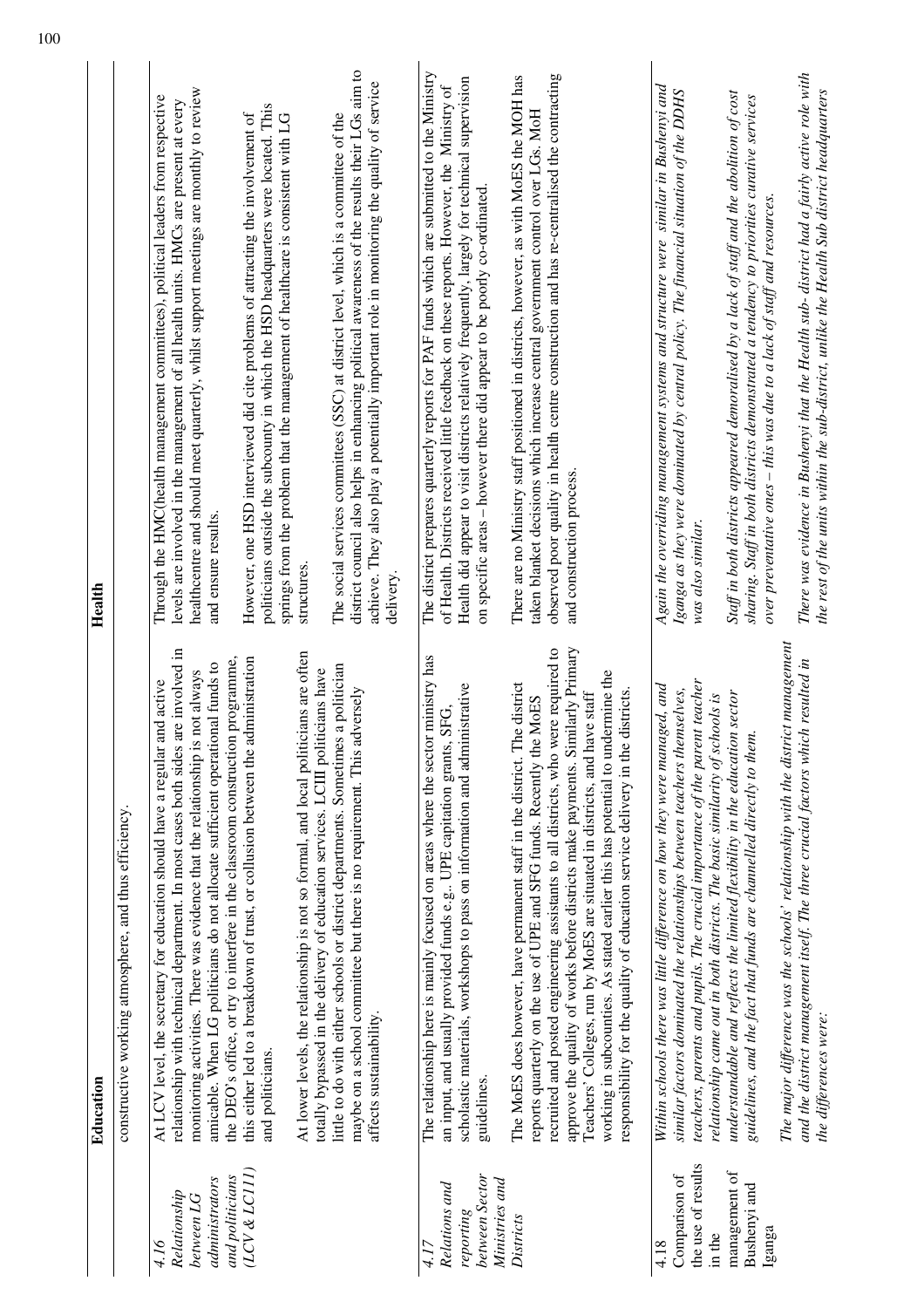|                                                              | Education                                                                                                                                                                                                                                                                                                                                                                                                                                                                                                                                                                                       | Health                                                                                                                                                                                                                                                                                                                                                             |
|--------------------------------------------------------------|-------------------------------------------------------------------------------------------------------------------------------------------------------------------------------------------------------------------------------------------------------------------------------------------------------------------------------------------------------------------------------------------------------------------------------------------------------------------------------------------------------------------------------------------------------------------------------------------------|--------------------------------------------------------------------------------------------------------------------------------------------------------------------------------------------------------------------------------------------------------------------------------------------------------------------------------------------------------------------|
|                                                              | District financial and administrative management capacity,<br>the relationship between the administration and politicians<br>the availability of funds to the DEOs office                                                                                                                                                                                                                                                                                                                                                                                                                       | visited in Iganga which doubled up as the district hospital – where their interests were<br>dominated by the hospital's operation itself.                                                                                                                                                                                                                          |
|                                                              | In Bushenyi there is also an open and efficient management culture supported<br>by a relatively informed council which allocates a substantial portion of its<br>local revenue to the Education Department.                                                                                                                                                                                                                                                                                                                                                                                     |                                                                                                                                                                                                                                                                                                                                                                    |
|                                                              | also evidence that poorly performing schools were visited more frequently. This<br>brought schools together - such as training, sports days etc. which both act as<br>This meant that Bushenyi was able to carry out regular inspections of schools,<br>with them claiming each school being visited at least once a term. There was<br>fora for the district to interact with teachers together, and to reward good<br>Bushenyi was also better able to organise functions at the district, which<br>meant that teachers received regular technical support from the district.<br>performance. |                                                                                                                                                                                                                                                                                                                                                                    |
|                                                              | such a relationship with the schools because the District Education Office was<br>The Iganga District Education Office on the other hand was unable to foster<br>poorly facilitated, and there has historically been an atmosphere of mistrust<br>within the district management, and between the administration and the<br>politicians.                                                                                                                                                                                                                                                        |                                                                                                                                                                                                                                                                                                                                                                    |
|                                                              | selection of schools and contractors in classroom construction programme had<br>been characterised by political interference which undermined use of results in<br>activities it can carry out - there are very little funds for inspectors to reach<br>schools, the ability for the district to interact with teachers at all is severely<br>This means firstly that the district department is severely constrained in the<br>undermined, let al.one use results to target support. Also, in the past the<br>implementation.                                                                  |                                                                                                                                                                                                                                                                                                                                                                    |
|                                                              | Use of Results in Monitoring Service Delivery                                                                                                                                                                                                                                                                                                                                                                                                                                                                                                                                                   |                                                                                                                                                                                                                                                                                                                                                                    |
| 4.19 Mechanisms<br>for measuring<br>performance<br>within LG | agreed schemes of work and lesson plans. The activity in this area appeared to<br>Schools were able to monitor their own performance through PTA and SMC<br>reports, and, by teachers, the review of their own performance against pre-<br>depend on the headmaster, and PTA/SMC teacher relationship. Another                                                                                                                                                                                                                                                                                  | Units reported regularly on the incidence of key diseases through this HMIS, and other<br>In both districts visited a Health Management Information System was in operation.<br>indicators such as epidemic potential diseases.                                                                                                                                    |
|                                                              | number of grade 1 students in the primary leaving exams was one indicator<br>important source of information cited by teachers was exam results - the<br>mentioned                                                                                                                                                                                                                                                                                                                                                                                                                              | sub-districts. At health centres charts were on put up the wall which show the number of<br>However in Bushenyi the use of results were more in evidence, especially within health<br>abolition of user fees was very evident on a lot of the charts with large increases in<br>outpatients each week, and the number of cases of key diseases. The effects of the |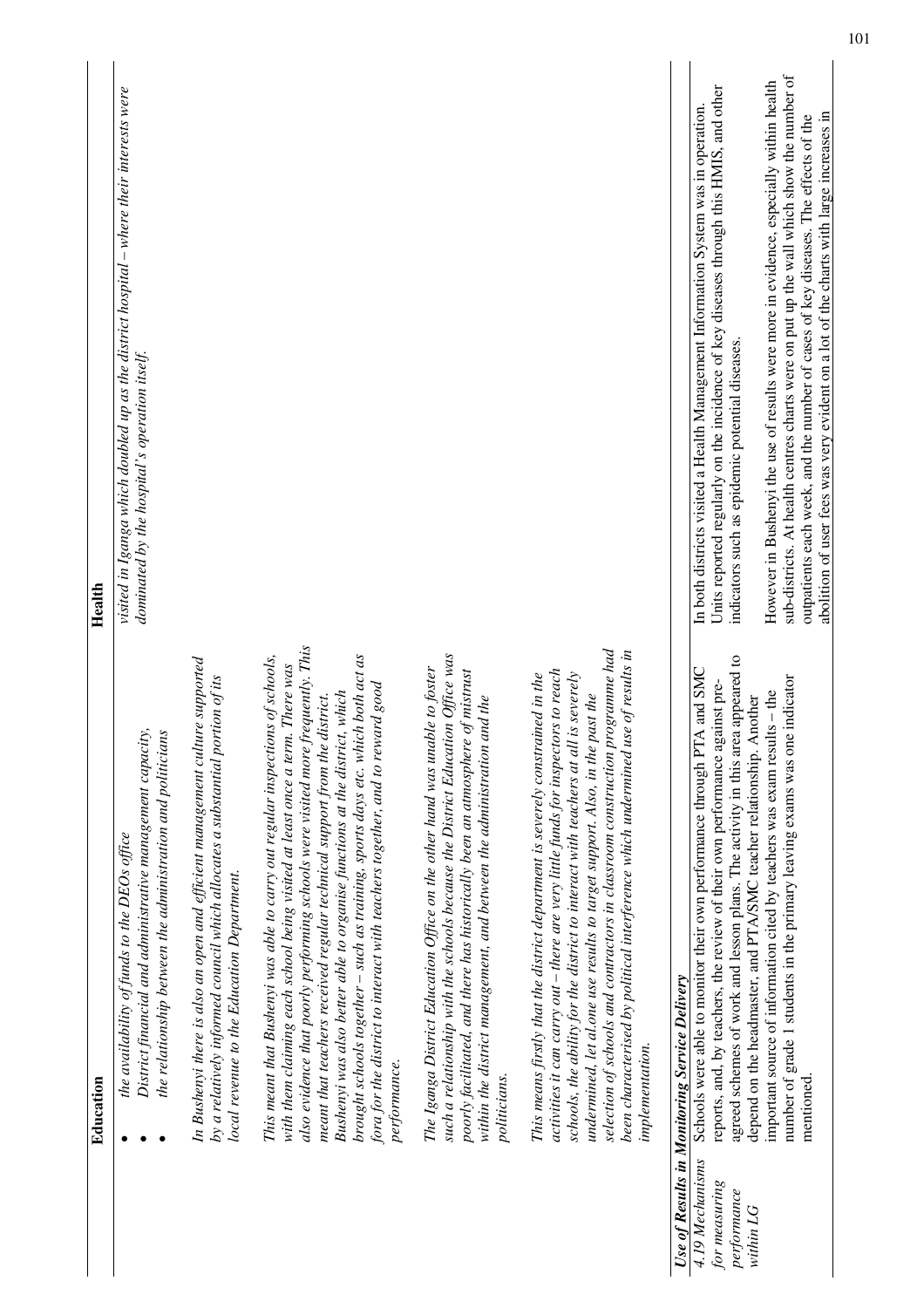|                                                                  | Education                                                                                                                                                                                                                                                                                                                                                                                                                                                           | Health                                                                                                                                                                                                                                                                                                         |
|------------------------------------------------------------------|---------------------------------------------------------------------------------------------------------------------------------------------------------------------------------------------------------------------------------------------------------------------------------------------------------------------------------------------------------------------------------------------------------------------------------------------------------------------|----------------------------------------------------------------------------------------------------------------------------------------------------------------------------------------------------------------------------------------------------------------------------------------------------------------|
|                                                                  | of individual<br>District departments need to be able to monitor the performance<br>schools within a given year:                                                                                                                                                                                                                                                                                                                                                    | outpatient numbers.                                                                                                                                                                                                                                                                                            |
|                                                                  | Schools inspectors were cited as the primary source of information of how<br>, depending o f<br>twice a term,<br>individual schools were performing. However this varies vastly,<br>the budget of the DEO's department. In Bushenyi this might be                                                                                                                                                                                                                   | Communications was facilitated between the network of health centres by short wave<br>radio from HCIII to HIV to the DDHS office.                                                                                                                                                                              |
|                                                                  | Gs feedback on<br>• The Centre Coordinating Tutors from the PTCs also gave L<br>whilst in Iganga it was more likely to be once a year.<br>school performance.                                                                                                                                                                                                                                                                                                       | Field visits were used to make on spot observations of health service delivery. However<br>district health inspectors were not valued to the same degree as school inspectors.                                                                                                                                 |
|                                                                  | concentrated on where there had been classroom construction activities. District<br>this tended to be on a sample basis, in conjunction with other PAF sectors, and<br>g reports after<br>Routine monitoring visits were cited as a way of capturing information -<br>School Exam results were monitored, - both leaving exams administered<br>departments and politicians were supposed to prepare monitorin<br>by UNEB, and internal exams.<br>monitoring visits. | important sources of qualitative information on health service delivery. They would give<br>information on how the services they provided were being perceived and were able to<br>Health Management Committees were cited by those working in health units as<br>take corrective action on the basis of this. |
|                                                                  | the time of interviews, which should help provide more systematic information<br>Neither Bushenyi or Iganga appeared to be operating a computerised EMIS at<br>at the district level                                                                                                                                                                                                                                                                                |                                                                                                                                                                                                                                                                                                                |
| Use of results to<br>performance<br>within LG<br>improve<br>4.20 | Districts used the information from inspectors and CCTs to improve in year<br>budget implementation especially in respect to areas like:<br>The learning process, and use of scholastic materials<br>Lesson plans and schemes of work in schools<br>Teacher and pupil attendance,                                                                                                                                                                                   | However it was evident that this is a tool that facilitates good management, and does not<br>Information from the HMIS in particular appears to be used to make improvements in<br>year budget implementation, and there was clear interest in the information generated.<br>replace it.                       |
|                                                                  | Information from monitoring SFG was used to follow up cases of poor quality<br>construction of classrooms, latrines, furniture, etc<br>Use of the UPE funds.                                                                                                                                                                                                                                                                                                        | At the HMC and monthly support meetings HMIS was used in Bushenyi to plan<br>Where epidemics break out this information is used to draw up strategies to curb<br>ahead for other upcoming budgeted for activities<br>Use of information was cited:                                                             |
|                                                                  | There was little evidence of District departments using exam results to target<br>their inspection and monitoring activities.                                                                                                                                                                                                                                                                                                                                       | Where there evidence of poor immunisation attendance, mass media strategies were<br>drawn up for the areas concerned.<br>the epidemics immediately.                                                                                                                                                            |
| Incentives to<br>perform<br>4.21                                 | offer, and may<br>accountability. This was appreciated by teachers, however the areas rewarded<br>The only formal incentive mechanism in the sector was the provision of cash<br>awards to the schools in fields like girl child education, and financial<br>did not necessarily reward the all round quality of education on                                                                                                                                       | performed well, and the possibility of training and allowances were the only examples<br>There were no formal mechanisms for rewarding health workers or units which<br>cited by staff as incentives to perform.                                                                                               |
|                                                                  | However informal mechanisms which provided teachers with an incentive to<br>produce perverse incentives.                                                                                                                                                                                                                                                                                                                                                            | Unlike the teachers visited who were largely enthusiastic, there was an air of<br>demoralisation of staff working in health units.                                                                                                                                                                             |
|                                                                  |                                                                                                                                                                                                                                                                                                                                                                                                                                                                     |                                                                                                                                                                                                                                                                                                                |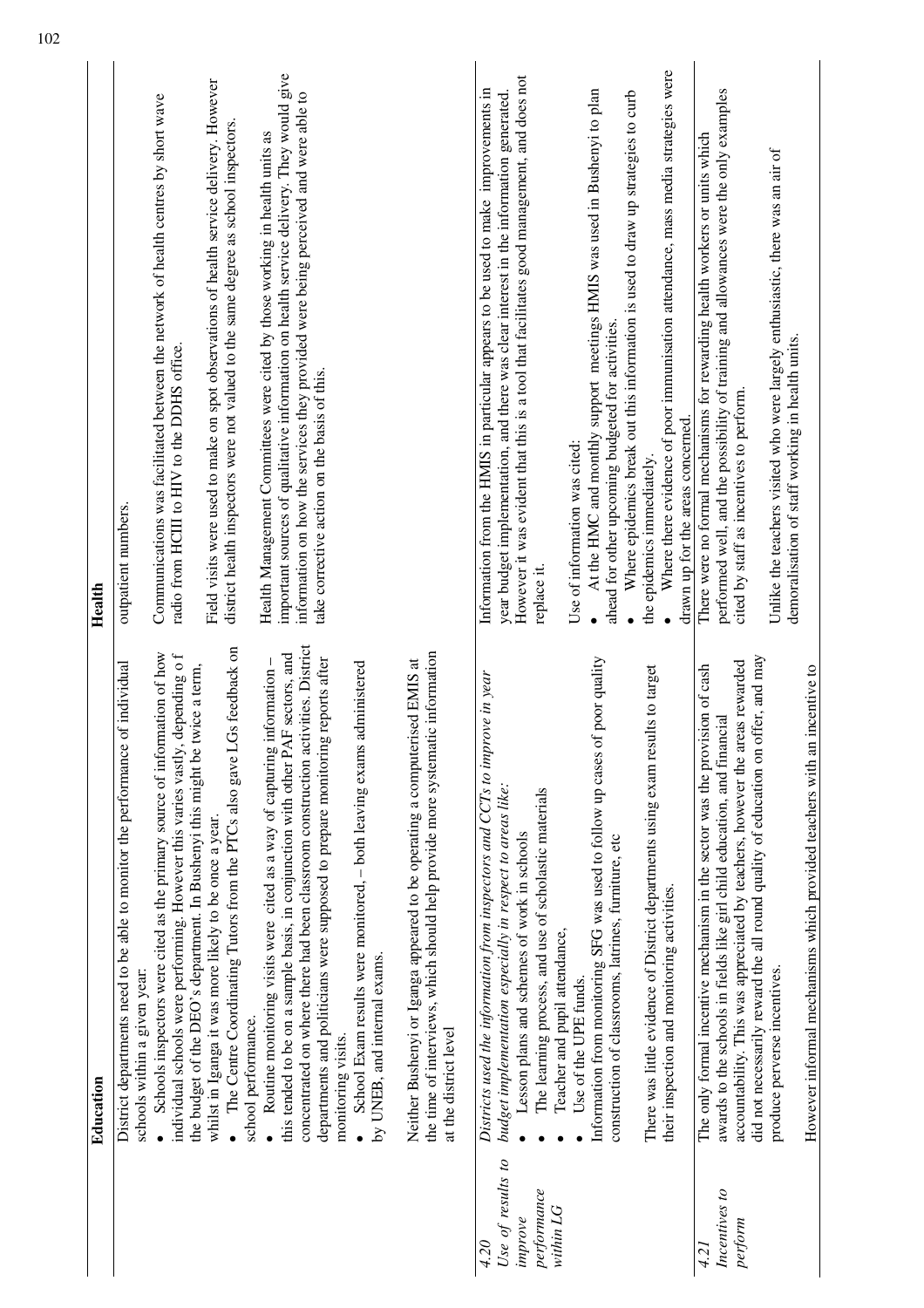|                                                            | Education                                                                                                                                                                                                                                                                                                                                                                                                                                                                                                                                                                                                                                                                       | Health                                                                                                                                                                                                                                                                                                                                                                                                                                                                                                                                                                                                                                                                                                                                                                                                                                                                                                                                                                                                                |
|------------------------------------------------------------|---------------------------------------------------------------------------------------------------------------------------------------------------------------------------------------------------------------------------------------------------------------------------------------------------------------------------------------------------------------------------------------------------------------------------------------------------------------------------------------------------------------------------------------------------------------------------------------------------------------------------------------------------------------------------------|-----------------------------------------------------------------------------------------------------------------------------------------------------------------------------------------------------------------------------------------------------------------------------------------------------------------------------------------------------------------------------------------------------------------------------------------------------------------------------------------------------------------------------------------------------------------------------------------------------------------------------------------------------------------------------------------------------------------------------------------------------------------------------------------------------------------------------------------------------------------------------------------------------------------------------------------------------------------------------------------------------------------------|
|                                                            | being recognised in front of others by district officials when they had performed<br>Parents through the SMC and PTA provide for lunch and tea in some cases<br>would provide incentive enough. The relationship with parents themselves was<br>Teachers also felt that they did not necessarily need cash incentives $-\sinh[y]$<br>an important one, with the appreciation of parents and important motivating<br>Contribution towards the building of teachers houses by parents<br>work were considered very important. They included:<br>factor for teachers to perform.                                                                                                   | incentive for health workers to provide more services – the more people treated the more<br>these funds were paid to staff. In Iganga it was 50% of revenues. Thus there was a direct<br>Also user-fees enabled health centres to purchase drugs when stocks ran out - now they<br>money was paid to staff. However the patients needed to value the services or else they<br>time they were treated and these funds were retained at health centres - a proportion of<br>A major factor behind this was the abolition of user fees. Patients used to pay for each<br>are wholly reliant on drugs financed from central transfers.<br>would go elsewhere to be treated.                                                                                                                                                                                                                                                                                                                                               |
| implement-ters<br>Lessons from<br>NGO <sub>S</sub><br>4.22 | However, in one of the schools visiting the feeling was that government schools<br>ere more inclined to achieving better results due to the facilitation under UPE.<br>Private sector schools, and those government schools which require parental<br>sense of co<br>contributions (though not explicitly called fees) are in a better position to<br>The teachers tend to have better pay and hence are better motivated.<br>the parents' community they serve pays, hence instilling a<br>There is closer supervision and a high desire to perform.<br>These schools can easily get rid of non-performers<br>achieve and produce results because:<br>ownership and commitment | colleagues, and the wards were very dirty. Some lower level government service delivery<br>NGO/Private implementers because the latter are only interested in selling drugs but not<br>towards achievement of results that the NGO /private implementers. One of the reasons<br>There is increasing evidence that NGO/private sector implementers are better oriented<br>implementers. This is so because the former are able to motivate staff using these fees<br>The NGO unit visited in our study appeared an exception to the rule – the member of<br>behind this is staff facilitation. The ability to charge user fees in NGO/Private Sector<br>implementers helps them to realise better results and services than the Government<br>units indicated that they were more inclined to provide better services than the<br>staff interviewed did not appear as confident or competent as her public sector<br>providing proper services, contrary to the government units.<br>and also buy supplementary drugs. |
|                                                            |                                                                                                                                                                                                                                                                                                                                                                                                                                                                                                                                                                                                                                                                                 |                                                                                                                                                                                                                                                                                                                                                                                                                                                                                                                                                                                                                                                                                                                                                                                                                                                                                                                                                                                                                       |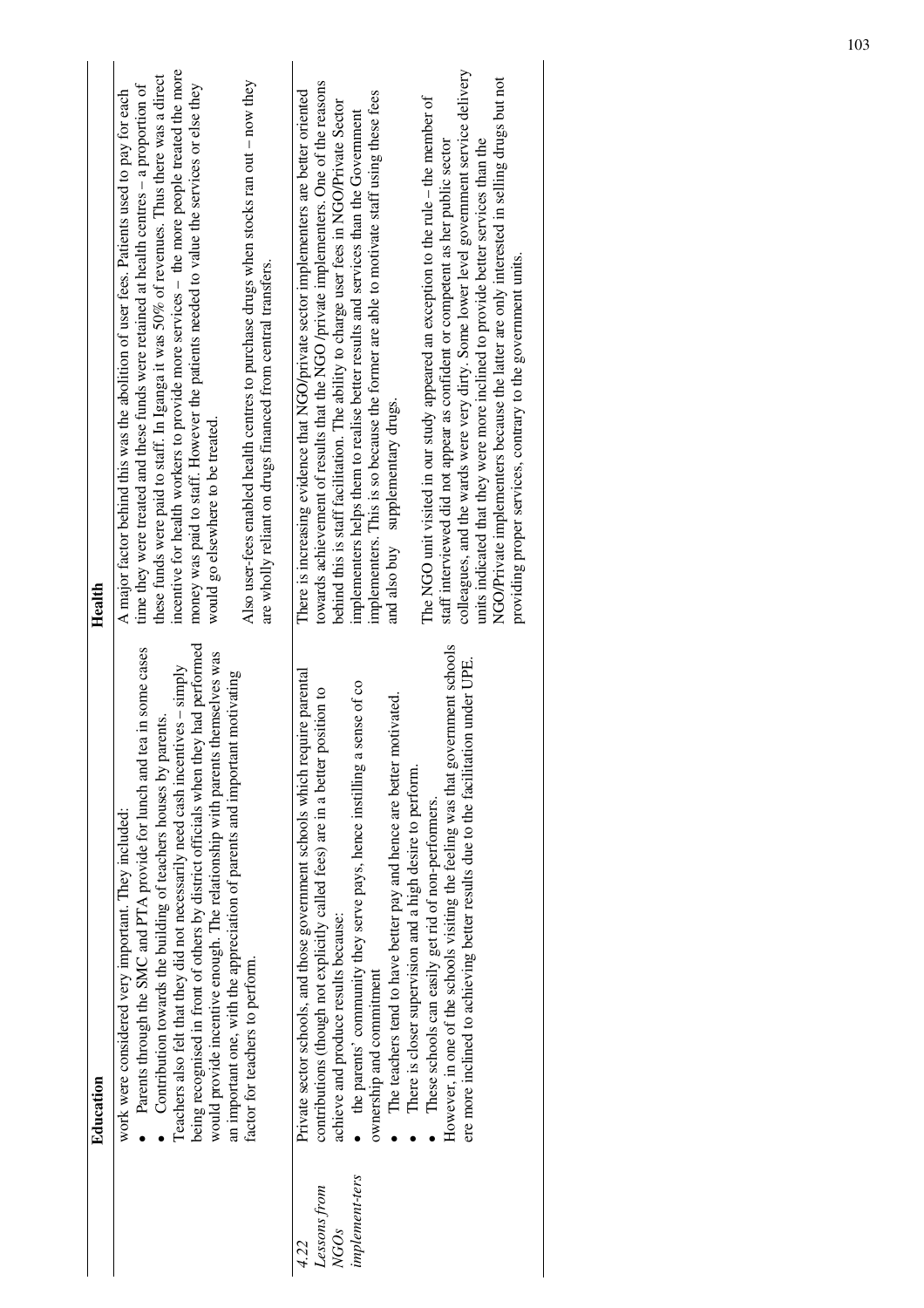|                                                                                | Education                                                                                                                                                                                                                                                                                                                                                                                                                                                                                                                                                                                                                                                                                                                                                                                                                                                                                                                                                                                                                                                                                                                                                                           | Health                                                                                                                                                                                                                                                                                                                                                                                                                                                                                                                                                                                                                                                                                                                                                                                                                                                                                                                                                                                                                                                                                       |
|--------------------------------------------------------------------------------|-------------------------------------------------------------------------------------------------------------------------------------------------------------------------------------------------------------------------------------------------------------------------------------------------------------------------------------------------------------------------------------------------------------------------------------------------------------------------------------------------------------------------------------------------------------------------------------------------------------------------------------------------------------------------------------------------------------------------------------------------------------------------------------------------------------------------------------------------------------------------------------------------------------------------------------------------------------------------------------------------------------------------------------------------------------------------------------------------------------------------------------------------------------------------------------|----------------------------------------------------------------------------------------------------------------------------------------------------------------------------------------------------------------------------------------------------------------------------------------------------------------------------------------------------------------------------------------------------------------------------------------------------------------------------------------------------------------------------------------------------------------------------------------------------------------------------------------------------------------------------------------------------------------------------------------------------------------------------------------------------------------------------------------------------------------------------------------------------------------------------------------------------------------------------------------------------------------------------------------------------------------------------------------------|
| policies, projects<br>and grants<br>Effects of<br>donor/cg<br>multiple<br>4.23 | stronger Local Governments, as it undermines their autonomy and incentives to<br>therefore limit<br>short run helped in enhancing achievement of results related to them, but this<br>the way they<br>blanket increases in control. Such examples include the halting of classroom<br>different Local Governments differently depending on their performance, so<br>have, in the<br>that direct intervention is directed only at those LGs which actually need it.<br>government does have a roll to play in enforcement when things go wrong,<br>Central policies have tended to react to problems in LG implementation by<br>usually is in terms of quantitative rather than qualitative achievement. The<br>however, these interventions may not be necessary or even appropriate for<br>completion, and the deployment of engineering assistants in LGs. Central<br>be innovative in future. MoES should consider interventions, which treat<br>The guidelines which accompany funding sources such as PAF<br>guidelines are however very prescriptive in terms of inputs, and<br>the room for individual districts and schools to be innovative in<br>manage their programmes. | District officials felt that the pooling of available resources in one basket and the district<br>service provision, and orient districts towards achievement of specific results. However<br>these results were not necessarily the priority of LGs. In some cases donor funds were<br>Some central policies have tended to undermine LG implementation. In areas such as<br>Donor/central government projects and grants help insofar as they provide funds for<br>determining the use of the funds according to their needs, would yield better results<br>not spent or the last funds to be spent because they were earmarked to activities not<br>health centre construction the contracting has actually been taken away from LGs<br>because of poor quality of construction managed by them.<br>considered a priority within the LG.                                                                                                                                                                                                                                                  |
| Other factors<br>performance<br>affecting<br>4.24                              | Although touched on throughout it is important to emphasise that in practically<br>Good pupil/teacher relationship (often a symptom of good pareant teacher<br>all schools visited a good teacher/parent relationship was seen as the key to<br>and head teachers pay, which undermined morale especially if the headmaster<br>Teachers pay, more specifically the vast difference between the teachers,<br>schools, and<br>the school.<br>more generally the availability of inputs including learning/teaching aides.<br>The quality of the headmaster, and his constant presence at<br>The timely disbursement UPE (operational) of resources to<br>Other factors key to the success of a school included<br>relationship and the teacher/pupil ratio)<br>the success of a school.<br>was absent often.                                                                                                                                                                                                                                                                                                                                                                          | The overriding constraint cited by those in health centres was the lack of staff to perform<br>with accident victims covered in blood without aprons or gloves, compromising hygiene.<br>their duties - almost all centres visited did not have a full complement of staff and even<br>professionally trained to do. A nurse cited incidents where she and her staff had to treat<br>Secondary to that was inadequate resources, alongside irregular disbursements of those<br>patients rather than drugs. Also inadequate funding meant that the quality of care was<br>undermined - staff were frustrated that they could not perform tasks as they were<br>inadequate supply of drugs meant that health centres would issue prescriptions to<br>resources, which made it difficult to plan for delivery of services. For example,<br>Lack of transport/ communication especially at lower local levels<br>Leadership and management by sub-county leaders<br>Other factors, which affected performance included<br>when they did it was a major issue.<br>The high costly training<br>Pay |
| service Delivery<br>Compari son in<br>Monitoring<br>between<br>4.25            | teachers, classrooms etc. Importantly the factors which schools almost identical<br>factors which enabled them to achieve results, with a good teacher parent and<br>The systems within both districts for monitoring service delivery were similar.<br>$of$ operational<br>Both districts were able to provide information on enrolment, number of<br>pupil relationship universally more important than availability                                                                                                                                                                                                                                                                                                                                                                                                                                                                                                                                                                                                                                                                                                                                                              | attendance were taped all over the walls of every government health centre visited. This<br>In Bushenyi, charts showing trends in indicators such as malaria cases and outpatient<br>Both districts did have an operational health MIS, however the monitoring and use of<br>indicators appeared more valued by implementers in Bushenyi.                                                                                                                                                                                                                                                                                                                                                                                                                                                                                                                                                                                                                                                                                                                                                    |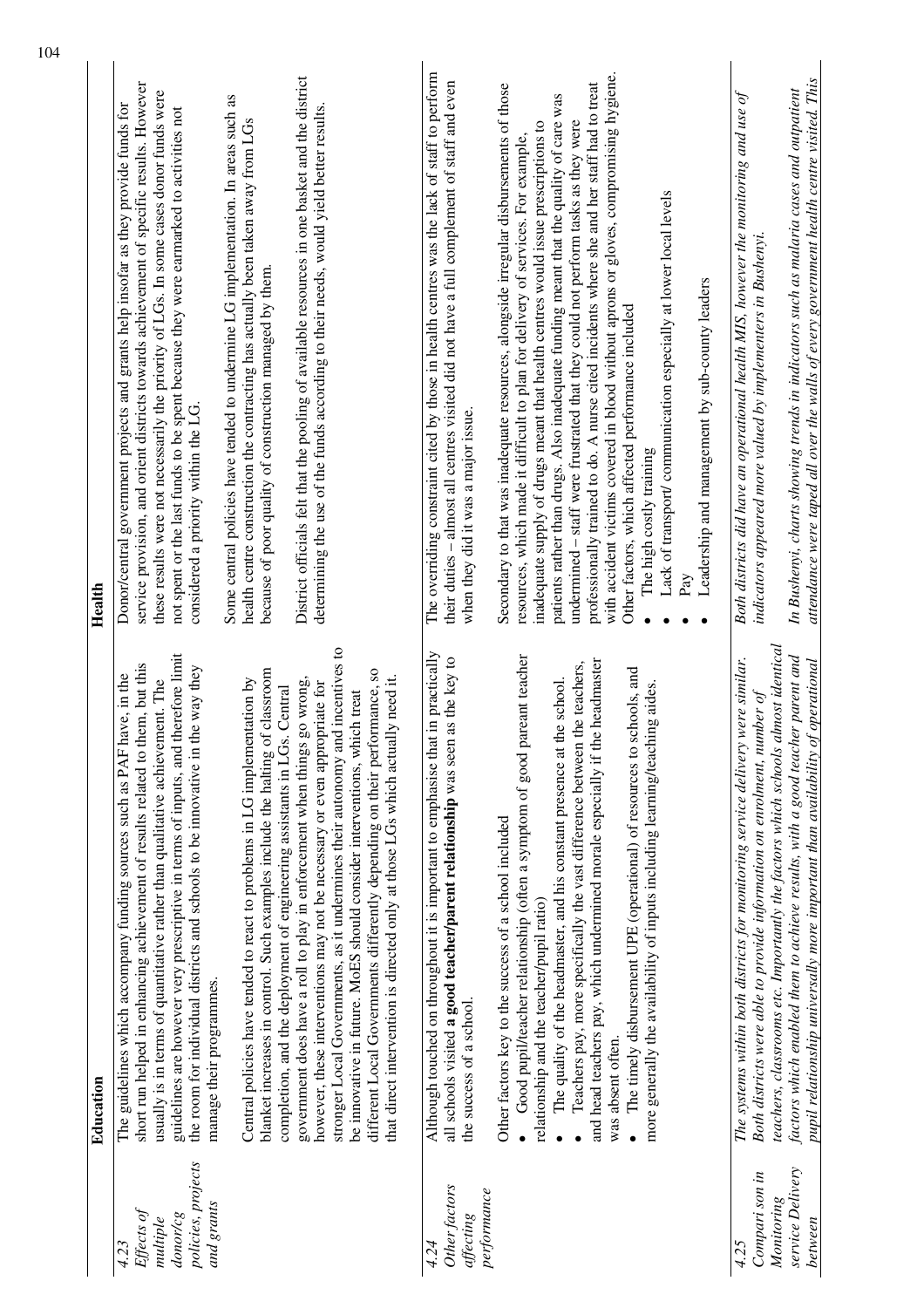|                          | Education                                                                                                                                                                                                                                                    | Health                                                                                                                                                                         |
|--------------------------|--------------------------------------------------------------------------------------------------------------------------------------------------------------------------------------------------------------------------------------------------------------|--------------------------------------------------------------------------------------------------------------------------------------------------------------------------------|
| Bushenyi and<br>Igang    | funds, pay, or quality of headmaster.                                                                                                                                                                                                                        | gave a feeling that those in the health centres themselves were interested in monitoring<br>their own performance. They could cite how it helped them manage their services    |
|                          | monitoring activities, and the ability of districts to take follow up actions, due to<br>resource availability and the political and institutional will to ensure that these<br>The major difference between the district was in the frequency and rigour of | monitoring performance helped in practical decisions such as which drugs to<br>requisition or where to conduct outreach.                                                       |
|                          | follow up actions were made.                                                                                                                                                                                                                                 | Iganga health centres were less ostentatious in their use of results. The DDHS however<br>was able to cite how the HMIS helped him monitor disease prevalence, tackle problems |
|                          | and able to take action once problems were observed. These actions were likely<br>Bushenyi with more operational funding, was able to collect more information,<br>to be supported, where necessary by the political and administrative arm. In              | like declining immunisation rates, and react to epidemics.                                                                                                                     |
|                          | strong and relatively transparent – their did not appear to be much of a role for<br>particular the mechanism for supervising procurement and contractors seemed<br>the engineer deployed by MoES (although the district claimed he was useful)              |                                                                                                                                                                                |
|                          |                                                                                                                                                                                                                                                              |                                                                                                                                                                                |
|                          | Iganga, however, in the past has had few resources for the DEO's office and<br>little political will to supervise and inspect schools closely. In classroom                                                                                                  |                                                                                                                                                                                |
|                          | tendering and contract supervision. The district need outside help and the value<br>construction, there had been a history of poor quality construction, and weak                                                                                            |                                                                                                                                                                                |
|                          | added of both the MoES engineer and the CCTs was therefore evident.                                                                                                                                                                                          |                                                                                                                                                                                |
|                          | MONITORING AND EX POST VERIFICATION OF RESULTS                                                                                                                                                                                                               |                                                                                                                                                                                |
|                          | Improving Budget Efficiency and Effectiveness – Monitoring performance and use of information in decision making                                                                                                                                             |                                                                                                                                                                                |
| 5.1                      | The Ministry of Education carries out monitoring activities in respect of areas for                                                                                                                                                                          | The Ministry of Health Carries out regular monitoring activities of conditional grants                                                                                         |
| Monitoring of<br>Output  | which it remits funds. These activities are largely coordinated by the Planning<br>Department.                                                                                                                                                               | coordination between these activities. The Planning Department leads the monitoring<br>(PAF) and also technical supervision, by the line departments. There appears little     |
| Performance              |                                                                                                                                                                                                                                                              | exercise for conditional grants, however it is over-stretched because much of its staff                                                                                        |
| (MIS, Reporting<br>etc.) | MoES actually has the capacity managed this. In particular, a private sector firm<br>e evidence that<br>Although this monitoring is meant to be quarterly, there was littl                                                                                   | work part time on donor funded projects.                                                                                                                                       |
|                          | was contracted to monitor SFG. The Education Standards Authority is also                                                                                                                                                                                     | The Ministry has also put tables of disease cases by district (generated by the MIS) in the                                                                                    |
|                          | mandated to monitor the quality of education.                                                                                                                                                                                                                | national press - however the information has been presented in misleading ways, with just<br>raw numbers of disease cases shown, regardless of the size of LGs.                |
|                          | The MoES has also published the a league table of the achievements of LGs in                                                                                                                                                                                 |                                                                                                                                                                                |
|                          | that this is unfair<br>classroom construction. Although exam results are made publicly available the<br>MoES has chosen not to publish them in newspapers. They feel                                                                                         | As with education, there is however little systematic monitoring of results of other central<br>government agencies, especially in terms of results.                           |
|                          | at present, and the focus on monitoring quality should focus on improving the<br>results in internal school examinations.                                                                                                                                    |                                                                                                                                                                                |
|                          | central<br>There is however little systematic monitoring of results of other<br>government agencies, especially in terms of results.                                                                                                                         |                                                                                                                                                                                |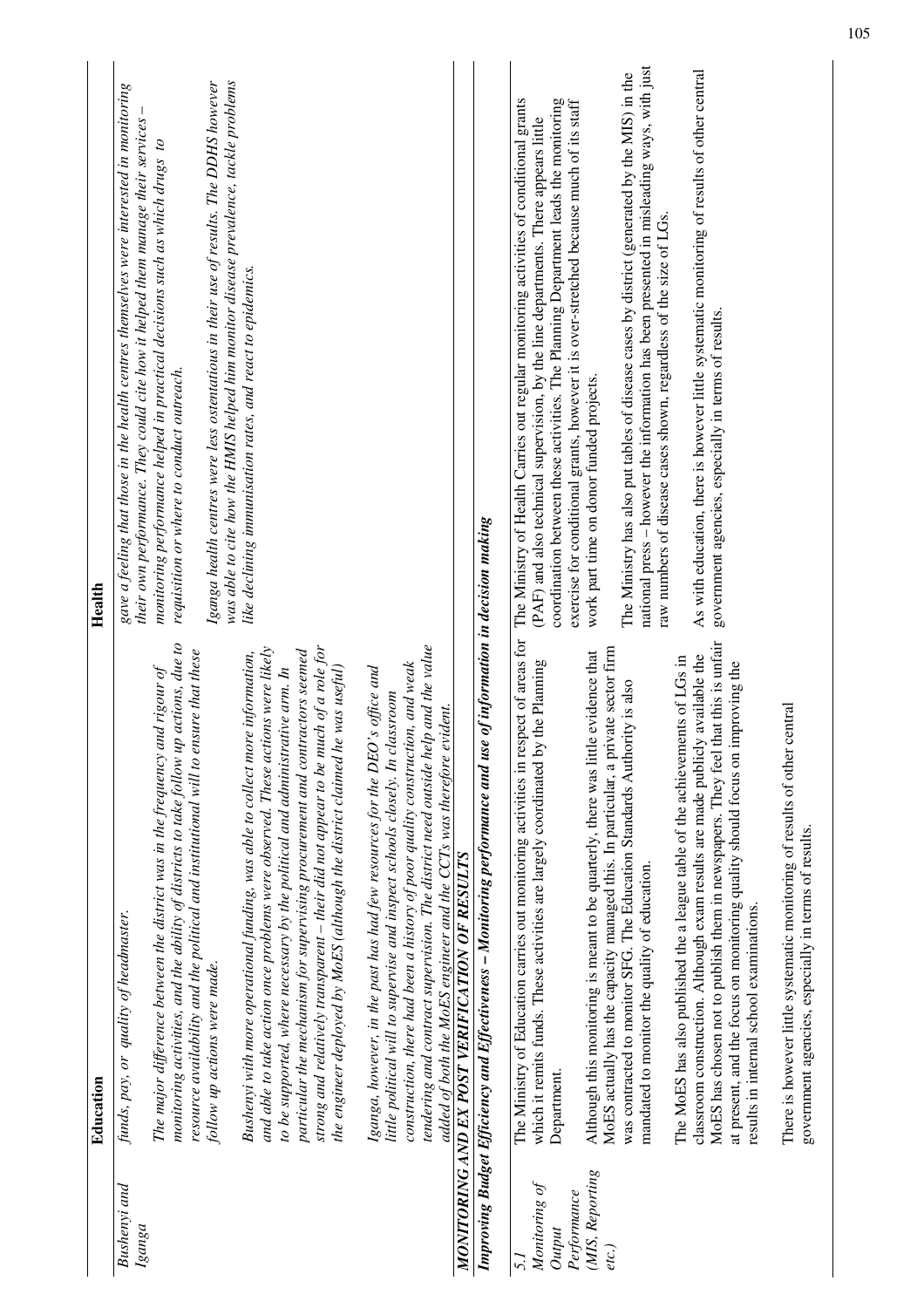|                                                         | Education                                                                                                                                                                                                                                                                                                                                                                                                                                                                                                                                                                                           | Health                                                                                                                                                                                                                                                                                                                                                                                                                                                                                                                           |
|---------------------------------------------------------|-----------------------------------------------------------------------------------------------------------------------------------------------------------------------------------------------------------------------------------------------------------------------------------------------------------------------------------------------------------------------------------------------------------------------------------------------------------------------------------------------------------------------------------------------------------------------------------------------------|----------------------------------------------------------------------------------------------------------------------------------------------------------------------------------------------------------------------------------------------------------------------------------------------------------------------------------------------------------------------------------------------------------------------------------------------------------------------------------------------------------------------------------|
| information used<br>Efficiency<br>Output<br>5.2         | The MoES uses output results in its decision making process actively in many<br>that can be<br>ways. This appetite for information is an important opportunity<br>refined, strengthened and deepened.                                                                                                                                                                                                                                                                                                                                                                                               | attendance and deliveries at health centres to allow reallocation of funds between the two.<br>This is largely because the output information is not linked to specific activities which<br>It is less clear how the Ministry of Health uses the output level information it gathers.<br>can be costed. For example there is no delineation of the budget between out patent                                                                                                                                                     |
| in decision<br>making                                   | build additional blocks. This reward is an important incentive for LGs to perform<br>Those LGs which perform well in classroom construction (timeliness and value<br>for money) receive an extra allocation towards the end of the financial year to<br>well.                                                                                                                                                                                                                                                                                                                                       | However the large increase in outpatient attendance which followed the abolition of user<br>fees, did result in a large increases in allocations towards drugs, and increased<br>compensation to staff. A lot of the changes in allocations were driven by large increases<br>in central government grants                                                                                                                                                                                                                       |
|                                                         | mentoring role towards local governments. The analysis of progress reports and<br>There is little use of information for targeting the Ministry's & other agencies'<br>achievements should provide a basis of providing more support to where it is<br>ranking of local governments in terms of educational and infrastructure                                                                                                                                                                                                                                                                      | outpatient attendance could be a reflection of a high demand for health services because<br>It is more difficult to reward districts for in terms of their results. For example a large<br>they are good quality, or just a reflection that the population is unhealthy.                                                                                                                                                                                                                                                         |
|                                                         | performance, for example in classroom construction, often are used as arguments<br>governments,<br>needed most. However this rarely happens - instead examples of poor<br>to make universal changes in policies which impact on all local<br>rather than targeting technical support.                                                                                                                                                                                                                                                                                                               | Information surrounding the poor quality construction of health centres has resulted in the<br>decisions are not necessarily the best for all LGs but they do reflect a willingness to use<br>blanked re-centralisation of much of health centre construction. Again such blanket<br>results.                                                                                                                                                                                                                                    |
|                                                         |                                                                                                                                                                                                                                                                                                                                                                                                                                                                                                                                                                                                     | The Ministry of health has targeted support to some districts which have particularly poor<br>immunisation rates, and does act when epidemic diseases are observe - this is evidence<br>appears the lack of staff in the Health Planning department to carry out the analysis of<br>that they are willing to target technical support on the basic results. A major problem<br>results, and the coordination between the general technical support provided by this<br>department and that provided by the rest of the ministry. |
| Impact of Sector<br>Measuring the<br>Program mes<br>5.3 | sector in terms of its poverty reducing impact. As observed earlier the focus has<br>There appears to be little analysis by the MoES on the impact of the education<br>been on outputs, and not on how outputs have led to improved educational<br>outcomes and wider poverty reducing outcomes.                                                                                                                                                                                                                                                                                                    | The sources of information on health outcomes are diverse $-$ much information comes via<br>the poverty monitoring unit in the Ministry of Finance. Other information is generated<br>through the ministry's own systems. Demographic and Health Surveys are carried out<br>periodically.                                                                                                                                                                                                                                        |
|                                                         | under the Poverty Monitoring Strategy. However the PMS has identified some<br>Intermediate outcome indicators which are not actively being monitored in the<br>1 are indicators<br>which give an indication of the quality and equity of education services being<br>Indicators such as PLE pass rate, retention rate by sex, public perception of<br>The indicators monitored by the Education sectors are consistent with those<br>sector review process, and do not appear regularly in sector documentation.<br>education quality, average distance to school, adult literacy, al<br>delivered. | The health sector indicators monitored by the sector itself are consistent with those used<br>for monitoring PEAP implementation under the Poverty Monitoring Strategy. This is<br>largely because the PEAP itself is fully consistent with the HSSP, and that the HSSP<br>identifies outcome targets                                                                                                                                                                                                                            |
|                                                         | Some of this data is collected using instruments outside the Education Sector<br>such as service delivery surveys and Participatory Poverty Assessments. The                                                                                                                                                                                                                                                                                                                                                                                                                                        |                                                                                                                                                                                                                                                                                                                                                                                                                                                                                                                                  |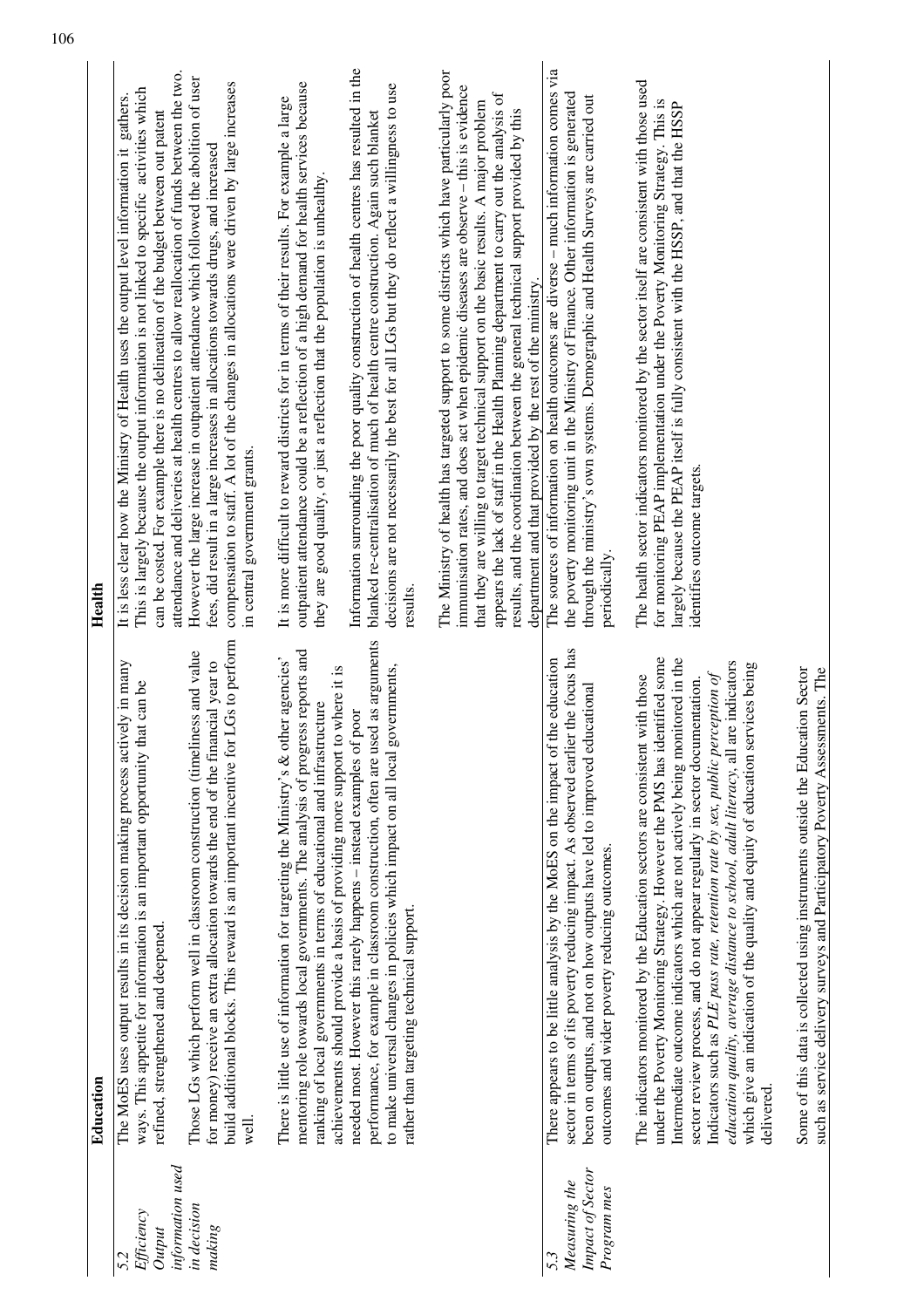|                                                                                                  | Education                                                                                                                                                                                                                                                                                                                                                                                                                                                                                                                                                                                           | Health                                                                                                                                                                                                                                                                                                                                                                                                                                                                                                                                     |
|--------------------------------------------------------------------------------------------------|-----------------------------------------------------------------------------------------------------------------------------------------------------------------------------------------------------------------------------------------------------------------------------------------------------------------------------------------------------------------------------------------------------------------------------------------------------------------------------------------------------------------------------------------------------------------------------------------------------|--------------------------------------------------------------------------------------------------------------------------------------------------------------------------------------------------------------------------------------------------------------------------------------------------------------------------------------------------------------------------------------------------------------------------------------------------------------------------------------------------------------------------------------------|
|                                                                                                  | will at least provide the education sector with an opportunity to improve policies.<br>Poverty Status Report and PEAP progress report presents this information. This                                                                                                                                                                                                                                                                                                                                                                                                                               |                                                                                                                                                                                                                                                                                                                                                                                                                                                                                                                                            |
| decision making.<br>Use of Outcome<br>information in<br><b>Effectiveness</b><br>$\overline{5.4}$ | Participatory Poverty Assessment was one, relatively isolated example of where<br>information on education services substantially impacted on the allocations to<br>serviceshas limited analysis and evidenced based policy reform. The Uganda<br>The lack of information on the actual quality and impact of education<br>primary education sector.                                                                                                                                                                                                                                                | various topics relating to the health sector. This unit produces the Uganda Health Bulletin.<br>The Ministry of Health has a Health Policy Analysis Unit which coordinates research into<br>to their policy ramifications. The Poverty Monitoring Unit in the Ministry of Finance has<br>Here one can see the use of impact information being analysed and discussed in relation<br>carried out research into improving infant mortality, and has been in dialogue with the<br>MoH on issues around equity in the allocation of LG grants. |
|                                                                                                  | review of the<br>The issue of education quality is becoming increasingly important, and the<br>backward and forward linkages between education outputs Intermediate<br>outcomes and poverty outcomes. The proposals for the mid-term<br>ESIP reflect this, and will examine it in more detail.                                                                                                                                                                                                                                                                                                      | This existence of the Health Policy unit and the interest of the MoH to work with the<br>Ministry of Finance demonstrates an important opportunity for analysis of health<br>outcomes to impact on health policy over time.                                                                                                                                                                                                                                                                                                                |
|                                                                                                  | There is however no apparent focus for this debate within the education sector.<br>This should be developed so that there is a route established for analysis of the<br>impact of education services on the poor to inform policy formulation.                                                                                                                                                                                                                                                                                                                                                      | allocation of funds. The use of such an indicator avoids the incentive problems observed<br>The Ministry of Health has used information on household consumption by district as a<br>proxy for poverty to allocate grant funds between districts, improving equity in the<br>in education whilst ensures a degree of equity.                                                                                                                                                                                                               |
| Role of Audit and<br>Financial<br><b>Tracking</b><br>5.5                                         | governments has not provided the sector stakeholders, especially donors, with<br>the fiduciary assurance that sector funds were being expended correctly.<br>The quality of the statutory audit of central government and of local                                                                                                                                                                                                                                                                                                                                                                  | Similar to the education sector, tracking studies have been adopted as a tool for fiduciary<br>assurance. Problems have been observed with the timeliness of funds transfer from<br>MFPED                                                                                                                                                                                                                                                                                                                                                  |
|                                                                                                  | firms as a means of providing such fiduciary assurance. Government objected, as<br>Initially donors pressed for sector-wide audits, carried out by independent audit<br>this was a dual mechanism over and above the statutory audit, which they felt<br>should be strengthened.                                                                                                                                                                                                                                                                                                                    | of financial information and little more. These tracking studies are however a major focus<br>One tracking study has been carried out in the health sector, which provide confirmation<br>of donor and government stakeholders.                                                                                                                                                                                                                                                                                                            |
|                                                                                                  | The compromise was the use of financial tracking studies. Two such studies have<br>emanating from these expenditures. The obsession of donors with ensuring funds<br>since been carried out and they have largely concluded that the vast majority of<br>on the results<br>being delivered, and the quality of those services - funding is only one input.<br>funds are transferred to and expended at the points intended. However these<br>are spent correctly by schools, diverts attention on how services are actually<br>studies only go as far as tracking funds have shed very little light |                                                                                                                                                                                                                                                                                                                                                                                                                                                                                                                                            |
|                                                                                                  |                                                                                                                                                                                                                                                                                                                                                                                                                                                                                                                                                                                                     |                                                                                                                                                                                                                                                                                                                                                                                                                                                                                                                                            |